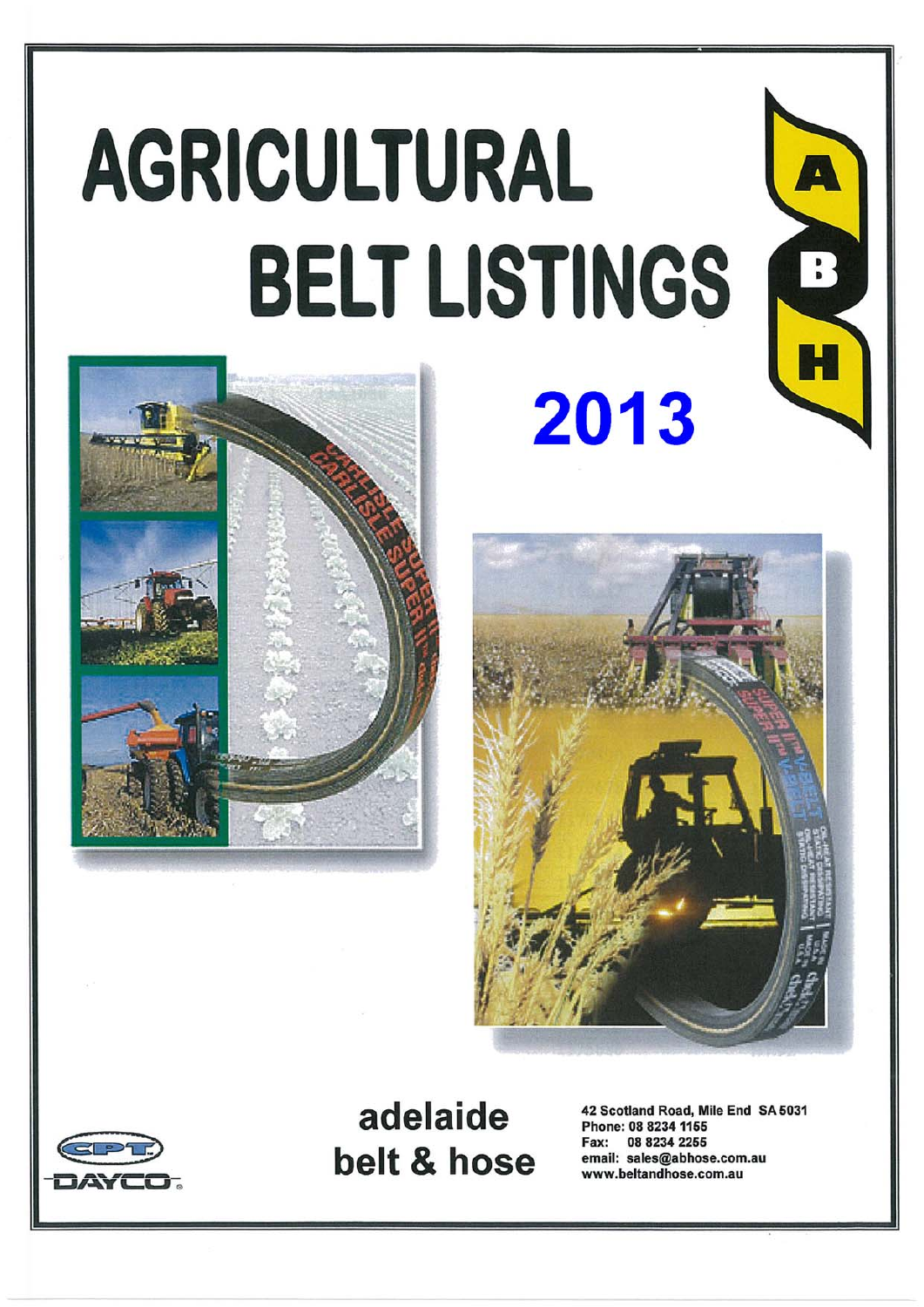| <b>OEM PART#</b>            | <b>CARLISLE PART#</b> | <b>OEM PART#</b> | <b>CARLISLE PART#</b> |
|-----------------------------|-----------------------|------------------|-----------------------|
| <i>ALLIS GLEANER / AGCO</i> |                       |                  |                       |
| 0857219                     | <b>HC132</b>          | 1146714          | 13A1030               |
| 1042396M1                   | <b>B32/B32S</b>       | 1147546          | <b>2RHB96</b>         |
| 10487                       | <b>HA116</b>          | 1147547          | <b>2RHB77</b>         |
| 1055562M1                   | <b>HB224</b>          | 1148119          | 13A0990               |
| 1057488M1                   | <b>HB205</b>          | 1148120          | 13A1295               |
| 1065431M1                   | <b>HB262</b>          | 1152788          | 13A1220               |
| 1116659                     | <b>HI48</b>           | 1153532          | N/A                   |
| 1118003                     | C144/C144S            | 1153994          | 13A1475               |
| 1119007                     | <b>HB137</b>          | 1154358          | 13A1370               |
| 1125975                     | <b>HL92</b>           | 1154797          | 13A1450               |
| 1125976                     | <b>C72/C72S</b>       | 1159298          | 13A1475               |
| 1130921                     | 13A1135               | 1159351          | <b>2RHB133</b>        |
| 1131774                     | 13A1080               | 1159352          | <b>2RHB137</b>        |
| 1135618                     | <b>HI43</b>           | 1161595          | <b>2RBP100</b>        |
| 1135748                     | <b>HD77</b>           | 1164177          | <b>2RHB133</b>        |
| 1139187                     | 13A1335               | 1164350          | <b>HL138</b>          |
| 1139622                     | <b>C68S</b>           | 1164565          | 11A1335               |
| 1139961                     | <b>2RHB149</b>        | 1164776          | 2RBP133               |
| 1139962                     | <b>HC154</b>          | 1165501          | 11A1370               |
| 1139963                     | <b>HK94</b>           | 1165927          | <b>HD77</b>           |
| 1139966                     | <b>HK125</b>          | 1166714          | 13A1030               |
| 1140911                     | 13A1270               | 1166813          | 13A1245               |
| 1141591                     | <b>3RHB176</b>        | 1167004          | 13A1475               |
| 1141595                     | <b>HC146</b>          | 1167114          | <b>HM113</b>          |
| 1141608                     | <b>2RHB129</b>        | 1167410          | 13A0990               |
| 1141615                     | <b>2RHC148</b>        | 1170283          | 11A1120               |
| 1141666                     | <b>HC191</b>          | 1170490          | <b>HL92</b>           |
| 1142239                     | 13A1145               | 1170678          | 13A1090               |
| 1146660                     | 11A1015               | 117083           | 11A1120               |

**11A1220**

**HL116**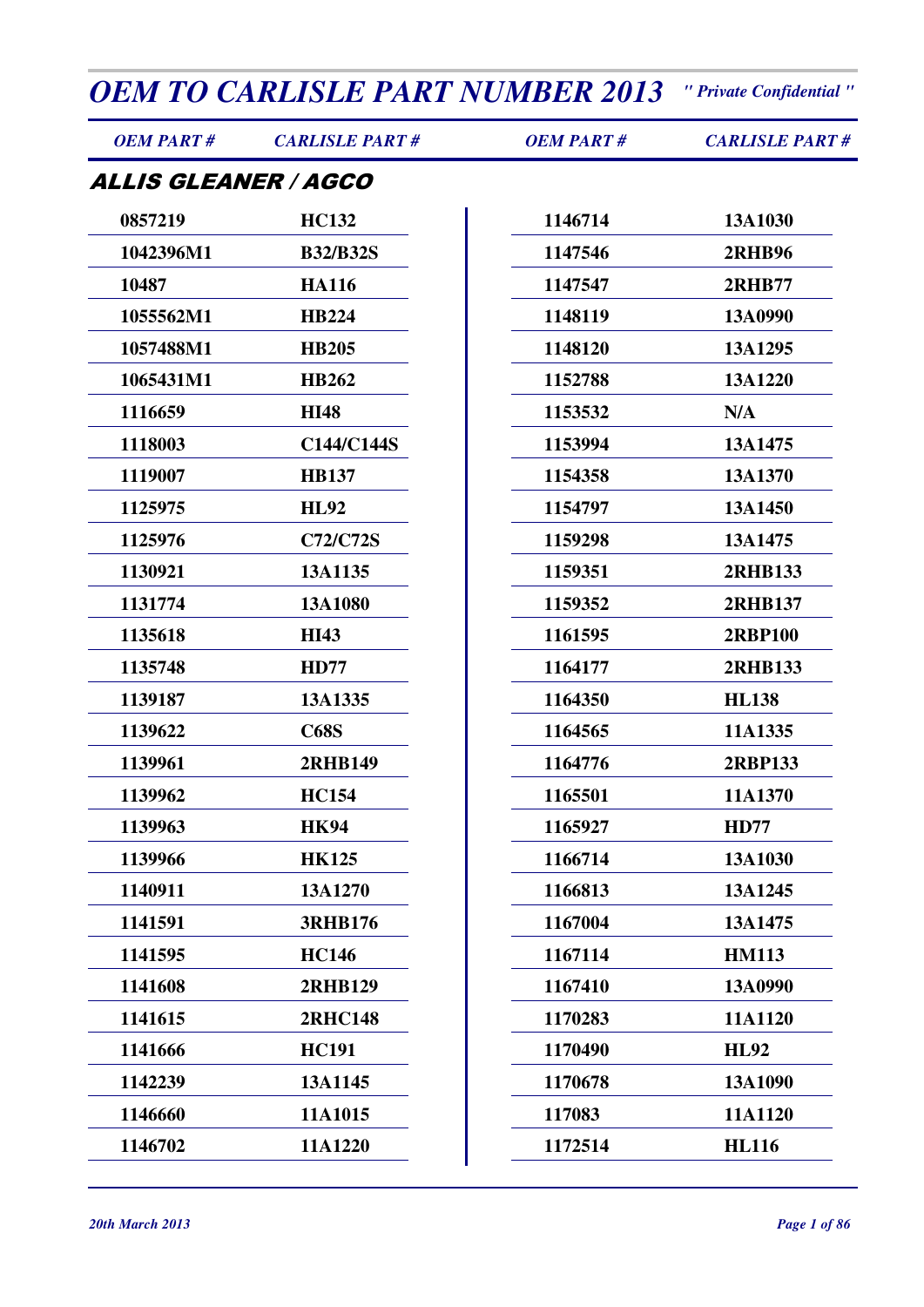| <b>OEM PART#</b>     | <b>CARLISLE PART#</b> | <b>OEM PART#</b> | <b>CARLISLE PART#</b> |
|----------------------|-----------------------|------------------|-----------------------|
| ALLIS GLEANER / AGCO |                       |                  |                       |
| 1172562              | <b>HB259</b>          | 1191421          | 13A1400               |
| 1172696              | 13A1450               | 1193420          | 13A1395               |
| 1172977              | 13A1725               | 11934420         | <b>2RCP144</b>        |
| 1173232              | <b>HD77</b>           | 1193733          | 13A1395               |
| 1173998              | <b>3RHB163</b>        | 1193748          | 13A1310               |
| 1175686              | <b>HL92</b>           | 1193749          | 13A1320               |
| 1175687              | 13A1725               | 1194117          | 11A1120               |
| 1175713              | <b>HB74</b>           | 1194500          | <b>HN140</b>          |
| 1175751              | 13A1395               | 1195451          | 58X710                |
| 1176400              | <b>HB259</b>          | 1197876          | <b>HL143</b>          |
| 1176492              | 15A1920               | 1197878          | 48X590                |
| 1177537              | <b>3RHB122</b>        | 1197878-2        | HA59-2                |
| 1177548              | <b>2RHB120</b>        | 1197889          | N/A                   |
| 1177795              | <b>HB77-2</b>         | 1197899          | <b>HO124</b>          |
| 1181126              | 17A1065               | 1197999          | <b>3RHB114</b>        |
| 1181482              | 15A1715C              | 1300398          | 11A1120               |
| 1183251              | 58X780                | 1300399          | 23A1270C              |
| 1184322              | 15A1055C              | 1300400          | 13A0965               |
| 1184327              | <b>A61/A61S</b>       | 1300867          | <b>HC195</b>          |
| 1184961              | <b>B67/B67S</b>       | 1300996          | <b>HL135</b>          |
| 1186454              | <b>B65/B65S</b>       | 1301859          | N/A                   |
| 1187728              | <b>HC108</b>          | 1301877          | <b>AX105</b>          |
| 1187779              | <b>HC79</b>           | 1302482          | <b>AX48</b>           |
| 118779               | <b>HC79</b>           | 1303453          | 13A1600               |
| 1188075              | 2RHB117               | 1305090          | <b>HC120</b>          |
| 1188155              | <b>HM112</b>          | 1306200          | <b>BX67</b>           |
| 1188635              | 2RHB117               | 1306291          | <b>AX110</b>          |
| 1188636              | <b>3RHB117</b>        | 1307200          | <b>4RHB216</b>        |
| 1188638              | <b>3RHB117</b>        | 1309140          | <b>2RHB70</b>         |
| 1189170              | 2RBP162               | 1309150          | HB167-2               |
|                      |                       |                  |                       |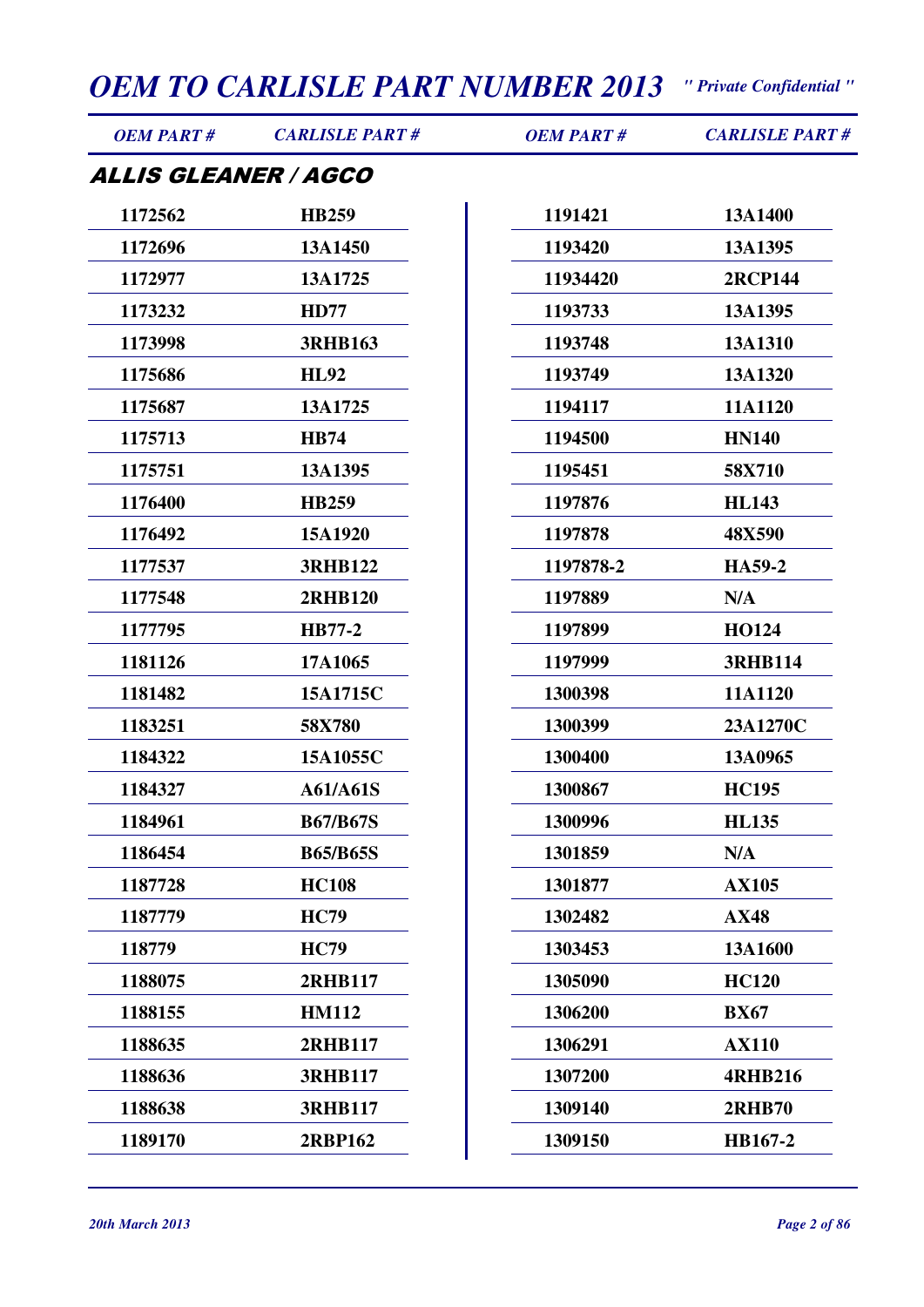| <b>OEM PART#</b>            | <b>CARLISLE PART#</b> | <b>OEM PART#</b> | <b>CARLISLE PART#</b> |
|-----------------------------|-----------------------|------------------|-----------------------|
| <i>ALLIS GLEANER / AGCO</i> |                       |                  |                       |
| 1309214                     | <b>2RHB137</b>        | 1336210,         | <b>HC65</b>           |
| 1309571                     | 13A1625               | 1336307          | 48X590                |
| 1309685                     | <b>2RHA129</b>        | 1336993          | <b>3RHB214</b>        |
| 1309967                     | <b>HC168</b>          | 1336997          | <b>3RHB214</b>        |
| 1310380                     | <b>HC117</b>          | 1337000          | <b>BX94</b>           |
| 1310381                     | <b>4RHB114</b>        | 1337795          | 2RHB117               |
| 1310382                     | <b>2RHB131</b>        | 1339763          | N/A                   |
| 1312339                     | <b>HA109</b>          | 1339768          | <b>HC110</b>          |
| 1313804                     | <b>HB85</b>           | 1339886          | <b>HC87</b>           |
| 1314273                     | <b>3RHB212</b>        | 1340653          | <b>HB91</b>           |
| 1315910                     | 13A1600               | 1342142          | <b>2RHC118</b>        |
| 1316263                     | HB175-2               | 1342143          | <b>3RHC114</b>        |
| 1316268                     | <b>HL153</b>          | 1342690          | <b>HC125</b>          |
| 1317254                     | 13A1625               | 1342839          | <b>HB88</b>           |
| 1318378                     | 22A1665C              | 1345785          | 13A1700               |
| 1319657                     | <b>HBB116</b>         | 1346200          | 13A1640               |
| 1320449                     | HB156-2               | 1347560          | <b>HB220</b>          |
| 1321590                     | <b>CX120</b>          | 1347561          | <b>HB136</b>          |
| 1321691                     | <b>HB91</b>           | 1348989          | <b>4RHB240</b>        |
| 1322395                     | <b>HC87</b>           | 1348999          | <b>3RHB240</b>        |
| 1322418                     | <b>HB86</b>           | 1349687          | <b>HC112</b>          |
| 1324690                     | <b>HC122</b>          | 1399514          | HO145                 |
| 1325150                     | <b>2RHB129</b>        | 146713           | 17A0990C              |
| 1325847                     | <b>HC120</b>          | 1667410          | N/A                   |
| 1326830                     | <b>HC168</b>          | 167004           | 15A1310C              |
| 1328523                     | <b>HC132</b>          | 195672M1         | <b>HC105</b>          |
| 1328562                     | <b>HO124</b>          | 1D68066          | <b>4RH5V80</b>        |
| 1334919                     | <b>HB137</b>          | 207003           | 15A1830C              |
| 1334993                     | <b>3RHB214</b>        | 208519           | 13A0795C              |
| 1336210                     | <b>HC65</b>           | 209556           | 13A0725C              |
|                             |                       |                  |                       |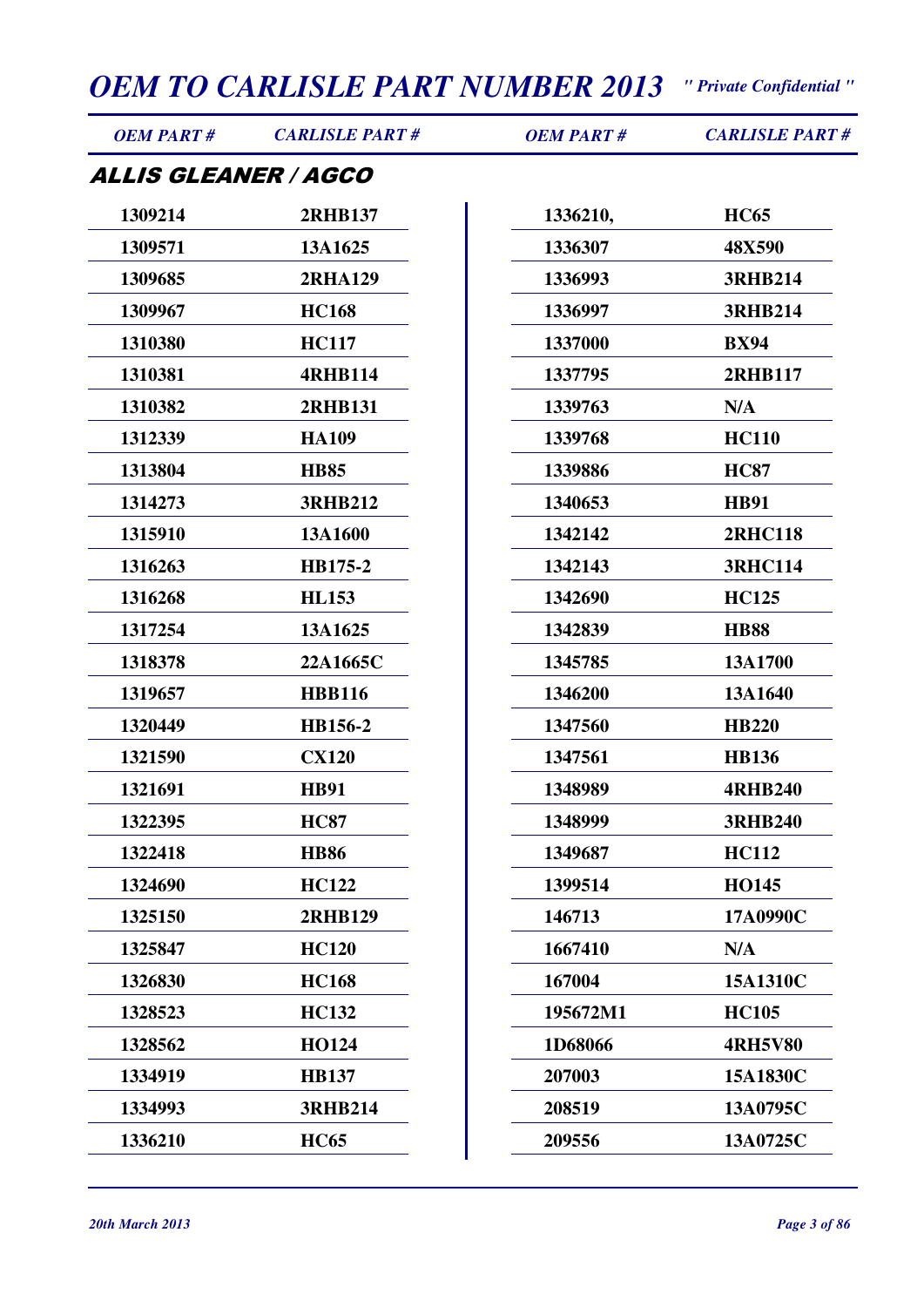| <b>OEM PART#</b>                   | <b>CARLISLE PART#</b> | <b>OEM PART#</b> | <b>CARLISLE PART#</b> |
|------------------------------------|-----------------------|------------------|-----------------------|
| <i><b>ALLIS GLEANER / AGCO</b></i> |                       |                  |                       |
| 209656                             | 13A0725C              | 700705773        | <b>B57/B57S</b>       |
| 223533                             | 13A1370               | 70508971         | <b>HL121</b>          |
| 223534                             | 15A1690               | 70527095         | 17A0965               |
| 2235777                            | 11A1395               | 70548863         | <b>HC128</b>          |
| 229211                             | 13A1345               | 70548868         | <b>HK103</b>          |
| 270791                             | <b>3RHB87</b>         | 70559863         | 48X830                |
| 30653-380                          | <b>HM92</b>           | 70805114         | C48                   |
| 4321275-2                          | 22A1780C              | 709979           | <b>3RHB111</b>        |
| 4510744                            | 13A1715               | 71118003         | <b>HC148</b>          |
| 4512419                            | 13A1715               | 71125976         | <b>HC76</b>           |
| 48G-MX18                           | 13A1690               | 71125978         | D128                  |
| 5015577M1                          | <b>A40/A40S</b>       | 71130179         | <b>HK114</b>          |
| 5016906M1                          | A51/A51S              | 71134654         | <b>HC87</b>           |
| 515757D1                           | 48X440                | 71135618         | <b>HI43</b>           |
| 520305D1                           | A52/A52S              | 71135748         | 22A1230               |
| 526155                             | <b>4RHB90</b>         | 71135970         | <b>HL125</b>          |
| 526370                             | <b>B87/B87S</b>       | 71139961         | <b>2RHB149</b>        |
| 527975                             | <b>4RHB102</b>        | 71139962         | <b>HC154</b>          |
| 527976                             | <b>B100/B100S</b>     | 71139963         | <b>HK94</b>           |
| 53A-MX8                            | 22A1270               | 71139964         | <b>HC93</b>           |
| <b>54A-MX8</b>                     | 11A1335               | 71139966         | <b>HK125</b>          |
| 54T-MX29                           | 13A1195               | 71140808         | <b>HL123</b>          |
| 56333                              | <b>CC112</b>          | 71140810         | <b>HL101</b>          |
| 621089                             | <b>B65S</b>           | 71141744         | 48X460                |
| 6210917                            | <b>HB127</b>          | 71142239         | 13A1145               |
| 6215222                            | <b>HM83</b>           | 71146659         | <b>HI48</b>           |
| 6256546                            | <b>B96S</b>           | 71146714         | 47-3126               |
| 6256619                            | <b>HB115</b>          | 71148119         | 47-3125               |
| 6256714                            | <b>HB81</b>           | 71148120         | 47-3127               |
| 700704407                          | <b>HB52</b>           | 71153532         | <b>2RHB163</b>        |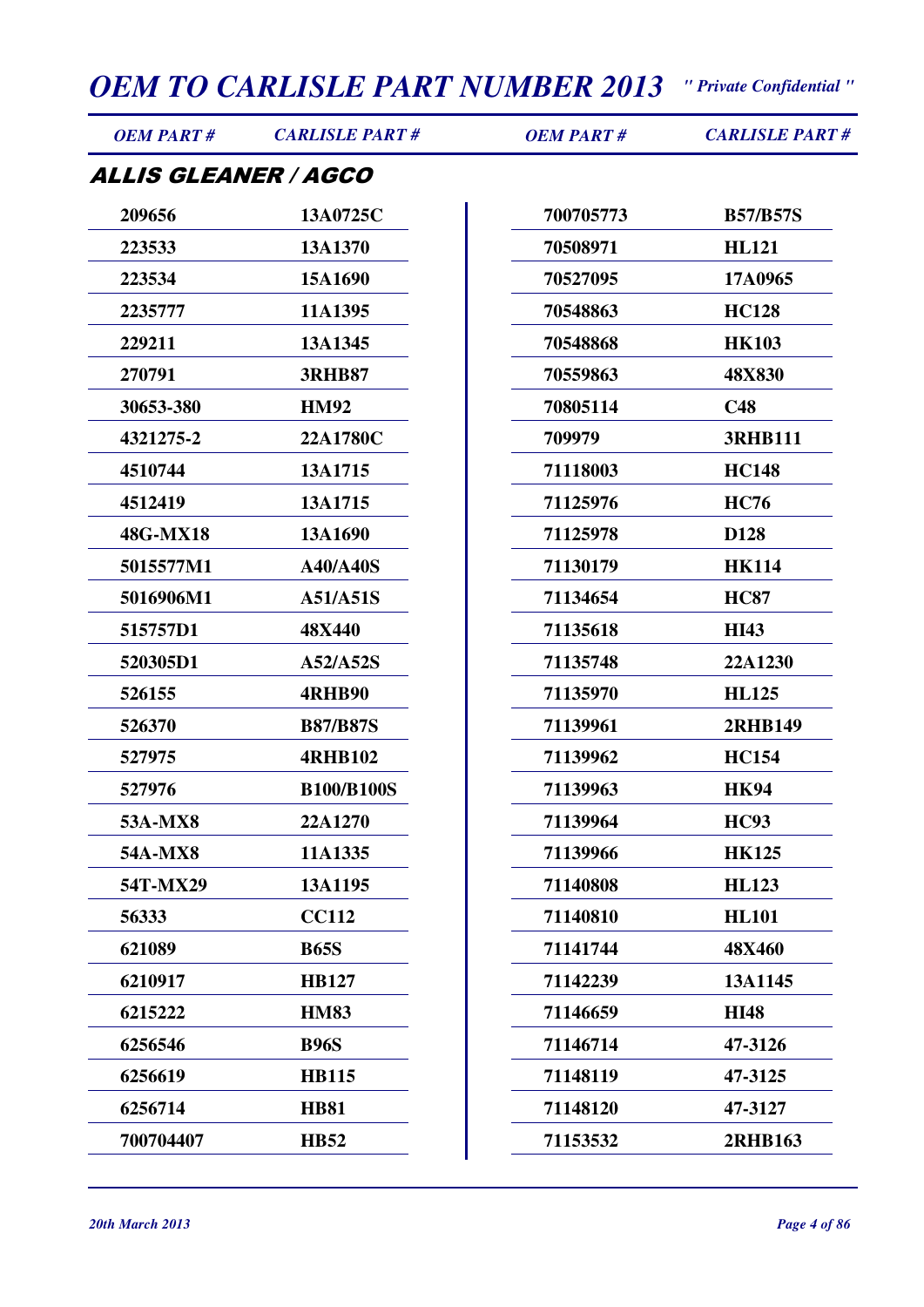| <b>OEM PART#</b>            | <b>CARLISLE PART#</b> | <b>OEM PART#</b> | <b>CARLISLE PART#</b> |
|-----------------------------|-----------------------|------------------|-----------------------|
| <i>ALLIS GLEANER / AGCO</i> |                       |                  |                       |
| 71157414                    | <b>HL127</b>          | 71318378         | <b>HL94</b>           |
| 71161595                    | <b>2RBP100</b>        | 71319657         | <b>HBB116</b>         |
| 71161596                    | 2RHB114               | 71320449         | HB156-2               |
| 71164350                    | <b>HL138</b>          | 71320499         | HB156-2               |
| 71165927                    | 13A0795C              | 71322834         | <b>HC127</b>          |
| 71167114                    | <b>HM113</b>          | 71324294         | <b>HC137</b>          |
| 71167409                    | <b>2RHB148</b>        | 71324690         | <b>HC122</b>          |
| 71170191                    | <b>HC135</b>          | 71325150         | <b>2RHB129</b>        |
| 71170490                    | <b>HL92</b>           | 71325847         | <b>HC120</b>          |
| 71170690                    | <b>2RHB156</b>        | 71326830         | <b>HC168</b>          |
| 71172514                    | <b>HL116</b>          | 71328562         | <b>HO124</b>          |
| 71173472                    | <b>HC347</b>          | 71330756         | 2RHB142               |
| 71175989                    | N/A                   | 71333673         | <b>CK96</b>           |
| 71183767                    | <b>2RHB155</b>        | 71334659         | <b>HC108</b>          |
| 71188075                    | HB116-2               | 71335475         | <b>HC188</b>          |
| 71188155                    | <b>HM112</b>          | 71335788         | <b>HN137</b>          |
| 71193420                    | 13A1395               | 71336199         | <b>HC90</b>           |
| 71194122                    | <b>2RHB159</b>        | 71336210         | <b>HC65</b>           |
| 71194500                    | <b>HO140</b>          | 71336307         | 48X590                |
| 71197876                    | <b>HL143</b>          | 71339768         | <b>HC110</b>          |
| 71197999                    | <b>3RHB114</b>        | 71339772         | <b>HC146</b>          |
| 71300996                    | <b>HL135</b>          | 71339886         | <b>HC87</b>           |
| 71305994                    | <b>HC123</b>          | 7134198          | C <sub>156</sub>      |
| 71310380                    | <b>HC117</b>          | 71342142         | <b>2RHC118</b>        |
| 71310381                    | <b>4RHB114</b>        | 71342143         | <b>3RHC114</b>        |
| 71310382                    | <b>2RHB131</b>        | 71342839         | <b>HB88</b>           |
| 71312339                    | <b>HA109</b>          | 71344423         | 2RHB137               |
| 71313804                    | <b>HB85</b>           | 71345758         | N/A                   |
| 71316263                    | HB175-2               | 71345785         | 13A1700               |
| 71316268                    | <b>HL153</b>          | 71345800         | <b>HC168</b>          |
|                             |                       |                  |                       |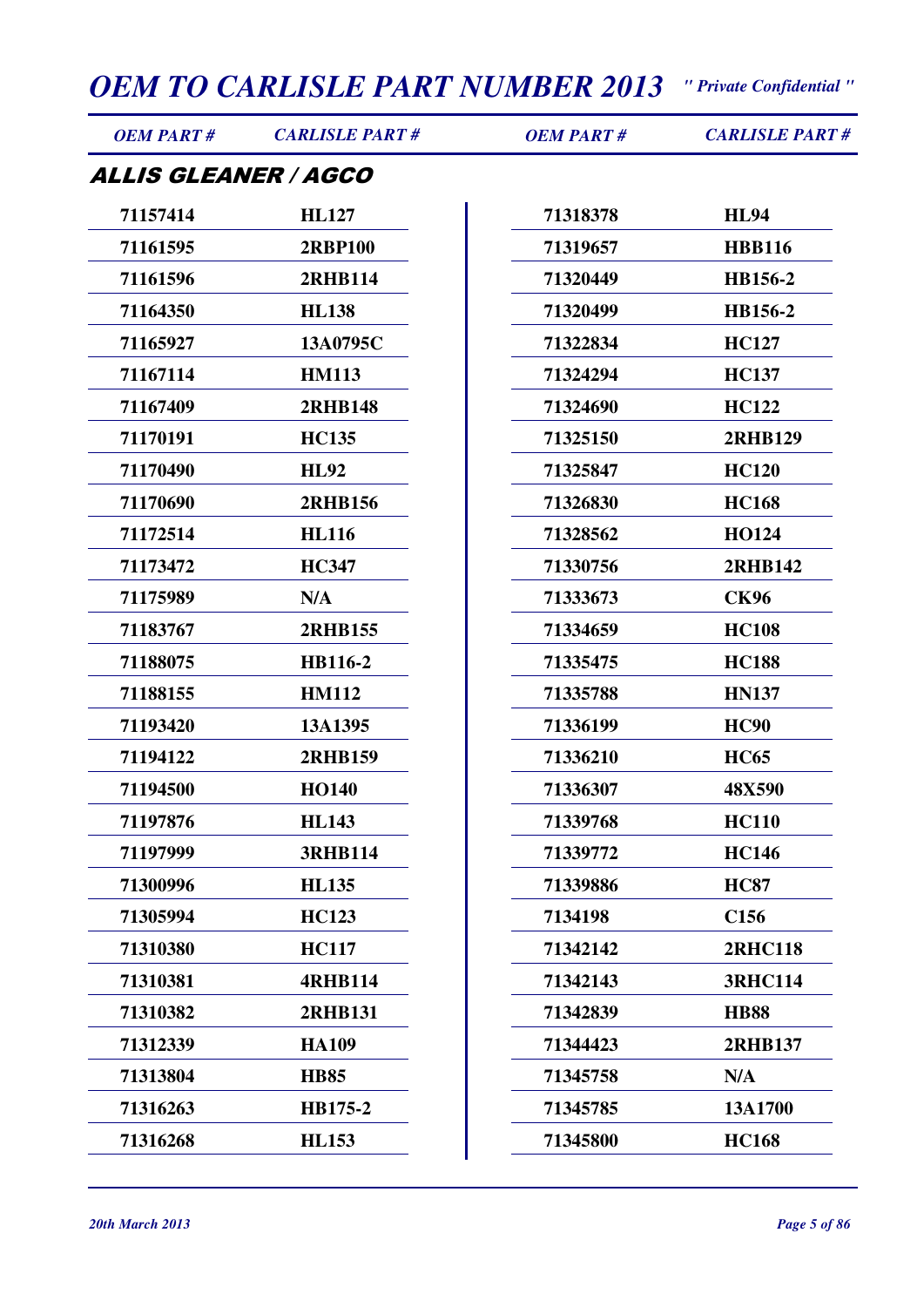| <b>OEM PART#</b>     | <b>CARLISLE PART#</b> | <b>OEM PART#</b> | <b>CARLISLE PART#</b> |
|----------------------|-----------------------|------------------|-----------------------|
| ALLIS GLEANER / AGCO |                       |                  |                       |
| 71346200             | A63/A63S              | 71364154         | HB175-2               |
| 71347560             | <b>HB220</b>          | 71364155         | <b>HC179</b>          |
| 71347561             | <b>HB136</b>          | 71364514         | <b>HL173</b>          |
| 71348989             | <b>4RHB240</b>        | 71364789         | <b>HO124</b>          |
| 71348999             | <b>3RHB240</b>        | 71364912         | <b>HB135</b>          |
| 71349687             | <b>HC112</b>          | 71364922         | <b>HC84</b>           |
| 71351260             | <b>3RHB202</b>        | 71366207         | <b>3RHB208</b>        |
| 71351992             | <b>HC84</b>           | 71366276         | N/A                   |
| 71352139             | 13A1090               | 71366804         | N/A                   |
| 71352142             | 11A1120               | 71367459         | <b>HC94</b>           |
| 71352729             | A54S                  | 71367460         | <b>HCC104</b>         |
| 71354210             | <b>HC84</b>           | 71367469         | <b>2RHB98</b>         |
| 71355170             | <b>HB217</b>          | 71368072         | <b>2RHB100</b>        |
| 71355232             | <b>2RHB148</b>        | 71368135         | <b>4RHB208</b>        |
| 71355788             | <b>HN137</b>          | 71368809         | <b>HC182</b>          |
| 71356409             | <b>HC108</b>          | 71369747         | 13A1220               |
| 71358134             | <b>HB86</b>           | 71370214         | <b>4RHB219</b>        |
| 71358255             | 2RHB142               | 71370279         | <b>4RHB210</b>        |
| 71358486             | <b>HC65</b>           | 71372946         | <b>8PK1320</b>        |
| 71358487             | N/A                   | 71372948         | 5PK0875               |
| 71359681             | <b>HB91</b>           | 71374276         | <b>3RHB127</b>        |
| 71361155             | <b>HC179</b>          | 71374277         | 2RHB127               |
| 71363246             | <b>HO145</b>          | 71374305         | <b>2RHA59</b>         |
| 71363595             | <b>3RHB135</b>        | 71374306         | <b>HC181</b>          |
| 71363793             | <b>2RHB96</b>         | 71375178         | <b>HL173</b>          |
| 71363802             | <b>3RHB142</b>        | 71377787         | <b>2RHC157</b>        |
| 71363804             | <b>3RHB218</b>        | 71379105         | <b>4RH5V217</b>       |
| 71363805             | N/A                   | 71380464         | <b>HL176</b>          |
| 71363968             | <b>HC135</b>          | 71380601         | <b>2RHB95</b>         |
| 71364077             | <b>2RHA58</b>         | 71380653         | <b>2RHB156</b>        |
|                      |                       |                  |                       |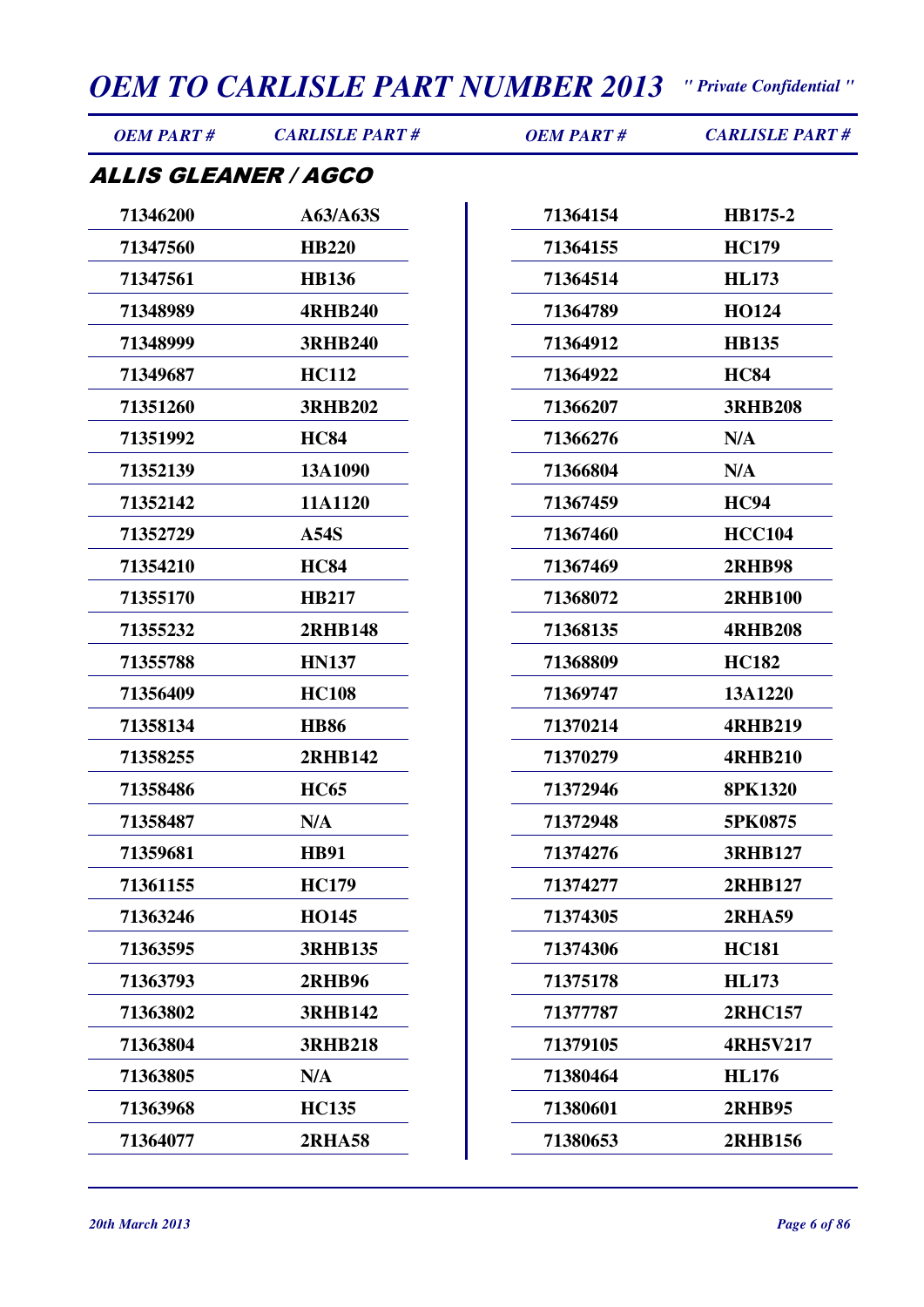| <b>OEM PART#</b>            | <b>CARLISLE PART#</b> | <b>OEM PART#</b> | <b>CARLISLE PART#</b> |
|-----------------------------|-----------------------|------------------|-----------------------|
| <i>ALLIS GLEANER / AGCO</i> |                       |                  |                       |
| 71380655                    | <b>HC90</b>           | 740640           | <b>HB123</b>          |
| 71381413                    | <b>HN104</b>          | 740726           | <b>HC122</b>          |
| 71381952                    | <b>2RHB85</b>         | 742527           | <b>HC103</b>          |
| 71382504                    | <b>2RHB95</b>         | 743795           | <b>HC87</b>           |
| 71385693                    | <b>3RHB124</b>        | 743800           | HC107-2               |
| 71385801                    | <b>BB107</b>          | 744282           | <b>HC98</b>           |
| 71386695                    | <b>HC135</b>          | 747254           | <b>HC83</b>           |
| 71387469                    | <b>2RHB98</b>         | 747255           | HC148-2               |
| 71388712                    | <b>C210</b>           | 747256           | <b>HC76</b>           |
| 71390120                    | <b>4RHB90</b>         | 7617-1           | <b>B54/B54S</b>       |
| 71390209                    | <b>3RHB92</b>         | 7617-2           | <b>HB65</b>           |
| 71390210                    | <b>4RHB90</b>         | 761757           | <b>HC101</b>          |
| 71390561                    | <b>3RHB94</b>         | 7855224          | <b>HI110</b>          |
| 71390885                    | <b>HM175</b>          | 7855349          | <b>2RHB105</b>        |
| 71390886                    | <b>HL172</b>          | 7855661          | <b>3RHC101</b>        |
| 71394352                    | <b>HI115</b>          | 7HT-8620A        | 17A1065               |
| 71398366                    | <b>HC84</b>           | 800116           | 15A1055C              |
| 71399505                    | <b>HM158</b>          | 81366276         | N/A                   |
| 71399514                    | <b>HO145</b>          | 833865M2         | <b>4RHB116</b>        |
| 71399607                    | A63/A63S              | 833874M2         | <b>3RHB113</b>        |
| 71406339                    | <b>2RHB214</b>        | 834191M1         | <b>HC106</b>          |
| 71409522                    | <b>HA173</b>          | 855635           | <b>HJ69</b>           |
| 71423444                    | <b>HM156</b>          | 855718           | <b>SPB2020</b>        |
| 71448120                    | 13A1295               | 856062           | <b>HCC223</b>         |
| 71500256                    | <b>BB93</b>           | 856328           | <b>3RHC108</b>        |
| 72028727                    | <b>HA116</b>          | 856591           | A55/A55S              |
| 72120245                    | <b>HB149</b>          | 857805           | <b>HC79-2</b>         |
| 72120454                    | <b>HB149</b>          | AG027148         | <b>HA58</b>           |
| 72120455                    | <b>HB158</b>          | AG516760         | <b>2RHA73</b>         |
| 72515280                    | <b>8PK1740</b>        | AG516922         | <b>B42/B42S</b>       |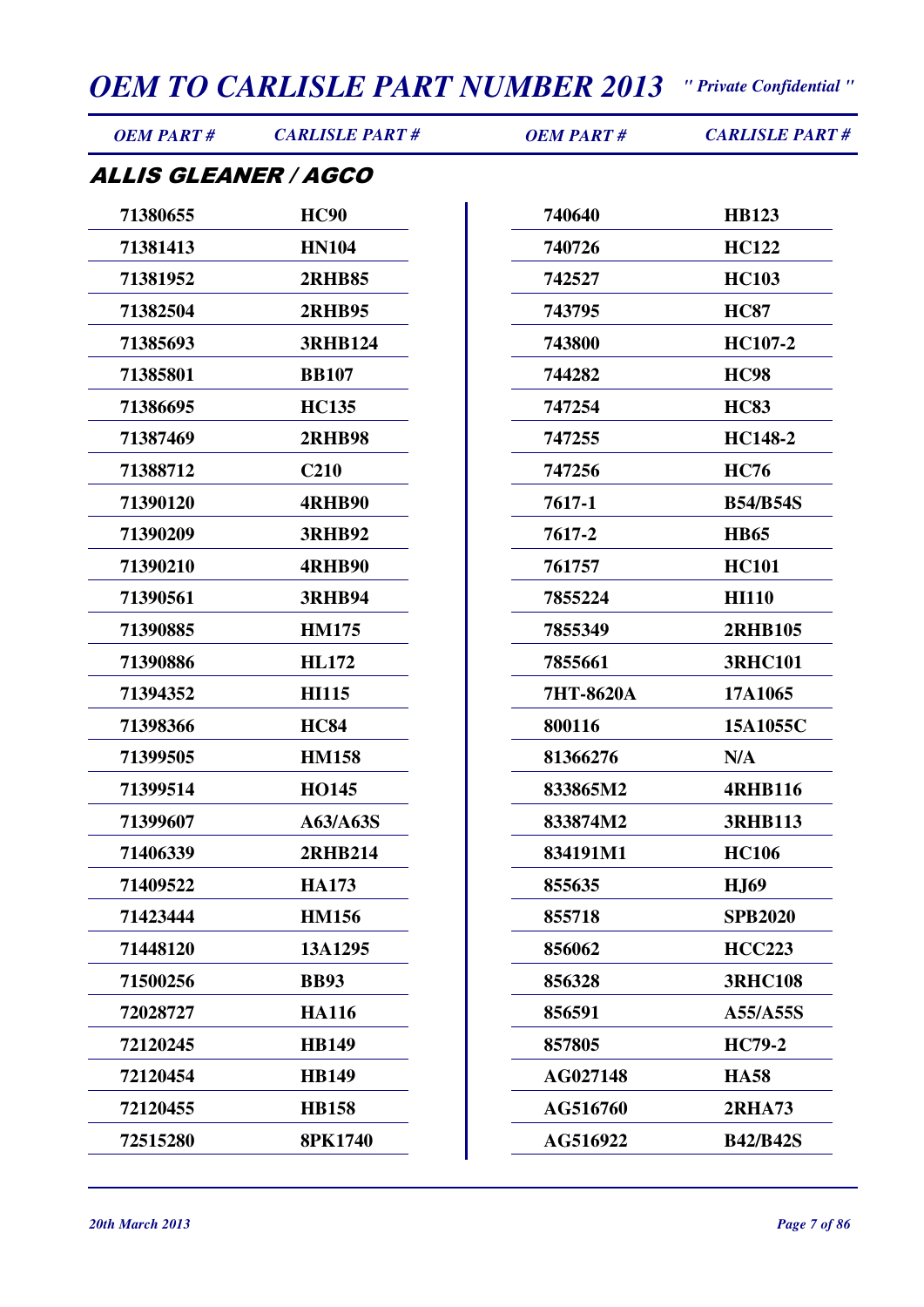| <b>OEM PART#</b>            | <b>CARLISLE PART#</b> | <b>OEM PART#</b> | <b>CARLISLE PART#</b> |
|-----------------------------|-----------------------|------------------|-----------------------|
| <b>ALLIS GLEANER / AGCO</b> |                       |                  |                       |
| AG518297                    | <b>2RHA66</b>         |                  |                       |
| AG518702                    | <b>2RHA60</b>         |                  |                       |
| AG519946                    | <b>2RHA69</b>         |                  |                       |
| AG605631                    | A63/A63S              |                  |                       |
| AG605632                    | <b>48X500</b>         |                  |                       |
| AG720324                    | 48X520                |                  |                       |
| H143874C2                   | <b>HC56</b>           |                  |                       |
| H143875C1                   | <b>HC96</b>           |                  |                       |
| H143876C1                   | C69                   |                  |                       |
| H153301C1                   | <b>HC116</b>          |                  |                       |
| H558141R1                   | <b>HC105</b>          |                  |                       |
| H567947R2                   | <b>HC56</b>           |                  |                       |
| N712489                     | <b>HI58</b>           |                  |                       |
| W9810080                    | <b>HC120</b>          |                  |                       |
| <b>WR10487</b>              | <b>BB112</b>          |                  |                       |
| <b>WR38791</b>              | <b>BB108</b>          |                  |                       |
| Y55970                      | <b>HJ57</b>           |                  |                       |
| Y56580                      | <b>HC165</b>          |                  |                       |
| Y57083                      | <b>CC148</b>          |                  |                       |
| Y57604                      | <b>HC50</b>           |                  |                       |
| Y57760                      | <b>HJ83</b>           |                  |                       |
| Y855106                     | <b>HC101</b>          |                  |                       |
| Y855254                     | <b>HC61</b>           |                  |                       |
|                             |                       |                  |                       |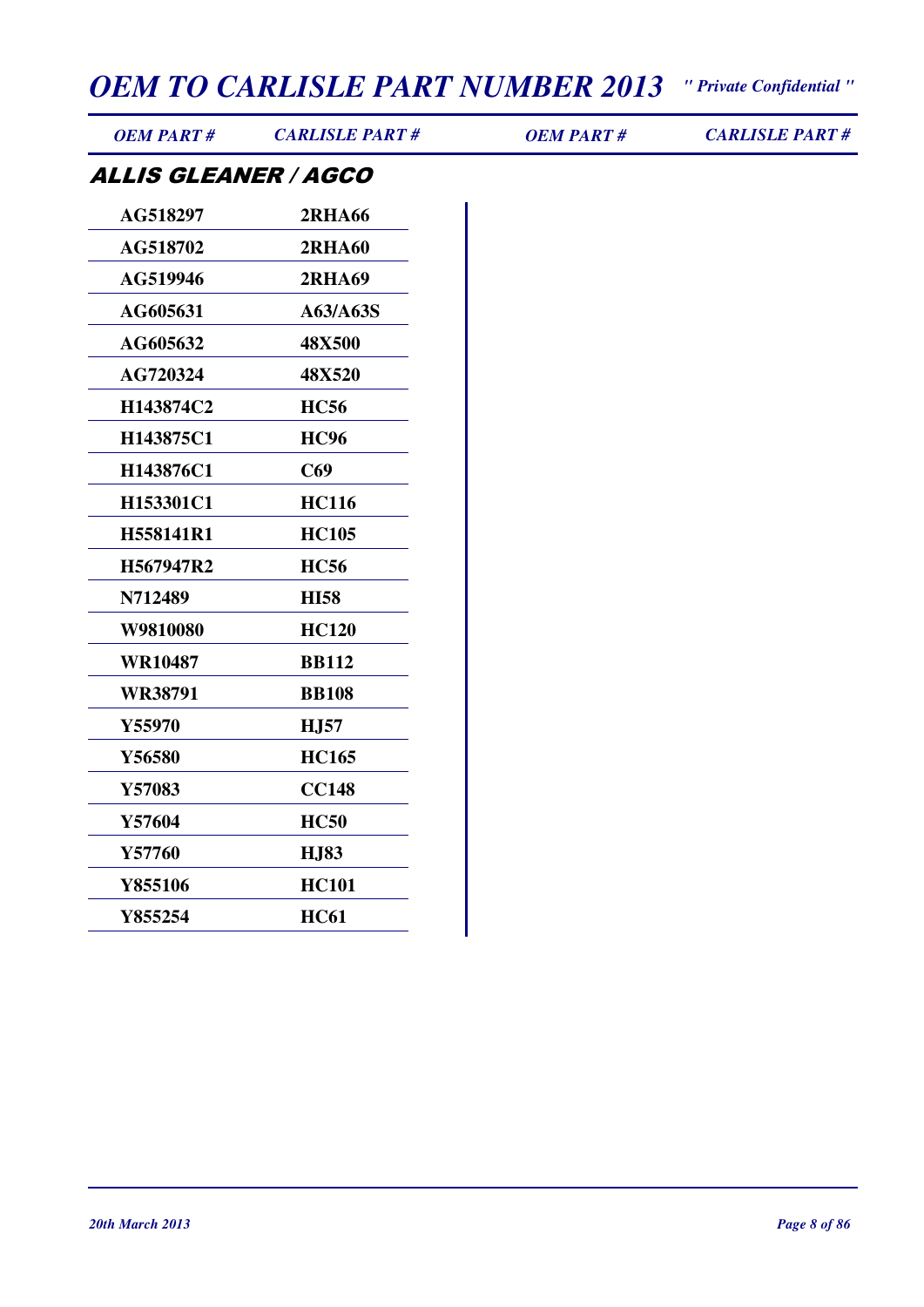| <b>OEM PART#</b>       | <b>CARLISLE PART#</b> | <b>OEM PART#</b> | <b>CARLISLE PART#</b> |
|------------------------|-----------------------|------------------|-----------------------|
| <i><b>CASE I H</b></i> |                       |                  |                       |
| 106465C1               | 13A1295               | 1313097C2        | <b>3RHC146</b>        |
| 106492C1               | <b>HB156</b>          | 131403C1         | 13A0975               |
| 106991C1               | AX55                  | 131431C1         | 11A1180               |
| 11113                  | <b>BB107</b>          | 1315074C1        | <b>3RHC159</b>        |
| 117004C1               | <b>HC94</b>           | 1315074C2        | <b>3RHC159</b>        |
| 119574                 | N/A                   | 1315168C1        | <b>3RHC167</b>        |
| 1213572C1              | AX62                  | 1315169C1        | <b>2RCP144</b>        |
| 124572A1               | <b>2RHB95</b>         | 1315226C1        | <b>HC87</b>           |
| 124573A1               | <b>2RHB97</b>         | 1315265C1        | <b>2RBP97</b>         |
| 1250587C1              | 13A1040               | 1315266C1        | <b>2RBP108</b>        |
| 1260258C1              | <b>AX46</b>           | 1315315C1        | C <sub>71</sub>       |
| 1260258C2              | <b>2RHA47</b>         | 1316573C1        | <b>HC98</b>           |
| 1285230C1              | <b>BX55</b>           | 1316574C1        | <b>HC103</b>          |
| 1285320C1              | <b>2RHB58</b>         | 1319245C1        | <b>HC108</b>          |
| 1285320-C1             | <b>2RHB58</b>         | 1319245C2        | <b>HC108</b>          |
| 1288899C5              | <b>3RHB74</b>         | 1321564C1        | C <sub>59</sub>       |
| 1288900C3              | <b>2RHB74</b>         | 1321565C         | <b>HC78</b>           |
| 128899C2               | <b>3RBP71</b>         | 1321565C1        | <b>HC79</b>           |
| 1302174C1              | <b>HN93</b>           | 1330311C1        | 15A1830C              |
| 1302174C2              | <b>HN93</b>           | 1330499C1        | <b>3RHB148</b>        |
| 1302923C1              | N/A                   | 1336610C1        | N/A                   |
| 130724C91              | 13A1780               | 133758R2         | 13A1120               |
| 1308489C1&3            | <b>3RHC157</b>        | 1338328C1        | <b>3RHA48</b>         |
| 1308489C2              | <b>3RHC157</b>        | 13394L           | A62/A62S              |
| 131201C92              | <b>BX61</b>           | 1347358C1        | <b>2RHB100</b>        |
| 1313094C1              | <b>2RHC133</b>        | 1347387C1        | <b>2RHB98</b>         |
| 1313095C1              | <b>3RHC132</b>        | 135594C1         | <b>HB200</b>          |
| 1313095C2              | <b>3RHC132</b>        | 1406929R1        | <b>4RHB148</b>        |
| 1313097C1              | <b>3RHC146</b>        | 1407035R1        | <b>BX144</b>          |
| 1313097C1&3            | <b>3RHC146</b>        | 1407324R1        | <b>CX112</b>          |
|                        |                       |                  |                       |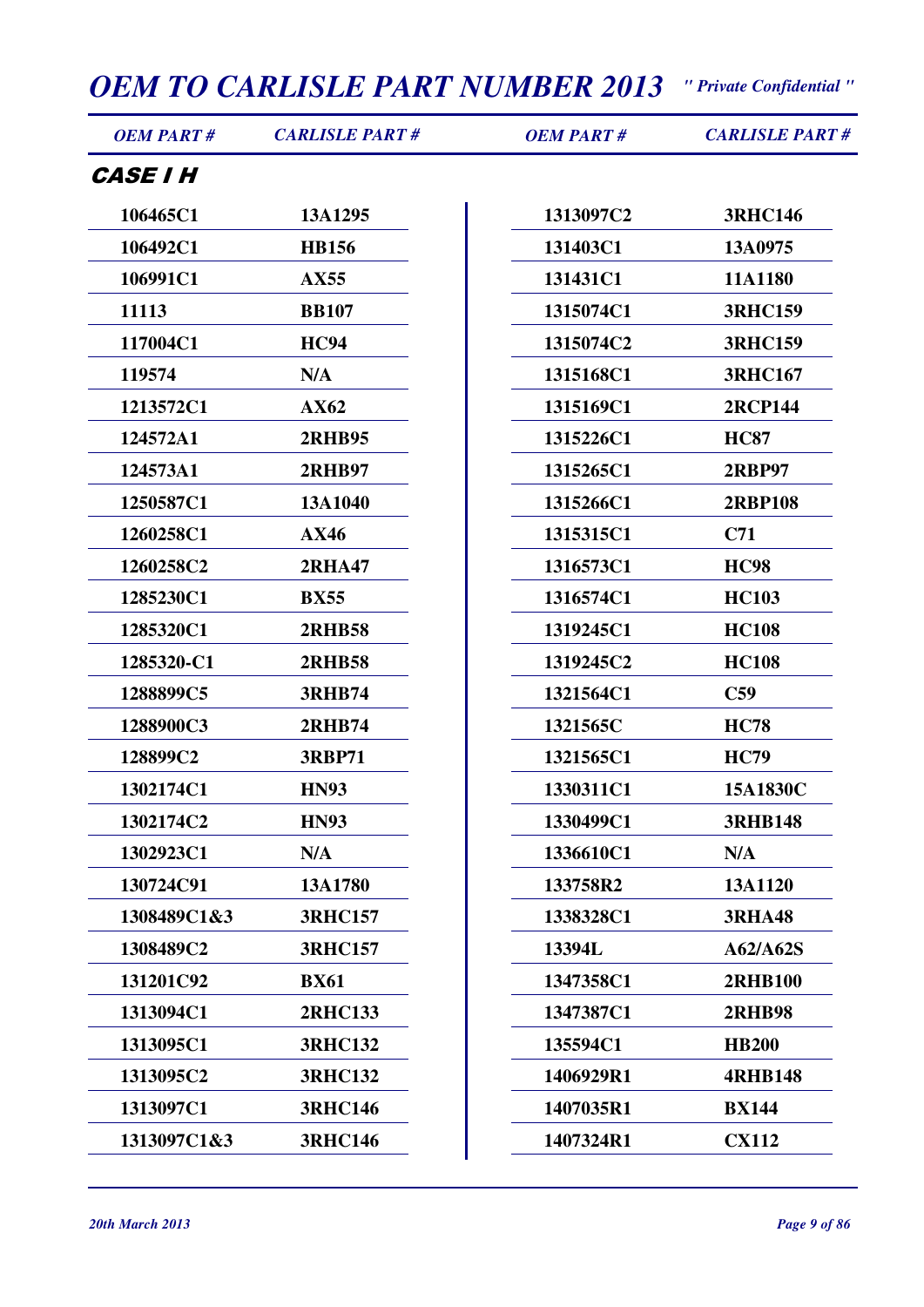| <b>OEM PART#</b>       | <b>CARLISLE PART#</b> | <b>OEM PART#</b> | <b>CARLISLE PART#</b> |
|------------------------|-----------------------|------------------|-----------------------|
| <i><b>CASE I H</b></i> |                       |                  |                       |
| 140876R1               | <b>B148/B148S</b>     | 1416434R1        | <b>B187</b>           |
| 1408840R1              | <b>CC120</b>          | 1416543R1        | <b>B187</b>           |
| 1408855R1              | <b>CX109</b>          | 1416594R1        | <b>4RBP128</b>        |
| 1409652R1              | N/A                   | 1416604R1        | <b>4RBP133</b>        |
| 1410106R1              | D <sub>158</sub>      | 1416764R1        | <b>CX115</b>          |
| 14101O6R1              | <b>HD163</b>          | 1416852R1        | <b>CX75</b>           |
| 1410279R1              | C <sub>116</sub>      | 1417108R1        | <b>CX195</b>          |
| 1410642R1              | D <sub>120</sub>      | 1417141R1        | <b>5RHB170</b>        |
| 1410644R91             | C <sub>143</sub>      | 141714R1         | <b>5RHB170</b>        |
| 1410644R92             | <b>3RCP132</b>        | 1417576R1        | N/A                   |
| 1410655R1              | <b>CX120</b>          | 1417868R1        | N/A                   |
| 1410655R91             | <b>CX120</b>          | 1417871R1        | <b>CX162</b>          |
| 1410692R1              | <b>CX48</b>           | 1418296R1        | C93                   |
| 1410692R11             | 20A1275               | 1418304R1        | <b>CX112</b>          |
| 1410692R92             | <b>CX48</b>           | 1418394R1        | <b>CX90</b>           |
| 1410935R1              | <b>B117</b>           | 1418410R1        | C92                   |
| 1410975R1              | <b>BX65</b>           | 1418692R1        | <b>CX48</b>           |
| 1411204R1              | <b>AX120</b>          | 1418731R1        | <b>2RHC98</b>         |
| 1411205R1              | <b>AX144</b>          | 1419232R1        | <b>C72/C72S</b>       |
| 1413433R1              | <b>SPBX1600</b>       | 1419233R1        | <b>CX48</b>           |
| 141403C1               | 13A0975               | 1419381R1        | C <sub>106</sub>      |
| 1414584R1              | <b>BX136</b>          | 1440692R92       | <b>CX48</b>           |
| 1414593R1              | <b>BX195</b>          | 150433C1         | <b>HC207</b>          |
| 1414856R91             | C148/C148S            | 150436C2         | <b>HD178</b>          |
| 1415141R1              | C72/C72S              | 150670C1         | <b>HB158</b>          |
| 1415149R1              | C63                   | 150816C1         | N/A                   |
| 1415197R1              | <b>HM92</b>           | 151529R1         | 11A1120               |
| 1415261R1              | <b>B187</b>           | 151529R2         | 11A1120               |
| 1415360R1              | <b>CX70</b>           | 151531R1         | 11A1145               |
| 1415411R1              | <b>C72/C72S</b>       | 153301C1         | <b>C112S</b>          |
|                        |                       |                  |                       |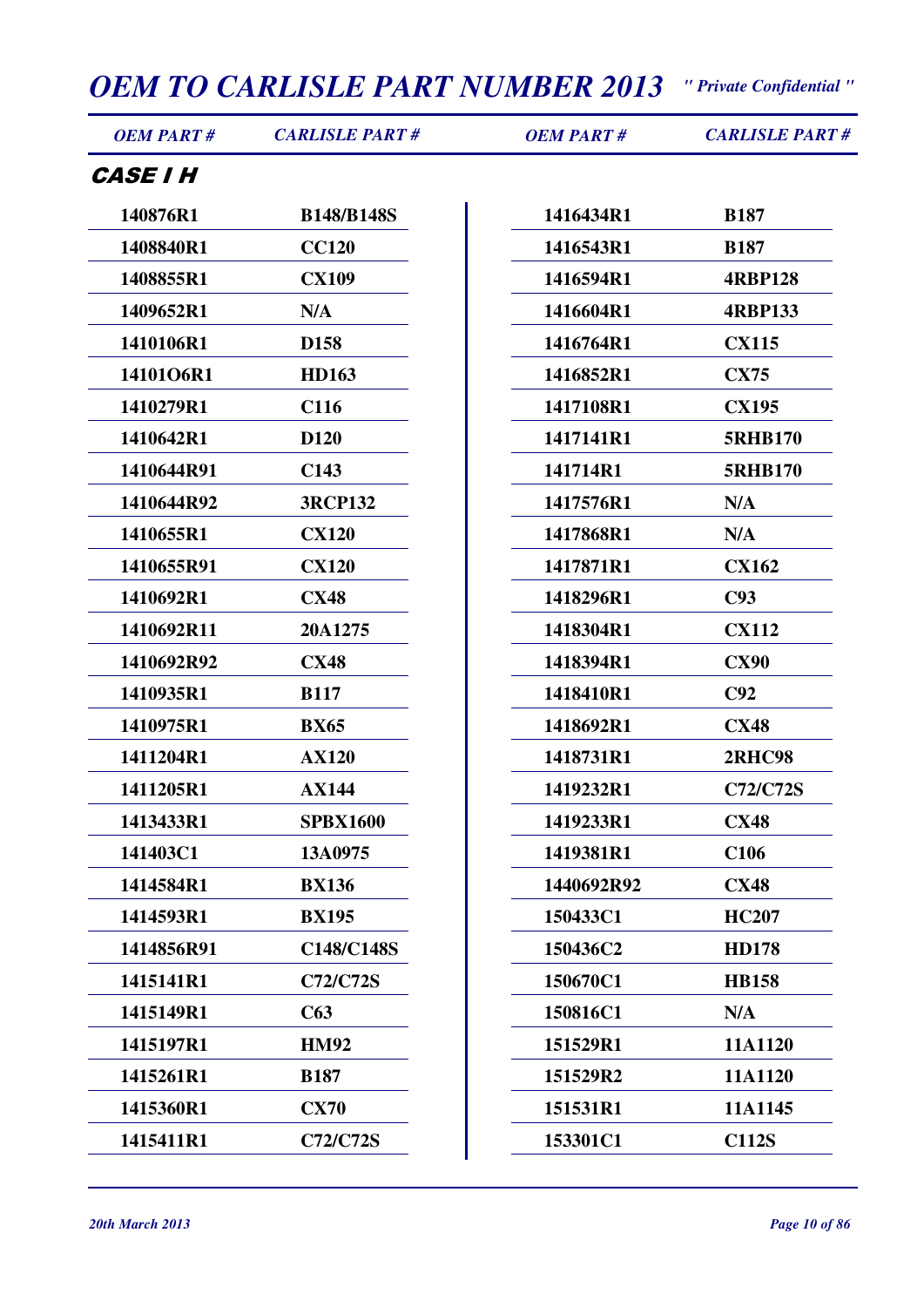| <b>OEM PART#</b>       | <b>CARLISLE PART#</b> | <b>OEM PART#</b> | <b>CARLISLE PART#</b> |
|------------------------|-----------------------|------------------|-----------------------|
| <i><b>CASE I H</b></i> |                       |                  |                       |
| 153359C1               | <b>B184</b>           | 167099C1         | N/A                   |
| 1541569C1              | <b>HJ72</b>           | 168665C2         | N/A                   |
| 1541699C1              | <b>2RHB96</b>         | 168665C3         | <b>3RHB202</b>        |
| 1541700C1              | <b>2RHB98</b>         | 168725C1         | N/A                   |
| 1541702C1              | <b>3RHC148</b>        | 170948C1         | N/A                   |
| 1546117C2              | <b>3RHB77</b>         | 170954C1         | HI64-2                |
| 1546118C1              | <b>2RHB63</b>         | 171101C2         | <b>4RBP96</b>         |
| 154692H2               | 15A1160C              | 171130C1         | <b>HM115</b>          |
| 156444C1               | <b>HB128</b>          | 171994C1         | N/A                   |
| 156445C1               | <b>HC107</b>          | 172360C1         | <b>A82S</b>           |
| 158797C1               | <b>HC101</b>          | 172373C1         | C <sub>71</sub>       |
| 159267C1               | <b>3RHB176</b>        | 173109C1         | <b>HK94</b>           |
| 159588C1               | <b>CX101</b>          | 173110C1         | <b>HK99</b>           |
| 160173C1               | <b>HC97</b>           | 174509C1         | <b>3RBP133</b>        |
| 160870C1               | N/A                   | 174614C2         | C <sub>250</sub>      |
| 160871C1               | N/A                   | 174642C1         | N/A                   |
| 161122C1               | <b>BB195</b>          | 175545C1         | N/A                   |
| 161820C1               | N/A                   | 175585C1         | <b>AX38</b>           |
| 161821C1               | N/A                   | 176565C1         | <b>HC175</b>          |
| 164006C1               | <b>HM117</b>          | 176566C1         | HC175-2               |
| 164550R2               | 13A1080               | 176567C1         | <b>HC175-3</b>        |
| 164899C2               | <b>HI62</b>           | 176576C1         | N/A                   |
| 164900C1               | <b>HI54</b>           | 176577C1         | N/A                   |
| 164999C2               | HI54/62               | 177499C1         | <b>HC275</b>          |
| 164999C92              | HI54/62               | 178019C1         | <b>HC103</b>          |
| 165053C2               | <b>HE119</b>          | 179007C1         | <b>HB71</b>           |
| 165676C1               | <b>HC154</b>          | 179317C1         | <b>B160</b>           |
| 16651-K                | <b>BB103</b>          | 1806189C1        | N/A                   |
| 166598C2               | <b>3RHB200</b>        | 181012C1         | <b>2RHB94</b>         |
| 167031C2               | 13A1295               | 181013C1         | N/A                   |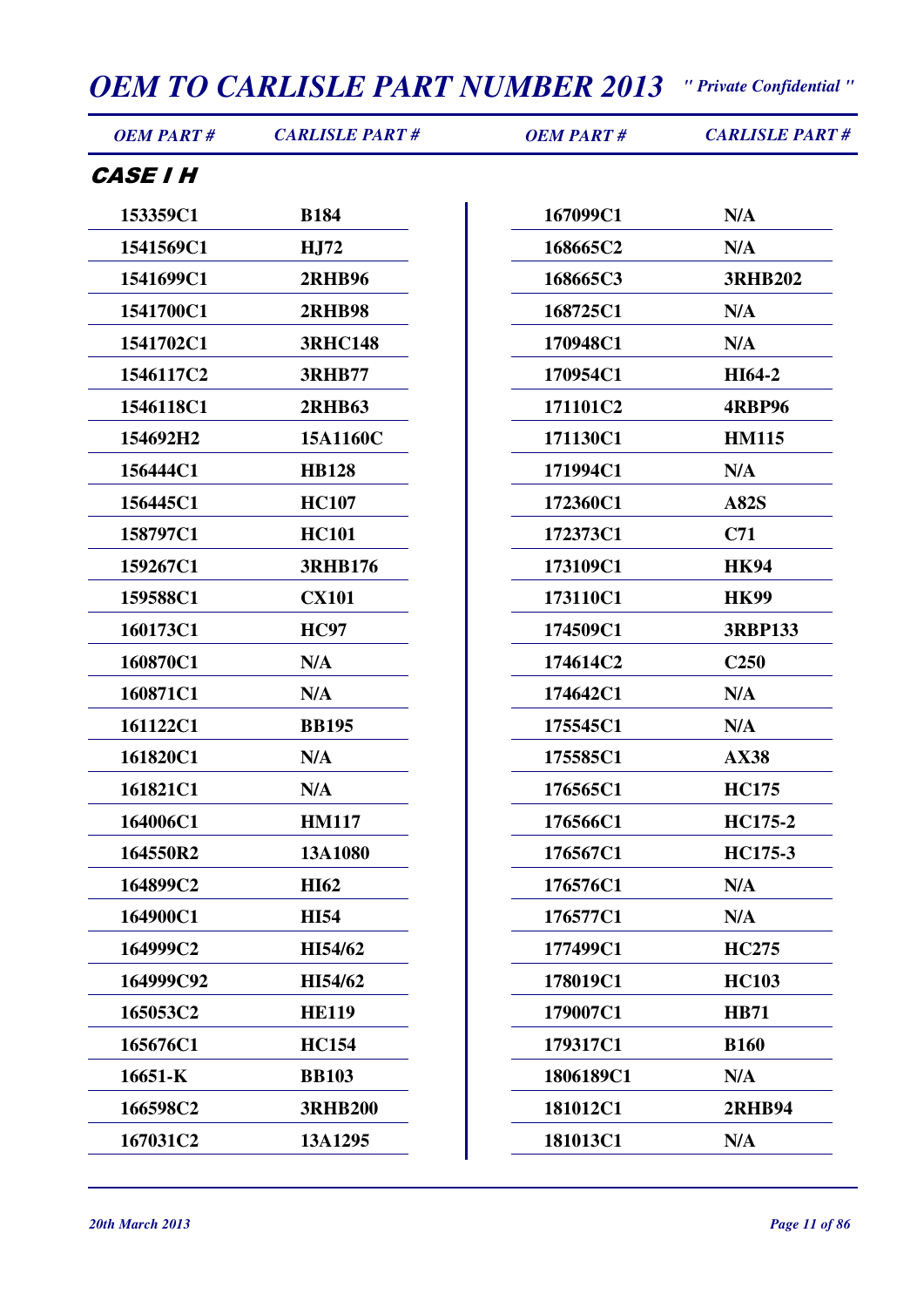| <b>OEM PART#</b>       | <b>CARLISLE PART#</b> | <b>OEM PART#</b> | <b>CARLISLE PART#</b> |
|------------------------|-----------------------|------------------|-----------------------|
| <i><b>CASE I H</b></i> |                       |                  |                       |
| 181055C1               | <b>HCC201</b>         | 191305C1         | <b>HC112</b>          |
| 1813095C1              | <b>3RHC132</b>        | 191305C2         | <b>HC112</b>          |
| 181359C1               | <b>HJ67</b>           | 192360C1         | <b>HC255</b>          |
| 181433C1               | <b>C158S</b>          | 192738C1         | <b>3RHC150</b>        |
| 182619C1               | <b>HC153</b>          | 192806C1         | <b>AX38</b>           |
| 182945C1               | C148/C148S            | 1932738C1        | N/A                   |
| 183039C1               | <b>HCC306</b>         | 193923C2         | <b>HN84</b>           |
| 183049C1               | <b>CC300</b>          | 193923C3         | <b>HN84</b>           |
| 184796C1               | <b>C96/C96S</b>       | 193923C4         | <b>HN84</b>           |
| 184796-C1              | <b>HC113</b>          | 193945C1         | <b>HN100</b>          |
| 185527C93              | N/A                   | 193945C2         | <b>HN100</b>          |
| 185712C1               | <b>HC137</b>          | 194528C1         | <b>3RHC143</b>        |
| 186377C1               | <b>2RHC133</b>        | 194528C2         | <b>3RHC143</b>        |
| 186509C2               | <b>HCC256</b>         | 195143C1         | C <sub>131</sub>      |
| 187415C2               | <b>HC108</b>          | 195396C2         | HJ74                  |
| 18764DA                | 23A1270C              | 1954932C1        | <b>HB149</b>          |
| 188213C1               | C124/C124S            | 1962770C1        | 11A0980               |
| 188213C3               | <b>HC128</b>          | 196370C1         | N/A                   |
| 188716C1               | N/A                   | 196371C1         | <b>B220</b>           |
| 18884K                 | <b>B144/B144S</b>     | 1966512C1        | N/A                   |
| 189219C1               | <b>HJ64</b>           | 1966513C1        | N/A                   |
| 189219C2               | <b>HJ64</b>           | 1970115C1        | <b>HC101</b>          |
| 189662C3               | <b>HN119</b>          | 1970116C1        | <b>HC103</b>          |
| 191205C1               | N/A                   | 197411C1         | <b>HC132</b>          |
| 191241C1               | <b>3RHC130</b>        | 197412C1         | <b>HC132</b>          |
| 191241C3               | <b>3RHC130</b>        | 197413C1         | HC132-3               |
| 191244C1               | <b>3RHB146</b>        | 197414C1         | <b>C144S</b>          |
| 191288C2               | <b>HC96</b>           | 197414C2         | <b>HC146</b>          |

**191290C1 HC134**

**191291C1 C140**

**197416C1 C144S 197480C1 C154**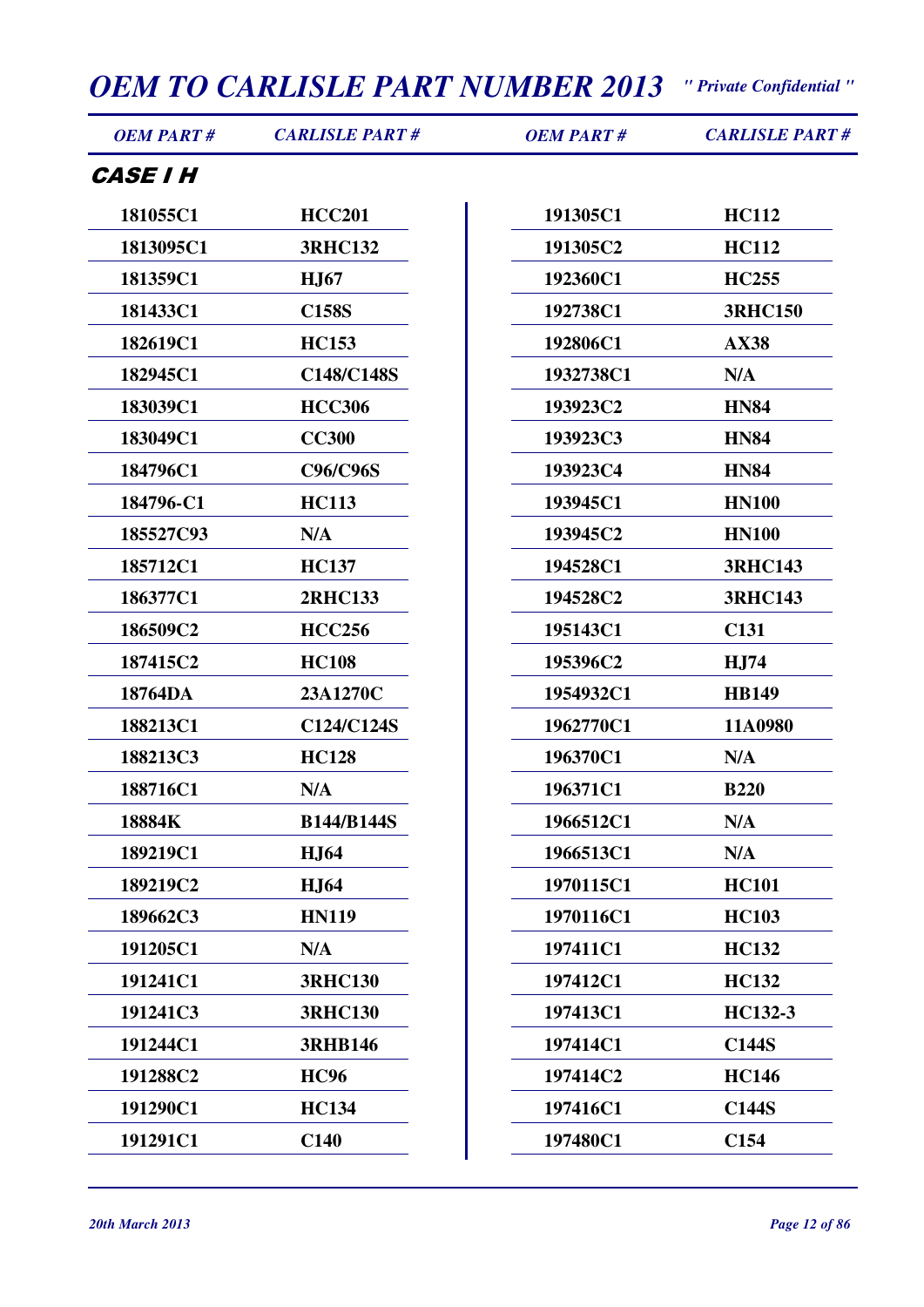| 197480C2<br>C <sub>154</sub><br>247426A1<br><b>HC98</b><br>197482C1<br>C <sub>154</sub><br>22A1665C<br>258275R11<br>1976277C1<br><b>HBB191</b><br>280210C2<br>13A1370<br>1976906C1<br><b>HC79</b><br>28953D<br>17A0990C<br><b>HC132</b><br>301111A1<br><b>HC113</b><br>1977190C1<br>1979606C1<br><b>HC79</b><br>301146A1<br>HJ72<br>1979607C1<br><b>HA83</b><br>3019004R11<br>11A1550<br>1989216C1<br><b>HC137</b><br>302587C11<br>13A1675<br>1989217C1<br><b>HC146</b><br>3055261R1<br><b>BX61</b><br>198921C1<br>3055526R1<br>N/A<br>AX56<br>201092C1<br>47-3121<br>3055715R1<br>13A1295<br>203612C1<br><b>HC120</b><br>306658R1<br>15A1310C<br>210185C1<br><b>HD85</b><br><b>B43/B43S</b><br>31208<br>210629C1<br>3129139R1<br>13A1585<br><b>HB71</b><br>211402554<br>15A1360C<br>3129140R1<br>13A1550<br>11A1420<br>214522C1<br><b>2RHA77</b><br>3138935R1<br>217636C1<br>3155177R1<br><b>C106</b><br><b>2RHA114</b><br>234423A1<br>N/A<br>3157009R1<br>N/A<br>235414A1<br>13A0915<br>3157600R1<br><b>CC128</b><br>C <sub>132</sub><br>23898K<br><b>B59/B59S</b><br>3157994R1<br>11A1360<br>242270R2<br>13A0965<br>316302C1<br>244420A1<br><b>HN84</b><br>3167653R1<br><b>4RHB156</b><br>3168030R2<br>244420A3<br><b>HN84</b><br><b>HN82</b><br>244420A4<br><b>HN84</b><br>317904A1<br>20A1130C<br>244422A1<br><b>HN100</b><br>3213294R1<br>244422A4<br><b>HN100</b><br>3228279R1<br>N/A<br>244423A1<br><b>HN103</b><br>3228282R1<br>N/A<br>244423A3<br><b>HN103</b><br>3228287R91<br>11A0750<br>244423A4<br><b>HN103</b><br>3235282R91<br>11A0965<br>2444420A1<br><b>HN84</b><br>3235283R1<br>13A1410 | <b>OEM PART#</b>       | <b>CARLISLE PART#</b> | <b>OEM PART#</b> | <b>CARLISLE PART#</b> |
|------------------------------------------------------------------------------------------------------------------------------------------------------------------------------------------------------------------------------------------------------------------------------------------------------------------------------------------------------------------------------------------------------------------------------------------------------------------------------------------------------------------------------------------------------------------------------------------------------------------------------------------------------------------------------------------------------------------------------------------------------------------------------------------------------------------------------------------------------------------------------------------------------------------------------------------------------------------------------------------------------------------------------------------------------------------------------------------------------------------------------------------------------------------------------------------------------------------------------------------------------------------------------------------------------------------------------------------------------------------------------------------------------------------------------------------------------------------------------------------------------------------------------------------------------------------------------------------------------------|------------------------|-----------------------|------------------|-----------------------|
|                                                                                                                                                                                                                                                                                                                                                                                                                                                                                                                                                                                                                                                                                                                                                                                                                                                                                                                                                                                                                                                                                                                                                                                                                                                                                                                                                                                                                                                                                                                                                                                                            | <i><b>CASE I H</b></i> |                       |                  |                       |
|                                                                                                                                                                                                                                                                                                                                                                                                                                                                                                                                                                                                                                                                                                                                                                                                                                                                                                                                                                                                                                                                                                                                                                                                                                                                                                                                                                                                                                                                                                                                                                                                            |                        |                       |                  |                       |
|                                                                                                                                                                                                                                                                                                                                                                                                                                                                                                                                                                                                                                                                                                                                                                                                                                                                                                                                                                                                                                                                                                                                                                                                                                                                                                                                                                                                                                                                                                                                                                                                            |                        |                       |                  |                       |
|                                                                                                                                                                                                                                                                                                                                                                                                                                                                                                                                                                                                                                                                                                                                                                                                                                                                                                                                                                                                                                                                                                                                                                                                                                                                                                                                                                                                                                                                                                                                                                                                            |                        |                       |                  |                       |
|                                                                                                                                                                                                                                                                                                                                                                                                                                                                                                                                                                                                                                                                                                                                                                                                                                                                                                                                                                                                                                                                                                                                                                                                                                                                                                                                                                                                                                                                                                                                                                                                            |                        |                       |                  |                       |
|                                                                                                                                                                                                                                                                                                                                                                                                                                                                                                                                                                                                                                                                                                                                                                                                                                                                                                                                                                                                                                                                                                                                                                                                                                                                                                                                                                                                                                                                                                                                                                                                            |                        |                       |                  |                       |
|                                                                                                                                                                                                                                                                                                                                                                                                                                                                                                                                                                                                                                                                                                                                                                                                                                                                                                                                                                                                                                                                                                                                                                                                                                                                                                                                                                                                                                                                                                                                                                                                            |                        |                       |                  |                       |
|                                                                                                                                                                                                                                                                                                                                                                                                                                                                                                                                                                                                                                                                                                                                                                                                                                                                                                                                                                                                                                                                                                                                                                                                                                                                                                                                                                                                                                                                                                                                                                                                            |                        |                       |                  |                       |
|                                                                                                                                                                                                                                                                                                                                                                                                                                                                                                                                                                                                                                                                                                                                                                                                                                                                                                                                                                                                                                                                                                                                                                                                                                                                                                                                                                                                                                                                                                                                                                                                            |                        |                       |                  |                       |
|                                                                                                                                                                                                                                                                                                                                                                                                                                                                                                                                                                                                                                                                                                                                                                                                                                                                                                                                                                                                                                                                                                                                                                                                                                                                                                                                                                                                                                                                                                                                                                                                            |                        |                       |                  |                       |
|                                                                                                                                                                                                                                                                                                                                                                                                                                                                                                                                                                                                                                                                                                                                                                                                                                                                                                                                                                                                                                                                                                                                                                                                                                                                                                                                                                                                                                                                                                                                                                                                            |                        |                       |                  |                       |
|                                                                                                                                                                                                                                                                                                                                                                                                                                                                                                                                                                                                                                                                                                                                                                                                                                                                                                                                                                                                                                                                                                                                                                                                                                                                                                                                                                                                                                                                                                                                                                                                            |                        |                       |                  |                       |
|                                                                                                                                                                                                                                                                                                                                                                                                                                                                                                                                                                                                                                                                                                                                                                                                                                                                                                                                                                                                                                                                                                                                                                                                                                                                                                                                                                                                                                                                                                                                                                                                            |                        |                       |                  |                       |
|                                                                                                                                                                                                                                                                                                                                                                                                                                                                                                                                                                                                                                                                                                                                                                                                                                                                                                                                                                                                                                                                                                                                                                                                                                                                                                                                                                                                                                                                                                                                                                                                            |                        |                       |                  |                       |
|                                                                                                                                                                                                                                                                                                                                                                                                                                                                                                                                                                                                                                                                                                                                                                                                                                                                                                                                                                                                                                                                                                                                                                                                                                                                                                                                                                                                                                                                                                                                                                                                            |                        |                       |                  |                       |
|                                                                                                                                                                                                                                                                                                                                                                                                                                                                                                                                                                                                                                                                                                                                                                                                                                                                                                                                                                                                                                                                                                                                                                                                                                                                                                                                                                                                                                                                                                                                                                                                            |                        |                       |                  |                       |
|                                                                                                                                                                                                                                                                                                                                                                                                                                                                                                                                                                                                                                                                                                                                                                                                                                                                                                                                                                                                                                                                                                                                                                                                                                                                                                                                                                                                                                                                                                                                                                                                            |                        |                       |                  |                       |
|                                                                                                                                                                                                                                                                                                                                                                                                                                                                                                                                                                                                                                                                                                                                                                                                                                                                                                                                                                                                                                                                                                                                                                                                                                                                                                                                                                                                                                                                                                                                                                                                            |                        |                       |                  |                       |
|                                                                                                                                                                                                                                                                                                                                                                                                                                                                                                                                                                                                                                                                                                                                                                                                                                                                                                                                                                                                                                                                                                                                                                                                                                                                                                                                                                                                                                                                                                                                                                                                            |                        |                       |                  |                       |
|                                                                                                                                                                                                                                                                                                                                                                                                                                                                                                                                                                                                                                                                                                                                                                                                                                                                                                                                                                                                                                                                                                                                                                                                                                                                                                                                                                                                                                                                                                                                                                                                            |                        |                       |                  |                       |
|                                                                                                                                                                                                                                                                                                                                                                                                                                                                                                                                                                                                                                                                                                                                                                                                                                                                                                                                                                                                                                                                                                                                                                                                                                                                                                                                                                                                                                                                                                                                                                                                            |                        |                       |                  |                       |
|                                                                                                                                                                                                                                                                                                                                                                                                                                                                                                                                                                                                                                                                                                                                                                                                                                                                                                                                                                                                                                                                                                                                                                                                                                                                                                                                                                                                                                                                                                                                                                                                            |                        |                       |                  |                       |
|                                                                                                                                                                                                                                                                                                                                                                                                                                                                                                                                                                                                                                                                                                                                                                                                                                                                                                                                                                                                                                                                                                                                                                                                                                                                                                                                                                                                                                                                                                                                                                                                            |                        |                       |                  |                       |
|                                                                                                                                                                                                                                                                                                                                                                                                                                                                                                                                                                                                                                                                                                                                                                                                                                                                                                                                                                                                                                                                                                                                                                                                                                                                                                                                                                                                                                                                                                                                                                                                            |                        |                       |                  |                       |
|                                                                                                                                                                                                                                                                                                                                                                                                                                                                                                                                                                                                                                                                                                                                                                                                                                                                                                                                                                                                                                                                                                                                                                                                                                                                                                                                                                                                                                                                                                                                                                                                            |                        |                       |                  | C124/C124S            |
|                                                                                                                                                                                                                                                                                                                                                                                                                                                                                                                                                                                                                                                                                                                                                                                                                                                                                                                                                                                                                                                                                                                                                                                                                                                                                                                                                                                                                                                                                                                                                                                                            |                        |                       |                  |                       |
|                                                                                                                                                                                                                                                                                                                                                                                                                                                                                                                                                                                                                                                                                                                                                                                                                                                                                                                                                                                                                                                                                                                                                                                                                                                                                                                                                                                                                                                                                                                                                                                                            |                        |                       |                  |                       |
|                                                                                                                                                                                                                                                                                                                                                                                                                                                                                                                                                                                                                                                                                                                                                                                                                                                                                                                                                                                                                                                                                                                                                                                                                                                                                                                                                                                                                                                                                                                                                                                                            |                        |                       |                  |                       |
|                                                                                                                                                                                                                                                                                                                                                                                                                                                                                                                                                                                                                                                                                                                                                                                                                                                                                                                                                                                                                                                                                                                                                                                                                                                                                                                                                                                                                                                                                                                                                                                                            |                        |                       |                  |                       |
|                                                                                                                                                                                                                                                                                                                                                                                                                                                                                                                                                                                                                                                                                                                                                                                                                                                                                                                                                                                                                                                                                                                                                                                                                                                                                                                                                                                                                                                                                                                                                                                                            |                        |                       |                  |                       |
|                                                                                                                                                                                                                                                                                                                                                                                                                                                                                                                                                                                                                                                                                                                                                                                                                                                                                                                                                                                                                                                                                                                                                                                                                                                                                                                                                                                                                                                                                                                                                                                                            |                        |                       |                  |                       |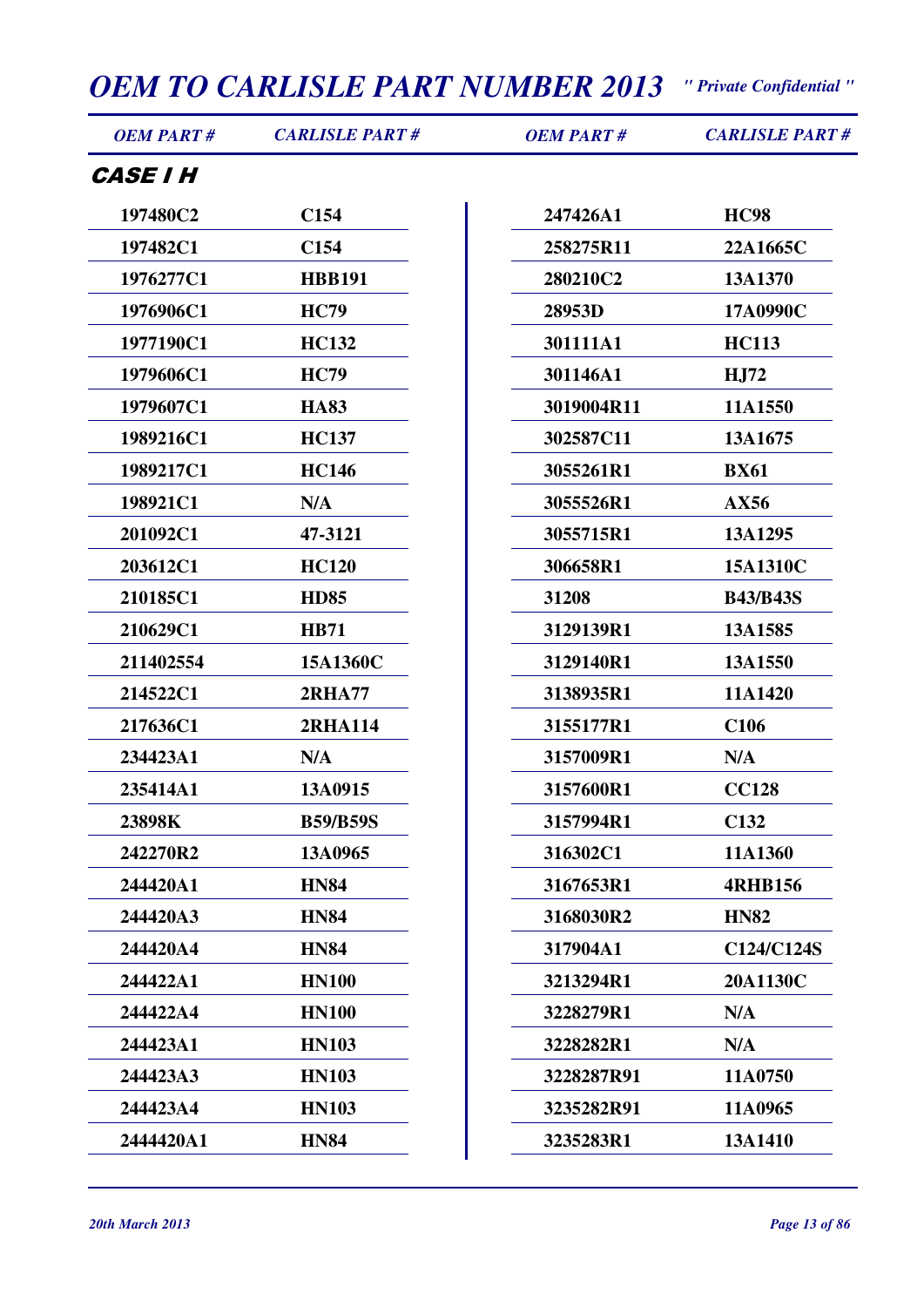| <b>OEM PART#</b>       | <b>CARLISLE PART#</b> | <b>OEM PART#</b> | <b>CARLISLE PART#</b> |
|------------------------|-----------------------|------------------|-----------------------|
| <i><b>CASE I H</b></i> |                       |                  |                       |
| 3242313R91             | 11A0990               | 401191R1         | 13A1715               |
| 326758R11              | 15A1830C              | 402253R91        | 13A1725               |
| 354028C91              | 11A1345               | 402254R91        | 13A1690               |
| 354029C91              | 13A1205               | 402368A1         | <b>4RH5V157</b>       |
| 358323C91              | 13A1395               | 402370A1         | <b>4RH5V146</b>       |
| 358331C91              | 13A1120               | 4023780A1        | A54S                  |
| 358336C91              | 13A1005               | 403348R1         | 13A1170               |
| 358998C91              | 11A1650               | 403505R2         | 11A1335               |
| 359014C91              | 15A1320C              | 403617R1         | 13A1195               |
| 361538C1               | 13A1575               | 413159A1         | <b>HN112</b>          |
| 367230R1               | 6X315                 | 413159A2         | <b>HN112</b>          |
| 373452C91              | 11A1550               | 425892C1         | 13A0980               |
| 376370R1               | 13A0795C              | 440498A3         | <b>2RHB100</b>        |
| 378113R2               | 13A1220               | 452197R1         | <b>B43/B43S</b>       |
| 379626R1               | 13A0725C              | 452864R1         | <b>CX60</b>           |
| 379629R1               | 13A0725C              | 457191R2         | <b>B37/B37S</b>       |
| 379966R1               | 13A1370               | 47041            | N/A                   |
| 380060R1               | 15A1690               | 472177R1         | <b>10PVL620</b>       |
| 38331K                 | N/A                   | 479331C91        | 20A1295C              |
| 385120R2               | 15A1690               | 48032D           | 17A0965               |
| 385674R1               | 13A1255               | 48042D           | 22A1230               |
| 385738R1               | 13A1245               | 482222R2         | <b>12PVL700</b>       |
| 393750A1               | <b>3RHC157</b>        | 482223R2         | <b>C55/C55S</b>       |
| 393751A1               | <b>3RHC146</b>        | 483878R1         | <b>HC50</b>           |
| 394013R1               | 13A1345               | 48878D           | 13A0795C              |
| 39528D                 | 15A0890C              | 492103R1         | <b>B101</b>           |
| 395539R1               | 13A1600               | 495756R1         | <b>CX68</b>           |
| 396543R1               | 13A1615               | 51200826         | <b>HC85</b>           |
| 396829R1               | 13A1170               | 527621R1         | 11A1220               |
| 400427A1               | 5RH5V149              | 528807R1         | 13A0850               |
|                        |                       |                  |                       |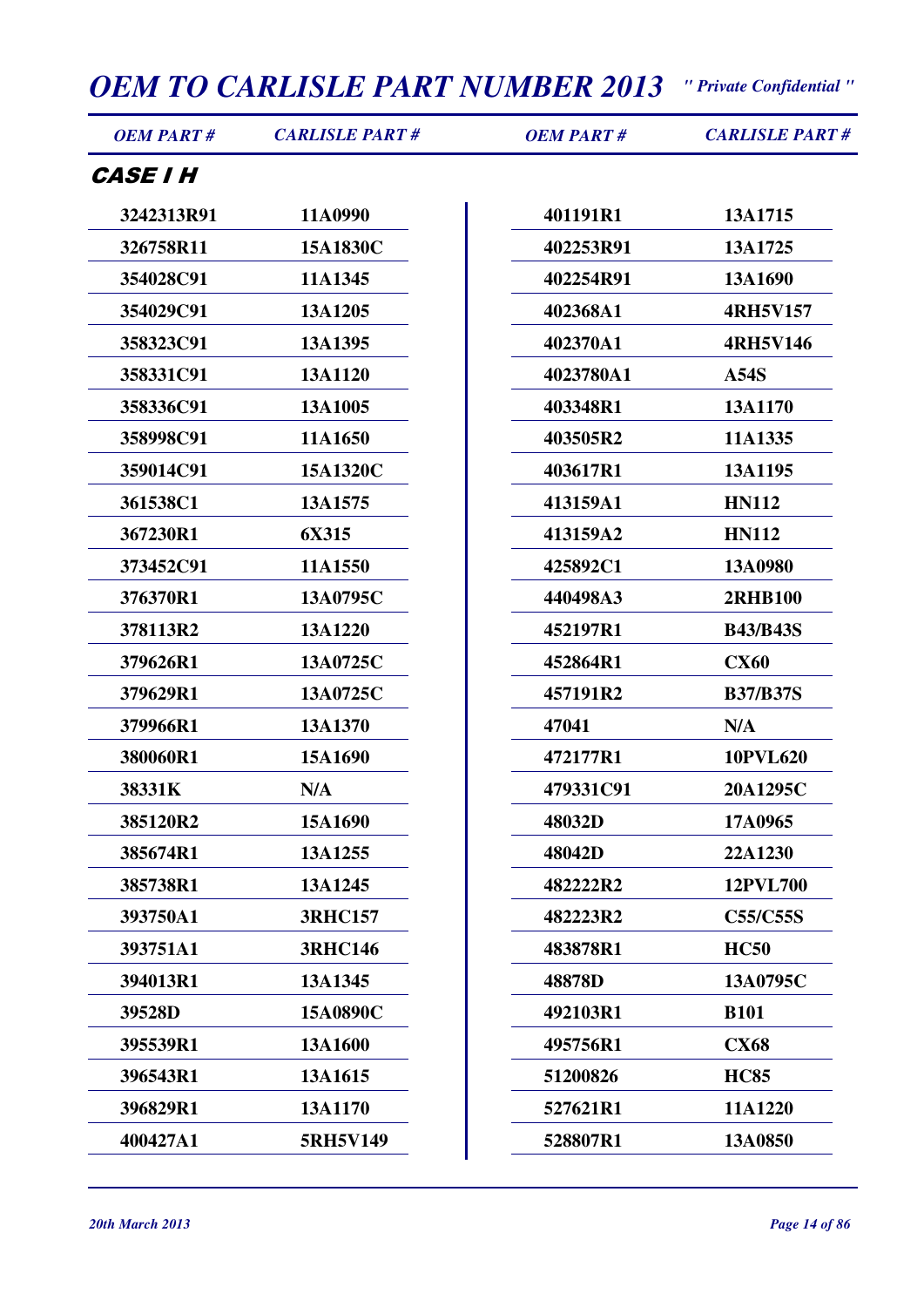| <b>OEM PART#</b>       | <b>CARLISLE PART#</b> | <b>OEM PART#</b> | <b>CARLISLE PART#</b> |
|------------------------|-----------------------|------------------|-----------------------|
| <i><b>CASE I H</b></i> |                       |                  |                       |
| 530076R1               | 13A1615               | 591881R1         | <b>HC84</b>           |
| 530186R1               | AX62                  | 593648R2         | <b>HD98</b>           |
| 530263R1               | 13A1880               | 593802R1         | <b>HB143</b>          |
| 532031R2               | N/A                   | 595185R21        | <b>HC69</b>           |
| 532072R92              | 15A1640               | 595621R1         | D97                   |
| 532746R1               | 15A1640C              | 599060R1         | <b>HJ64</b>           |
| 533824R91              | 11A1385               | 607658R1         | <b>HC148</b>          |
| 534361R1               | 13A0775C              | 609998R1         | <b>HL60</b>           |
| 534381R1               | 13A0775C              | 610521R1         | <b>HB74</b>           |
| 537072R91              | 15A1640C              | 6-1451           | <b>B50/B50S</b>       |
| 540547R1               | 10PVL460              | 614663R1         | <b>HD171</b>          |
| 540609R1               | <b>HC92</b>           | 616004C1         | <b>CX112</b>          |
| 546372R1               | <b>4PVL635</b>        | 61-830           | <b>B142</b>           |
| 546499R1               | <b>8PVL505</b>        | 627297R1         | N/A                   |
| 54857DB                | <b>48X300</b>         | 632702R1         | <b>CX112</b>          |
| 550950R1               | <b>HC117</b>          | 633728R2         | N/A                   |
| 551911R1               | <b>HB119</b>          | 65306301         | <b>HD174</b>          |
| 552747R2               | <b>HC101</b>          | 65337C2          | 13A0950               |
| 553456R2               | <b>BX49</b>           | 656349R1         | <b>B48/B48S</b>       |
| 555045R1               | <b>BB170</b>          | 65999C2          | 15A1640               |
| 555048R1               | <b>HBB161</b>         | 666390R1         | <b>HC113</b>          |
| 555118R1               | <b>B180/B180S</b>     | 668929R1         | <b>HB67</b>           |
| 558141R1               | <b>HC105</b>          | 672922R1         | 47-3122               |
| 559064R1               | <b>HC151</b>          | 672974R2         | <b>HD91</b>           |
| 562088R1               | <b>HC103</b>          | 673685R1         | <b>CX96</b>           |
| 56226                  | <b>HC85</b>           | 673685RI         | <b>HC98</b>           |
| 564494R2               | C110                  | 673950C1         | 13A1255               |
| 565565R1               | <b>HB211</b>          | 674620R1         | C92                   |
| 58532C1                | <b>HB85</b>           | 6746965R1        | N/A                   |
| 589622R1               | <b>B215</b>           | 674965R1         | C <sub>101</sub>      |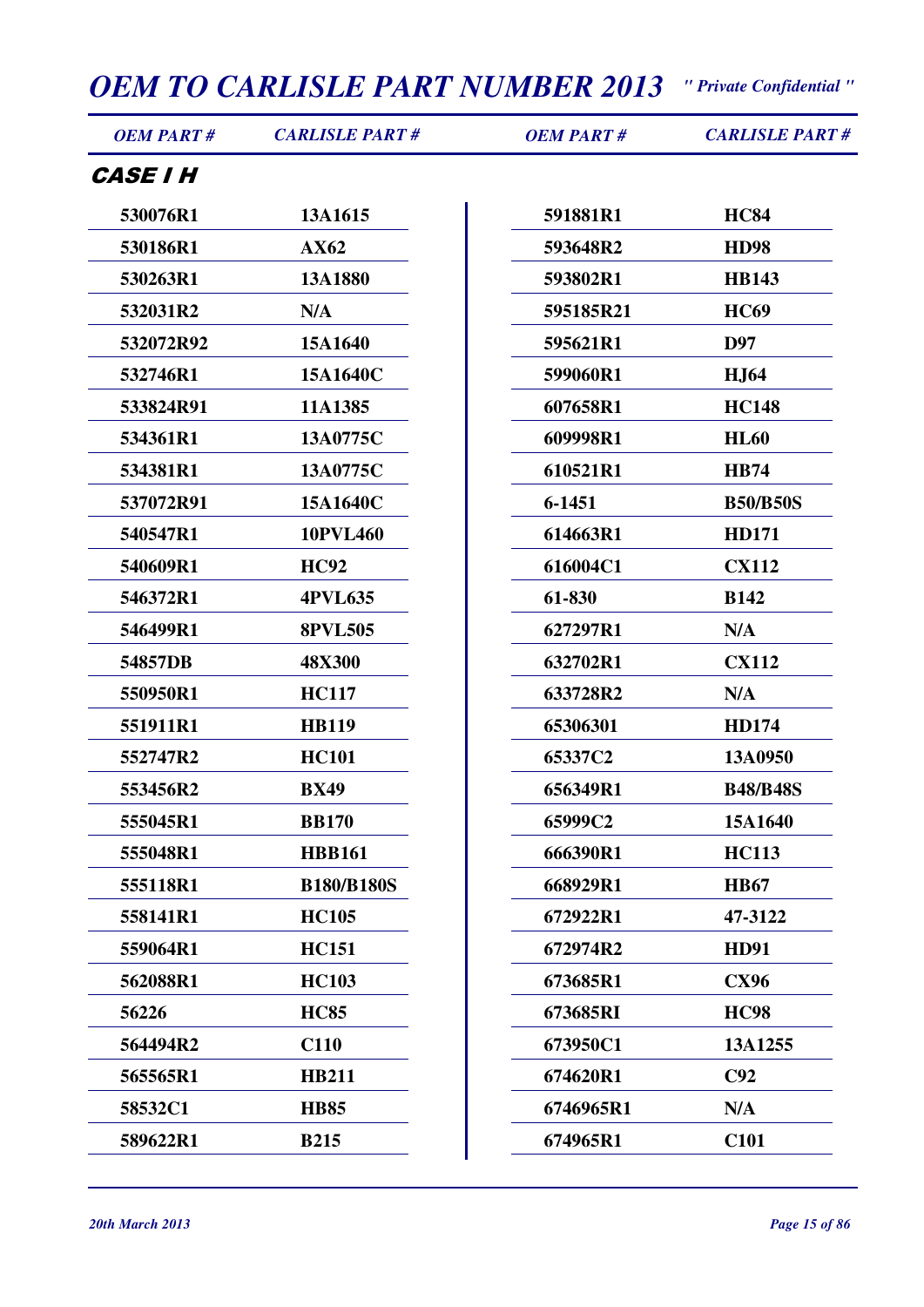| <i><b>CASE I H</b></i><br><b>C68/C68S</b><br>676620R1<br><b>BX35</b><br>822811R1<br>13A0940<br><b>C60/C60S</b><br>676622R1<br>823233R1<br>680611R2<br>823244R91<br><b>CX144</b><br>13A1320<br>683846C1<br><b>BX68</b><br>823244R92<br><b>CX144</b><br>686617C91<br>13A1675<br>824202R1<br><b>B57/B57S</b><br>68884D<br>17A0800C<br>825673R1<br><b>CX105</b><br>689443C91<br>13A1395<br>825942C1<br><b>HB256</b><br>700705430<br><b>SPB3870</b><br>826606R1<br><b>BX81</b><br>700705503<br>3R5VX1400<br>826675R1<br><b>B72/B72S</b><br>700708836<br>2R5VX1400<br>826676R1<br><b>B74/B74S</b><br>700710289<br><b>HC110</b><br>826677R1<br><b>BX54</b><br>826678R1<br>70524<br>17A1035C<br><b>BX52</b><br>70717275<br>3280RPP8-40<br>826705R1<br><b>B76/B76S</b><br>713159A2<br><b>HN112</b><br>826724R1<br>D <sub>120</sub><br>726278R1<br>826725R1<br><b>BX120</b><br><b>BX47</b><br>744477R1<br><b>HBB185</b><br>826726R1<br><b>BX115</b><br>769482R1<br>826727R1<br><b>BX128</b><br><b>SPAX950</b><br><b>BB112</b><br>826728R1<br>13A0815C<br>7855265<br><b>CX78</b><br>790522R1<br>826729R1<br>A88/A88S<br><b>CC128</b><br>793037R1<br>826730R1<br><b>AX38</b><br><b>HCC128</b><br><b>B101</b><br>793037R2<br>826731R1<br>793051R2<br>1455L15<br>826732R1<br><b>BX158</b><br>826733R1<br><b>BX60</b><br>793094R2<br>22A1690C<br>793398R2<br><b>CX112</b><br>826734R1<br><b>CX144</b><br><b>CX120</b><br>793417R1<br>C148/C148S<br>826735R1<br>794484R1<br>C <sub>106</sub><br>826736R1<br><b>CX85</b><br>13A1170<br>794489R2<br>N/A<br>826737R1<br>80447031<br><b>3RHB135</b><br>826738R1<br>A72/A72S<br><b>CX48</b><br>807852R1<br>A69/A69S<br>826739R1<br>822738R1<br>13A1525<br>826739R1-F1<br><b>B101</b> | <b>OEM PART#</b> | <b>CARLISLE PART#</b> | <b>OEM PART#</b> | <b>CARLISLE PART#</b> |
|-----------------------------------------------------------------------------------------------------------------------------------------------------------------------------------------------------------------------------------------------------------------------------------------------------------------------------------------------------------------------------------------------------------------------------------------------------------------------------------------------------------------------------------------------------------------------------------------------------------------------------------------------------------------------------------------------------------------------------------------------------------------------------------------------------------------------------------------------------------------------------------------------------------------------------------------------------------------------------------------------------------------------------------------------------------------------------------------------------------------------------------------------------------------------------------------------------------------------------------------------------------------------------------------------------------------------------------------------------------------------------------------------------------------------------------------------------------------------------------------------------------------------------------------------------------------------------------------------------------------------------------------------------------------------------------------------------------------|------------------|-----------------------|------------------|-----------------------|
|                                                                                                                                                                                                                                                                                                                                                                                                                                                                                                                                                                                                                                                                                                                                                                                                                                                                                                                                                                                                                                                                                                                                                                                                                                                                                                                                                                                                                                                                                                                                                                                                                                                                                                                 |                  |                       |                  |                       |
|                                                                                                                                                                                                                                                                                                                                                                                                                                                                                                                                                                                                                                                                                                                                                                                                                                                                                                                                                                                                                                                                                                                                                                                                                                                                                                                                                                                                                                                                                                                                                                                                                                                                                                                 |                  |                       |                  |                       |
|                                                                                                                                                                                                                                                                                                                                                                                                                                                                                                                                                                                                                                                                                                                                                                                                                                                                                                                                                                                                                                                                                                                                                                                                                                                                                                                                                                                                                                                                                                                                                                                                                                                                                                                 |                  |                       |                  |                       |
|                                                                                                                                                                                                                                                                                                                                                                                                                                                                                                                                                                                                                                                                                                                                                                                                                                                                                                                                                                                                                                                                                                                                                                                                                                                                                                                                                                                                                                                                                                                                                                                                                                                                                                                 |                  |                       |                  |                       |
|                                                                                                                                                                                                                                                                                                                                                                                                                                                                                                                                                                                                                                                                                                                                                                                                                                                                                                                                                                                                                                                                                                                                                                                                                                                                                                                                                                                                                                                                                                                                                                                                                                                                                                                 |                  |                       |                  |                       |
|                                                                                                                                                                                                                                                                                                                                                                                                                                                                                                                                                                                                                                                                                                                                                                                                                                                                                                                                                                                                                                                                                                                                                                                                                                                                                                                                                                                                                                                                                                                                                                                                                                                                                                                 |                  |                       |                  |                       |
|                                                                                                                                                                                                                                                                                                                                                                                                                                                                                                                                                                                                                                                                                                                                                                                                                                                                                                                                                                                                                                                                                                                                                                                                                                                                                                                                                                                                                                                                                                                                                                                                                                                                                                                 |                  |                       |                  |                       |
|                                                                                                                                                                                                                                                                                                                                                                                                                                                                                                                                                                                                                                                                                                                                                                                                                                                                                                                                                                                                                                                                                                                                                                                                                                                                                                                                                                                                                                                                                                                                                                                                                                                                                                                 |                  |                       |                  |                       |
|                                                                                                                                                                                                                                                                                                                                                                                                                                                                                                                                                                                                                                                                                                                                                                                                                                                                                                                                                                                                                                                                                                                                                                                                                                                                                                                                                                                                                                                                                                                                                                                                                                                                                                                 |                  |                       |                  |                       |
|                                                                                                                                                                                                                                                                                                                                                                                                                                                                                                                                                                                                                                                                                                                                                                                                                                                                                                                                                                                                                                                                                                                                                                                                                                                                                                                                                                                                                                                                                                                                                                                                                                                                                                                 |                  |                       |                  |                       |
|                                                                                                                                                                                                                                                                                                                                                                                                                                                                                                                                                                                                                                                                                                                                                                                                                                                                                                                                                                                                                                                                                                                                                                                                                                                                                                                                                                                                                                                                                                                                                                                                                                                                                                                 |                  |                       |                  |                       |
|                                                                                                                                                                                                                                                                                                                                                                                                                                                                                                                                                                                                                                                                                                                                                                                                                                                                                                                                                                                                                                                                                                                                                                                                                                                                                                                                                                                                                                                                                                                                                                                                                                                                                                                 |                  |                       |                  |                       |
|                                                                                                                                                                                                                                                                                                                                                                                                                                                                                                                                                                                                                                                                                                                                                                                                                                                                                                                                                                                                                                                                                                                                                                                                                                                                                                                                                                                                                                                                                                                                                                                                                                                                                                                 |                  |                       |                  |                       |
|                                                                                                                                                                                                                                                                                                                                                                                                                                                                                                                                                                                                                                                                                                                                                                                                                                                                                                                                                                                                                                                                                                                                                                                                                                                                                                                                                                                                                                                                                                                                                                                                                                                                                                                 |                  |                       |                  |                       |
|                                                                                                                                                                                                                                                                                                                                                                                                                                                                                                                                                                                                                                                                                                                                                                                                                                                                                                                                                                                                                                                                                                                                                                                                                                                                                                                                                                                                                                                                                                                                                                                                                                                                                                                 |                  |                       |                  |                       |
|                                                                                                                                                                                                                                                                                                                                                                                                                                                                                                                                                                                                                                                                                                                                                                                                                                                                                                                                                                                                                                                                                                                                                                                                                                                                                                                                                                                                                                                                                                                                                                                                                                                                                                                 |                  |                       |                  |                       |
|                                                                                                                                                                                                                                                                                                                                                                                                                                                                                                                                                                                                                                                                                                                                                                                                                                                                                                                                                                                                                                                                                                                                                                                                                                                                                                                                                                                                                                                                                                                                                                                                                                                                                                                 |                  |                       |                  |                       |
|                                                                                                                                                                                                                                                                                                                                                                                                                                                                                                                                                                                                                                                                                                                                                                                                                                                                                                                                                                                                                                                                                                                                                                                                                                                                                                                                                                                                                                                                                                                                                                                                                                                                                                                 |                  |                       |                  |                       |
|                                                                                                                                                                                                                                                                                                                                                                                                                                                                                                                                                                                                                                                                                                                                                                                                                                                                                                                                                                                                                                                                                                                                                                                                                                                                                                                                                                                                                                                                                                                                                                                                                                                                                                                 |                  |                       |                  |                       |
|                                                                                                                                                                                                                                                                                                                                                                                                                                                                                                                                                                                                                                                                                                                                                                                                                                                                                                                                                                                                                                                                                                                                                                                                                                                                                                                                                                                                                                                                                                                                                                                                                                                                                                                 |                  |                       |                  |                       |
|                                                                                                                                                                                                                                                                                                                                                                                                                                                                                                                                                                                                                                                                                                                                                                                                                                                                                                                                                                                                                                                                                                                                                                                                                                                                                                                                                                                                                                                                                                                                                                                                                                                                                                                 |                  |                       |                  |                       |
|                                                                                                                                                                                                                                                                                                                                                                                                                                                                                                                                                                                                                                                                                                                                                                                                                                                                                                                                                                                                                                                                                                                                                                                                                                                                                                                                                                                                                                                                                                                                                                                                                                                                                                                 |                  |                       |                  |                       |
|                                                                                                                                                                                                                                                                                                                                                                                                                                                                                                                                                                                                                                                                                                                                                                                                                                                                                                                                                                                                                                                                                                                                                                                                                                                                                                                                                                                                                                                                                                                                                                                                                                                                                                                 |                  |                       |                  |                       |
|                                                                                                                                                                                                                                                                                                                                                                                                                                                                                                                                                                                                                                                                                                                                                                                                                                                                                                                                                                                                                                                                                                                                                                                                                                                                                                                                                                                                                                                                                                                                                                                                                                                                                                                 |                  |                       |                  |                       |
|                                                                                                                                                                                                                                                                                                                                                                                                                                                                                                                                                                                                                                                                                                                                                                                                                                                                                                                                                                                                                                                                                                                                                                                                                                                                                                                                                                                                                                                                                                                                                                                                                                                                                                                 |                  |                       |                  |                       |
|                                                                                                                                                                                                                                                                                                                                                                                                                                                                                                                                                                                                                                                                                                                                                                                                                                                                                                                                                                                                                                                                                                                                                                                                                                                                                                                                                                                                                                                                                                                                                                                                                                                                                                                 |                  |                       |                  |                       |
|                                                                                                                                                                                                                                                                                                                                                                                                                                                                                                                                                                                                                                                                                                                                                                                                                                                                                                                                                                                                                                                                                                                                                                                                                                                                                                                                                                                                                                                                                                                                                                                                                                                                                                                 |                  |                       |                  |                       |
|                                                                                                                                                                                                                                                                                                                                                                                                                                                                                                                                                                                                                                                                                                                                                                                                                                                                                                                                                                                                                                                                                                                                                                                                                                                                                                                                                                                                                                                                                                                                                                                                                                                                                                                 |                  |                       |                  |                       |
|                                                                                                                                                                                                                                                                                                                                                                                                                                                                                                                                                                                                                                                                                                                                                                                                                                                                                                                                                                                                                                                                                                                                                                                                                                                                                                                                                                                                                                                                                                                                                                                                                                                                                                                 |                  |                       |                  |                       |
|                                                                                                                                                                                                                                                                                                                                                                                                                                                                                                                                                                                                                                                                                                                                                                                                                                                                                                                                                                                                                                                                                                                                                                                                                                                                                                                                                                                                                                                                                                                                                                                                                                                                                                                 |                  |                       |                  |                       |
|                                                                                                                                                                                                                                                                                                                                                                                                                                                                                                                                                                                                                                                                                                                                                                                                                                                                                                                                                                                                                                                                                                                                                                                                                                                                                                                                                                                                                                                                                                                                                                                                                                                                                                                 |                  |                       |                  |                       |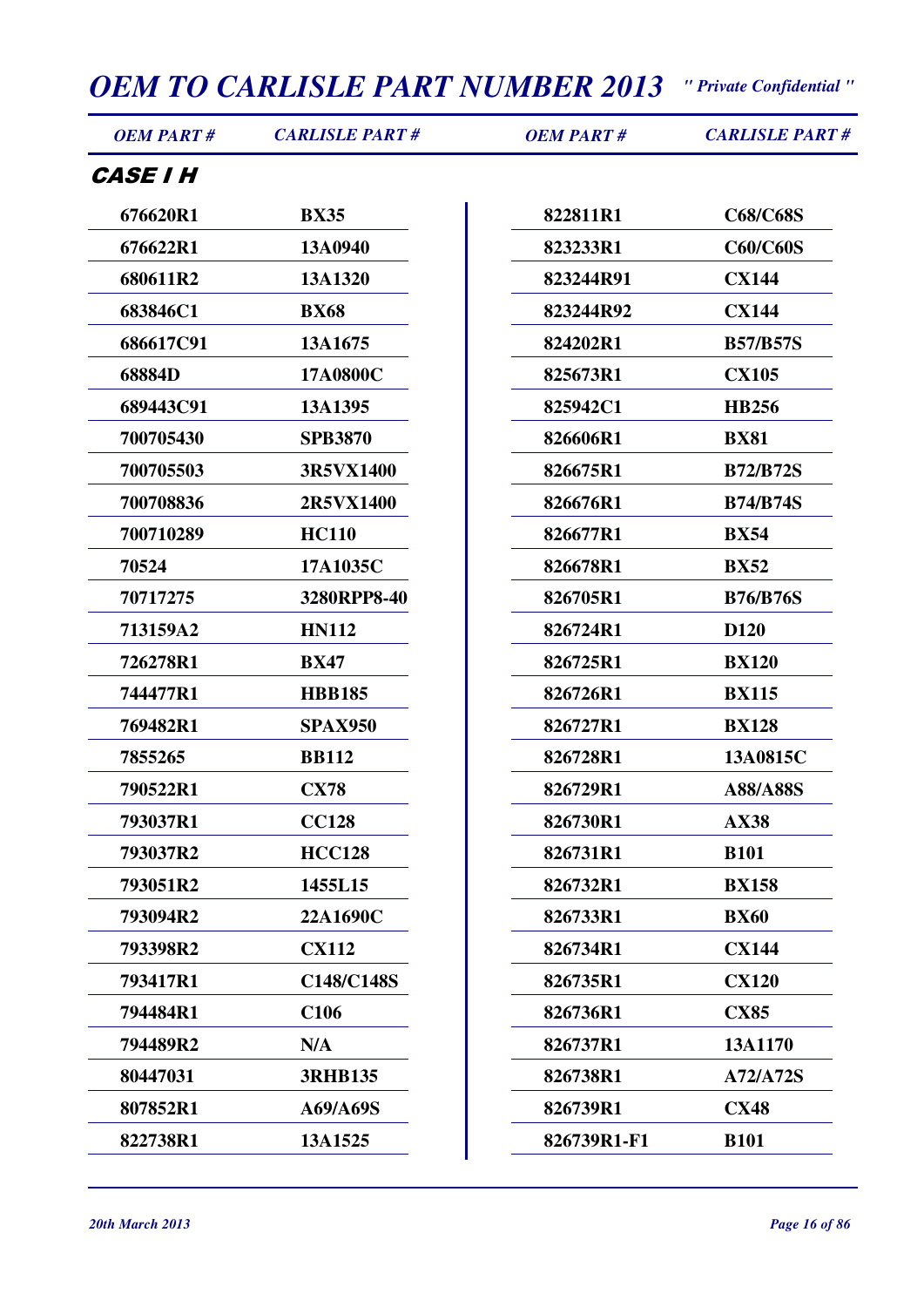| <b>OEM PART#</b>       | <b>CARLISLE PART#</b> | <b>OEM PART#</b> | <b>CARLISLE PART#</b> |
|------------------------|-----------------------|------------------|-----------------------|
| <i><b>CASE I H</b></i> |                       |                  |                       |
| 826740R1               | C <sub>152</sub>      | 84214743         | A130                  |
| 826973R1               | <b>BX63</b>           | 84214744         | A134                  |
| 827339R2               | <b>BX173</b>          | 84214745         | A140                  |
| 827941R1               | C101/C101S            | 84214746         | A140                  |
| 829131C1               | N/A                   | 84214747         | A154/A154S            |
| 829499R1               | C <sub>276</sub>      | 84214748         | <b>B173/B173S</b>     |
| 829506R1               | <b>CX112</b>          | 84214749         | <b>HB122</b>          |
| 829537R1               | <b>HF5.0X177</b>      | 84222986         | <b>HB93</b>           |
| 829581R1               | <b>HD106</b>          | 84222987         | <b>B91/B91S</b>       |
| 829598R1               | <b>BX70</b>           | 84222988         | <b>B94/B94S</b>       |
| 84026892               | <b>HC77</b>           | 84243123         | 20A1130C              |
| 84058255               | <b>HC112</b>          | 84607712         | <b>3RHB114</b>        |
| 84137716               | <b>4RHC152</b>        | 84657C1          | 13A1715               |
| 84144544               | <b>3RHB79</b>         | 84766C1          | 13A1005               |
| 84163222               | <b>HB251</b>          | 84817633         | <b>2RHB146</b>        |
| 84194650               | <b>HN110</b>          | 84817635         | <b>HC90</b>           |
| 84214719               | <b>B40/B40S</b>       | 848709R91        | A85/A85S              |
| 84214729               | <b>B43/B43S</b>       | 849275R1         | N/A                   |
| 84214730               | <b>A40/A40S</b>       | 849694R1         | N/A                   |
| 84214731               | <b>B46/B46S</b>       | 84971217         | <b>2RHC177</b>        |
| 84214733               | <b>B70B70S</b>        | 849724R1         | N/A                   |
| 84214734               | <b>HB74</b>           | 84999531         | <b>4RH5V106</b>       |
| 84214735               | <b>A80/A80S</b>       | 850528R1         | 17A1105               |
| 84214736               | A82/A82S              | 850528R2         | 17A1110C              |
| 84214737               | A85/A85S              | 855064           | <b>HC69</b>           |
| 84214738               | A86/A86S              | 857938           | <b>B44/B44S</b>       |
| 84214739               | 4R5VX1060             | 86517680         | <b>3RHB120</b>        |

**48X1030**

**2RHA119**

**HC145**

**HC154**

**HC116**

**2RHB108**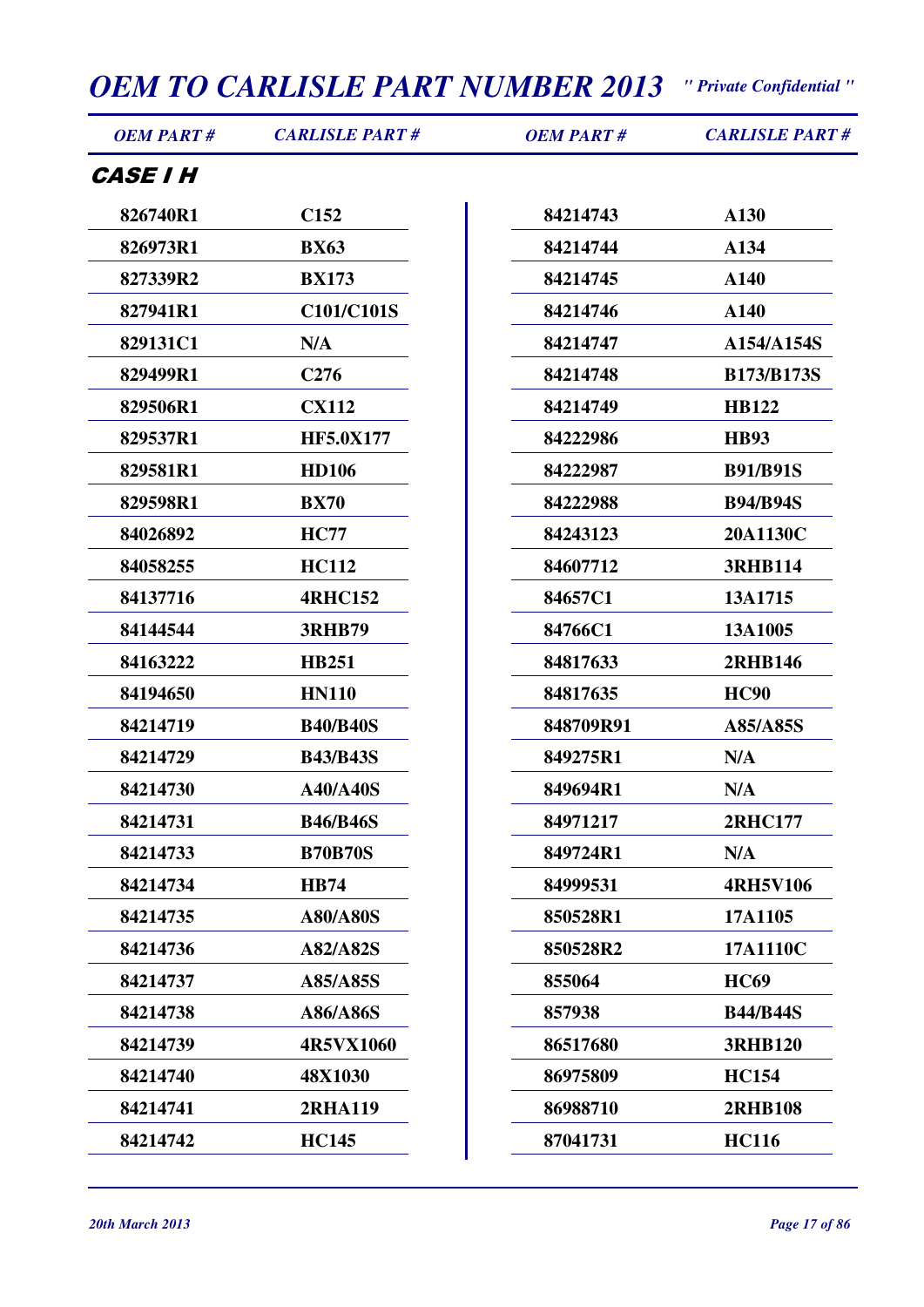| <b>OEM PART#</b> | <b>CARLISLE PART#</b> | <b>OEM PART#</b>   | <b>CARLISLE PART#</b> |
|------------------|-----------------------|--------------------|-----------------------|
| <b>CASE I H</b>  |                       |                    |                       |
| 87301455         | <b>HN112</b>          | 937932R1           | <b>HD114</b>          |
| 87317063         | <b>HC144</b>          | 942231C1           | <b>BX35</b>           |
| 87330894         | <b>2RHB105</b>        | 953962C2           | H <sub>J</sub> 74     |
| 87330903         | <b>2RHB108</b>        | 974097C1           | 13A1005               |
| 874097C1         | 13A1005               | A135265            | 13A1230               |
| 87441267         | 8PK2165               | A138100            | N/A                   |
| 87476486         | <b>HCC201</b>         | A138760            | 13A1270               |
| 87476487         | <b>HCC256</b>         | A145325            | <b>BX58</b>           |
| 87549557         | <b>2RHC152</b>        | A16970             | 13A1005               |
| 87564450         | 2RHB111               | A18426             | 13A1345               |
| 87566055         | <b>HC151</b>          | A184652            | 13A1015               |
| 87594757         | <b>3RHB77</b>         | A57123             | 15A1360               |
| 87615553         | <b>HQ110</b>          | A57130             | 15A1535               |
| 87615555         | <b>HN112</b>          | A65143             | 15A1480               |
| 87629601         | <b>3RHC162</b>        | A65692             | N/A                   |
| 87629602         | <b>3RHC148</b>        | A65717             | 13A1855               |
| 87642957         | <b>HC127</b>          | A75577             | 13A1105               |
| 884480R1         | 13A1335               | A76745             | 15A1535               |
| 885074R1         | 11A0965               | A77938             | <b>8PK1560</b>        |
| 886034R1         | 13A1220               | A78022             | N/A                   |
| 889813R11        | 11A1180               | A9628              | 13A1125               |
| 911565           | N/A                   | <b>C1100</b>       | <b>HK122</b>          |
| 911572           | N/A                   | C22707             | A74/A74S              |
| 911574           | N/A                   | C23358             | 13A1690               |
| 935951R1         | <b>HK101</b>          | C23359             | 13A1805               |
| 936331R1         | 13A1475               | C23810             | 13A1755               |
| 937806R1         | <b>B160</b>           | C <sub>25686</sub> | A82/A82S              |
| 937928R1         | <b>HCC161</b>         | <b>CU178682</b>    | 20A1090C              |
| 937929R1         | <b>HCC172</b>         | <b>CU182808</b>    | 13A1245               |
| 937931R1         | <b>HD176</b>          | <b>CU197171</b>    | 13A1320               |

 $\overline{\phantom{a}}$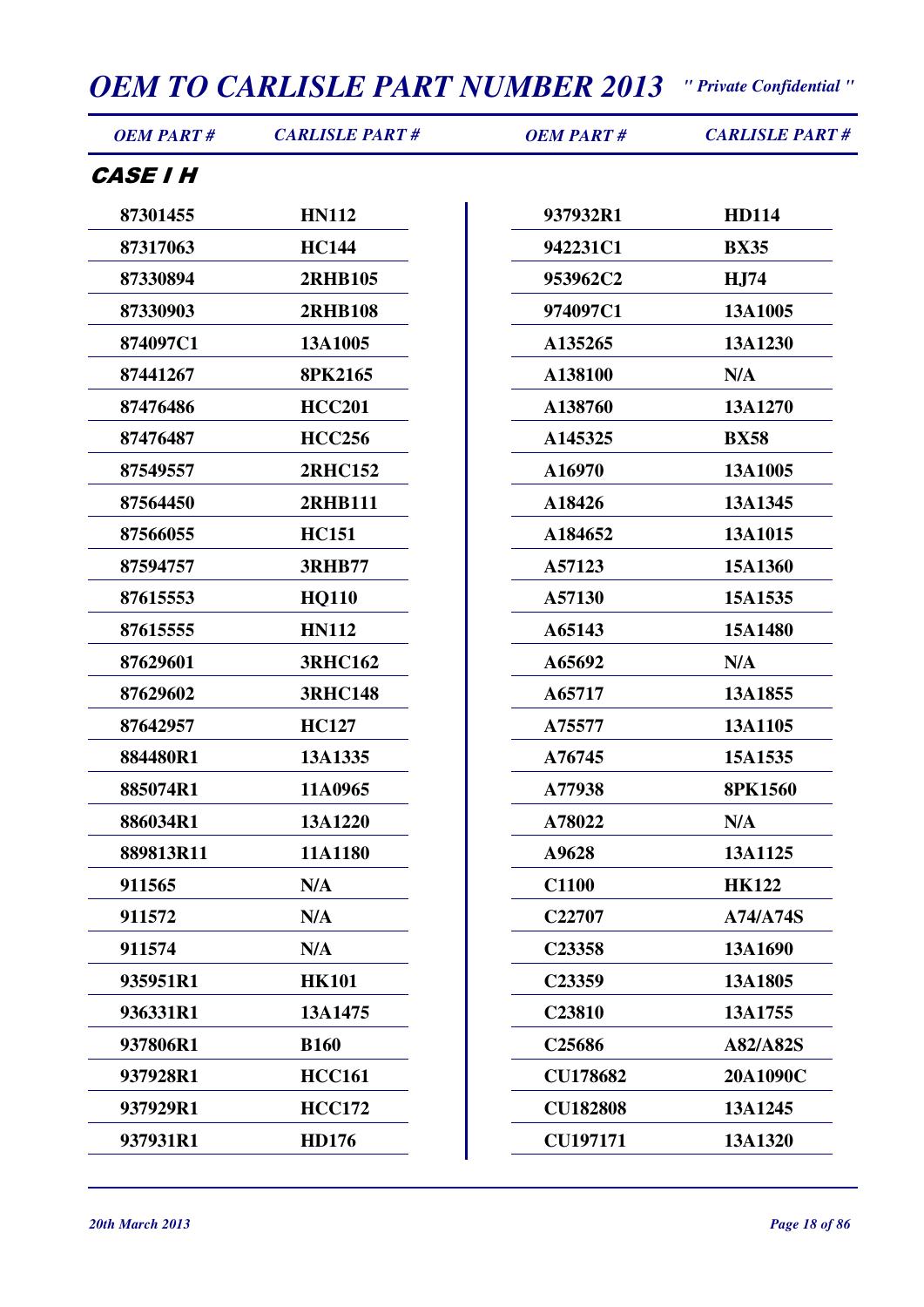| <b>OEM PART#</b>       | <b>CARLISLE PART#</b> | <b>OEM PART#</b> | <b>CARLISLE PART#</b> |
|------------------------|-----------------------|------------------|-----------------------|
| <i><b>CASE I H</b></i> |                       |                  |                       |
| <b>CU202046</b>        | 13A1475               | F19498           | <b>HC98</b>           |
| <b>CU208156</b>        | 11A1090               | F19549           | <b>HC153</b>          |
| <b>CU217638</b>        | 6PK1105               | F19939           | <b>HC178</b>          |
| CU3037425              | 5PK0865               | F20032           | <b>HK89</b>           |
| D58998                 | <b>HL52</b>           | F20033           | <b>HC139</b>          |
| D73446                 | 13A1310               | F20061           | D128                  |
| E172304                | 13A1345               | F20854           | <b>HC145</b>          |
| E177382                | N/A                   | F21990           | <b>HL106</b>          |
| E177383                | N/A                   | F22398           | <b>HC112</b>          |
| E177831                | N/A                   | F22765           | <b>B58/B58S</b>       |
| E69824                 | 13A1195               | F22821           | <b>HC144</b>          |
| F10280                 | <b>HB198</b>          | F23028           | <b>2RHB131</b>        |
| F12258                 | <b>HL116</b>          | F7868            | <b>HD140</b>          |
| F12280                 | <b>HD147</b>          | F8047            | <b>BX53</b>           |
| F12604                 | <b>HL110</b>          | F9587            | <b>HC179</b>          |
| F13212                 | <b>HL118</b>          | F9659            | <b>HC165</b>          |
| F13541                 | C <sub>214</sub>      | <b>F9935</b>     | <b>HD153</b>          |
| F13799                 | <b>HD169</b>          | FH-056325        | <b>HC79</b>           |
| F13800                 | <b>HD153</b>          | J911558          | <b>8PK1500</b>        |
| F14847                 | <b>HD153</b>          | J911561          | <b>8PK1650</b>        |
| F14857                 | <b>HD169</b>          | J911562          | <b>8PK1460</b>        |
| F16447                 | <b>HB122</b>          | J911563          | <b>8PK1560</b>        |
| F16745                 | D148                  | J911565          | 8PK1485               |
| F16867                 | <b>HC130</b>          | J911567          | <b>8PK1690</b>        |
| F17082                 | <b>HB119</b>          | J911568          | 8PK1435               |
| F17445                 | <b>HC101</b>          | J911569          | 8PK1535               |
| F17460                 | <b>HC112</b>          | J911570          | <b>8PK1590</b>        |
| F18303                 | <b>HB125</b>          | J911571          | 8PK1535               |
| F18661                 | 58X400                | J911572          | <b>8PK1560</b>        |
| F18662                 | <b>HB67</b>           | J911573          | 8PK1575               |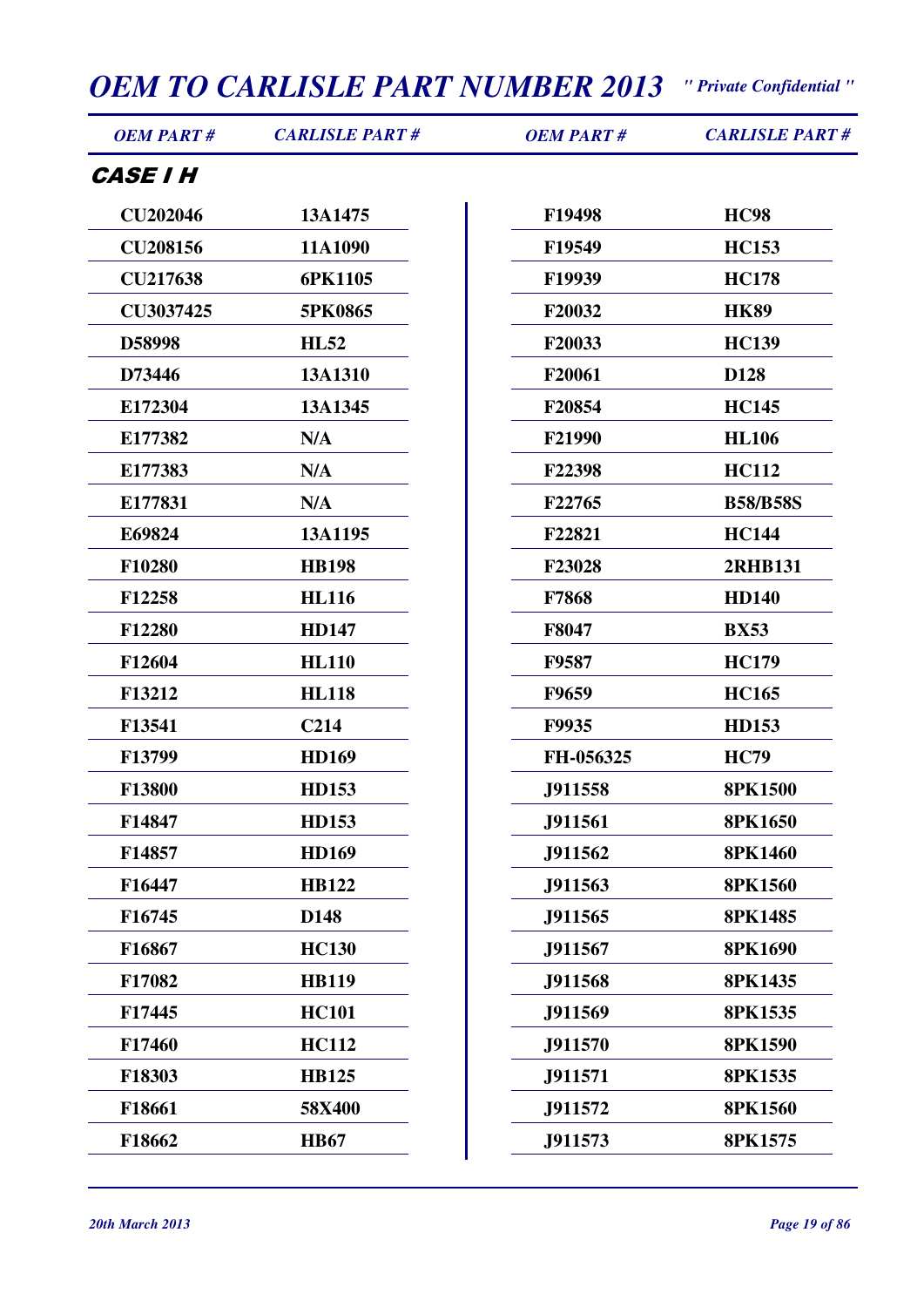| <b>OEM PART#</b> | <b>CARLISLE PART#</b> | <b>OEM PART#</b> | <b>CARLISLE PART#</b> |
|------------------|-----------------------|------------------|-----------------------|
| <b>CASE I H</b>  |                       |                  |                       |
| J911574          | <b>8PK1590</b>        |                  |                       |
| J91159           | 8PK1575               |                  |                       |
| J911671          | 8PK1535               |                  |                       |
| K306655          | N/A                   |                  |                       |
| K307429          | 13A1015               |                  |                       |
| K308448          | 13A1245               |                  |                       |
| K311714          | 13A1350               |                  |                       |
| K31938           | N/A                   |                  |                       |
| K68073           | 11A1180               |                  |                       |
| K901111          | 11A1245               |                  |                       |
| K903050          | 11A1155               |                  |                       |
| K912196          | 11A1105               |                  |                       |
| K913631          | 11A0925               |                  |                       |
| K948187          | N/A                   |                  |                       |
| K949311          | 11A1295C              |                  |                       |
| M32813           | <b>HC54</b>           |                  |                       |
| <b>MA-42292</b>  | <b>HC60</b>           |                  |                       |
| S1792            | 15A1030C              |                  |                       |
| T38546           | 15A1665               |                  |                       |
|                  |                       |                  |                       |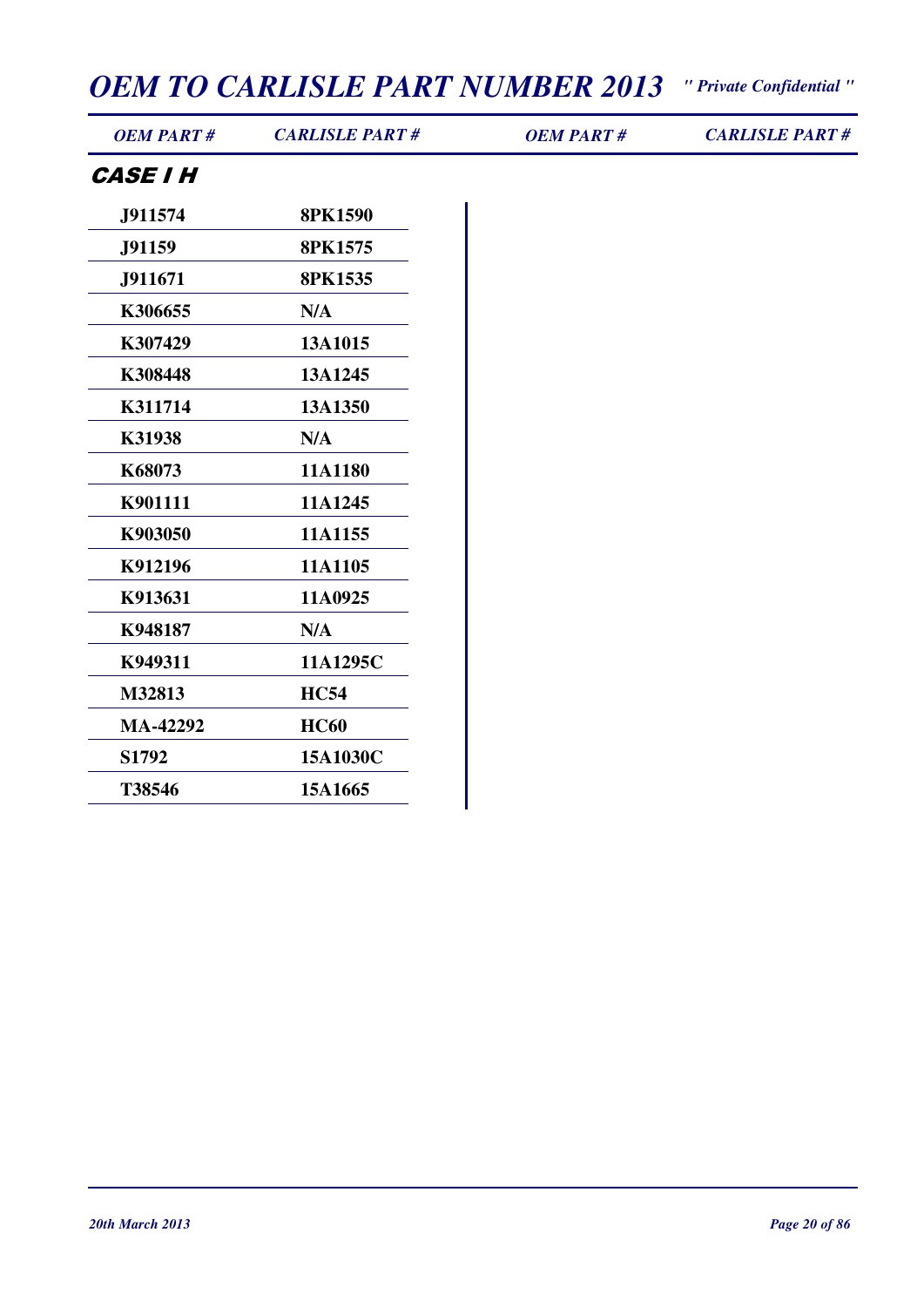| <b>OEM PART#</b> | <b>CARLISLE PART#</b> | <b>OEM PART#</b> | <b>CARLISLE PART#</b> |
|------------------|-----------------------|------------------|-----------------------|
| CLAAS            |                       |                  |                       |
| 0.060306         | <b>SPCX3550</b>       | 603380           | <b>HJ101</b>          |
| 0.061361         | C <sub>285</sub>      | 603427           | <b>2RHB120</b>        |
| 133523           | 13A1245               | 609491           | <b>HC296</b>          |
| 133528           | <b>SPAX1360</b>       | 60954            | <b>HC300</b>          |
| 1764750          | <b>HN96</b>           | 609726           | <b>2RHB227</b>        |
| 230108           | C195/C195S            | 609762           | <b>2RHB227</b>        |
| 2338391          | 58X560                | 609822           | <b>3RHB122</b>        |
| 233843           | <b>B64/B64S</b>       | 6098220          | <b>3RHB122</b>        |
| 2339831          | 58X560                | 610830           | <b>B142</b>           |
| 5017700          | <b>HN98</b>           | 61252            | <b>HC342</b>          |
| 501925           | <b>BX112</b>          | 612531           | <b>HC338</b>          |
| 5039690          | <b>DX128</b>          | 61360            | <b>HC327</b>          |
| 505051           | D158                  | 61361            | C <sub>285</sub>      |
| 519836           | C <sub>154</sub>      | 613610           | <b>HC285</b>          |
| 532011           | <b>BX52</b>           | 617001           | D97                   |
| 560562           | D124                  | 61701            | <b>HC188</b>          |
| 583940           | <b>3RBP73</b>         | 617309           | HJ126                 |
| 603015           | <b>HM75</b>           | 61872            | <b>HC178</b>          |
| 603017           | <b>HC228</b>          | 621903           | <b>SPAX925</b>        |
| 6030173          | HC224-2               | 628630           | <b>HM75</b>           |
| 60306            | <b>SPCX3550</b>       | 629000           | <b>4RHB96</b>         |
| 603062           | <b>CX136</b>          | 629001           | 4RHBX62               |
| 603122           | <b>HD169</b>          | 629002           | <b>HB52</b>           |
| 6031220          | <b>HD169</b>          | 629035           | <b>HN95</b>           |
| 603317           | <b>HM95</b>           | 629036           | <b>C158S</b>          |
| 603337           | <b>HC114</b>          | 629081           | <b>C158S</b>          |
| 603341           | 58X630                | 629214           | <b>HC65</b>           |
| 603354           | <b>3RHB108</b>        | 629279           | <b>4RHB67</b>         |
| 6033540          | <b>3RHB108</b>        | 629410           | C63                   |
| 603378           | 58X510                | 629412           | <b>HM89</b>           |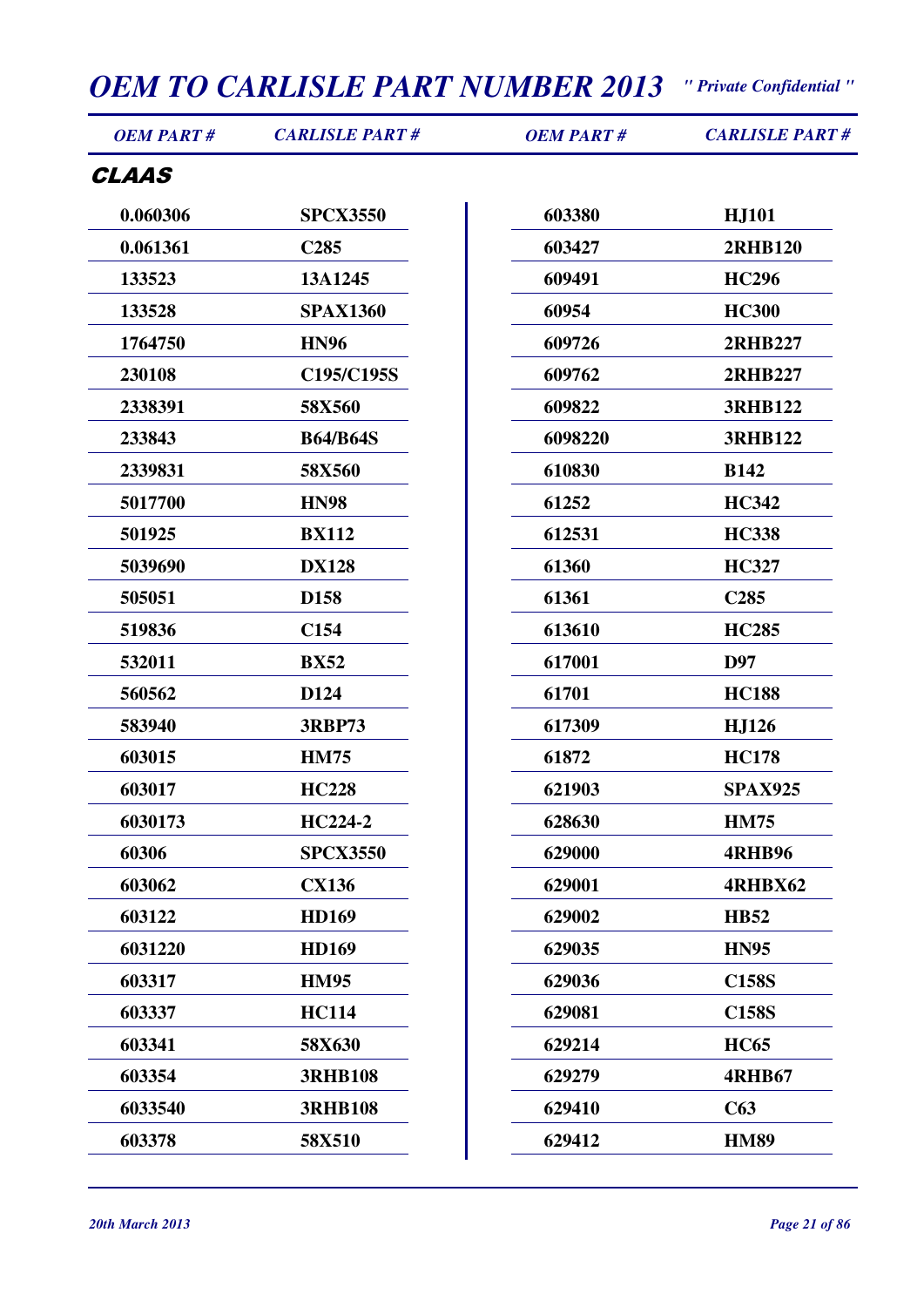| <b>OEM PART#</b> | <b>CARLISLE PART#</b> | <b>OEM PART#</b> | <b>CARLISLE PART#</b> |
|------------------|-----------------------|------------------|-----------------------|
| <b>CLAAS</b>     |                       |                  |                       |
| 6294120          | <b>HM89</b>           | 653450           | <b>SPBX2020</b>       |
| 629436           | <b>2RBP120</b>        | 653779           | <b>C140</b>           |
| 629510           | <b>3RHB102</b>        | 653933           | <b>SPBX1600</b>       |
| 629580           | <b>HN85</b>           | 654013           | <b>HC154</b>          |
| 629737           | <b>HM89</b>           | 655408           | <b>HM154</b>          |
| 629756           | <b>HM90</b>           | 656028           | <b>BX54</b>           |
| 629763           | <b>2RHB88</b>         | 661345           | <b>AX110</b>          |
| 629764           | AX36                  | 6613621          | N/A                   |
| 629836           | HC153-2               | 66232            | C124/C124S            |
| 6298360          | HC153-2               | 670224           | <b>HK36</b>           |
| 629908           | <b>2RHB88</b>         | 670224.1         | <b>HK36</b>           |
| 6300430          | <b>HF4.75X160</b>     | 671012           | <b>3RHB96</b>         |
| 630144           | <b>HD167</b>          | 671013           | <b>HC121</b>          |
| 633030           | <b>BX55</b>           | 6710150          | <b>HN80</b>           |
| 633090           | <b>4RHB165</b>        | 671083           | <b>HM89</b>           |
| 634019           | 58X810                | 6710830          | <b>HM89</b>           |
| 6354270          | <b>HM156</b>          | 671209           | <b>HI96</b>           |
| 635494           | <b>B158/B158S</b>     | 672358           | <b>CX111</b>          |
| 6354940          | <b>B158/B158S</b>     | 672359           | <b>HC154</b>          |
| 6354940          | <b>B158/B158S</b>     | 673614           | <b>2RHB77</b>         |
| 635940           | <b>B158/B158S</b>     | 673625           | <b>3RHBX62</b>        |
| 644014           | C68                   | 673638           | HD124                 |
| 644177           | <b>HN76</b>           | 673639           | <b>HD163</b>          |
| 653059           | D148                  | 680334           | N/A                   |
| 653060           | <b>3RBP158</b>        | 685693           | <b>SPAX1320</b>       |
| 653062           | <b>HD163</b>          | 687046           | <b>B108/B108S</b>     |
| 653063           | <b>HD174</b>          | 689175           | 58X530                |
| 653064           | <b>HD174</b>          | 692150           | <b>3RHB122</b>        |
| 653120           | C <sub>225</sub>      | 6921500          | <b>3RHB122</b>        |
| 653380           | <b>HI129</b>          | 701344           | 58X960                |
|                  |                       |                  |                       |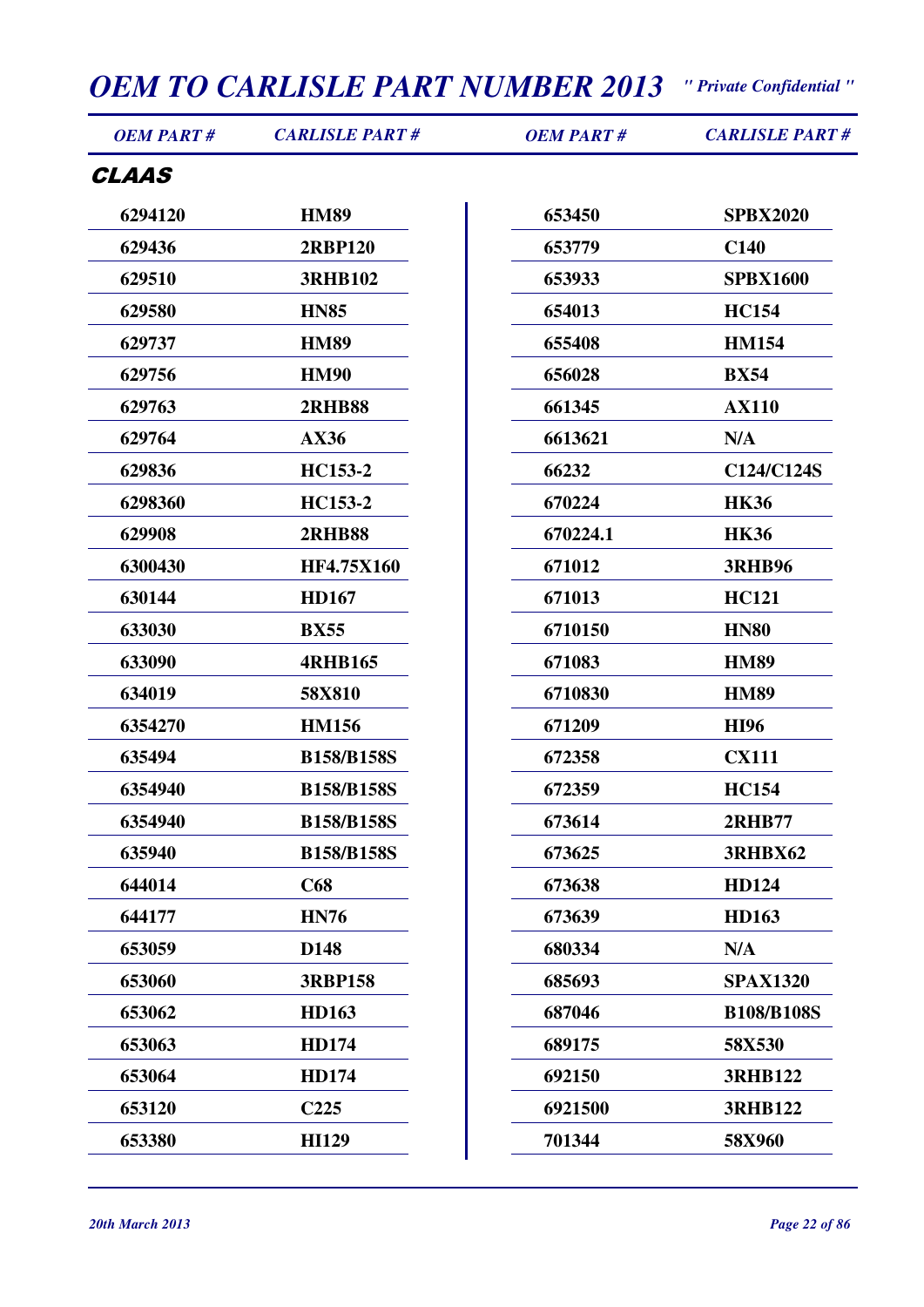| <b>OEM PART#</b> | <b>CARLISLE PART#</b> | <b>OEM PART#</b> | <b>CARLISLE PART#</b> |
|------------------|-----------------------|------------------|-----------------------|
| <b>CLAAS</b>     |                       |                  |                       |
| 703314           | <b>BX95</b>           | 802931           | <b>BX124</b>          |
| 706087           | <b>BX144</b>          | 873638           | N/A                   |
| 713506           | <b>B103/B103S</b>     | 9067360          | <b>4RHB135</b>        |
| 720695           | <b>CX144</b>          | 9141490          | <b>3RBP80</b>         |
| 720866           | <b>2RBP120</b>        |                  |                       |
| 721306           | <b>SPZX1800</b>       |                  |                       |
| 721307           | <b>SPZX1850</b>       |                  |                       |
| 724100           | N/A                   |                  |                       |
| 724141           | C <sub>133</sub>      |                  |                       |
| 724181           | <b>2RHB183</b>        |                  |                       |
| 724247.1         | <b>HC249</b>          |                  |                       |
| 750288           | <b>B118</b>           |                  |                       |
| 750294           | <b>HB75</b>           |                  |                       |
| 750296           | <b>BX40</b>           |                  |                       |
| 755070           | <b>BX60</b>           |                  |                       |
| 756051           | C83                   |                  |                       |
| 758622           | <b>BX63</b>           |                  |                       |
| 758662           | <b>BX63</b>           |                  |                       |
| 758719           | <b>BX62</b>           |                  |                       |
| 758729           | <b>BX62</b>           |                  |                       |
| 758854           | <b>SPBX2120</b>       |                  |                       |
| 767057           | <b>HB52</b>           |                  |                       |
| 772657           | C91                   |                  |                       |
| 775698           | <b>BX80</b>           |                  |                       |
| 778561           | <b>HI46</b>           |                  |                       |
| 778717           | <b>BX108</b>          |                  |                       |
| 783896           | A97/A97S              |                  |                       |
| 800309           | <b>B87/B87S</b>       |                  |                       |
| 801222           | <b>B118</b>           |                  |                       |
| 8012220          | <b>B115/B115S</b>     |                  |                       |
|                  |                       |                  |                       |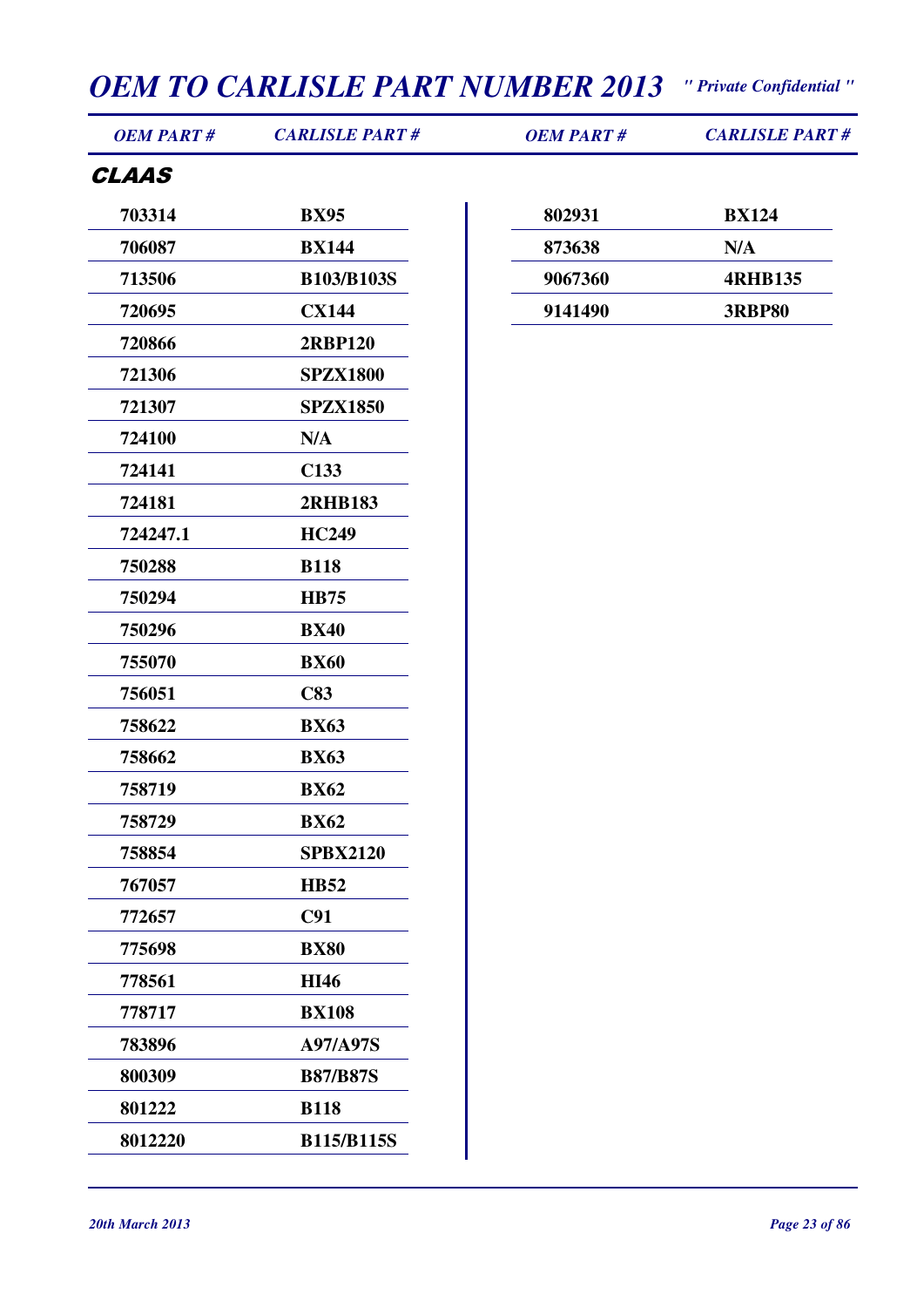| <i><b>OEM PART #</b></i> | <i><b>CARLISLE PART #</b></i> | OEM PART# | <b>CARLISLE PART#</b> |
|--------------------------|-------------------------------|-----------|-----------------------|
|                          |                               |           |                       |

#### CLARK MELROE **6504510 HL60**

| 0204210 | <b>HLOV</b> |
|---------|-------------|
| 6515271 | <b>HL63</b> |
|         |             |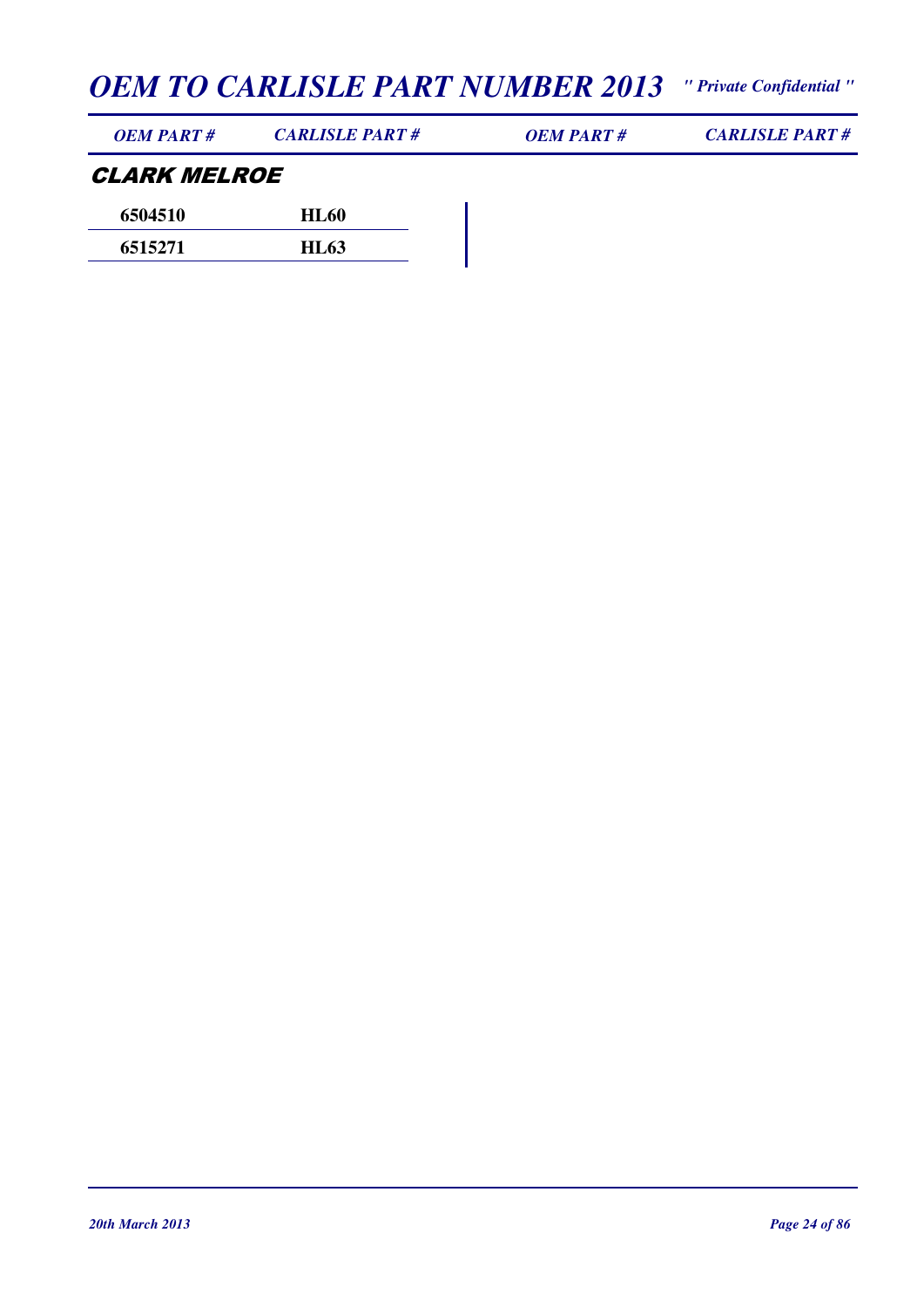| <b>OEM PART#</b> | <b>CARLISLE PART#</b> | <b>OEM PART#</b> | <b>CARLISLE PART#</b> |
|------------------|-----------------------|------------------|-----------------------|
| CLASS            |                       |                  |                       |
| 661429           | <b>HM75</b>           |                  |                       |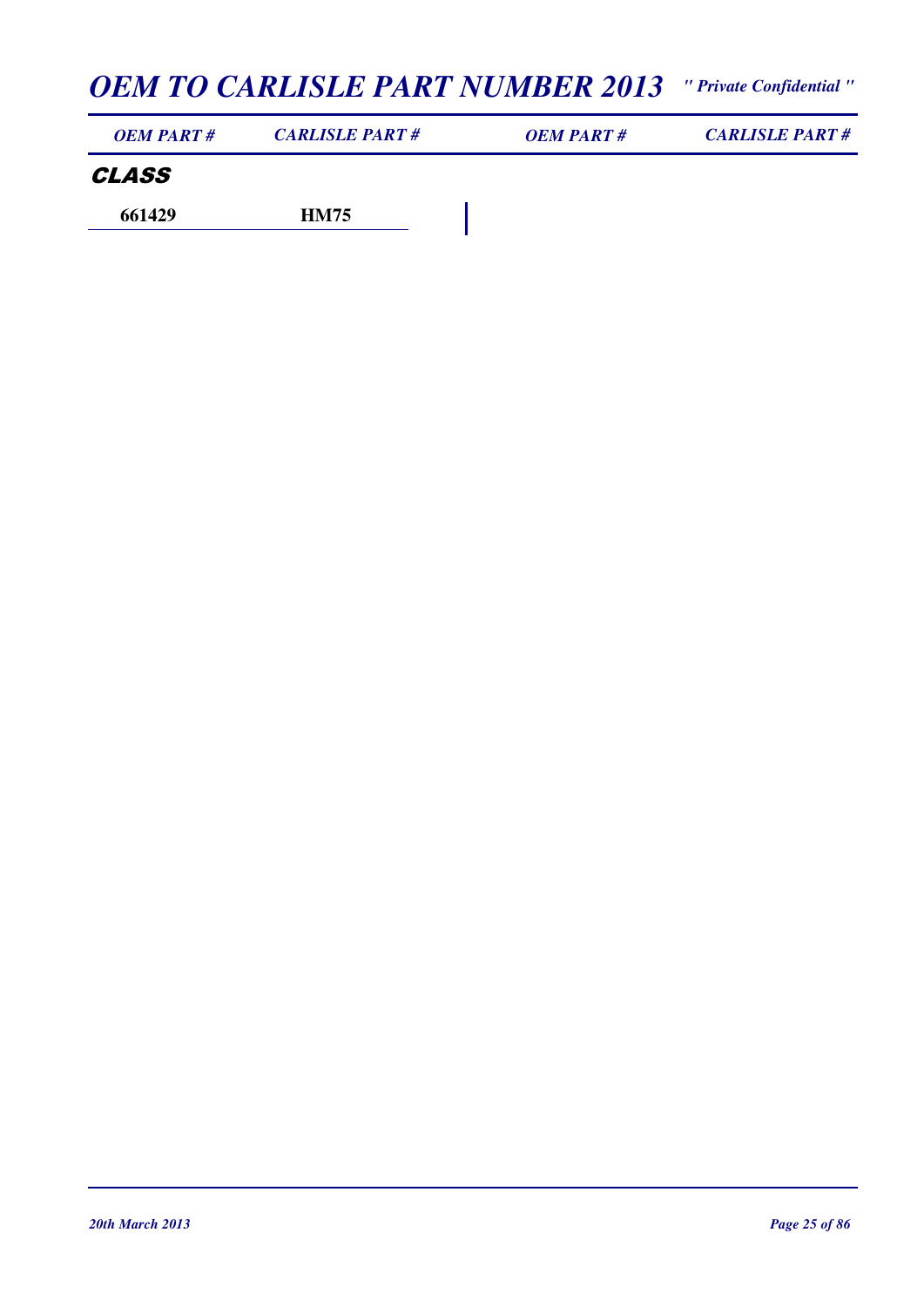*OEM PART # CARLISLE PART # OEM PART # CARLISLE PART #*

#### **DEUTZ**

| 000.00946.1.898  | <b>HN95</b>     |
|------------------|-----------------|
| 0117.5765        | 11A1550         |
| 0117.5766        | <b>SPZX1520</b> |
| 0223.4343        | <b>SPZX1360</b> |
| 0223.5176        | <b>SPZX1340</b> |
| 0223.5177        | <b>SPZX1400</b> |
| 0223.5179        | <b>SPZX1120</b> |
| 0223.5180        | <b>SPZX1140</b> |
| 0223.5264        | <b>SPZX1520</b> |
| 0223.5532        | <b>SPZX1340</b> |
| 0223.5713        | <b>SPZX950</b>  |
| 03602            | <b>HL127</b>    |
| 088-002215-0.302 | <b>CX120</b>    |
| 088-002215-0.484 | <b>B187</b>     |
| 088-002215-2.162 | AX64            |
| 088-002215-3.165 | <b>BX65</b>     |
| 088-002215-3.315 | <b>BX124</b>    |
| 088-002215-3.355 | <b>B140</b>     |
| 088-002215-5.276 | <b>HC112</b>    |
| 088-002215-5.280 | <b>CX112</b>    |
| 088-007753-2.080 | <b>SPZX800</b>  |
| 088-007753-3.132 | <b>SPZX1320</b> |
| 088-007753-4.344 | <b>BX133</b>    |
| 088-007753-4.369 | <b>BX144</b>    |
| 088-007753-6.355 | <b>SPCX3550</b> |
| 088-007753-6.560 | <b>SPC5600</b>  |
| 089.00946.1.329  | <b>HJ70</b>     |
| 089.00946.1.886  | N/A             |
| 089.00946.1.898  | <b>HN85</b>     |
| 089.00946.6.183  | <b>3RHB176</b>  |

| 08900094          | <b>3RHB176</b>   |
|-------------------|------------------|
| 089-000946-1.806  | <b>HK57</b>      |
| 089-000946-1.888  | <b>HN81</b>      |
| 0890009461888     | <b>HN81</b>      |
| 089-000946-6.044  | <b>2RHB129</b>   |
| 089-000946-6.051  | <b>2RHB120</b>   |
| 089-000946-6.053  | <b>2RHB82</b>    |
| 089-000946-6.184  | <b>3RHB129</b>   |
| 089-000946-6.191  | <b>3RHB146</b>   |
| 1116.140.134.00   | <b>HCC154</b>    |
| 1-1207-140-198.00 | <b>BX78</b>      |
| 1-1207-370-119.00 | <b>CX120</b>     |
| 1123.464.465.000  | <b>HC120</b>     |
| 1123.664.100.00   | <b>C60/C60S</b>  |
| 1123.664.101.00   | <b>HC89</b>      |
| 1123.664.102.00   | <b>HC81</b>      |
| 1130.375.100.00   | C <sub>225</sub> |
| 1141591           | <b>3RBP173</b>   |
| 117.5766          | <b>SPZ1520</b>   |
| 1170.290.108.00   | A55/A55S         |
| 1170.290.110.00   | A51/A51S         |
| 1170.370.156.00   | C195/C195S       |
| 1175.025.184.00   | A105/A105S       |
| 1175.025.185.00   | A45/A45S         |
| 1175.026.160.00   | A44/A44S         |
| 1175.091.124.00   | <b>HI130</b>     |
| 1175.120.109.00   | <b>4RHB151</b>   |
| 1175.185.129.00   | <b>2RHC161</b>   |
| 1175.225.138.00   | <b>HC80</b>      |
| 1175.295.118.00   | A46/A46S         |
|                   |                  |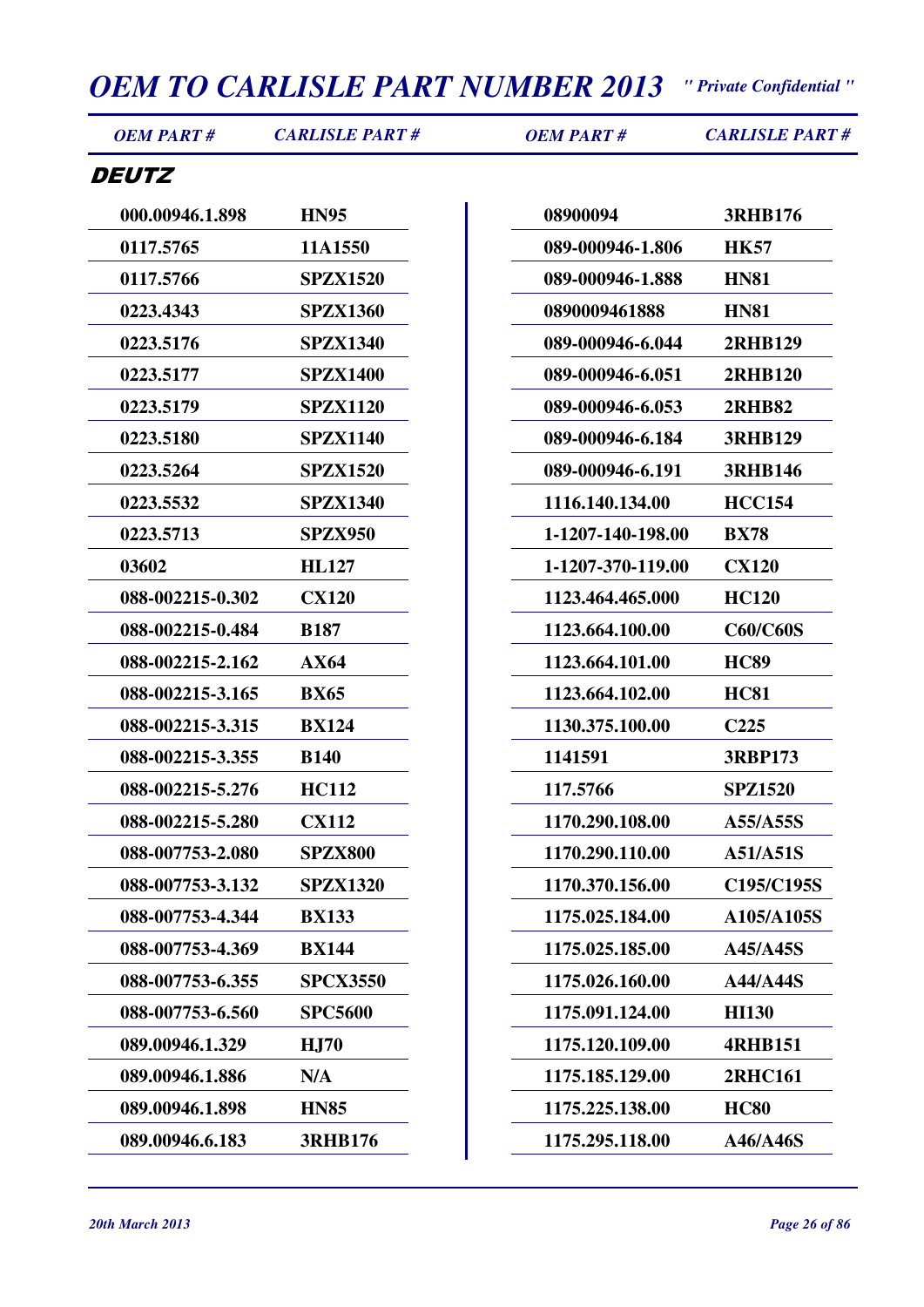*OEM PART # CARLISLE PART # OEM PART # CARLISLE PART #*

| 1175.300.129.00   | <b>HL129</b>   |
|-------------------|----------------|
| 1175.375.104.00   | <b>HI148</b>   |
| 1-2107-100-116.00 | <b>BX99</b>    |
| 1-2107-120-159.10 | <b>BX95</b>    |
| 1-2107-130-139.00 | <b>BX112</b>   |
| 223.4343          | <b>SPZ1360</b> |
| 223.5176          | SPZ1340        |
| 223.5177          | <b>SPZ1400</b> |
| 223.5179          | <b>SPZ1120</b> |
| 223.518           | <b>SPZ1140</b> |
| 223.5264          | <b>SPZ1520</b> |
| 223.5532          | <b>SPZ1340</b> |
| 223.5713          | <b>SPZ950</b>  |
| 30012900          | <b>HL129</b>   |
| 6240268           | <b>CX42</b>    |
| 6241305           | <b>HM90</b>    |
| 8800.2215.6.280   | <b>HI115</b>   |
| <b>C1MT05X212</b> | <b>HC123</b>   |
|                   |                |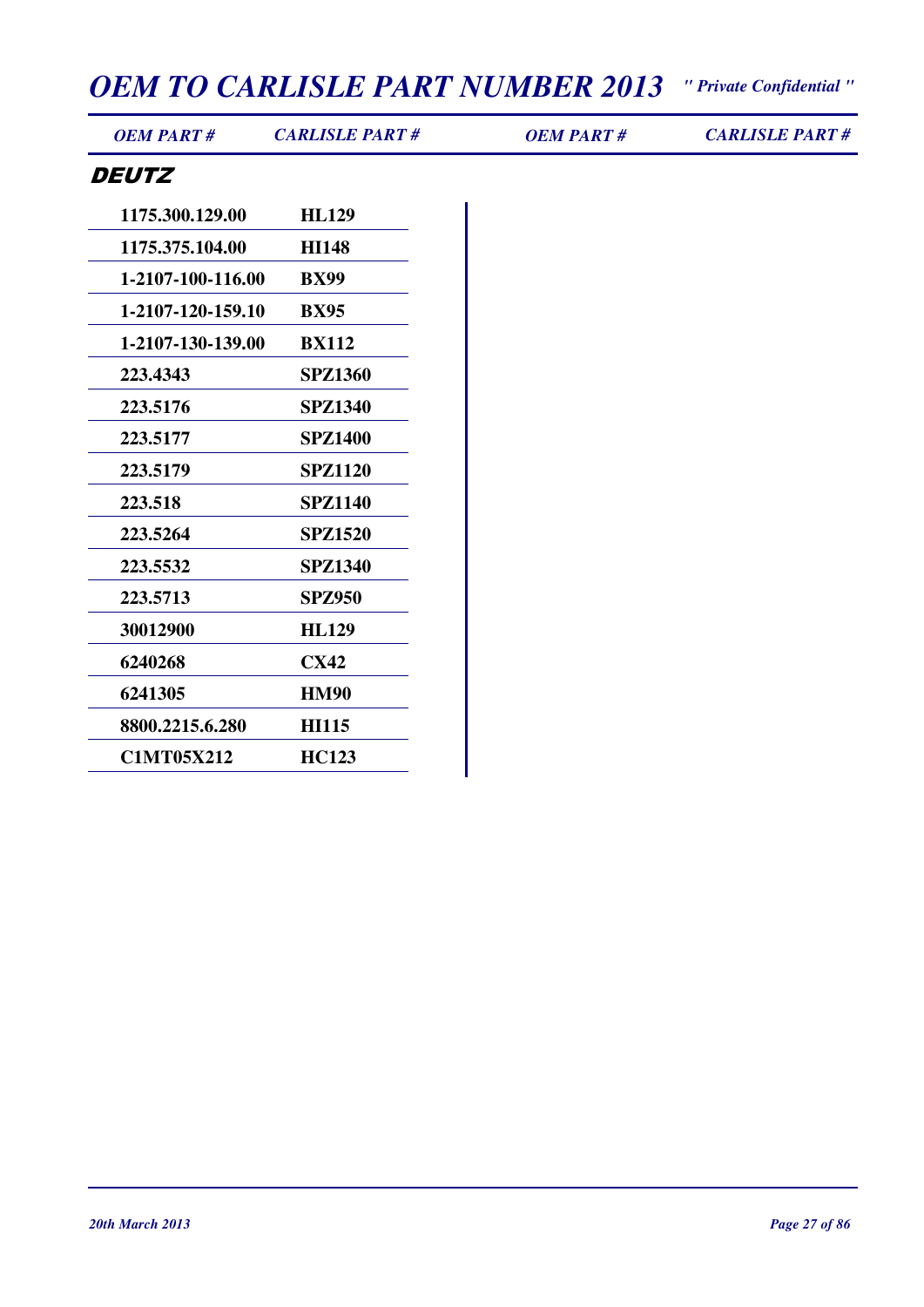| <b>OEM PART#</b> | <b>CARLISLE PART#</b> | <b>OEM PART#</b> | <b>CARLISLE PART#</b> |
|------------------|-----------------------|------------------|-----------------------|
|------------------|-----------------------|------------------|-----------------------|

#### FAHR

| 0890009466184 | <b>3RHB129</b> |
|---------------|----------------|
| 6215248       | <b>3RHB176</b> |
| 6215259       | <b>4RHB181</b> |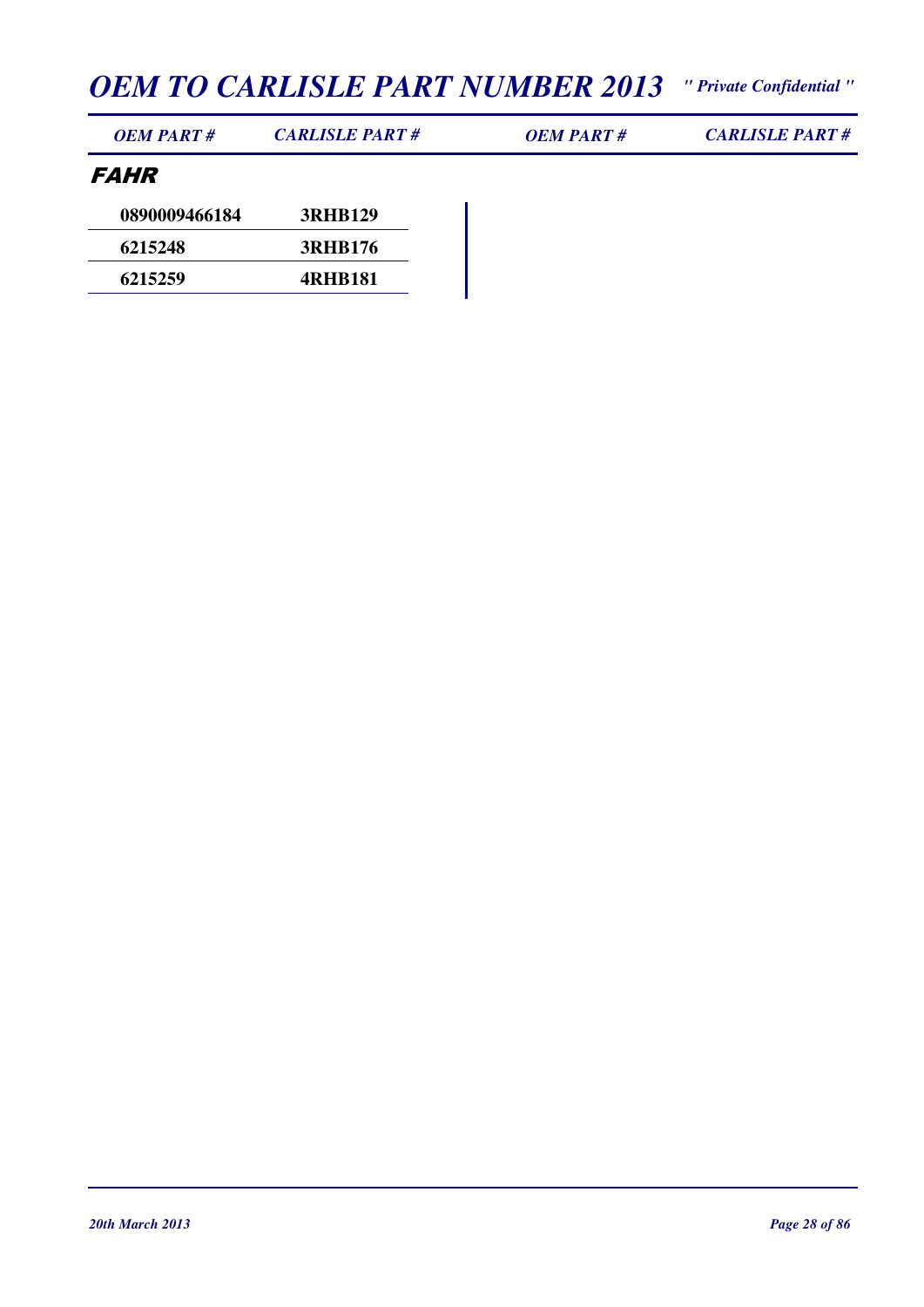| <b>OEM PART#</b>   | <b>CARLISLE PART#</b> | <b>OEM PART#</b> | <b>CARLISLE PART#</b> |
|--------------------|-----------------------|------------------|-----------------------|
| <b>HORWARD BAG</b> |                       |                  |                       |
| 015 691 0001       | A60/A60S              | 10160            | <b>BX158</b>          |
| 015 691 0102       | <b>B68/B68S</b>       | 10161            | <b>B57/B57S</b>       |
| 015 691 0103       | <b>B105/B105S</b>     | 10162            | <b>BX51</b>           |
| 015 691 0104       | <b>B107</b>           | 10163            | <b>BX103</b>          |
| 015 691 0106       | <b>B144/B144S</b>     | 10165            | <b>BX105</b>          |
| 015 691 0202       | <b>C78/C78S</b>       | 10166            | <b>BX60</b>           |
| 015 691 0203       | C96/C96S              | 10168            | <b>C78/C78S</b>       |
| 015 691 0205       | C112/C112S            | 10169            | <b>CX81</b>           |
| 015 691 0207       | C152/C152S            | 10171            | <b>CX96</b>           |
| 015 691 0208       | C136/C136S            | 10172            | C93                   |
| 018 511 2130       | <b>HK84</b>           | 10173            | C101/C101S            |
| 10121              | 4R5VX1250             | 10176            | <b>CX112</b>          |
| 10139              | <b>BX42</b>           | 10178            | <b>CX120</b>          |
| 10141              | <b>BX62</b>           | 10179            | C <sub>152</sub>      |
| 10142              | <b>B74/B74S</b>       | 10180            | <b>CX144</b>          |
| 10143              | <b>B74/B74S</b>       | 10182            | <b>C60/C60S</b>       |
| 10144              | <b>BX79</b>           | 10183            | C <sub>152</sub>      |
| 10145              | <b>BX75</b>           | 10185            | <b>CX158</b>          |
| 10146              | <b>SPBX3800</b>       | 10186            | <b>SPBX3170</b>       |
| 10147              | <b>BX90</b>           | 10187            | <b>SPBX3800</b>       |
| 10148              | <b>BX52</b>           | 10189            | <b>CX210</b>          |
| 10149              | <b>BX96</b>           | 10190            | <b>CX240</b>          |
| 10150              | <b>BX99</b>           | 10191            | <b>CX270</b>          |
| 10151              | <b>B101</b>           | 13487            | <b>BX50</b>           |
| 10152              | <b>BX115</b>          | 13515            | <b>B44/B44S</b>       |
| 10153              | <b>BX136</b>          | 13516            | <b>BX68</b>           |
| 10154              | <b>BX162</b>          | 13526            | 2R5VX750              |
| 10155              | <b>BX180</b>          | 13530            | <b>CX85</b>           |
| 10157              | C <sub>123</sub>      | 14051            | <b>SPBX3170</b>       |
| 10158              | <b>B240</b>           | 14053            | <b>SPZX1340</b>       |
|                    |                       |                  |                       |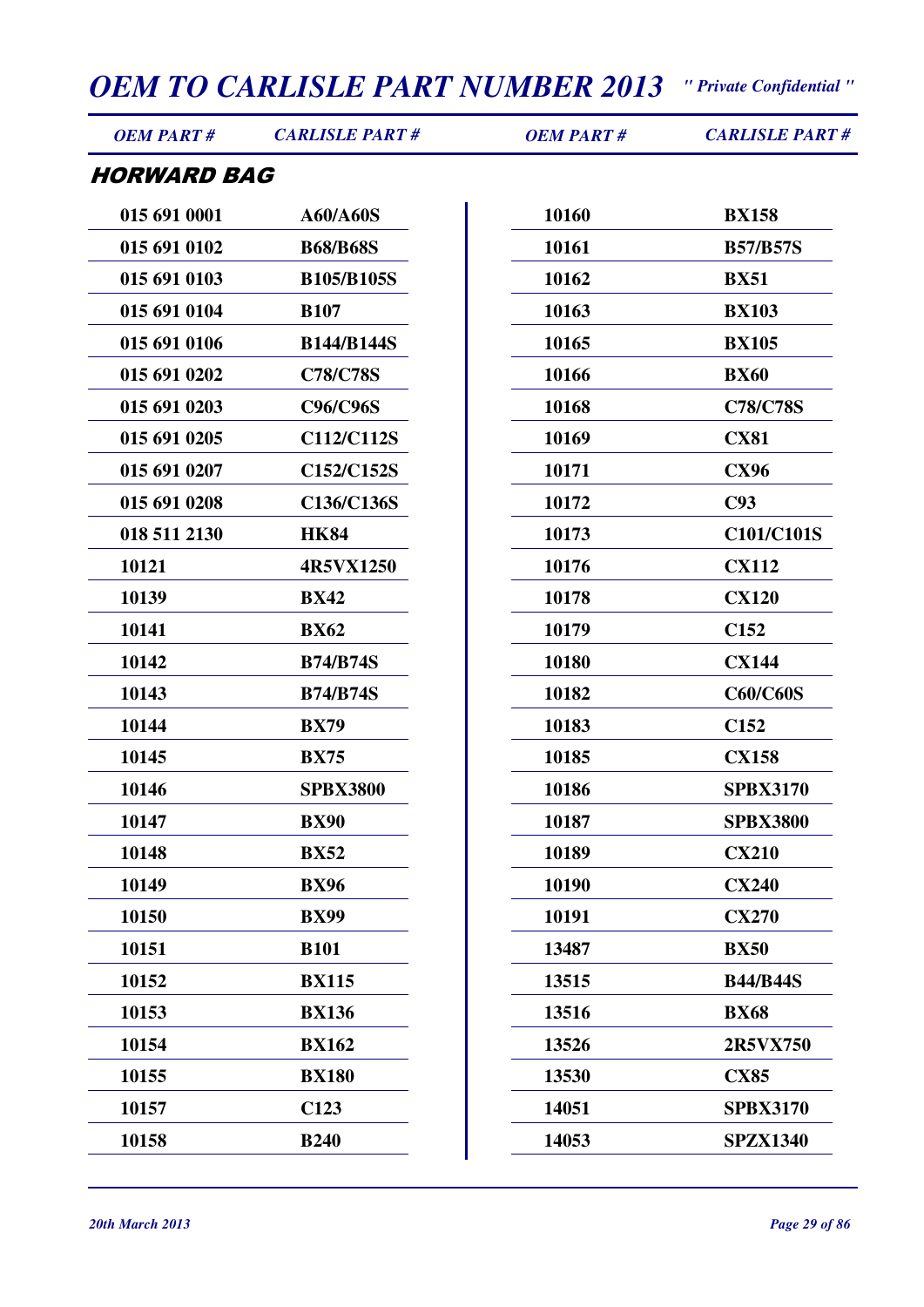| <b>OEM PART#</b>   | <b>CARLISLE PART#</b> | <b>OEM PART#</b> | <b>CARLISLE PART#</b> |
|--------------------|-----------------------|------------------|-----------------------|
| <b>HORWARD BAG</b> |                       |                  |                       |
| 1651023            | <b>SPBX2410</b>       | 530.0730         | A72/A72S              |
| 520.3075           | <b>CX75</b>           | 530.0747         | 22A1945C              |
| 530.018            | <b>AX80</b>           | 530.0757         | <b>B74/B74S</b>       |
| 530.0186           | <b>SPBX3170</b>       | 530.0762         | C74                   |
| 530.0244           | 13A0795C              | 530.0774         | <b>B76/B76S</b>       |
| 530.0294           | 13A0760C              | 530.0775         | <b>CX75</b>           |
| 530.0351           | <b>AX34</b>           | 530.08           | <b>C78/C78S</b>       |
| 530.0426           | <b>B41/B41S</b>       | 530.0800         | <b>C78/C78S</b>       |
| 530.0500           | 13A1295               | 530.0802         | <b>BX78</b>           |
| 530.0516           | <b>BX50</b>           | 530.081          | <b>A80/A80S</b>       |
| 530.0524           | 13A1345               | 530.0810         | <b>AX80</b>           |
| 530.0525           | <b>BX52</b>           | 530.0817         | <b>BX80</b>           |
| 530.053            | A52/A52S              | 530.0837         | <b>BX82</b>           |
| 530.0530           | A52/A52S              | 530.0855         | C83                   |
| 530.0532           | <b>CX51</b>           | 530.087          | <b>HC89</b>           |
| 530.055            | A54/A54S              | 530.0870         | C84                   |
| 530.0550           | <b>AX54</b>           | 530.0881         | <b>B86/B86S</b>       |
| 530.06             | <b>B57/B57S</b>       | 530.0913         | <b>B91/B91S</b>       |
| 530.0600           | <b>B57/B57S</b>       | 530.0925         | <b>CX90</b>           |
| 530.0605           | C <sub>59</sub>       | 530.095          | <b>HC97</b>           |
| 530.062            | <b>HC64</b>           | 530.0950         | C93                   |
| 530.0620           | <b>C60/C60S</b>       | 530.0985         | <b>BX97</b>           |
| 530.0637           | 11A1625               | 530.0992         | <b>BX99</b>           |
| 530.0657           | C63                   | 530.1002         | <b>BX99</b>           |
| 530.0695           | <b>BX68</b>           | 530.10165        | <b>CX75</b>           |
| 530.07             | <b>C68/C68S</b>       | 530.1026         | <b>B101</b>           |
| 530.0700           | <b>CX68</b>           | 530.1027         | 13A0735C              |
| 530.0725           | <b>CX70</b>           | 530.1031         | <b>AX31</b>           |
| 530.0727           | <b>BX71</b>           | 530.1035         | <b>AX35</b>           |
| 530.073            | A72/A72S              | 530.1036         | AX36                  |
|                    |                       |                  |                       |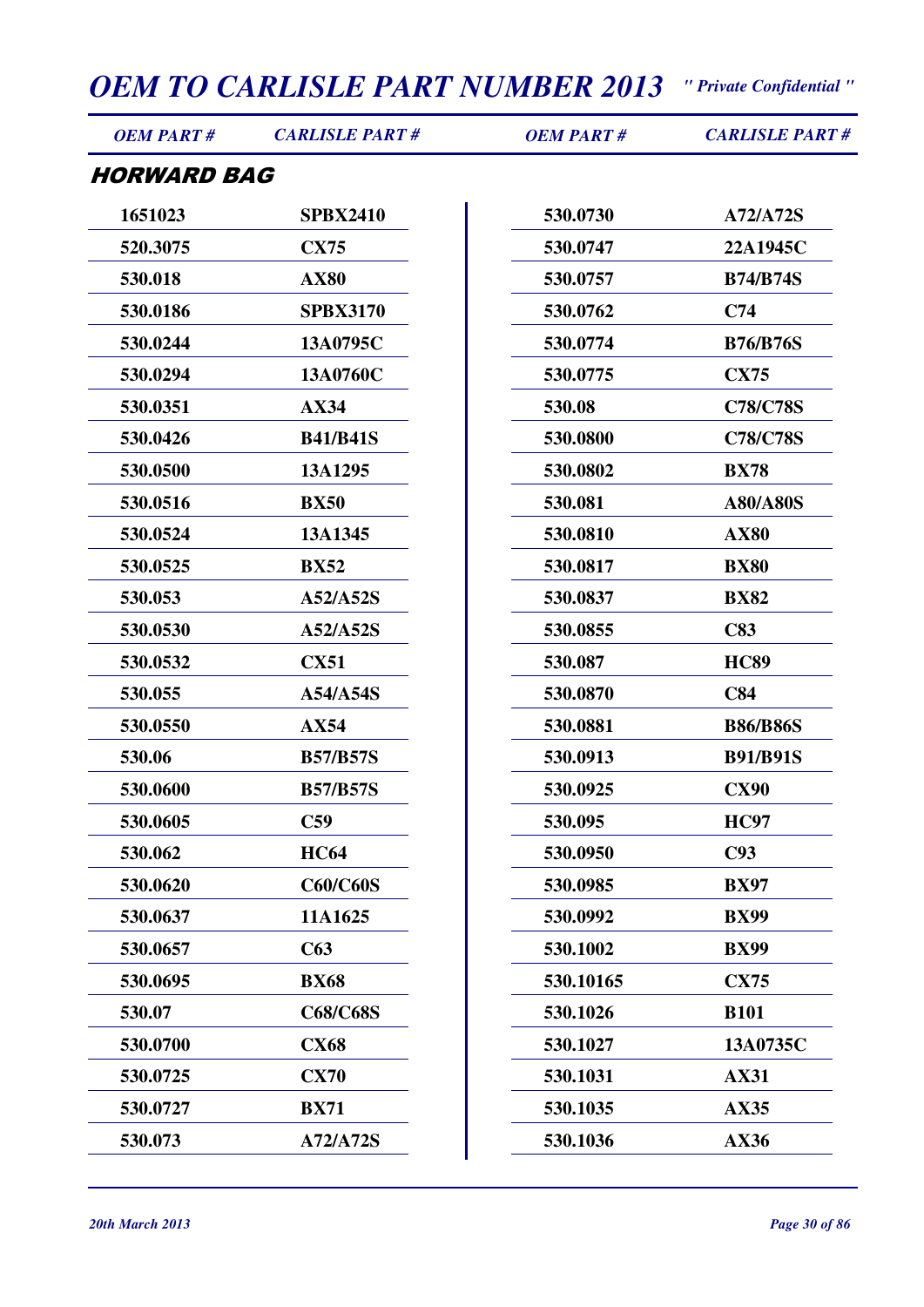| <b>OEM PART#</b>          | <b>CARLISLE PART#</b> | <b>OEM PART#</b> | <b>CARLISLE PART#</b> |
|---------------------------|-----------------------|------------------|-----------------------|
| <i><b>HORWARD BAG</b></i> |                       |                  |                       |
| 530.1038                  | <b>AX38</b>           | 530.1100         | A100/A100S            |
| 530.1040                  | 13A1065               | 530.1105         | <b>AX105</b>          |
| 530.1041                  | 13A1090               | 530.1108         | A108                  |
| 530.1042                  | <b>AX42</b>           | 530.1112         | <b>AX112</b>          |
| 530.1045                  | 13A1195               | 530.111B2        | <b>B110</b>           |
| 530.1046                  | AX46                  | 530.112          | A120/A120S            |
| 530.1048                  | <b>AX48</b>           | 530.1120         | <b>AX120</b>          |
| 530.1049                  | 13A1295               | 530.1121         | <b>B110</b>           |
| 530.1050                  | 13A1320               | 530.11213        | <b>HK84</b>           |
| 530.1051                  | <b>AX51</b>           | 530.1128         | <b>AX128</b>          |
| 530.1056                  | AX56                  | 530.1136         | <b>AX136</b>          |
| 530.1058                  | <b>AX58</b>           | 530.114          | A140                  |
| 530.106                   | A60/A60S              | 530.1140         | A140                  |
| 530.1060                  | <b>AX60</b>           | 530.1154         | A154                  |
| 530.1062                  | AX62                  | 530.1187         | <b>B117</b>           |
| 530.1063                  | 13A1650               | 530.1211         | <b>BX120</b>          |
| 530.1064                  | AX64                  | 530.1252         | <b>BX124</b>          |
| 530.1065                  | 13A1700               | 530.1377         | <b>BX136</b>          |
| 530.1072                  | 13A1880               | 530.1402         | <b>AX42</b>           |
| 530.1073                  | 13A1905               | 530.141          | <b>HB143</b>          |
| 530.1074                  | <b>A74/A74S</b>       | 530.1410         | <b>B140/B140S</b>     |
| 530.1075                  | <b>AX75</b>           | 530.1455         | <b>BX144</b>          |
| 530.1078                  | <b>AX78</b>           | 530.1465         | <b>CX144</b>          |
| 530.1085                  | <b>AX85</b>           | 530.158          | <b>HC161</b>          |
| 530.1087                  | A87/A87S              | 530.1580         | <b>CX158</b>          |
| 530.1088                  | A88/A88S              | 530.1701         | <b>B168</b>           |
| 530.109                   | A90/A90S              | 530.1886         | <b>B187</b>           |
| 530.1090                  | <b>AX90</b>           | 530.1972         | C <sub>159</sub>      |
| 530.1093                  | A93/A93S              | 530.2038         | <b>BX38</b>           |
| 530.11                    | A100/A100S            | 530.204          | <b>B40/B40S</b>       |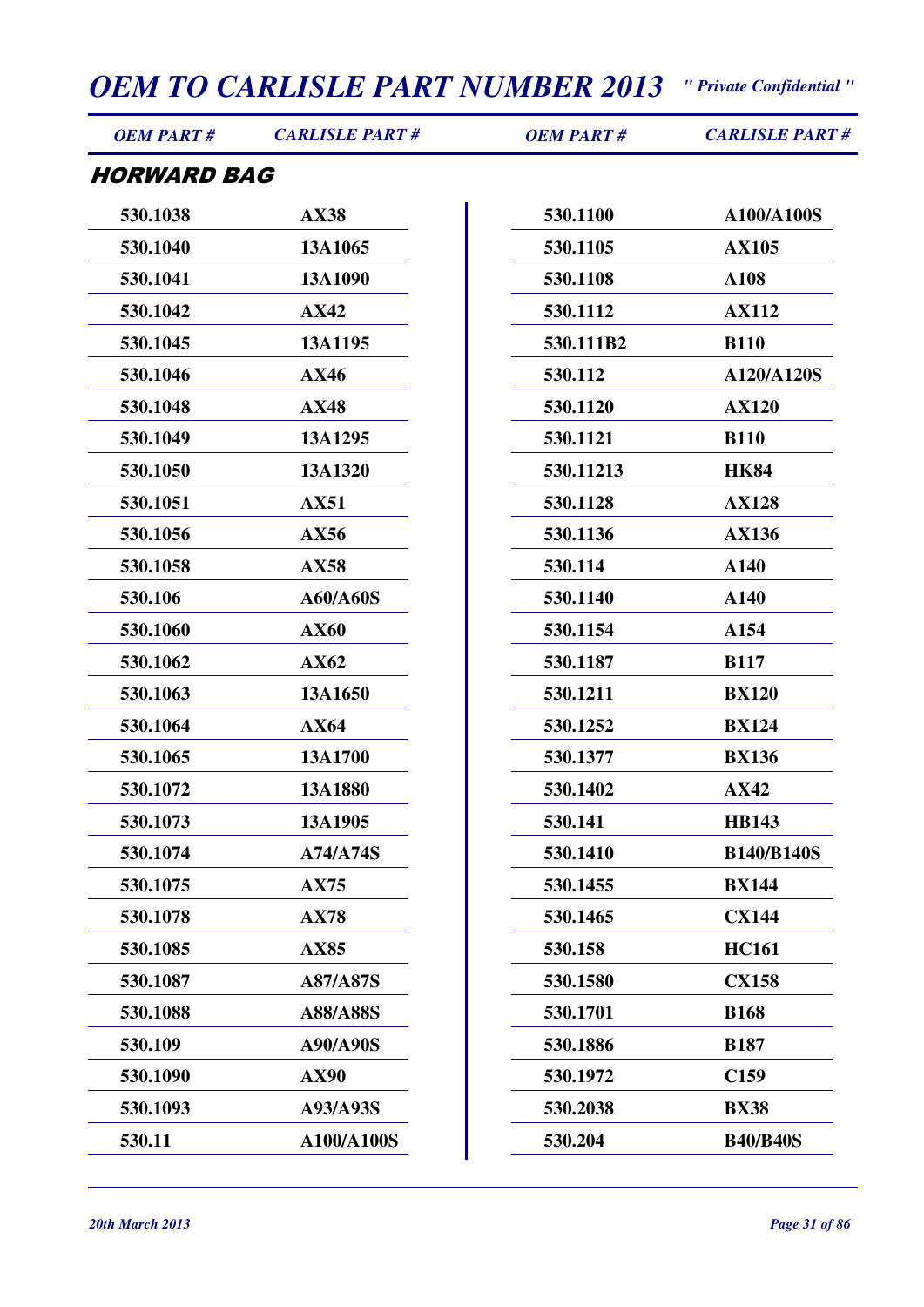| <b>OEM PART#</b>   | <b>CARLISLE PART#</b> | <b>OEM PART#</b> | <b>CARLISLE PART#</b> |
|--------------------|-----------------------|------------------|-----------------------|
| <b>HORWARD BAG</b> |                       |                  |                       |
| 530.2040           | <b>BX40</b>           | 530.2107         | <b>B107</b>           |
| 530.2044           | <b>B44/B44S</b>       | 530.2107-3       | <b>B107</b>           |
| 530.2046           | <b>BX46</b>           | 530.2112         | <b>BX112</b>          |
| 530.2051           | <b>BX51</b>           | 530.212          | <b>HB123</b>          |
| 530.2054           | <b>BX54</b>           | 530.2120         | <b>BX120</b>          |
| 530.2055           | <b>BX55</b>           | 530.2124         | <b>BX124</b>          |
| 530.206            | <b>B60/B60S</b>       | 530.2128         | <b>BX128</b>          |
| 530.2060           | <b>BX60</b>           | 530.2132         | <b>B132</b>           |
| 530.2063           | <b>BX63</b>           | 530.2136         | <b>BX136</b>          |
| 530.2068           | <b>BX68</b>           | 530.2143         | <b>B144/B144S</b>     |
| 530.2069           | <b>B69/B69S</b>       | 530.2144         | <b>BX144</b>          |
| 530.207            | <b>B70/B70S</b>       | 530.2152         | <b>B152</b>           |
| 530.2070           | <b>BX70</b>           | 530.216          | <b>B160</b>           |
| 530.2071           | <b>BX71</b>           | 530.2160         | <b>B160</b>           |
| 530.2072           | <b>B72/B72S</b>       | 530.2162         | <b>BX162</b>          |
| 530.2075           | <b>B75/B75S</b>       | 530.2166         | <b>B166</b>           |
| 530.2076           | <b>B76/B76S</b>       | 530.218          | <b>B180/B180S</b>     |
| 530.208            | <b>B80/B80S</b>       | 530.2180         | <b>BX180</b>          |
| 530.2080           | <b>BX80</b>           | 530.2187         | <b>B187</b>           |
| 530.2080B2         | <b>BX80</b>           | 530.221          | <b>HB213</b>          |
| 530.2081           | <b>BX81</b>           | 530.2210         | <b>BX210</b>          |
| 530.2082           | <b>BX82</b>           | 530.3048         | <b>CX48</b>           |
| 530.2083           | <b>BX83</b>           | 530.3051         | <b>CX51</b>           |
| 530.2084           | <b>B84/B84S</b>       | 530.306          | <b>HC64</b>           |
| 530.2085           | <b>BX85</b>           | 530.3060         | <b>CX60</b>           |
| 530.209            | <b>HB93</b>           | 530.3075         | <b>CX75</b>           |
| 530.2090           | <b>B90S</b>           | 530.3076         | C76                   |
| 530.2093           | <b>BX93</b>           | 530.3078         | <b>C78/C78S</b>       |
| 530.2095           | <b>BX95</b>           | 530.3085         | <b>CX85</b>           |
| 530.2105-3         | <b>BX105</b>          | 530.309          | <b>HC94</b>           |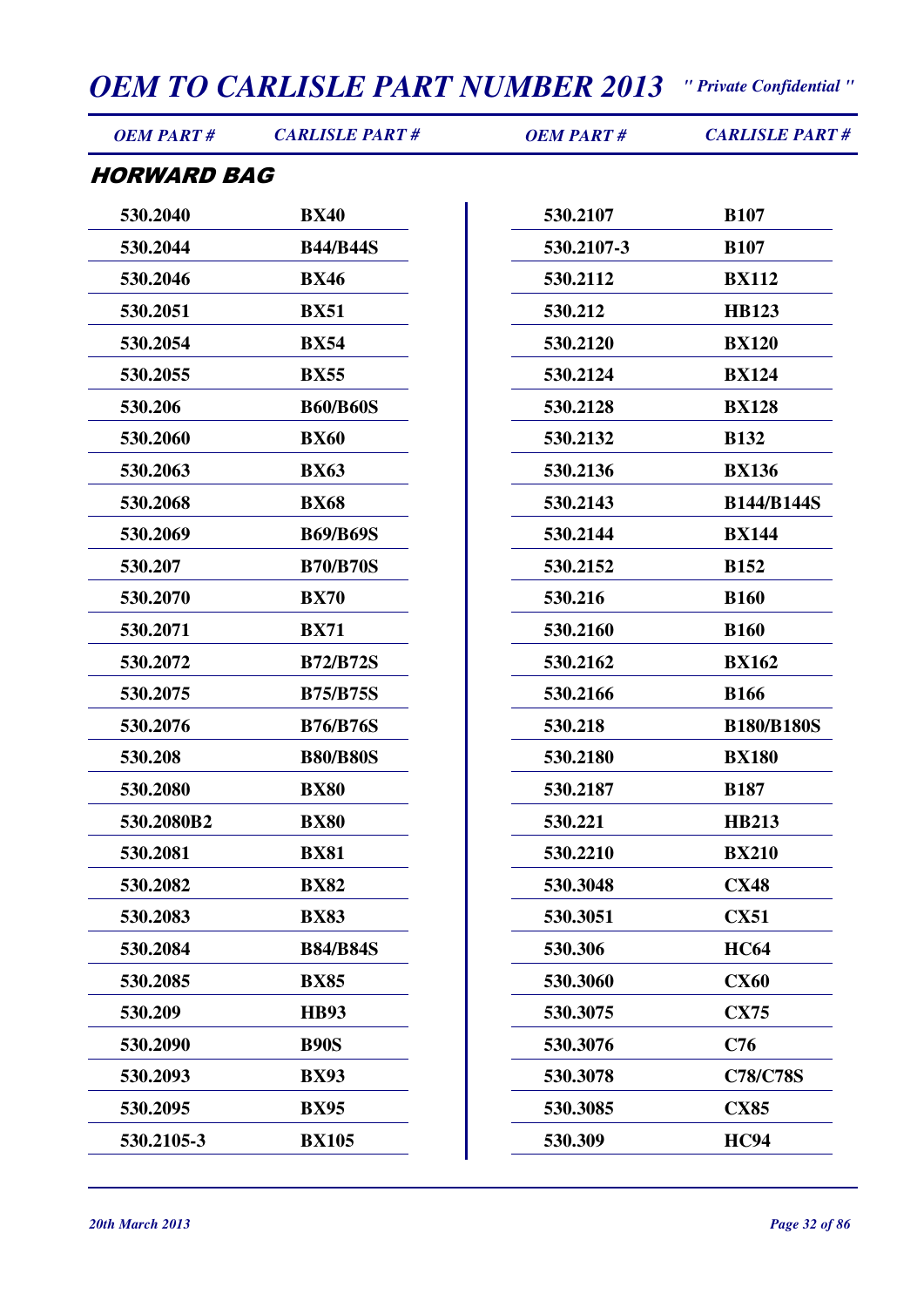| <b>OEM PART#</b>   | <b>CARLISLE PART#</b> | <b>OEM PART#</b> | <b>CARLISLE PART#</b> |
|--------------------|-----------------------|------------------|-----------------------|
| <b>HORWARD BAG</b> |                       |                  |                       |
| 530.3090           | <b>CX90</b>           | K1148            | <b>C78/C78S</b>       |
| 530.3092           | C92                   | <b>K228</b>      | <b>BX42</b>           |
| 530.3093           | C93                   | K2429            | <b>CX81</b>           |
| 530.3096           | <b>CX96</b>           | <b>K283</b>      | 20A1335C              |
| 530.3099           | <b>CX99</b>           | K374             | <b>CX158</b>          |
| 530.3112           | <b>CX112</b>          | <b>TB137</b>     | <b>CX240</b>          |
| 530.3116           | C116                  | <b>TB298</b>     | <b>CX270</b>          |
| 530.312            | <b>HC124</b>          | <b>TB82</b>      | <b>BX180</b>          |
| 530.3120           | <b>CX120</b>          | <b>TB91</b>      | <b>BX240</b>          |
| 530.3120P3         | <b>3RCP120</b>        |                  |                       |
| 530.3120P4         | <b>4RCP120</b>        |                  |                       |
| 530.3128           | <b>CX128</b>          |                  |                       |
| 530.3132           | C132                  |                  |                       |
| 530.3144           | <b>CX144</b>          |                  |                       |
| 530.3152           | C <sub>152</sub>      |                  |                       |
| 530.3158           | <b>CX158</b>          |                  |                       |
| 530.3162           | <b>CX162</b>          |                  |                       |
| 530.318            | <b>C180/C180S</b>     |                  |                       |
| 530.3180           | <b>CX180</b>          |                  |                       |
| 530.412            | <b>HB123</b>          |                  |                       |
| 530.4120           | <b>BX120</b>          |                  |                       |
| 530.4195           | <b>CX195</b>          |                  |                       |
| 561.0058           | 15A1065C              |                  |                       |
| 561.0060           | 15A1450C              |                  |                       |
| <b>CS1479</b>      | <b>BX74</b>           |                  |                       |
| <b>CS2399</b>      | <b>BX62</b>           |                  |                       |
| <b>CS975</b>       | <b>AX34</b>           |                  |                       |
| <b>CS976</b>       | <b>AX90</b>           |                  |                       |
| <b>CS977</b>       | <b>B101</b>           |                  |                       |
| <b>CS978</b>       | <b>BX79</b>           |                  |                       |
|                    |                       |                  |                       |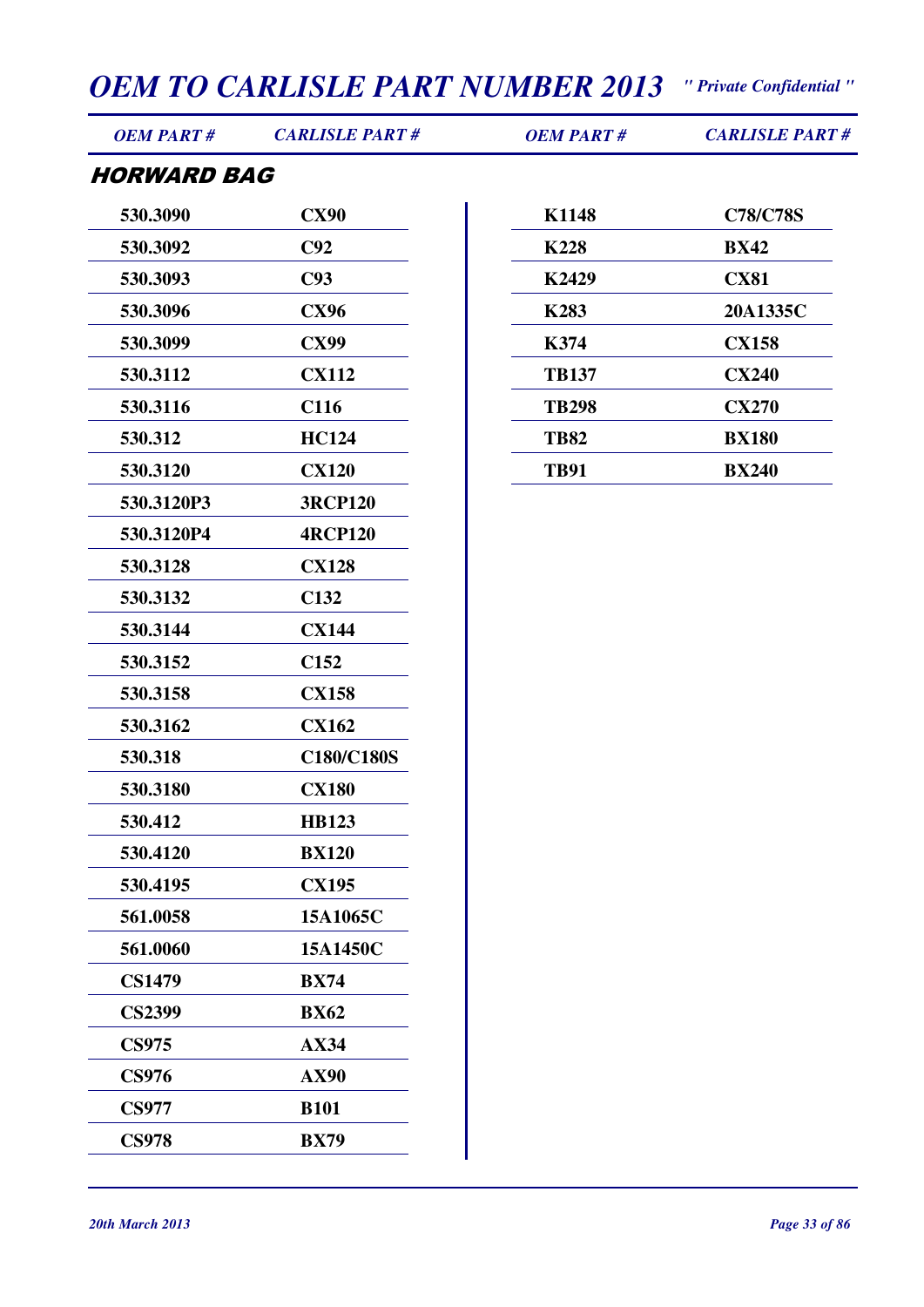| OEM PART#           | <b>CARLISLE PART#</b> | OEM PART# | <b>CARLISLE PART#</b> |
|---------------------|-----------------------|-----------|-----------------------|
| <i><b>IDEAL</b></i> |                       |           |                       |
| 117501524500        | <b>HM130</b>          |           |                       |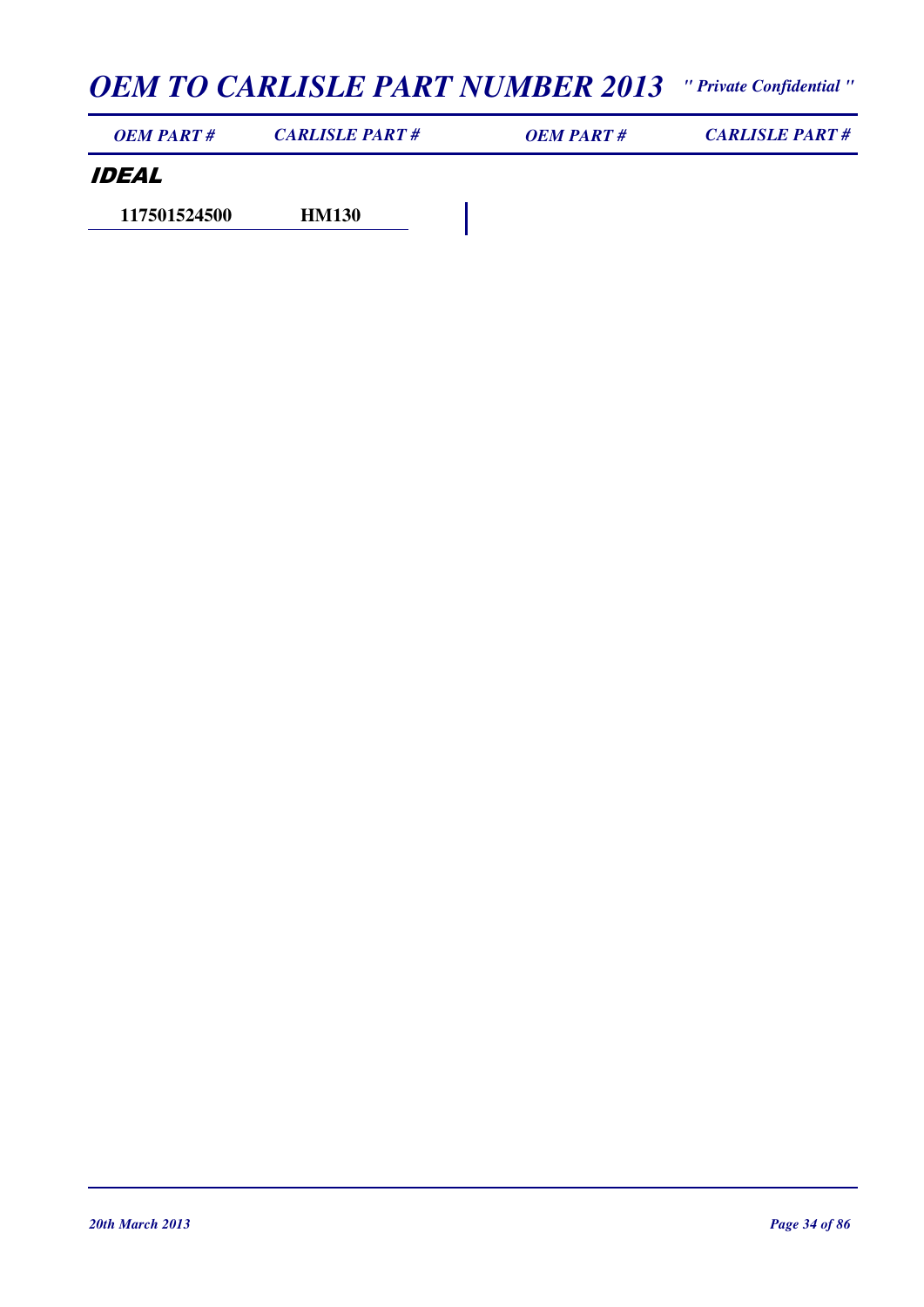| <b>OEM PART#</b>  | <b>CARLISLE PART#</b> | <b>OEM PART#</b> | <b>CARLISLE PART#</b> |
|-------------------|-----------------------|------------------|-----------------------|
| <i>JOHN DEERE</i> |                       |                  |                       |
| 190040211         | A59/A59S              | <b>AH20314H</b>  | <b>AX37</b>           |
| 22529H            | <b>BX120</b>          | AH21300          | HD98-2                |
| 434944            | <b>HD178</b>          | AH21301          | HD113-2               |
| 873638            | N/A                   | AH232955         | <b>B51/B51S</b>       |
| A2072R            | 13A0900               | AH62667          | <b>B44/B44S</b>       |
| A2745R            | 13A0850               | AH62729          | <b>B46/B46S</b>       |
| A29343            | <b>HJ39</b>           | AH63075          | <b>HC137</b>          |
| A3321R            | 13AO760C              | AH75079          | <b>HD193</b>          |
| A4287R            | 13A1175               | AH75634          | C82                   |
| A4897R            | 11A1145               | AH75638          | HD87-2                |
| <b>AD2340R</b>    | 13A0900               | AH76142          | <b>HB65</b>           |
| AE28944           | <b>B80/B80S</b>       | AH76154          | <b>HC83</b>           |
| <b>AE31988</b>    | <b>HB111-2</b>        | AH78055          | 13A1500               |
| <b>AE45931</b>    | HC201-3               | AH79627          | HC173-3               |
| AE48912           | <b>HBB82-2</b>        | AH79671          | <b>HD89</b>           |
| AH120918          | <b>HC79-2</b>         | AH80500          | <b>HB92</b>           |
| AH127866          | <b>HC94-2</b>         | AH80503          | HB105-3               |
| AH131960          | <b>HC77-2</b>         | AH80505          | HB100-3               |
| AH139436          | <b>HC79-2</b>         | AH84633          | HD106-2               |
| AH140623          | 58X580                | AH87127          | HD116-2               |
| AH150678          | <b>HC113-2</b>        | AH87197          | HB65-3                |
| AH158880          | <b>HC94-2</b>         | AH89436          | <b>HC87-3</b>         |
| AH160080          | HC122-2               | AH96300          | <b>HC66-2</b>         |
| AH163931          | <b>HC77-2</b>         | AH96333          | <b>HB100-3</b>        |
| AH16415           | 13A0965               | AH98052          | <b>HC87-2</b>         |
| AH19544           | <b>HC94-2</b>         | AN103487         | A88/A88S              |
| AH19545           | HD110-2               | AN103488         | A92/A92S              |
| AH19550           | <b>HD89-2</b>         | AN150062         | 2R3VX475              |
| AH19551           | HD117-2               | AN190205         | 47-3128               |
| AH202773          | <b>HC104-2</b>        | <b>AN190948</b>  | <b>HC81-2</b>         |
|                   |                       |                  |                       |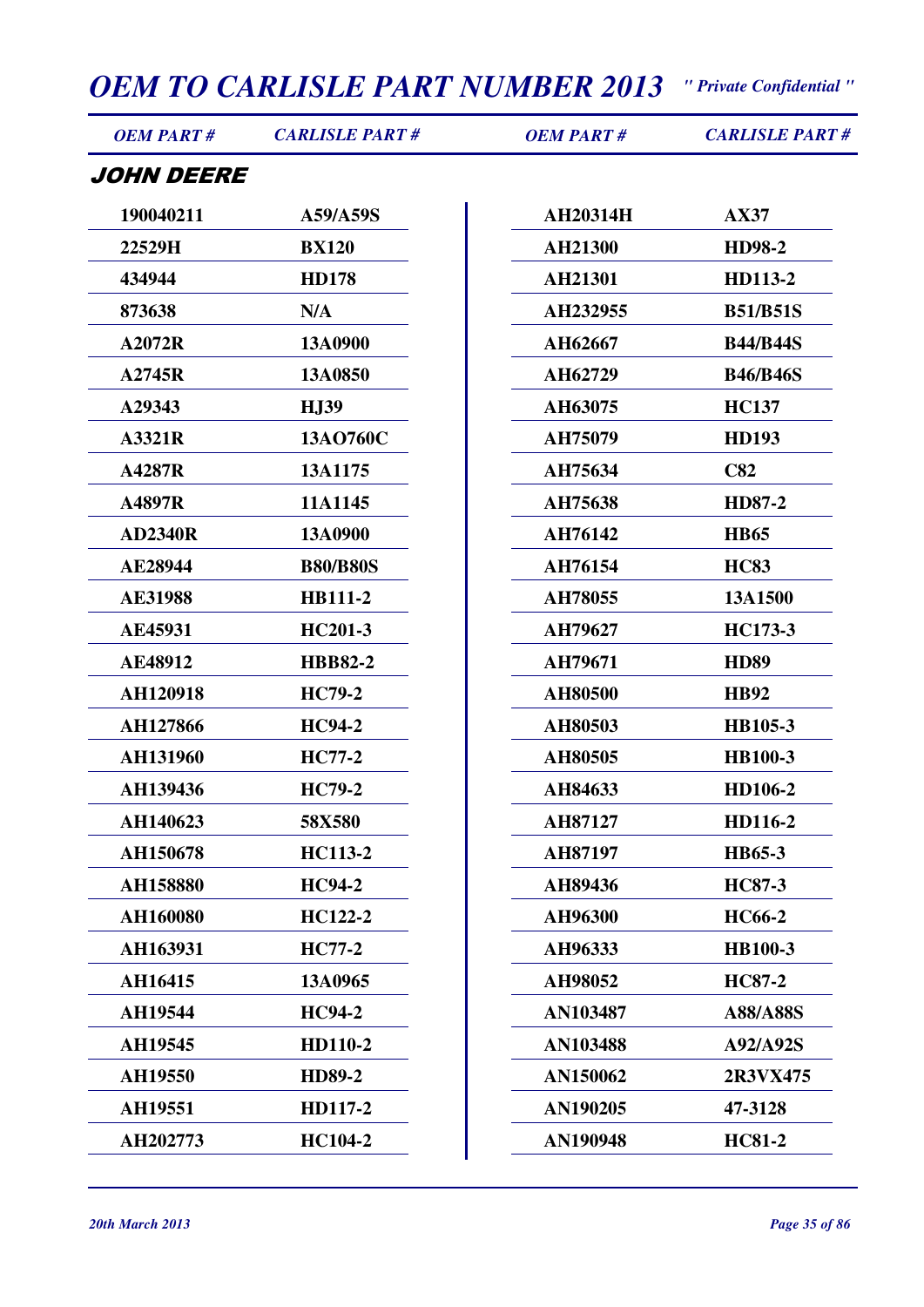| <b>OEM PART#</b> | <b>CARLISLE PART#</b> | <b>OEM PART#</b> | <b>CARLISLE PART#</b> |
|------------------|-----------------------|------------------|-----------------------|
| JOHN DEERE       |                       |                  |                       |
| AN194750         | <b>B93S</b>           | AR57266          | 13A1600               |
| AN194751         | <b>B93/B93S</b>       | AR61942          | 13A1625               |
| AN194916         | C93                   | AR70413          | 13A1700               |
| AN194917         | <b>HC101-2</b>        | AR70663          | 13A1650               |
| AN221414         | <b>B95/B95S</b>       | AR74662          | 13A1675               |
| AN273251         | 47-3129               | AR86496          | 13A1700               |
| AN273299         | <b>HC76</b>           | AR87671          | 13A1780               |
| AN274215         | <b>B51/B51S</b>       | AR92182          | 15A1585C              |
| AN274672         | <b>HC96</b>           | AR93011          | 58X610                |
| AN274673         | <b>HC101</b>          | AS22914          | D148                  |
| AN373725         | HC120-2               | AS26639          | <b>HCC106-2</b>       |
| AP26684          | 13A0940               | AS33603          | <b>HD142</b>          |
| AP28030          | N/A                   | <b>AT11535ST</b> | 11A0710               |
| AP43955          | 13A1600               | AT23317          | 11A1435               |
| AR16970          | 11A1675               | AT23500          | 11A1030               |
| <b>AR29285R</b>  | 13A1065               | AT24833          | 13A1450               |
| AR32659          | 11A1410               | AT2500           | 11A1030               |
| AR32661          | 11A1435               | AT27169          | 11A1420C              |
| AR35042          | 11A1550               | AT28030          | 11A1220               |
| AR41576          | N/A                   | AT31820          | 13A1420               |
| AR41628          | 13A1450               | AT36805          | 13A1155               |
| AR41629          | 11A1450               | AW10254          | <b>HC89</b>           |
| AR43219          | 13A1675               | <b>AYC10131</b>  | D148                  |
| AR43648          | 13A1395               | <b>AYC10132</b>  | <b>HCC106-2</b>       |
| AR46970          | 11A1675               | <b>AYC10133</b>  | <b>HD142</b>          |
| AR49925          | 11A1435               | <b>AYC18136</b>  | <b>HD151</b>          |
| AR51059          | 13A1550               | AZ100806         | <b>HB93</b>           |
| AR53099          | 13A1650               | AZ100807         | <b>B84/B84S</b>       |
| AR54592          | 13A1585               | AZ100809         | <b>HB91</b>           |
| AR56638          | 11A1560               | AZ100810         | <b>HB92</b>           |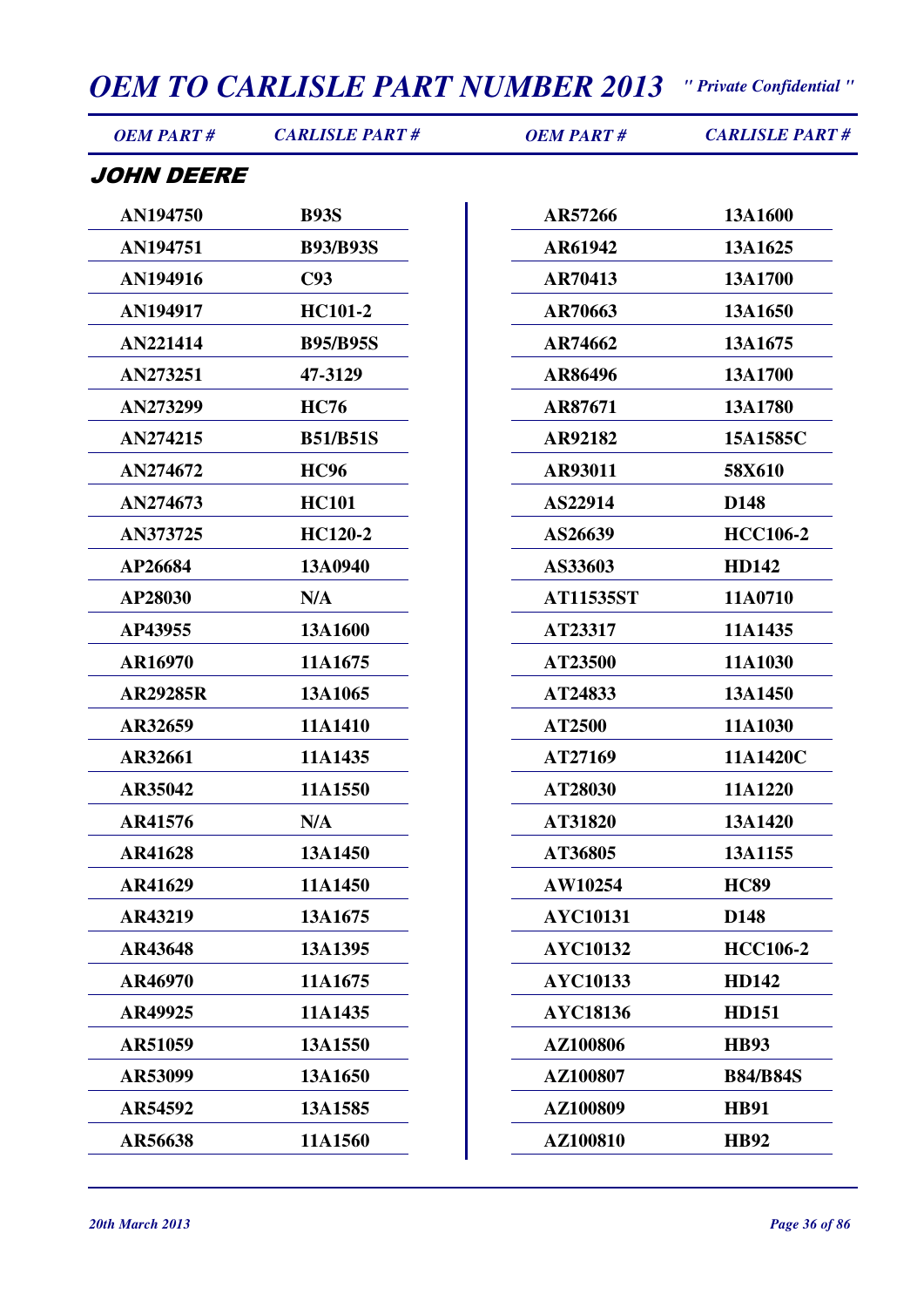| <i><b>OEM PART #</b></i> | <b>CARLISLE PART#</b> | <b>OEM PART#</b> | <b>CARLISLE PART#</b> |
|--------------------------|-----------------------|------------------|-----------------------|
| JOHN DEERE               |                       |                  |                       |
| AZ222914                 | <b>HD153</b>          | <b>CC100754</b>  | <b>3RHB164</b>        |
| AZ22914                  | <b>HD153</b>          | CC102733         | <b>3RHB105</b>        |
| AZ25400                  | <b>HB166</b>          | <b>CC18089</b>   | <b>HC65</b>           |
| AZ35635                  | <b>HD147</b>          | <b>CC19065</b>   | <b>3RHA55</b>         |
| AZ37807                  | <b>HD151</b>          | <b>CC21115</b>   | <b>3RHA62</b>         |
| AZ39676                  | <b>HB81</b>           | CC26949          | <b>3RHB90</b>         |
| AZ39677                  | <b>BB74</b>           | CC26973          | <b>3RHB83</b>         |
| AZ39678                  | <b>B75/B75S</b>       | <b>CC38702</b>   | <b>3RBP78</b>         |
| AZ40077                  | <b>HD153</b>          | <b>CC47554</b>   | <b>HC92</b>           |
| AZ43804                  | <b>B81/B81S</b>       | <b>CH10154</b>   | 13A0950               |
| AZ43805                  | <b>B43//B43S</b>      | <b>CH10367</b>   | 13A0965               |
| AZ51312                  | HC232-3               | <b>CH12865</b>   | 13A1040               |
| AZ61336                  | <b>BB75</b>           | <b>CH14022</b>   | 13A1015               |
| AZ61389                  | <b>B81/B81S</b>       | <b>CH15509</b>   | 13A0915               |
| AZ63463                  | <b>HB91</b>           | <b>CH32139</b>   | 13A1255               |
| <b>B13907B</b>           | AX52                  | CH40793          | <b>BX50</b>           |
| <b>B14826B</b>           | <b>BX72</b>           | <b>CH60169</b>   | 15A1310C              |
| <b>B1587R</b>            | 13A0735C              | <b>CH63004</b>   | 13A1245               |
| <b>B17267B</b>           | AX55                  | <b>CM15518</b>   | <b>4RHB121</b>        |
| <b>B27635</b>            | <b>AX31</b>           | <b>CM15519</b>   | <b>HC114</b>          |
| <b>B2893R</b>            | 13A1030               | <b>CM15520</b>   | <b>HC165</b>          |
| <b>B2923R</b>            | 13A0990               | <b>CP109</b>     | <b>HC113</b>          |
| <b>B3288R</b>            | 11A1005               | <b>CP112</b>     | <b>HC116</b>          |
| <b>C11078C</b>           | <b>CX90</b>           | <b>CP120</b>     | <b>HC124</b>          |
| <b>C12831CH</b>          | <b>SPZX1270</b>       | <b>CP124</b>     | <b>HC128</b>          |
| C17334                   | <b>B101</b>           | <b>CP128</b>     | <b>HC132</b>          |
| CC100317                 | <b>3RHB164</b>        | <b>CP144</b>     | N/A                   |
| <b>CC100318</b>          | <b>3RHB98</b>         | <b>CP72</b>      | N/A                   |
| <b>CC100752</b>          | <b>3RHB183</b>        | <b>CP78</b>      | <b>C78/C78S</b>       |
| CC100753                 | <b>3RHB173</b>        | <b>CP81</b>      | <b>HC85</b>           |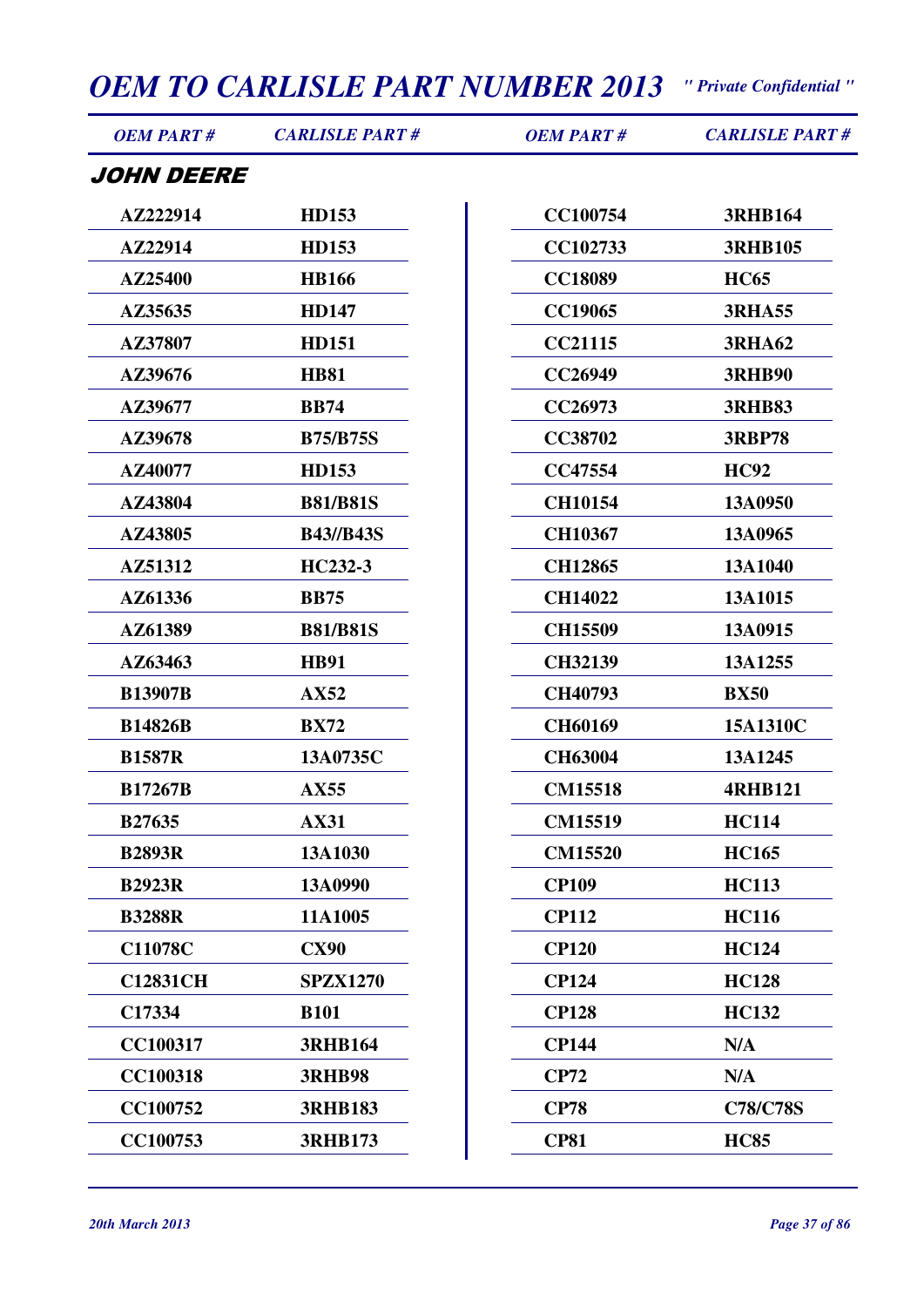| <b>OEM PART#</b>  | <b>CARLISLE PART#</b> | <b>OEM PART#</b> | <b>CARLISLE PART#</b> |
|-------------------|-----------------------|------------------|-----------------------|
| <i>JOHN DEERE</i> |                       |                  |                       |
| <b>CP90</b>       | <b>HC94</b>           | E14507           | <b>HC60</b>           |
| CQ00626           | <b>HD185</b>          | E16774           | <b>HC89</b>           |
| <b>CQ00628</b>    | <b>HC112</b>          | E17465E          | <b>CX105</b>          |
| CQ02867           | <b>HL129</b>          | E17844           | <b>HC78</b>           |
| CQ03160           | 47-3119               | E35829           | <b>HL68</b>           |
| CQ03265           | <b>HC93</b>           | E36311           | <b>7RHB197</b>        |
| CQ03283           | <b>HC259</b>          | E36784           | <b>HC66</b>           |
| CQ03457           | <b>HC122</b>          | E37644           | <b>CX128</b>          |
| CQ03478           | <b>HB177</b>          | E37821           | <b>3RBP54</b>         |
| CQ03492           | 58X580                | E37905           | N/A                   |
| CQ05106           | <b>HM113</b>          | E38587           | <b>HC168</b>          |
| CQ-05106          | <b>HM113</b>          | E39526           | <b>HC130</b>          |
| <b>CQ05208</b>    | <b>HD185</b>          | E39607           | <b>2RHA101</b>        |
| CQ08239           | A105/A105S            | E39739           | <b>HC58</b>           |
| CQ13837           | <b>HC85</b>           | E39792           | 13A1245               |
| CQ17755           | 58X590                | E39965           | <b>3RHB87</b>         |
| CQ31965           | <b>2RHB86</b>         | E40574           | <b>CX112</b>          |
| CQ40222           | <b>2RHB75</b>         | E41055           | <b>HK59</b>           |
| CQ61084           | A140                  | E4461E           | <b>B87/B87S</b>       |
| D28125            | A72/A72S              | E46113           | <b>HC87</b>           |
| <b>D3116R</b>     | 13A0900               | E46806           | <b>HC65</b>           |
| <b>DMU210282</b>  | <b>SPB3800</b>        | E46844           | C <sub>49</sub>       |
| <b>DMU210306</b>  | <b>HC175</b>          | E46847           | C <sub>106</sub>      |
| <b>DMU210479</b>  | <b>SPB3800</b>        | E48060           | <b>2RHA115</b>        |
| E12574            | <b>HC69</b>           | E48061           | <b>3RHA101</b>        |
| E126459           | <b>4RBP66</b>         | E48063           | <b>HI64</b>           |
| E127010           | <b>4RHB67</b>         | E48297           | 11A1060               |
| E130084           | <b>B44/B44S</b>       | E48298           | 13A1205               |
| E134344           | 13A1100               | E48310           | <b>B80/B80S</b>       |
| E13664            | <b>HD83</b>           | E49440           | <b>2RHB135</b>        |
|                   |                       |                  |                       |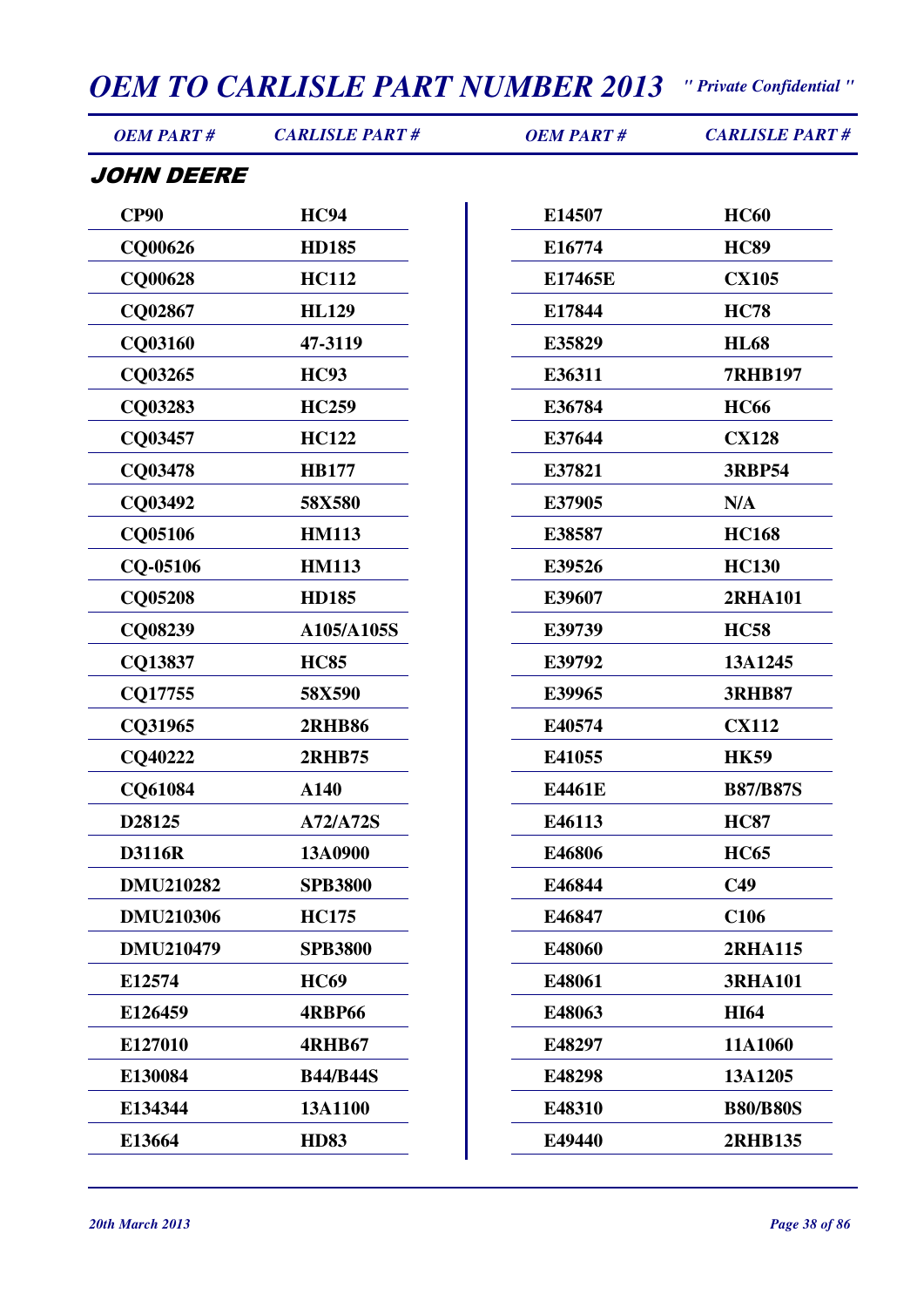| <b>OEM PART#</b>  | <b>CARLISLE PART#</b> | <b>OEM PART#</b> | <b>CARLISLE PART#</b> |
|-------------------|-----------------------|------------------|-----------------------|
| <i>JOHN DEERE</i> |                       |                  |                       |
| E50237            | <b>HC110</b>          | E64569           | <b>2RHC61</b>         |
| E50873            | <b>4RBP54</b>         | E65863           | <b>4RBP68</b>         |
| E50973            | 13A1105               | E69424           | <b>HC69</b>           |
| E51284            | <b>BX108</b>          | E69465           | <b>B37/B37S</b>       |
| E51727            | <b>HC60</b>           | E69644           | A58/A58S              |
| E51728            | <b>HC58</b>           | E70357           | C136/C136S            |
| E52179            | <b>2RHC63</b>         | E70675           | <b>HC58</b>           |
| E52638            | <b>CX51</b>           | E70705           | <b>2RHB70</b>         |
| E52878            | 13A0990               | E72331           | <b>HC98</b>           |
| E53108            | <b>HC123</b>          | E72435           | <b>4RHA68</b>         |
| E53936            | A66/A66S              | E72830           | 13A1675               |
| E54089            | <b>BX108</b>          | E73526           | <b>3RBP58</b>         |
| E54201            | 11A0850               | E75432           | HC201-3               |
| E55668            | <b>CX90</b>           | E76308           | 48X320                |
| E56262            | <b>3RHA57</b>         | E76854           | <b>2RHB75</b>         |
| E57428            | 11A1180               | E79089           | <b>2RBP50</b>         |
| E58483            | <b>HC112</b>          | E79907           | <b>HBB82-2</b>        |
| E58548            | <b>HC135</b>          | E81146           | <b>4RBP71</b>         |
| E58967            | <b>4RBP52</b>         | E81147           | <b>4RBP78</b>         |
| E60212            | C100/C100S            | E81892           | <b>HC114</b>          |
| E61137            | <b>HC96</b>           | E81907           | <b>HC107</b>          |
| E61326            | <b>B50/B50S</b>       | E83737           | <b>HC50</b>           |
| E61748            | 13A1840               | E83777           | <b>B69/B69S</b>       |
| E61749            | 13A1675               | E86848           | <b>3RHB173</b>        |
| E62661            | <b>4RBP60</b>         | E88931           | <b>4RBP56</b>         |
| E62749            | <b>4RBP55</b>         | E91269           | <b>4RHA63</b>         |
| E63031            | <b>HC113</b>          | E91575           | A54/A54S              |
| E63036            | <b>HC96</b>           | E98361           | <b>4RBP54</b>         |
| E63457            | 13A1195               | E98362           | <b>4RBP51</b>         |
| E63957            | <b>HC179</b>          | <b>EPC201624</b> | <b>CC144</b>          |
|                   |                       |                  |                       |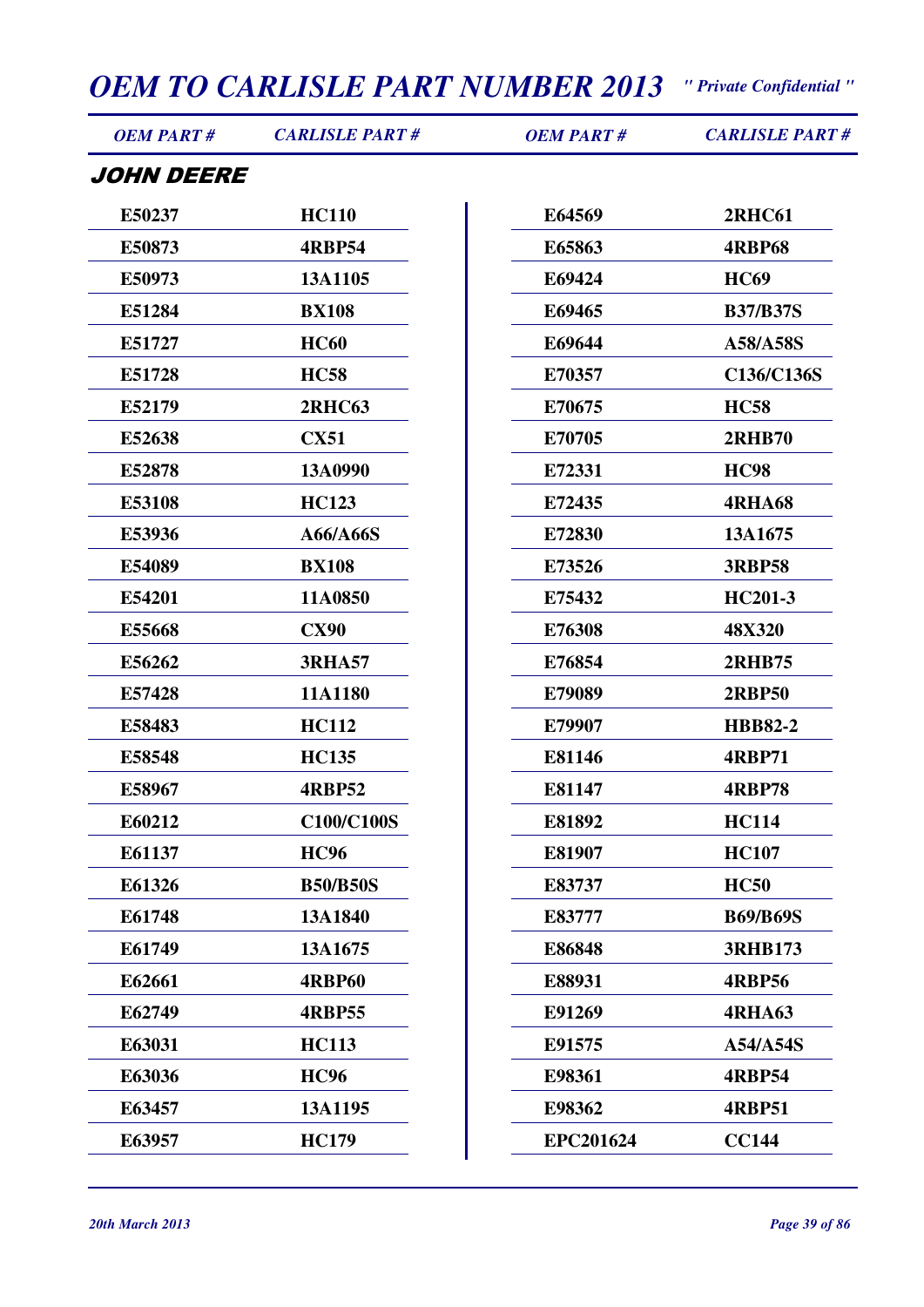| <b>OEM PART#</b> | <b>CARLISLE PART#</b> | <b>OEM PART#</b> | <b>CARLISLE PART#</b> |
|------------------|-----------------------|------------------|-----------------------|
| JOHN DEERE       |                       |                  |                       |
| <b>FH10164</b>   | <b>3RHB102</b>        | H120942          | 20A1180C              |
| FH10165          | <b>3RHB108</b>        | H125380          | <b>HC188</b>          |
| <b>G6876E</b>    | <b>HC127</b>          | H125381          | <b>HC175</b>          |
| GX10062          | A103/A103S            | H125565          | <b>HD167</b>          |
| GX10064          | A92/A92S              | H125585          | N/A                   |
| H101352          | A65S                  | H125711          | <b>HK178</b>          |
| H101436          | <b>HC137</b>          | H126345          | <b>HD183</b>          |
| H101469          | <b>HC76</b>           | H128010          | <b>HC191</b>          |
| H101813          | 13A1475               | H128234          | <b>HB217</b>          |
| H103344          | C <sub>276</sub>      | H128324          | <b>HB217</b>          |
| H104469          | N/A                   | H128345          | N/A                   |
| H107961          | 13A0950               | H128534          | <b>HB217</b>          |
| H108175          | <b>3RHC91</b>         | H131169          | <b>HC259</b>          |
| H108668          | <b>HJ67</b>           | H132665          | <b>HC94-2</b>         |
| H108669          | <b>HJ69</b>           | H132808          | <b>B53S</b>           |
| H110300          | <b>HC155</b>          | H132809          | <b>B52S</b>           |
| H110375          | <b>4RHB106</b>        | H132906          | N/A                   |
| H110921          | <b>HK157</b>          | H133576          | N/A                   |
| H111519          | <b>HD163</b>          | H133577          | N/A                   |
| H112421          | <b>HB136</b>          | H134216          | N/A                   |
| H113565          | 13A1625               | H134344          | 13A1090               |
| H113749          | <b>HM92</b>           | H134437          | A56/A56S              |
| H115759          | <b>HO90</b>           | H134772          | 13A1450               |
| H115881          | <b>4RHB111</b>        | H135417          | <b>HJ104</b>          |
| H116422          | <b>HK161</b>          | H135458          | <b>HC315</b>          |
| H118618          | <b>4RHB106</b>        | H136881          | C124/C124S            |
| H118619          | <b>4RHB106</b>        | H136963          | <b>HC125</b>          |
| H118730          | <b>HC132</b>          | H137207          | 13A1270               |
| H12059           | 15A1500C              | H137224          | <b>HC77-2</b>         |
| H120941          | 20A1180C              | H137264          | <b>HJ96</b>           |
|                  |                       |                  |                       |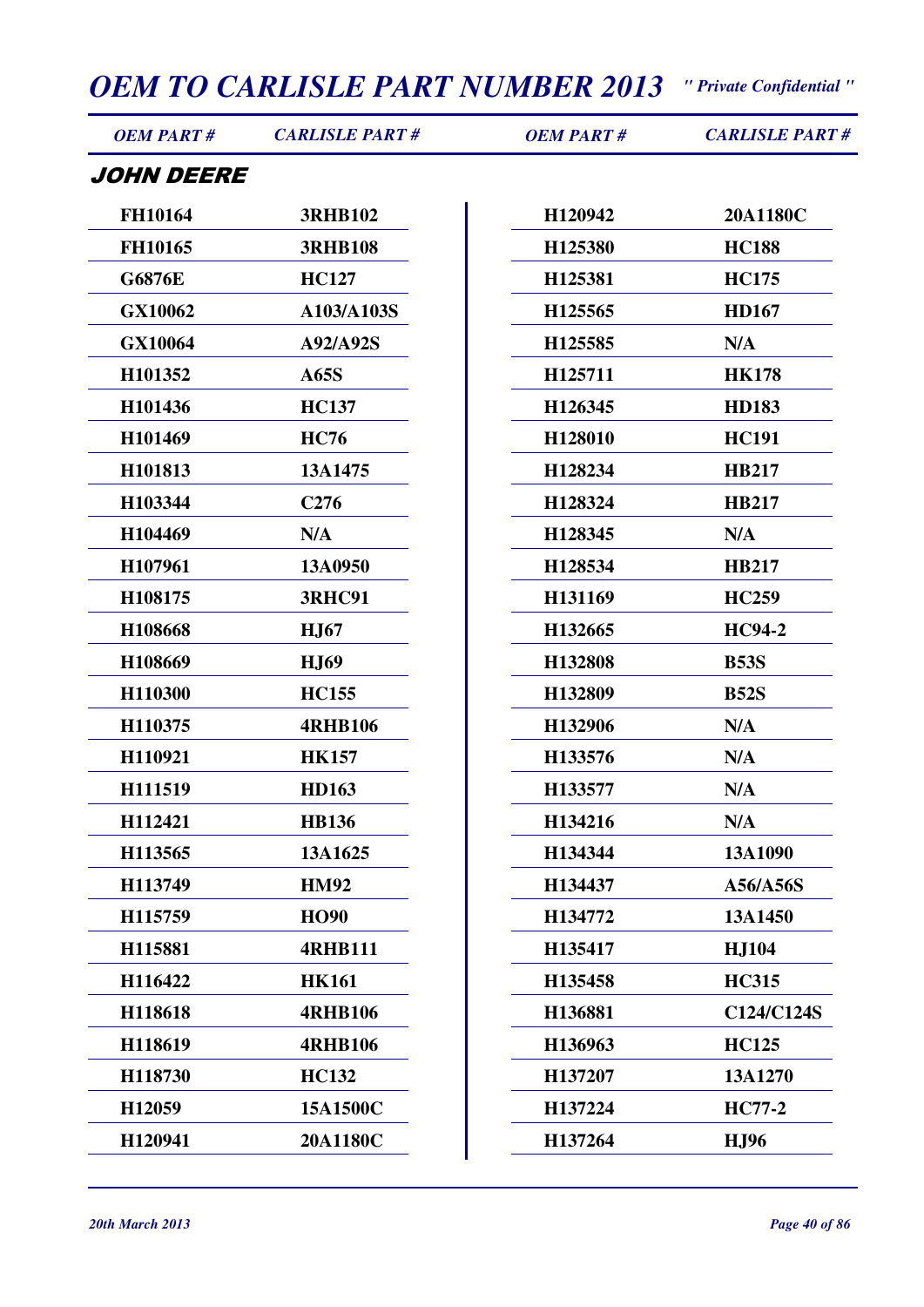| <b>OEM PART#</b>  | <b>CARLISLE PART#</b> | <b>OEM PART#</b> | <b>CARLISLE PART#</b> |
|-------------------|-----------------------|------------------|-----------------------|
| <i>JOHN DEERE</i> |                       |                  |                       |
| H137670           | <b>HQ88</b>           | H156541          | <b>2RHC188</b>        |
| H137830           | <b>HC317</b>          | H156796          | <b>HD188</b>          |
| H138762           | <b>HC134</b>          | H156863          | <b>HL181</b>          |
| H139963           | <b>B54/B54S</b>       | H157104          | <b>A80S</b>           |
| H139965           | N/A                   | H157105          | 716R178               |
| H140160           | <b>HD169</b>          | H157154          | N/A                   |
| H140180           | N/A                   | H157514          | <b>2RHC101</b>        |
| H140404           | <b>HJ103</b>          | H157523          | 2RHB127               |
| H140623           | 58X580                | H157726          | <b>2RHB191</b>        |
| H141166           | <b>HC321</b>          | H157727          | 2RHB174               |
| H141167           | <b>HC323</b>          | H157732          | <b>HK157</b>          |
| H141417           | <b>HC134</b>          | H158512          | <b>HC264</b>          |
| H141429           | <b>3RHC211</b>        | H160080          | N/A                   |
| H143669           | N/A                   | H160171          | <b>HC325</b>          |
| H143700           | <b>HC80</b>           | H160405          | <b>2RHBX51</b>        |
| H143869           | N/A                   | H160406          | A55S                  |
| H145158           | 716R151               | H160654          | C170                  |
| H145517           | <b>HC79-2</b>         | H160831          | <b>2RHC83</b>         |
| H145528           | <b>B93/B93S</b>       | H161339          | <b>HM92</b>           |
| H145994           | <b>4RHB109</b>        | H161648          | <b>HK178</b>          |
| H146636           | <b>48X400</b>         | H161795          | <b>2RBP48</b>         |
| H146637           | A39/A39S              | H161945          | <b>2RHC204</b>        |
| H151952           | <b>HD169</b>          | H162310          | <b>3RHC165</b>        |
| H152146           | <b>HJ107</b>          | H162629          | <b>HO90</b>           |
| H152180           | <b>HJ98</b>           | H162727          | <b>2RHC133</b>        |
| H153297           | <b>2RHBX56</b>        | H163106          | <b>3RHC215</b>        |
| H154723           | <b>HC151</b>          | H163515          | N/A                   |
| H154731           | <b>HC83</b>           | H163576          | <b>4RHB108</b>        |
| H155525           | <b>2RHB156</b>        | H164368          | <b>3RHC108</b>        |
| H155998           | <b>2RHC166</b>        | H164452          | <b>B41/B41S</b>       |
|                   |                       |                  |                       |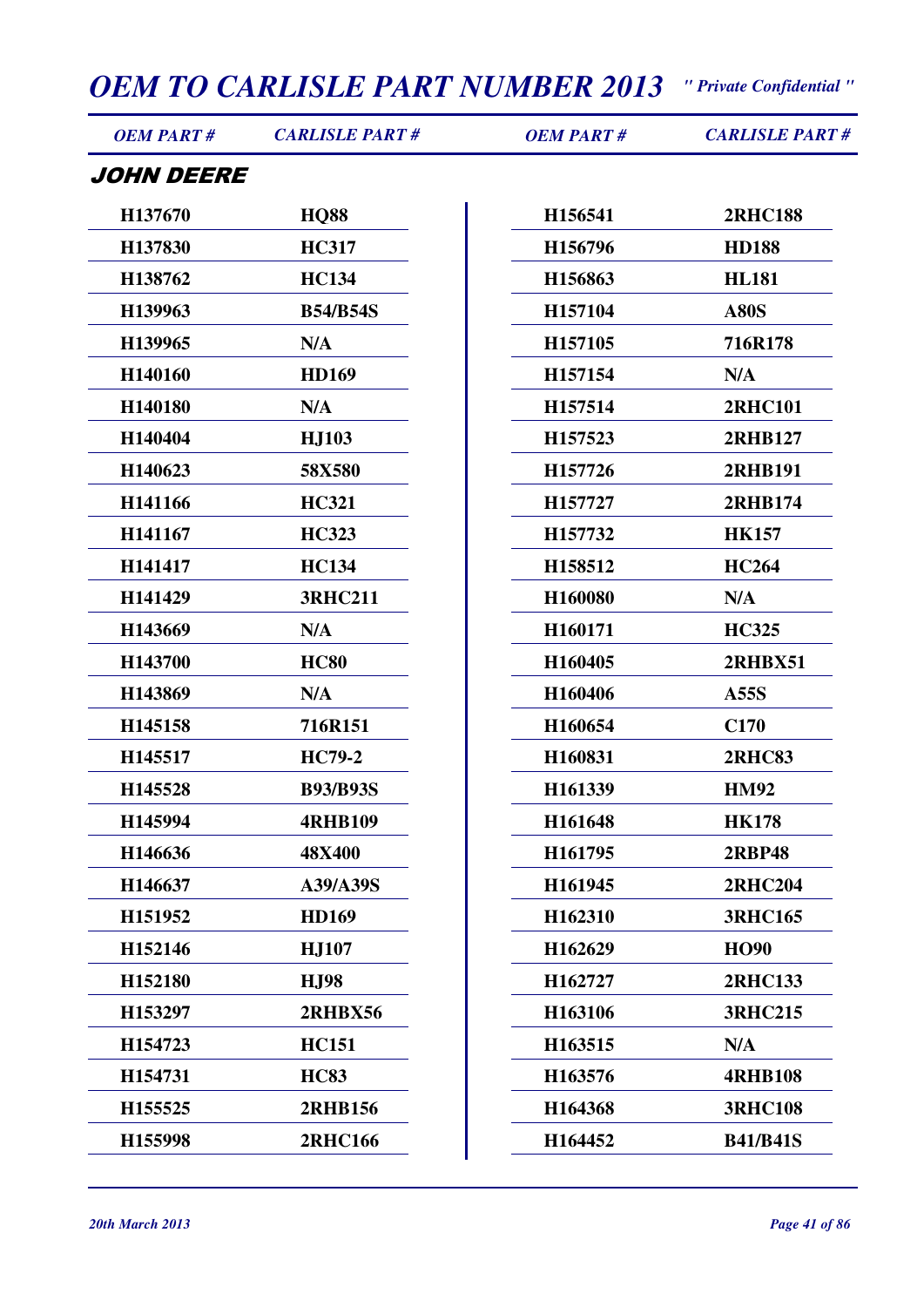| <b>OEM PART#</b>  | <b>CARLISLE PART#</b> | <b>OEM PART#</b> | <b>CARLISLE PART#</b> |  |
|-------------------|-----------------------|------------------|-----------------------|--|
| <i>JOHN DEERE</i> |                       |                  |                       |  |
| H164453           | <b>B43S</b>           | H177442          | <b>3RHB202</b>        |  |
| H164870           | <b>B54S</b>           | H177589          | <b>HA58</b>           |  |
| H165015           | <b>HC94-2</b>         | H178037          | <b>A71/A71S</b>       |  |
| H165072           | <b>HJ90</b>           | H19238           | 13A1500               |  |
| H165545           | <b>HQ121</b>          | H201334          | <b>HK153</b>          |  |
| H165708           | <b>2RHB84</b>         | H201498          | A66/A66S              |  |
| H166077           | <b>HC117</b>          | H201571          | 2RHB127               |  |
| H166457           | <b>HL160</b>          | H201596          | <b>3RHC103</b>        |  |
| H166759           | N/A                   | H201821          | <b>2RHC81</b>         |  |
| H166870           | N/A                   | H201916          | <b>A72S</b>           |  |
| H168301           | <b>HC134</b>          | H202646          | <b>HC128</b>          |  |
| H169007           | A148/A148S            | H202647          | <b>HC131</b>          |  |
| H169449           | <b>HQ120</b>          | H202821          | <b>2RHC112</b>        |  |
| H170047           | <b>2RBP48</b>         | H203393          | <b>HK175</b>          |  |
| H171386           | <b>HB111</b>          | H203473          | <b>HD178</b>          |  |
| H173024           | <b>HL153</b>          | H203474          | <b>HD156</b>          |  |
| H174368           | <b>2RHC149</b>        | H20406           | <b>HCC122</b>         |  |
| H174885           | <b>2RHC160</b>        | H20407           | <b>HC117</b>          |  |
| H175434           | <b>2RHB174</b>        | H204133          | <b>2RHC83</b>         |  |
| H175587           | <b>HC272</b>          | H204747          | <b>2RHB144</b>        |  |
| H175628           | A173S                 | H205167          | <b>HK181</b>          |  |
| H175631           | <b>HA178</b>          | H205169          | <b>HK160</b>          |  |
| H175632           | <b>A148S</b>          | H205209          | <b>2RHC89</b>         |  |
| H176765           | <b>2RHC229</b>        | H206048          | <b>HJ91</b>           |  |
| H176766           | <b>2RHC108</b>        | H206738          | <b>HC264</b>          |  |
| H177177           | <b>3RHB183</b>        | H206807          | <b>A70S</b>           |  |
| H177178           | <b>3RHB195</b>        | H207851          | <b>HQ120</b>          |  |
| H177186           | N/A                   | H208431          | <b>HQ128</b>          |  |
| H177263           | <b>HC321</b>          | H209507          | <b>2RHC181</b>        |  |
| H177383           | D225                  | H210001          | <b>HC121</b>          |  |
|                   |                       |                  |                       |  |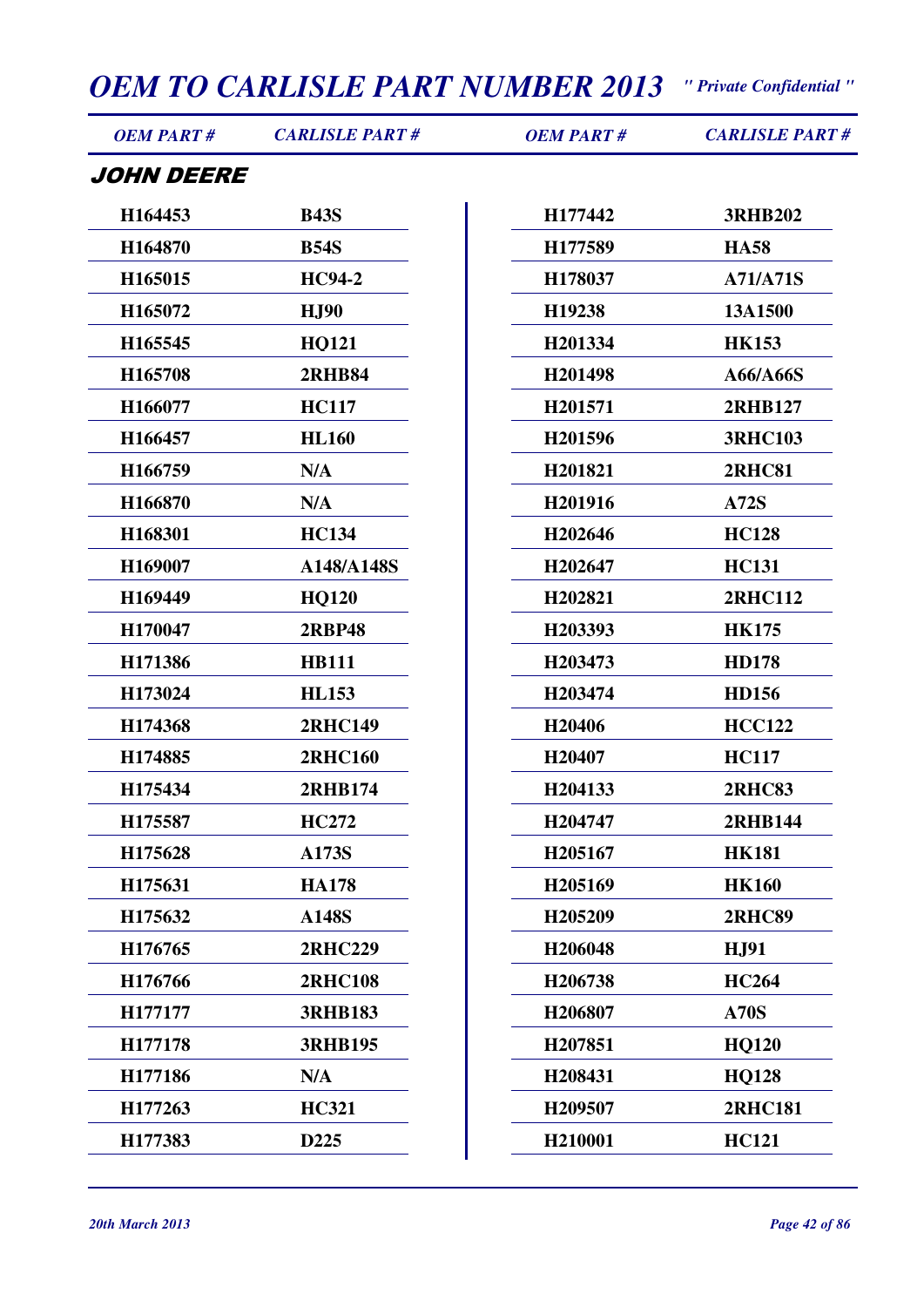| <b>OEM PART#</b> | <b>CARLISLE PART#</b> | <b>OEM PART#</b> | <b>CARLISLE PART#</b> |
|------------------|-----------------------|------------------|-----------------------|
| JOHN DEERE       |                       |                  |                       |
| H210003          | <b>HC112</b>          | H220053          | <b>HC132</b>          |
| H210476          | <b>HO90</b>           | H220747          | <b>2RHC150</b>        |
| H211581          | <b>3RH5V83</b>        | H220884          | <b>HC117</b>          |
| H211601          | <b>HJ101</b>          | H220911          | <b>HM161</b>          |
| H21233           | C <sub>204</sub>      | H221273          | <b>HA194</b>          |
| H213353          | A83/A83S              | H221324          | <b>HC121</b>          |
| H214241          | <b>HA183</b>          | H221498          | <b>HQ120</b>          |
| H215388          | <b>HJ92</b>           | H221731          | <b>2RHC83</b>         |
| H215389          | <b>HJ101</b>          | H221732          | <b>2RHC81</b>         |
| H216027          | N/A                   | H221733          | <b>2RHC89</b>         |
| H21666           | <b>HB65</b>           | H221990          | <b>3RHC123</b>        |
| H21666H          | <b>BX62</b>           | H223212          | <b>2RHC127</b>        |
| H216850          | <b>3RHC188</b>        | H223230          | <b>HD270</b>          |
| H216851          | <b>3RHC159</b>        | H223384          | <b>3RHC107</b>        |
| H217141          | <b>HM161</b>          | H224184          | <b>HC123</b>          |
| H217352          | <b>2RHC149</b>        | H224185          | <b>2RHB102</b>        |
| H218197          | <b>3RHC149</b>        | H225035          | <b>3RHC102</b>        |
| H218198          | <b>HC149</b>          | H22529           | <b>HB123</b>          |
| H218644          | <b>2RHC83</b>         | H22529H          | <b>BX120</b>          |
| H218645          | <b>HC264</b>          | H228260          | <b>3RHC102</b>        |
| H218646          | <b>2RHC89</b>         | H228346          | <b>3RHC123</b>        |
| H218726          | <b>HL160</b>          | H228347          | <b>4RHC105</b>        |
| H218728          | <b>HL181</b>          | H229018          | <b>3RHC188</b>        |
| H21882           | <b>HK94</b>           | H229019          | <b>3RHC159</b>        |
| H219182          | <b>HC134</b>          | H229882          | <b>3RHC149</b>        |
| H21925           | C124/C124S            | H230230          | <b>3RH5V88</b>        |
| H219251          | <b>2RHC81</b>         | H230909          | <b>HJ92</b>           |
| H21929H          | <b>B91/B91S</b>       | H23178           | <b>B87/B87S</b>       |
| H220051          | <b>BB124</b>          | H232394          | <b>HJ104</b>          |
| H220052          | <b>3RHC132</b>        | H232997          | <b>2RHB102</b>        |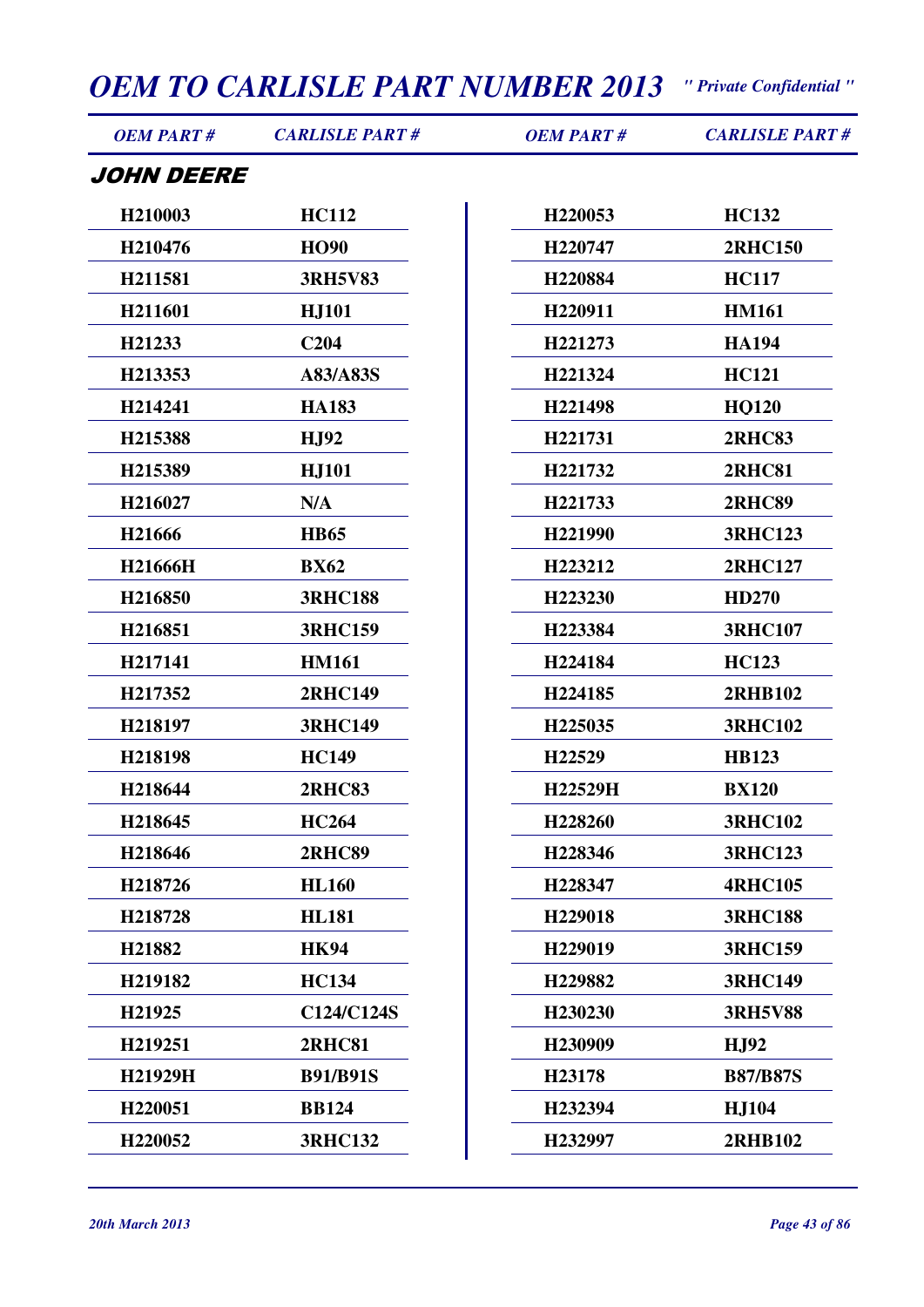| <b>OEM PART#</b>   | <b>CARLISLE PART#</b> | <b>OEM PART#</b>   | <b>CARLISLE PART#</b> |
|--------------------|-----------------------|--------------------|-----------------------|
| <i>JOHN DEERE</i>  |                       |                    |                       |
| H235564            | <b>2RHB144</b>        | H28671             | <b>CC120</b>          |
| H236472            | <b>3RH5V83</b>        | H28682             | C124/C124S            |
| H23725             | <b>B37/B37S</b>       | H <sub>28705</sub> | <b>HM133</b>          |
| H23725H            | 17A1015C              | H28708             | <b>HF6.0X156</b>      |
| H23766             | <b>CX70</b>           | H <sub>28770</sub> | 13A1040               |
| H23770             | C92                   | H <sub>29194</sub> | H <sub>J</sub> 77     |
| H23771             | <b>HC121</b>          | H30634             | 13A0965               |
| H23817             | <b>C88</b>            | H31227             | <b>HB180</b>          |
| H23927             | <b>HD127</b>          | H31267             | <b>B144/B144S</b>     |
| H23950             | <b>CX120</b>          | H31328             | C53                   |
| H24268H            | 11A0840               | H31329             | <b>BB68</b>           |
| H24450H            | 11A0710               | H31330             | A43/A43S              |
| H <sub>24472</sub> | <b>BX96</b>           | H31966             | <b>HC154</b>          |
| H24650             | <b>CX128</b>          | H32099             | <b>CX195</b>          |
| H24984             | <b>HJ57</b>           | H32118             | <b>HC149</b>          |
| H25151             | <b>HJ42</b>           | H32801             | C <sub>44</sub>       |
| H25641             | C <sub>156</sub>      | H32802             | <b>CX60</b>           |
| H25642H            | <b>BX97</b>           | H-32802            | <b>C60/C60S</b>       |
| H25645             | <b>HJ119</b>          | H33142             | <b>HD91</b>           |
| H25647             | <b>HC103</b>          | H33311             | <b>HD89-2</b>         |
| H25976H            | 13A1345               | H33312             | HD117-2               |
| H25990H            | 11A0950               | H33313             | <b>HC94-2</b>         |
| H26201H            | <b>BX112</b>          | H33314             | HD110-2               |
| H26858             | <b>B142</b>           | H33473             | <b>HC155</b>          |
| H27387             | C71                   | H33695             | <b>HC69</b>           |
| H27433             | <b>HC90</b>           | H33885             | <b>HD153</b>          |
| H27527             | <b>HF5.5X143</b>      | H34740             | <b>HC117</b>          |
| H27528             | <b>HF5.5X148</b>      | H34944             | D173                  |
| H27568             | <b>BX64</b>           | H35055             | <b>HL52</b>           |
| H27955             | <b>BX51</b>           | H35434             | C77                   |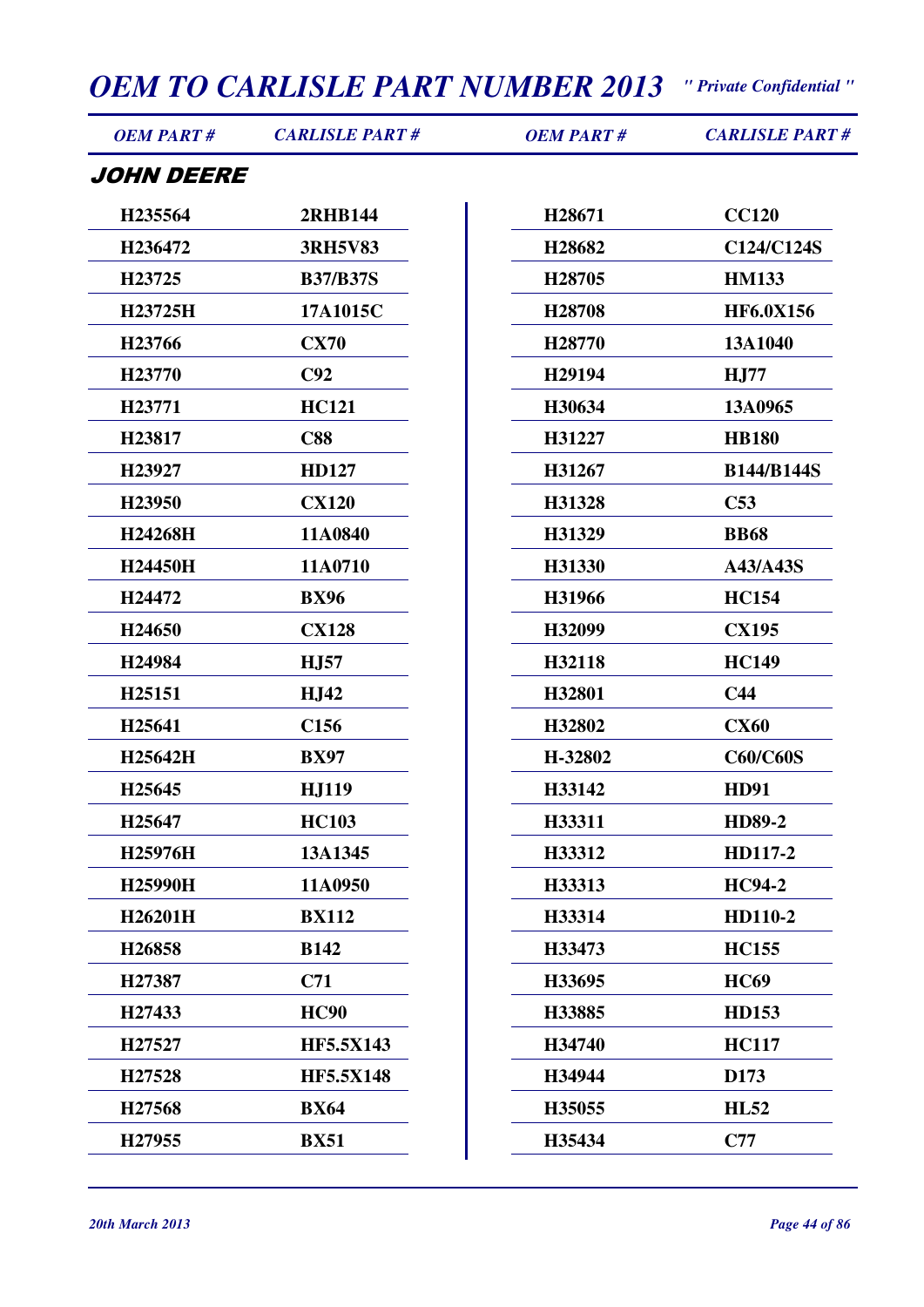| <b>OEM PART#</b>  | <b>CARLISLE PART#</b> | <b>OEM PART#</b> | <b>CARLISLE PART#</b> |
|-------------------|-----------------------|------------------|-----------------------|
| <i>JOHN DEERE</i> |                       |                  |                       |
| H35666            | <b>HC210</b>          | H75846           | <b>HM106</b>          |
| H35680            | <b>HD147</b>          | H75847           | <b>HL106</b>          |
| H35976            | 13A1350               | H75911           | <b>HK105</b>          |
| H35996            | <b>HD98-2</b>         | H76028           | <b>HD134</b>          |
| H35997            | HD113-2               | H76030           | HD124                 |
| H35998            | <b>HM137</b>          | H76136           | <b>HC61</b>           |
| H47885            | N/A                   | H76150           | <b>HC65</b>           |
| H62165            | 13A1420               | H76154           | N/A                   |
| H62560            | <b>B44/B44S</b>       | H76273           | <b>HJ66</b>           |
| H62619            | <b>B46/B46S</b>       | H76378           | HD87-2                |
| H62899            | <b>HD134</b>          | H77010           | <b>HC179</b>          |
| H62990            | 13A1090               | H77019           | <b>HD142</b>          |
| H63010            | <b>HC137</b>          | H77021           | D112                  |
| H63370            | <b>CX162</b>          | H77291           | <b>C78/C78S</b>       |
| H63372            | 13A1370               | H77646           | 13A1450               |
| H63772            | 13A1370               | H77683           | 13A1245               |
| H63938            | <b>BX62</b>           | H77765           | D <sub>150</sub>      |
| H63939            | <b>BX64</b>           | H77766           | C <sub>154</sub>      |
| H64206            | <b>HL94</b>           | H79073           | C100/C100S            |
| H64483            | <b>CX158</b>          | H79127           | 13A1650               |
| H64484            | C <sub>170</sub>      | H79235           | 13A1500               |
| H64834            | <b>HD139</b>          | H79236           | 13A1675               |
| H64913            | <b>HJ98</b>           | H79237           | 13A1650               |
| H65121            | 11A0785               | H79285           | <b>BX136</b>          |
| H71603            | 13A1065               | H79787           | <b>HC212</b>          |
| H75285            | <b>HD193</b>          | H79789           | C <sub>214</sub>      |
| H75565            | <b>HM92</b>           | H79795           | <b>HC188</b>          |
| H75638            | N/A                   | H79796           | <b>DX180</b>          |
| H75816            | <b>HL79</b>           | H79917           | <b>HC112</b>          |
| H75845            | <b>HE106</b>          | H80103           | C131                  |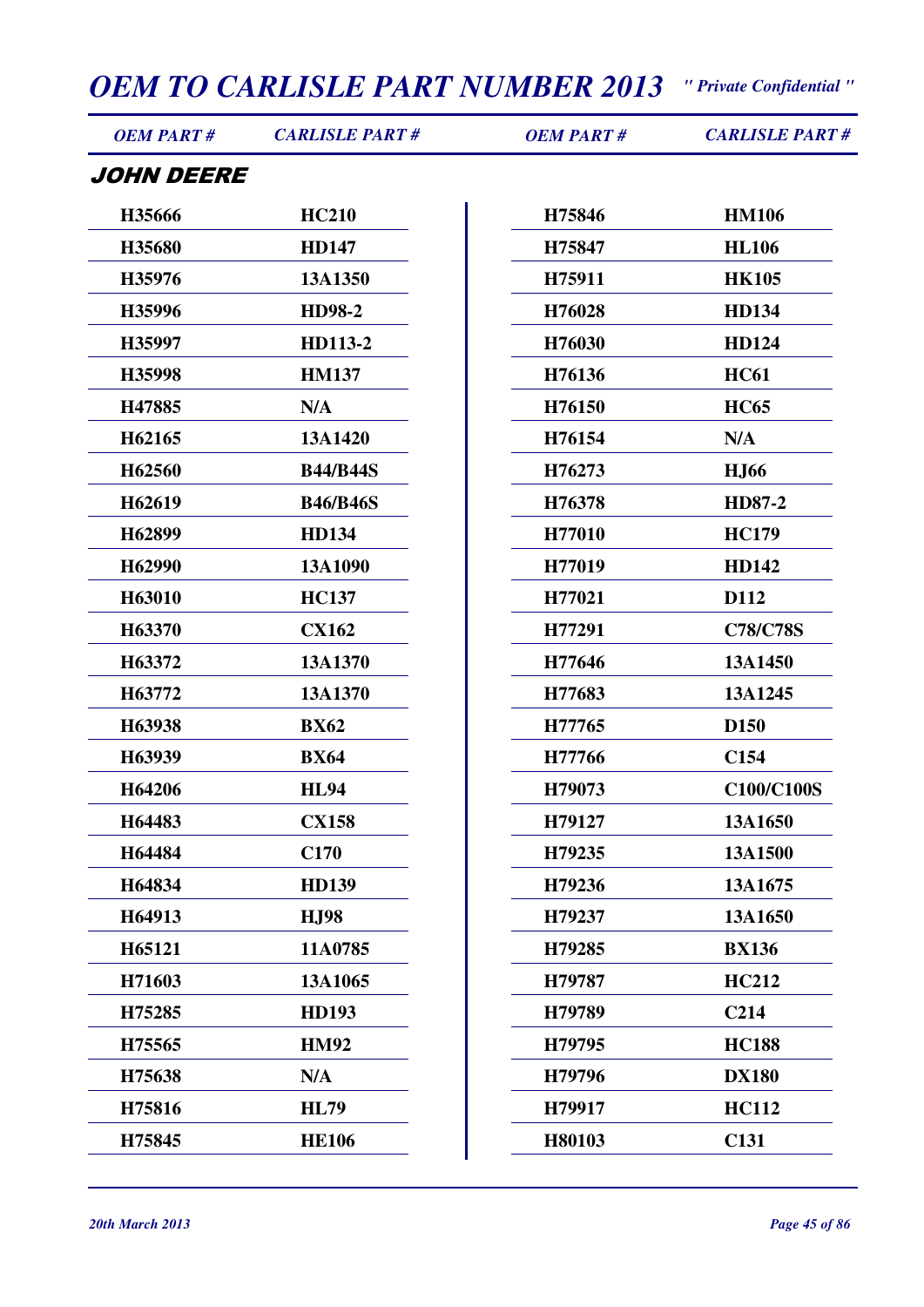| <b>OEM PART#</b>  | <b>CARLISLE PART#</b> | <b>OEM PART#</b> | <b>CARLISLE PART#</b> |
|-------------------|-----------------------|------------------|-----------------------|
| <i>JOHN DEERE</i> |                       |                  |                       |
| H80159            | <b>B110</b>           | H84462           | <b>3RHC91</b>         |
| H80241            | 13A1245               | H84633           | N/A                   |
| H80377            | N/A                   | H84667           | N/A                   |
| H80726            | <b>HJ59</b>           | H84740           | 13A1675               |
| H80896            | 13A1420               | H84745           | 13A1575               |
| H80897            | 13A1270               | H85377           | 13A1550               |
| H81171            | HC173-3               | H85382           | 13A1525               |
| H81222            | <b>HC153</b>          | H86017           | HD116-2               |
| H81271            | 13A1650               | H86039           | <b>HA70</b>           |
| H81378            | 13A1295               | H86059           | <b>HB65</b>           |
| H81524            | <b>HC116</b>          | H86060           | <b>A70S</b>           |
| H81653            | <b>HC247</b>          | H86061           | <b>HA76</b>           |
| H81724            | 13A1345               | H86259           | <b>8PVH1000</b>       |
| H81742            | 13A1345               | H86271           | 13A1650               |
| H81975            | <b>HB92</b>           | H86272           | 13A1700               |
| H81976            | HB105-3               | H86273           | 13A1295               |
| H81977            | <b>HB100-3</b>        | H86274           | 13A1195               |
| H82273            | N/A                   | H86275           | 13A1230               |
| H82318            | <b>A70/A70S</b>       | H86282           | 13A1270               |
| H82479            | 11A1410               | H86353           | N/A                   |
| H82724            | 13A1450               | H86467           | N/A                   |
| H83077            | N/A                   | H87256           | <b>C128S</b>          |
| H83078            | N/A                   | H87296           | <b>HF5.0X113</b>      |
| H83653            | <b>3RHC89</b>         | H87459           | 13A1005               |
| H84236            | HD106-2               | H87648           | <b>HC110</b>          |
| H84421            | <b>3RHB105</b>        | H88455           | <b>HC87-3</b>         |
| H84422            | <b>HB100-3</b>        | H88576           | <b>HK103</b>          |
| H84424            | <b>HD67</b>           | H91814           | <b>HK157</b>          |
| H84425            | <b>3RHC92</b>         | H92080           | C <sub>276</sub>      |
| H84441            | <b>HK122</b>          | H94254           | <b>B134</b>           |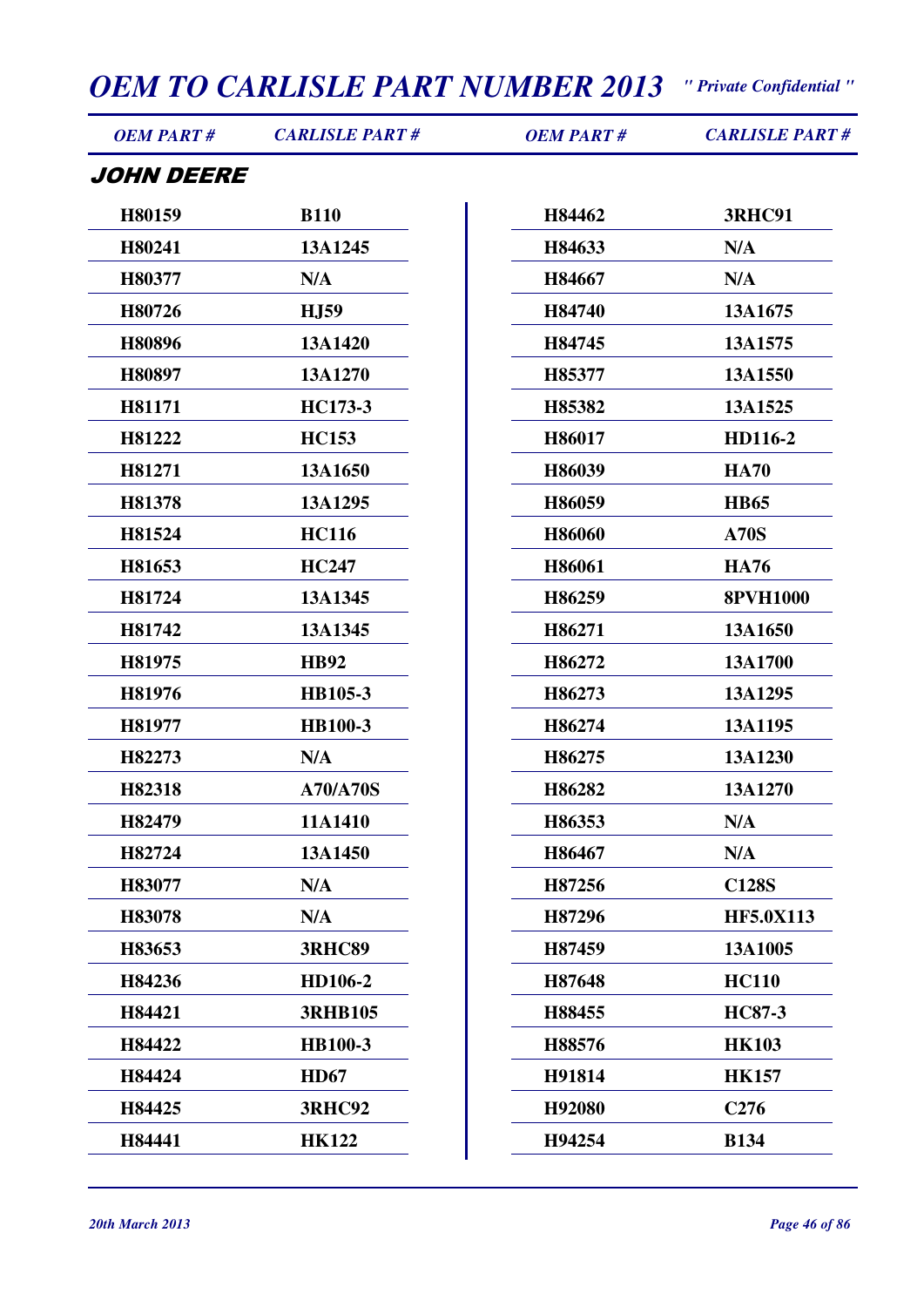| <b>OEM PART#</b> | <b>CARLISLE PART#</b> | <b>OEM PART#</b> | <b>CARLISLE PART#</b> |
|------------------|-----------------------|------------------|-----------------------|
| JOHN DEERE       |                       |                  |                       |
| H94373           | 13A1675               | L1293            | <b>CX158</b>          |
| H94508           | <b>3RHC143</b>        | L1305            | <b>B76/B76S</b>       |
| H96241           | N/A                   | L1323            | <b>BX105</b>          |
| H96248           | <b>HJ69</b>           | L1328            | <b>BX112</b>          |
| H96408           | <b>3RHB105</b>        | L1711            | <b>BX78</b>           |
| H96414           | <b>C68S</b>           | L1887            | <b>B34/B34S</b>       |
| H96421           | <b>4RHB100</b>        | L1888            | <b>BX136</b>          |
| H96422           | <b>4RHB105</b>        | <b>L1890C</b>    | <b>BB123</b>          |
| H96423           | <b>HB100-3</b>        | L1894            | <b>BX82</b>           |
| H97652           | <b>HC66-2</b>         | L1899            | <b>BX59</b>           |
| H97692           | <b>HB100-2</b>        | L2217            | <b>BX48</b>           |
| H97929           | <b>HD191</b>          | L3700            | <b>CX115</b>          |
| H99515           | <b>HC87</b>           | <b>L4319N</b>    | <b>HC81-2</b>         |
| <b>HXE10501</b>  | <b>3RHC107</b>        | L4339            | <b>HC97</b>           |
| <b>HXE10556</b>  | <b>2RHC107</b>        | <b>L4339N</b>    | <b>HC97</b>           |
| <b>HXE12425</b>  | <b>3RHB229</b>        | <b>L4490N</b>    | <b>HC83</b>           |
| <b>HXE12426</b>  | <b>3RHB113</b>        | <b>LVU11659</b>  | 48X390                |
| <b>HXE12427</b>  | <b>3RHB108</b>        | M110313          | <b>B108/B108S</b>     |
| <b>HXE15671</b>  | <b>2RHC101</b>        | M118760          | A95/A95S              |
| <b>HXE16940</b>  | <b>HC128</b>          | M126536          | A112/A112S            |
| J17878           | <b>BX75</b>           | M140021          | <b>HBB113</b>         |
| J18038           | <b>BX67</b>           | M143019          | N/A                   |
| J18470           | <b>CX128</b>          | <b>M1900T</b>    | 47-3130               |
| J18477           | <b>BX78</b>           | M3055            | 15A0915C              |
| J18796           | <b>B73/B73S</b>       | M40014           | AX66                  |
| J19214           | <b>BX75</b>           | M40222           | AX26                  |
| J20475           | <b>BX54</b>           | M40223           | <b>AX85</b>           |
| <b>JDE61326</b>  | <b>HB52</b>           | M40224           | <b>AX55</b>           |
| <b>JDH145528</b> | <b>B93/B93S</b>       | M40757           | <b>AX75</b>           |
| L1111            | <b>BX51</b>           | M41140           | <b>BX124</b>          |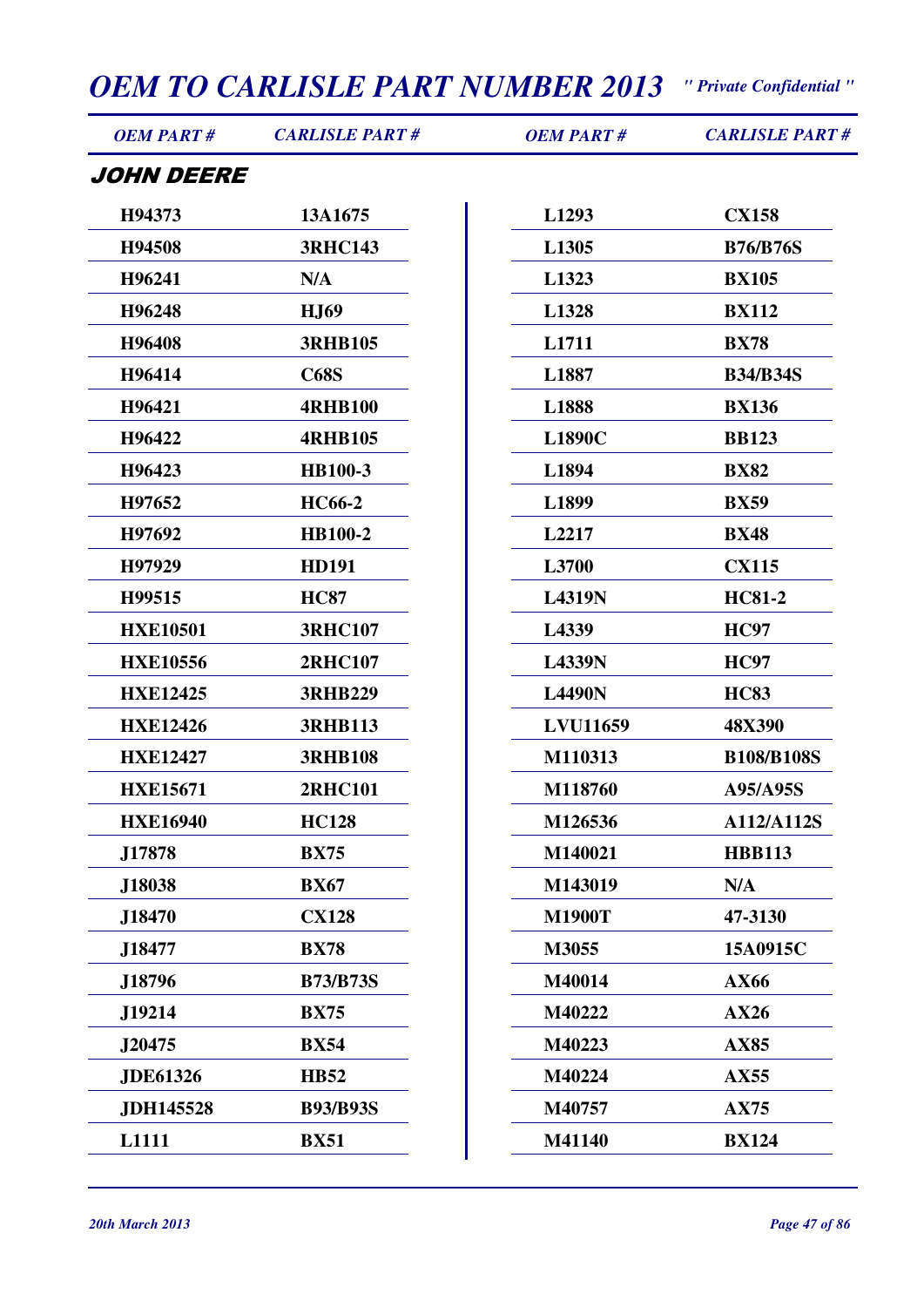| <b>OEM PART#</b>  | <b>CARLISLE PART#</b> | <b>OEM PART#</b> | <b>CARLISLE PART#</b> |
|-------------------|-----------------------|------------------|-----------------------|
| <i>JOHN DEERE</i> |                       |                  |                       |
| M41592            | 48X400                | N117674          | 13A1175               |
| M41668            | AX96                  | N118736          | 13A1245               |
| M41960            | A100/A100S            | N119624          | <b>4RHB95</b>         |
| M41985            | 11A0925               | N120086          | <b>HC90</b>           |
| M42250            | 15A1690C              | N120289          | <b>B117</b>           |
| M42261            | <b>AX58</b>           | N120715          | <b>HB156</b>          |
| M43569            | <b>AX48</b>           | N120717          | <b>BX103</b>          |
| M65414            | 11A0685               | N121113          | <b>HC107</b>          |
| M74747            | A102/A102S            | N121114          | <b>HC101</b>          |
| M95728            | <b>B110S</b>          | N121116          | C83                   |
| N10068            | <b>BX60</b>           | N121235          | C184                  |
| N101027           | <b>HD100</b>          | N121448          | <b>HB116</b>          |
| N10192            | <b>BX68</b>           | N121874          | <b>HB150</b>          |
| N105015           | A88/A88S              | N123657          | <b>A88/A88S</b>       |
| N105016           | A92/A92S              | N124017          | <b>HC172</b>          |
| N107439           | <b>C100/C100S</b>     | N124460          | <b>2RHA76</b>         |
| N109836           | <b>3RHB92</b>         | N125041          | <b>HC110</b>          |
| N110051           | <b>HC130</b>          | N12551           | <b>CX115</b>          |
| N110085           | <b>C128S</b>          | N125756          | <b>2RHA97</b>         |
| N110238           | 13A1175               | N128466          | <b>HC127</b>          |
| N11057            | <b>BX83</b>           | N128930          | A63/A63S              |
| N11117            | A72/A72S              | N129368          | <b>2RHB77</b>         |
| N111527           | C69                   | N129508          | <b>HC173</b>          |
| N111623           | <b>2RHA76</b>         | N129916          | 48X1050               |
| N113642           | 13A1120               | N129955          | <b>2RHA113</b>        |
| N114299           | 13A1175               | N150023          | 11A0840               |
| N114302           | 13A1270               | N150166          | <b>SPZX1200</b>       |
| N115368           | <b>B45</b>            | N150864          | 15A1410C              |
| N117398           | 58X490                | N151523          | <b>2RHA50</b>         |
| N117618           | 11A1345               | N15200           | <b>SPBX3170</b>       |
|                   |                       |                  |                       |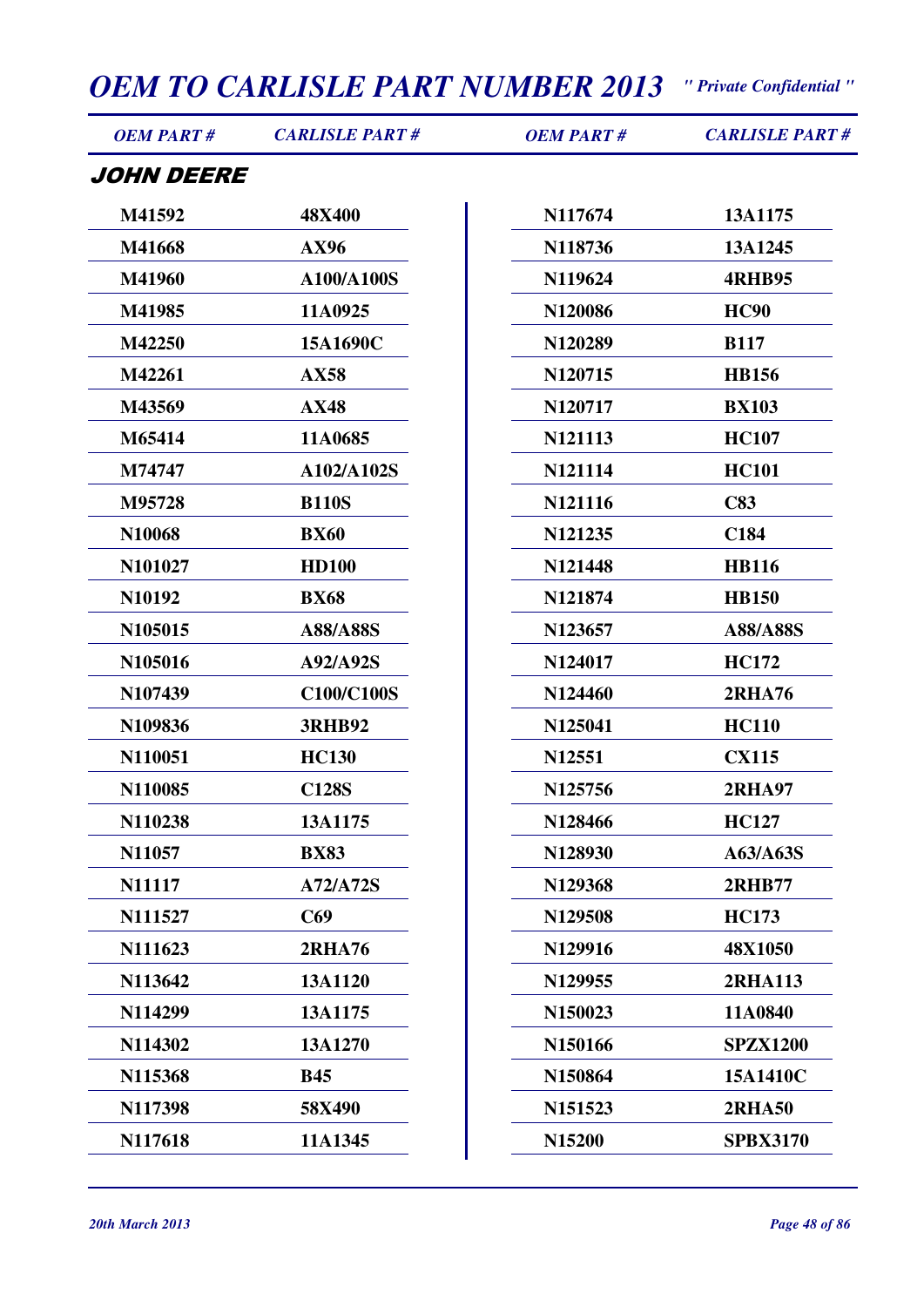| <b>OEM PART#</b>   | <b>CARLISLE PART#</b> | <b>OEM PART#</b> | <b>CARLISLE PART#</b> |
|--------------------|-----------------------|------------------|-----------------------|
| JOHN DEERE         |                       |                  |                       |
| N15201             | <b>HC64</b>           | N31437           | <b>HC90</b>           |
| N15202             | AX64                  | N31649           | 11A0950               |
| N153364            | 15A1450C              | N31877           | <b>HD98</b>           |
| N154802            | <b>2RHA56</b>         | N32249           | <b>BX66</b>           |
| N <sub>15527</sub> | A58/A58S              | N33746           | <b>HB85</b>           |
| N <sub>15528</sub> | <b>BX68</b>           | N34820           | <b>HD110</b>          |
| N <sub>15697</sub> | <b>AX60</b>           | N34821           | D97                   |
| N15898             | <b>BX158</b>          | N34881           | AX36                  |
| N160163            | 13A1370               | N35158           | <b>HC76</b>           |
| N167847            | <b>3RHA97</b>         | N372967          | <b>HA76</b>           |
| N170856            | <b>HC89</b>           | N374493          | <b>HA172</b>          |
| N174442            | <b>HC104</b>          | N376377          | <b>HA83</b>           |
| N18463             | 13A1420               | N377281          | <b>HAA105</b>         |
| N190043            | 11A1130               | N377655          | <b>2RHB86</b>         |
| N190304            | 47-3128               | N378575          | <b>HA199</b>          |
| N193822            | <b>B92S</b>           | N380342          | <b>3RBP62</b>         |
| N204624            | <b>3RHB93</b>         | N381930          | <b>2RHB86</b>         |
| N210577            | <b>A83/A3S</b>        | N381931          | <b>2RHB86</b>         |
| N220403            | <b>2RHA93</b>         | N51225           | <b>BX35</b>           |
| N220907            | <b>2RHB79</b>         | N51288           | <b>B86/B86S</b>       |
| N221266            | 2RHA110               | N85311           | 11A1090               |
| N221269            | <b>HCC172</b>         | P12042           | N/A                   |
| N222344            | <b>2RHA109</b>        | P14845           | 20A1435C              |
| N223125            | <b>2RHB82</b>         | P21525           | 11A1370               |
| N274995            | <b>3RHB111</b>        | P25217           | <b>C100/C100S</b>     |
| N277058            | <b>3RBP49</b>         | P35760           | <b>B98/B98S</b>       |
| N303353            | <b>3RHB96</b>         | P40017           | <b>HC108</b>          |
| N30716             | C136/C136S            | P40023           | <b>HC112</b>          |
| N31193             | <b>HD98</b>           | P40058           | <b>HL129</b>          |
| N31233             | <b>HC79</b>           | P40058H          | <b>HL129</b>          |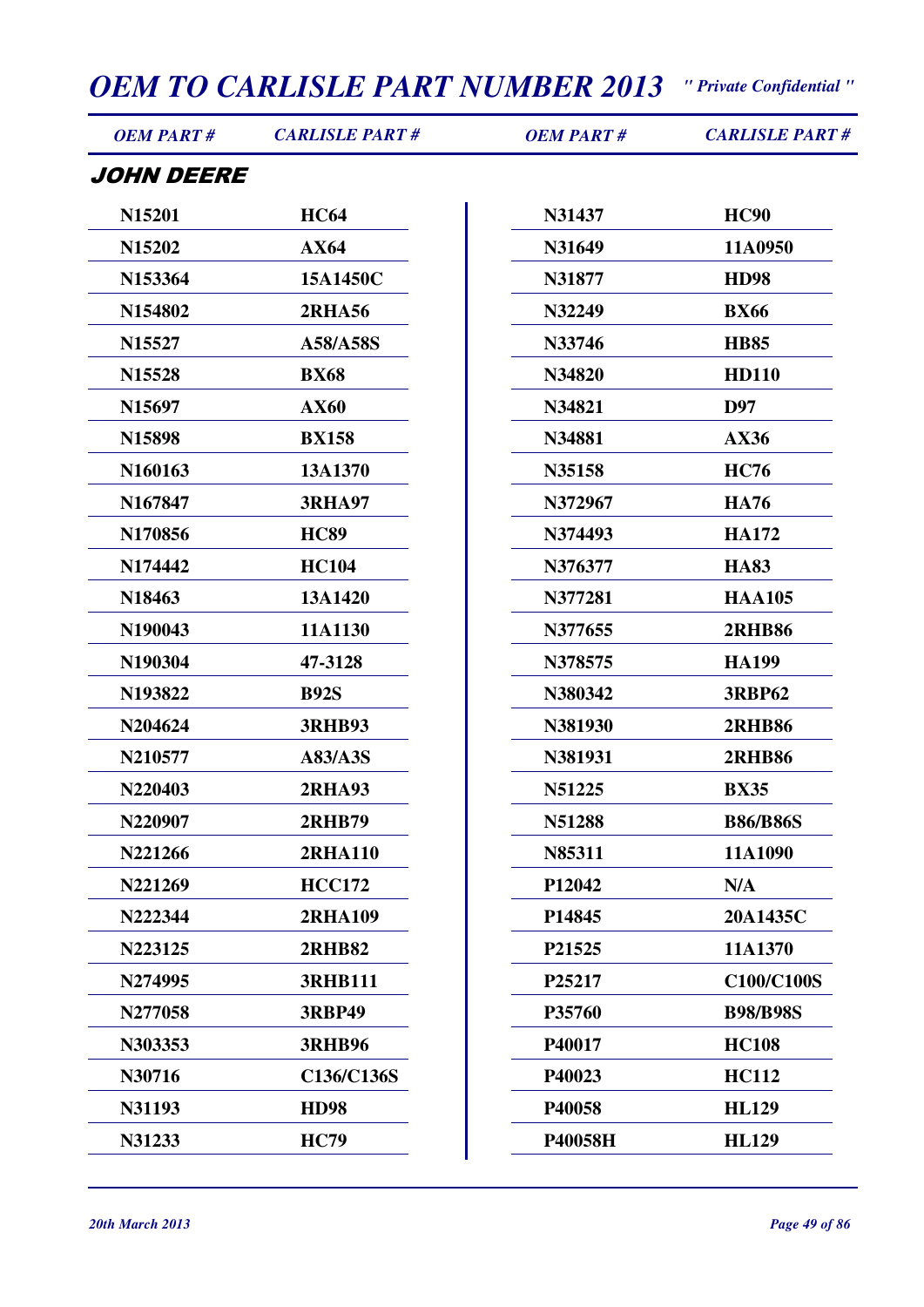| <b>OEM PART#</b>  | <b>CARLISLE PART#</b> | <b>OEM PART#</b>   | <b>CARLISLE PART#</b> |
|-------------------|-----------------------|--------------------|-----------------------|
| <i>JOHN DEERE</i> |                       |                    |                       |
| P40278            | <b>HC125</b>          | R164820            | N/A                   |
| P40280H           | 22A1320               | R21525             | 11A1370               |
| P40281            | <b>BX55</b>           | <b>R221</b>        | 20A1475C              |
| P40351H           | 17A0800C              | R239551            | <b>HK58</b>           |
| P41561            | <b>HF6.0X142</b>      | R26606             | 13A1395               |
| P43323            | <b>BX58</b>           | R <sub>26607</sub> | 13A1410               |
| P43523H           | 20A1435C              | R26660             | 13A1395               |
| P46553            | <b>HK114</b>          | R29474             | 13A0915               |
| P46676            | 15A1255C              | R41627             | 13A1420               |
| P47192            | <b>CC128</b>          | R41628             | 13A1450               |
| P47397            | <b>BX79</b>           | R41681             | 13A1420               |
| P47885            | <b>HC114</b>          | R41682             | 13A1450               |
| P48084            | C64                   | R46098             | 13A1055               |
| P49414            | <b>HC137</b>          | R46113             | 13A1500               |
| P49415            | <b>HC98</b>           | R46570             | 13A1525               |
| P49603            | <b>BX50</b>           | R49122             | 13A1120               |
| P49604            | 58X960                | R49422             | 13A1120               |
| P49938            | <b>BX81</b>           | R52507             | 13A1550               |
| P50335            | <b>HC134</b>          | R52603             | 13A1585               |
| P50471            | 11A1145               | R52604             | 13A1625               |
| P50749            | <b>B74/B74S</b>       | R53258             | 13A1805               |
| P51165            | <b>BX65</b>           | <b>R55084</b>      | 11A0815               |
| P55377            | 48X510                | R62494             | 11A0950               |
| P57624            | <b>3RH5V80</b>        | R62900             | 13A1080               |
| P57936            | <b>2RHC60</b>         | R65712             | 13A1725               |
| P59855            | <b>3RH5V80</b>        | R69562             | 13A1055               |
| R128207           | N/A                   | R69563             | 13A1080               |
| R135606           | N/A                   | R70871             | 15A1585C              |
| R135609           | N/A                   | R71602             | 13A1090               |
| R1561             | 11A1345               | R71603             | 13A1055               |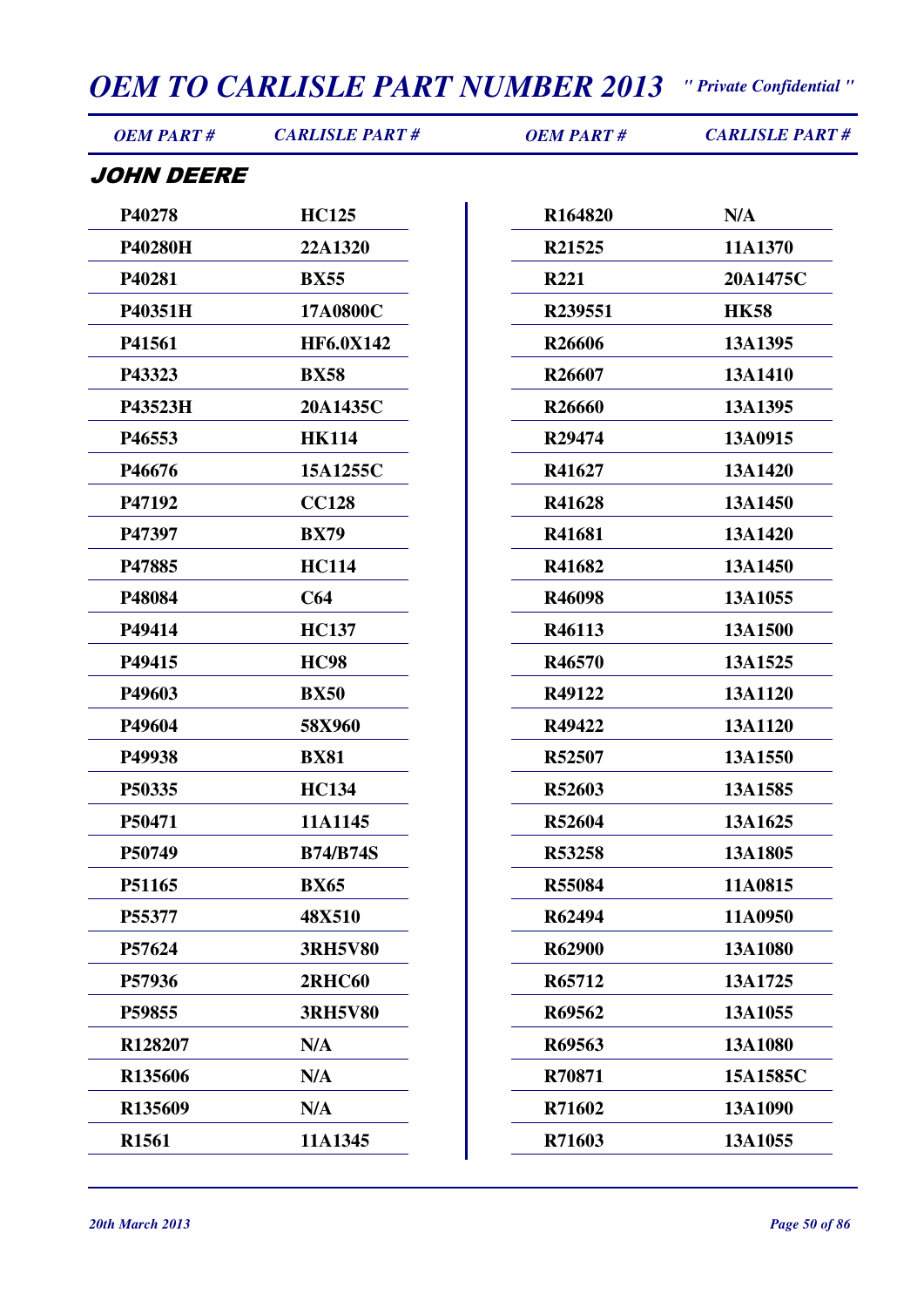| <b>OEM PART#</b> | <b>CARLISLE PART#</b> | <b>OEM PART#</b>   | <b>CARLISLE PART#</b> |
|------------------|-----------------------|--------------------|-----------------------|
| JOHN DEERE       |                       |                    |                       |
| R73189           | 13A1090               | T111546            | 48X360                |
| R73784           | 15A1340C              | T11961             | 11A1120               |
| R97758           | <b>B46S</b>           | T12031             | 11A1195               |
| <b>RE29018</b>   | 47-3123               | T12042             | 11A1040               |
| <b>RE44538</b>   | 13A1475               | T12042T            | 11A1055               |
| S07075           | <b>HD156</b>          | T <sub>12111</sub> | 11A0735               |
| S08035           | <b>HC150</b>          | T12267             | 11A0850               |
| S13042           | <b>HD67</b>           | T12530             | 11A1120               |
| S17044           | 47-3118               | T12551             | 11A1195               |
| S17045           | <b>A92S</b>           | T17918             | 15A1310C              |
| S18209           | 47-3118               | <b>T199T</b>       | 11A1015               |
| S33512           | <b>2RHB94</b>         | <b>T200T</b>       | 11A0875               |
| S33602           | <b>HN105</b>          | T20161             | 15A1255C              |
| S33605           | <b>2RHC206</b>        | T20334             | 15A1205               |
| S33607           | <b>2RHB150</b>        | T215530            | <b>3RBP46</b>         |
| S33721           | <b>4RHC150</b>        | T215531            | <b>2RBP46</b>         |
| S35958           | <b>2RHB180</b>        | T23505             | 15A1175C              |
| S37687           | <b>HM152</b>          | T23526             | 15A1255C              |
| S42163           | <b>4RHB150</b>        | T24473             | 15A1310C              |
| SA00301          | <b>HC54</b>           | T24717             | 15A1310C              |
| <b>SA00501</b>   | C120                  | T24757             | 15A1285               |
| <b>SA00601</b>   | <b>HC124</b>          | T25130             | 15A1255C              |
| <b>SA00901</b>   | <b>HB228</b>          | T25422             | 11A1040               |
| <b>SA01001</b>   | 58X540                | T25619             | 11A1460C              |
| <b>SA01201</b>   | <b>CC120</b>          | T25673             | 11A1030               |
| <b>SA01401</b>   | H <sub>J</sub> 57     | T26755             | 13A1450               |
| SA01601          | <b>HC161</b>          | T31165             | 11A0850               |
| <b>SA01701</b>   | <b>HC176</b>          | T31166             | 58X610                |
| <b>SA02001</b>   | <b>HC78</b>           | T32140             | 17A1245C              |
| T10552           | 11A0785               | T32517             | 11A1080               |
|                  |                       |                    |                       |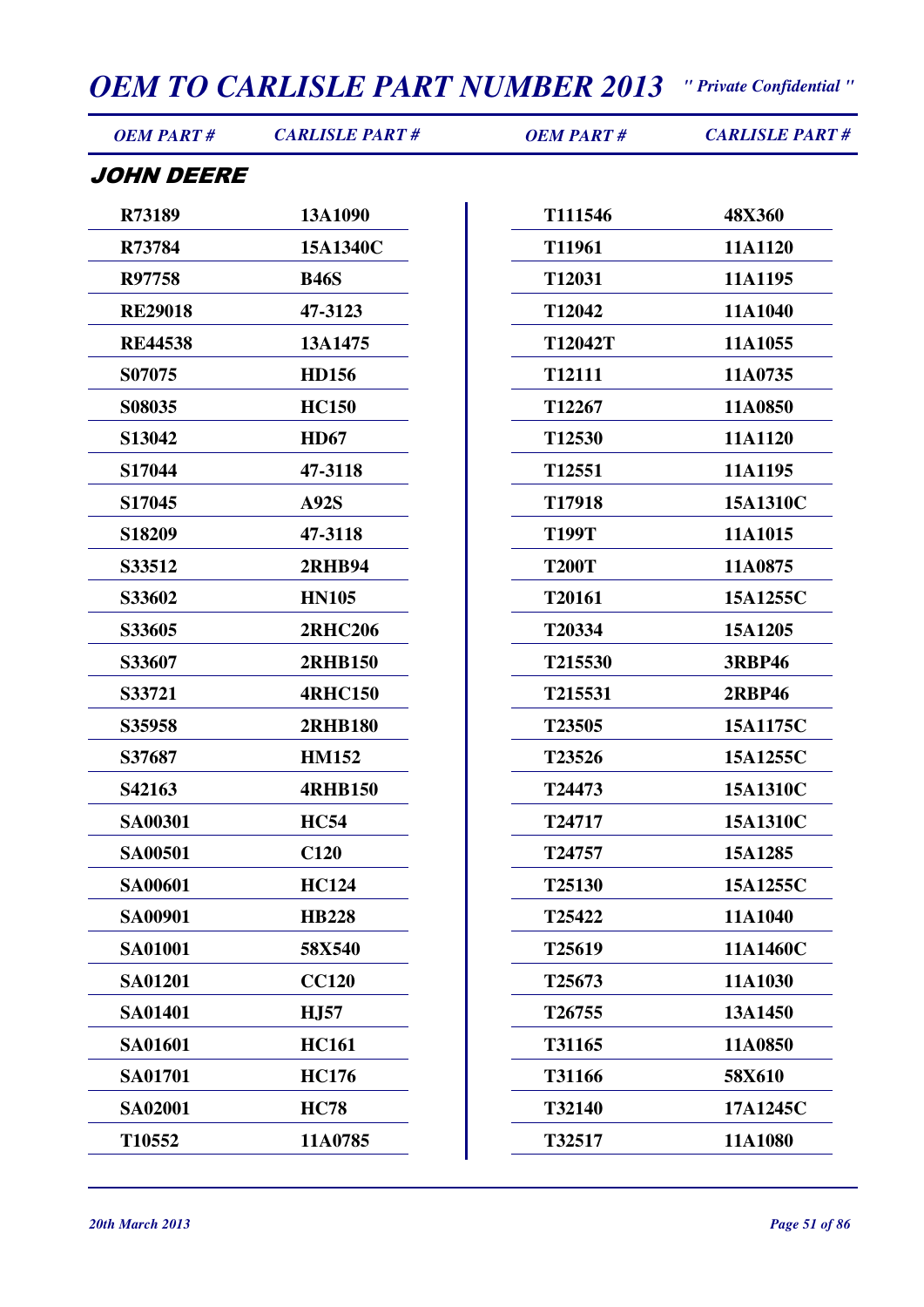| <b>OEM PART#</b>  | <b>CARLISLE PART#</b> | <b>OEM PART#</b> | <b>CARLISLE PART#</b> |
|-------------------|-----------------------|------------------|-----------------------|
| <i>JOHN DEERE</i> |                       |                  |                       |
| T36805            | 13A1155               | Z103844          | <b>3RHB86</b>         |
| T37416            | 13A0890               | Z103845          | <b>2RHB80</b>         |
| T38456            | 15A1690C              | Z103861          | C139                  |
| T52753            | 13A0965               | Z103867          | <b>HC131</b>          |
| <b>T626T</b>      | 11A1220               | Z20459           | <b>HI46</b>           |
| <b>T644T</b>      | 11A1170               | Z20460           | <b>CX128</b>          |
| <b>T664T</b>      | 11A1170               | Z20562           | <b>C158S</b>          |
| <b>TR5130</b>     | 15A1255C              | Z20703           | <b>HC122</b>          |
| U44409            | 13A0990               | Z20743           | <b>HC87</b>           |
| U45903            | 13A1155               | Z20823           | <b>HM84</b>           |
| W10389            | <b>HC98</b>           | Z21113           | <b>HC103</b>          |
| W14431            | <b>HB86</b>           | Z21137           | AX42                  |
| W26375            | <b>HJ101</b>          | Z21171           | 13A1320               |
| W30582            | <b>CX60</b>           | Z21254           | AX53                  |
| YC10134           | <b>HC96</b>           | Z21398           | <b>CX70</b>           |
| YC10135           | <b>2RHB94</b>         | Z21400           | <b>CX68</b>           |
| YC10136           | <b>HN103</b>          | Z21402           | <b>HF4.0X131</b>      |
| YC10137           | <b>2RHC206</b>        | Z21403           | <b>HF5.5X131</b>      |
| YC10138           | <b>2RHB150</b>        | Z21500           | <b>HD140</b>          |
| YC10139           | <b>4RHC150</b>        | Z21501           | <b>HD139</b>          |
| <b>YC10140</b>    | <b>HM152</b>          | Z22208           | <b>SPAX1250</b>       |
| <b>YC10141</b>    | <b>2RHB120</b>        | Z23087           | <b>C78/C78S</b>       |
| <b>YC10142</b>    | <b>HC105</b>          | Z23693           | <b>CX128</b>          |
| YC10143           | <b>4RHB150</b>        | Z23752           | AX35                  |
| YC10144           | <b>HC112</b>          | Z25473           | <b>HC69</b>           |
| YC10145           | <b>HC97</b>           | Z25670           | <b>HD171</b>          |
| YC10146           | <b>4RHB151</b>        | Z28458           | <b>CX85</b>           |
| YC10147           | <b>4RHB148</b>        | Z28548           | <b>C85/C85S</b>       |
| <b>YC10148</b>    | <b>HC94</b>           | Z28842           | <b>HD169</b>          |
| Z103479           | <b>HA171</b>          | Z29962           | <b>4RBP124</b>        |
|                   |                       |                  |                       |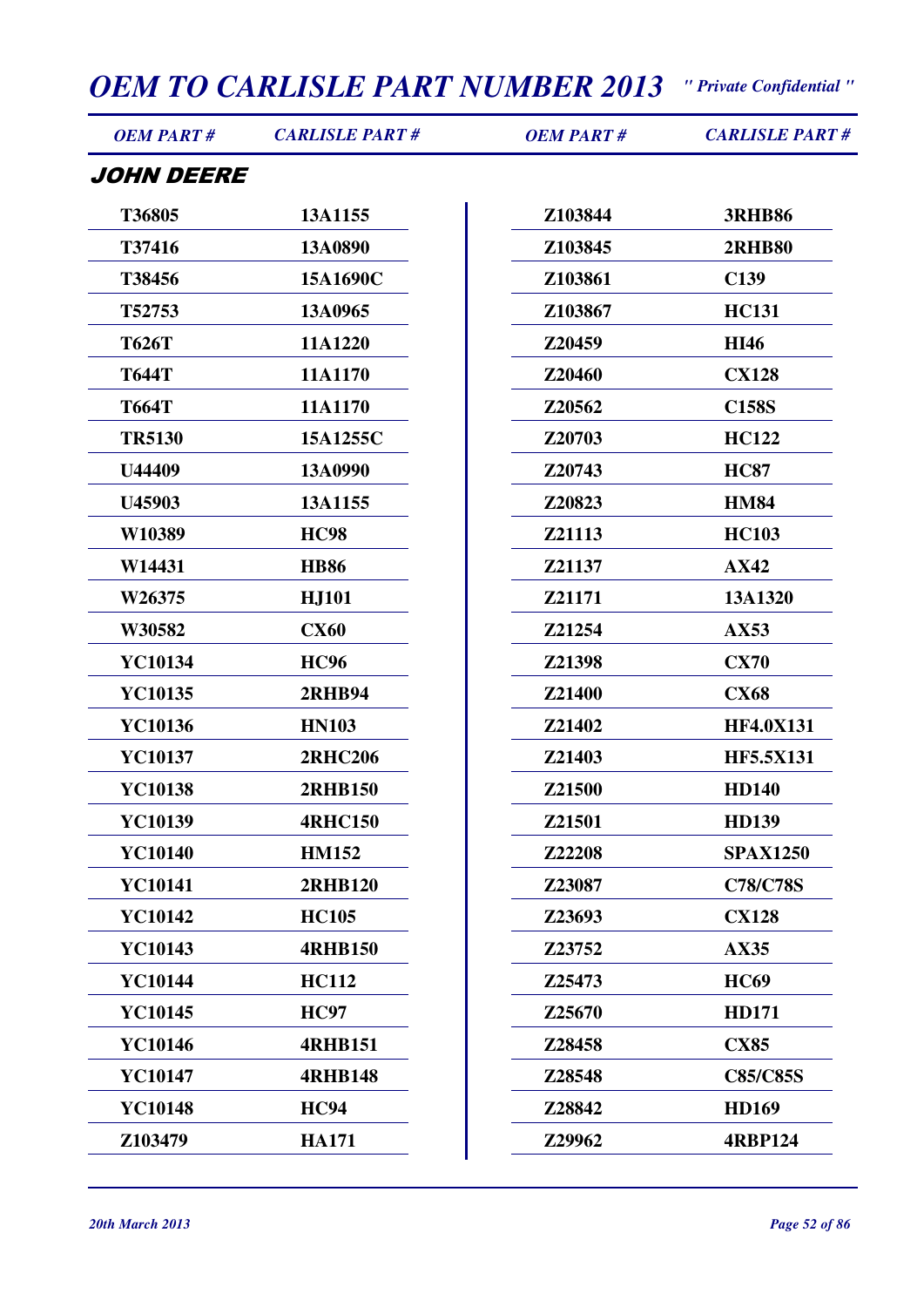| <b>OEM PART#</b> | <b>CARLISLE PART#</b> | <b>OEM PART#</b> | <b>CARLISLE PART#</b> |
|------------------|-----------------------|------------------|-----------------------|
| JOHN DEERE       |                       |                  |                       |
| Z30130           | <b>HD155</b>          | Z36771           | <b>2RHB187</b>        |
| Z30593           | <b>BX55</b>           | Z36813           | <b>HI48</b>           |
| Z30692           | <b>H.J58</b>          | Z37473           | <b>HM92</b>           |
| Z30881           | <b>HC168</b>          | Z37476           | <b>3RHB95</b>         |
| Z30920           | <b>BX173</b>          | Z38148           | <b>B42S</b>           |
| Z31283           | <b>SPZX2120</b>       | Z38149           | 13A1410               |
| Z31867           | 47-3124               | Z38186           | <b>2RBP136</b>        |
| Z32041           | <b>HB190</b>          | Z38685           | <b>3RHB96</b>         |
| Z32173           | <b>4RHB129</b>        | Z38697           | <b>4RHB148</b>        |
| Z32190           | 08A0595               | Z38698           | <b>HC94</b>           |
| Z32514           | <b>HF5.5X131</b>      | Z39312           | <b>HD171</b>          |
| Z32568           | <b>2RBP136</b>        | Z39313           | <b>HD153</b>          |
| Z32883           | <b>HA112</b>          | Z39314           | <b>HD180</b>          |
| Z33368           | <b>C88</b>            | Z39314           | <b>HD180</b>          |
| Z33605           | <b>HA116</b>          | Z41178           | <b>HI46</b>           |
| Z33774           | <b>HB180</b>          | Z41563           | <b>3RHB97</b>         |
| Z33790           | <b>4RHB147</b>        | Z41728           | <b>3RHB96</b>         |
| Z33794           | <b>4RHB147</b>        | Z42382           | <b>B54/B54S</b>       |
| Z33967           | <b>HL138</b>          | Z43253           | <b>HC69</b>           |
| Z34099           | <b>HM124</b>          | Z43808           | A59/A59S              |
| Z34121           | <b>HL129</b>          | Z43888           | HB150-2               |
| Z34405           | <b>HC120</b>          | Z43889           | <b>HB177</b>          |
| Z34828           | <b>BX53</b>           | Z43890           | <b>3RHB138</b>        |
| Z35357           | <b>2RHB250</b>        | Z44740           | C152/C152S            |
| Z35358           | <b>2RHB124</b>        | Z44761           | <b>2RHB166</b>        |
| Z35965           | A106                  | Z44762           | <b>2RHB250</b>        |
| Z36120           | <b>HJ119</b>          | Z44930           | <b>2RHB256</b>        |
| Z36376           | <b>HK125</b>          | Z44936           | <b>HO91</b>           |
| Z36499           | <b>HC134</b>          | Z45026           | 58X480                |
| Z36770           | C156/C156S            | Z46222           | <b>3RHB127</b>        |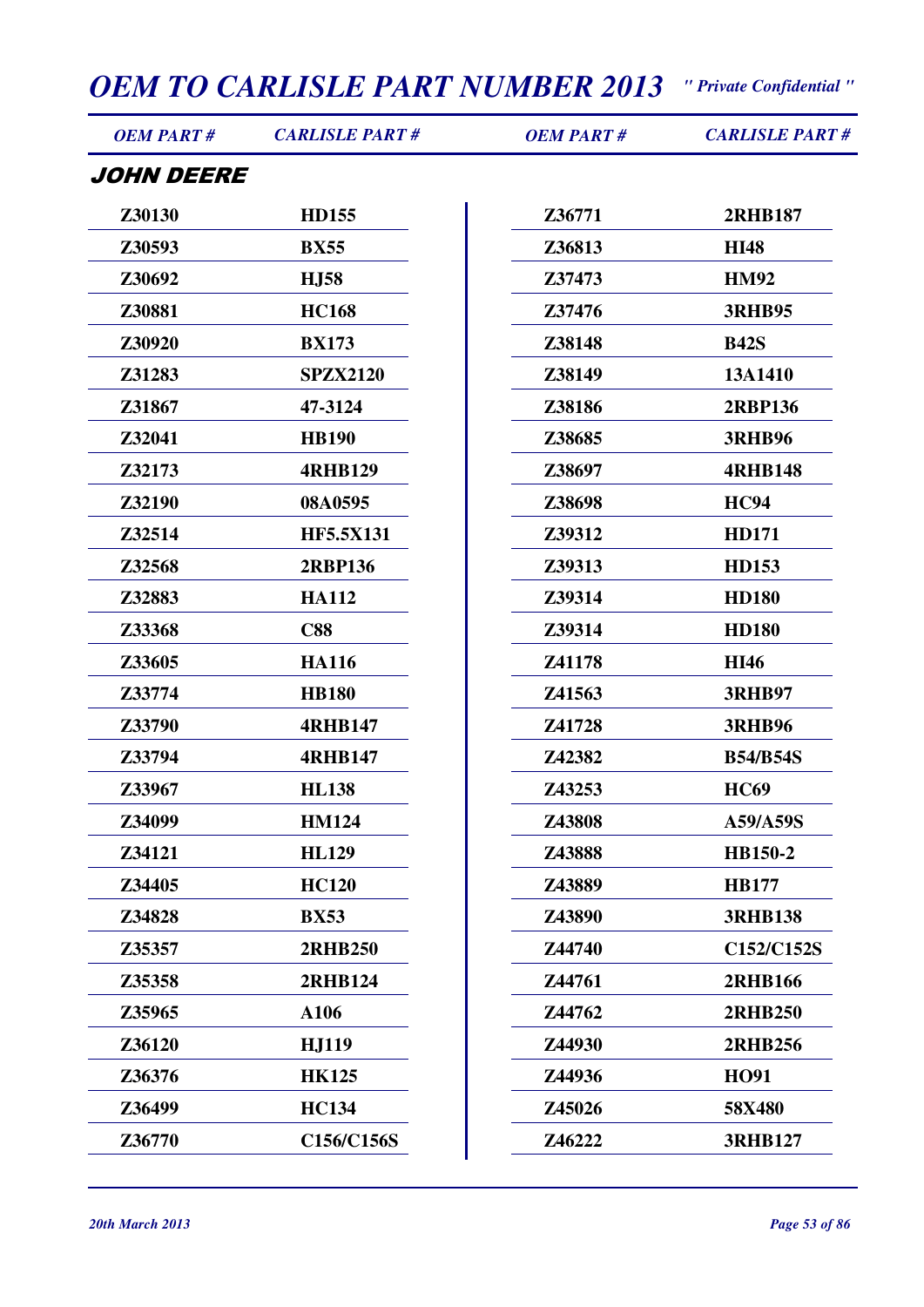| <b>OEM PART#</b>  | <b>CARLISLE PART#</b> | <b>OEM PART#</b> | <b>CARLISLE PART#</b> |
|-------------------|-----------------------|------------------|-----------------------|
| <i>JOHN DEERE</i> |                       |                  |                       |
| Z46365            | <b>HJ50</b>           | Z59322           | <b>HC107</b>          |
| Z46366            | <b>HC127</b>          | Z59342           | <b>2RHB265</b>        |
| Z46463            | <b>5RHB149</b>        | Z59344           | D <sub>120</sub>      |
| Z46709            | <b>3RHB98</b>         | Z59419           | <b>HD185</b>          |
| Z46874            | <b>HC144</b>          | Z59556           | <b>HC106</b>          |
| Z47763            | 2RHB274               | Z59557           | <b>HC120</b>          |
| Z47911            | C89                   | Z60135           | <b>HB175</b>          |
| Z47912            | <b>HC94</b>           | Z60931           | <b>2RHC129</b>        |
| Z48212            | <b>2RHC140</b>        | Z61150           | <b>2RHC101</b>        |
| Z51202            | 2RHB272               | Z61151           | <b>2RHC122</b>        |
| Z51212            | <b>2RH5V93</b>        | Z61152           | <b>2RHC125</b>        |
| Z51707            | 2RHB127               | Z61153           | <b>2RHC98</b>         |
| Z52909            | <b>HD100</b>          | Z61154           | <b>HK96</b>           |
| Z53288            | <b>HM84</b>           | Z61164           | <b>2RHC182</b>        |
| Z53290            | <b>3RHB107</b>        | Z61827           | <b>2RHC101</b>        |
| Z53478            | <b>2RHB277</b>        | Z61857           | <b>4RHC144</b>        |
| Z54406            | <b>HD183</b>          | Z61858           | <b>4RHB116</b>        |
| Z54807            | <b>HD124</b>          | Z62110           | <b>HJ87</b>           |
| Z54808            | <b>HK96</b>           | Z62111           | <b>HJ101</b>          |
| Z55459            | <b>HD98</b>           | Z62211           | <b>HK99</b>           |
| Z55645            | <b>2RHB280</b>        | Z62213           | <b>HD100</b>          |
| Z55801            | <b>HC182</b>          | Z62214           | <b>HD188</b>          |
| Z56421            | <b>HD79</b>           | Z62551           | <b>2RHC186</b>        |
| Z56959            | <b>HD113</b>          | Z63005           | <b>HC110</b>          |
| Z57084            | <b>HB91</b>           | Z63322           | <b>HC137</b>          |
| Z58751            | <b>HD127</b>          | Z64912           | <b>2RHC79</b>         |
| Z58752            | C <sub>182</sub>      | Z65924           | <b>HO91</b>           |
| Z59114            | <b>HB111</b>          | Z66787           | <b>HD124</b>          |
| Z59255            | <b>4RHC144</b>        | Z67285           | <b>B94/B94S</b>       |
| Z59286            | <b>3RHB191</b>        | Z73879           | <b>HC105</b>          |
|                   |                       |                  |                       |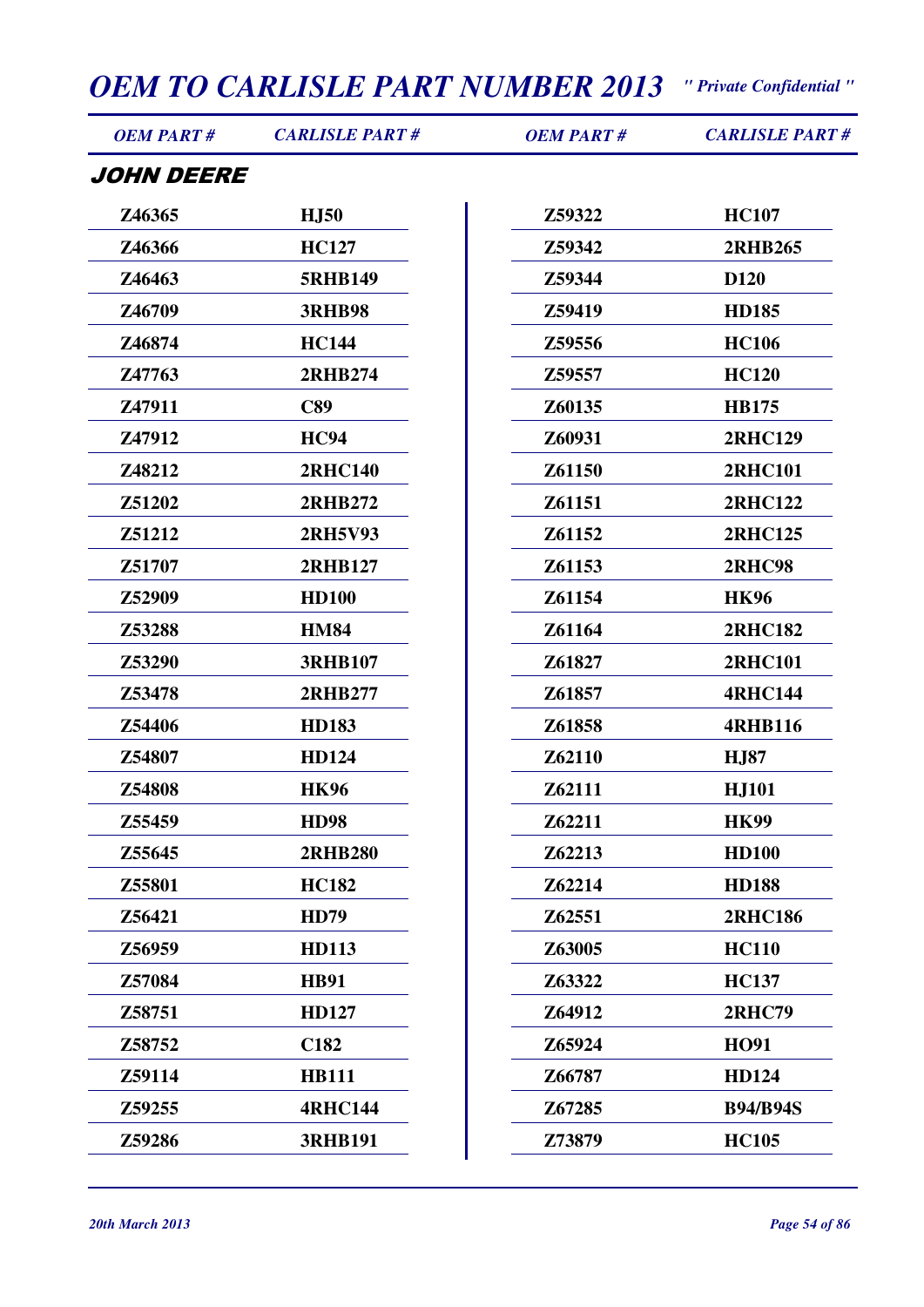| <b>OEM PART#</b> | <b>CARLISLE PART#</b> | <b>OEM PART#</b> | <b>CARLISLE PART#</b> |
|------------------|-----------------------|------------------|-----------------------|
|                  |                       |                  |                       |

#### JOHN DEERE **Z78834 HB105**

| 2000   | 111/1VV     |
|--------|-------------|
| Z9281H | <b>HC50</b> |
|        |             |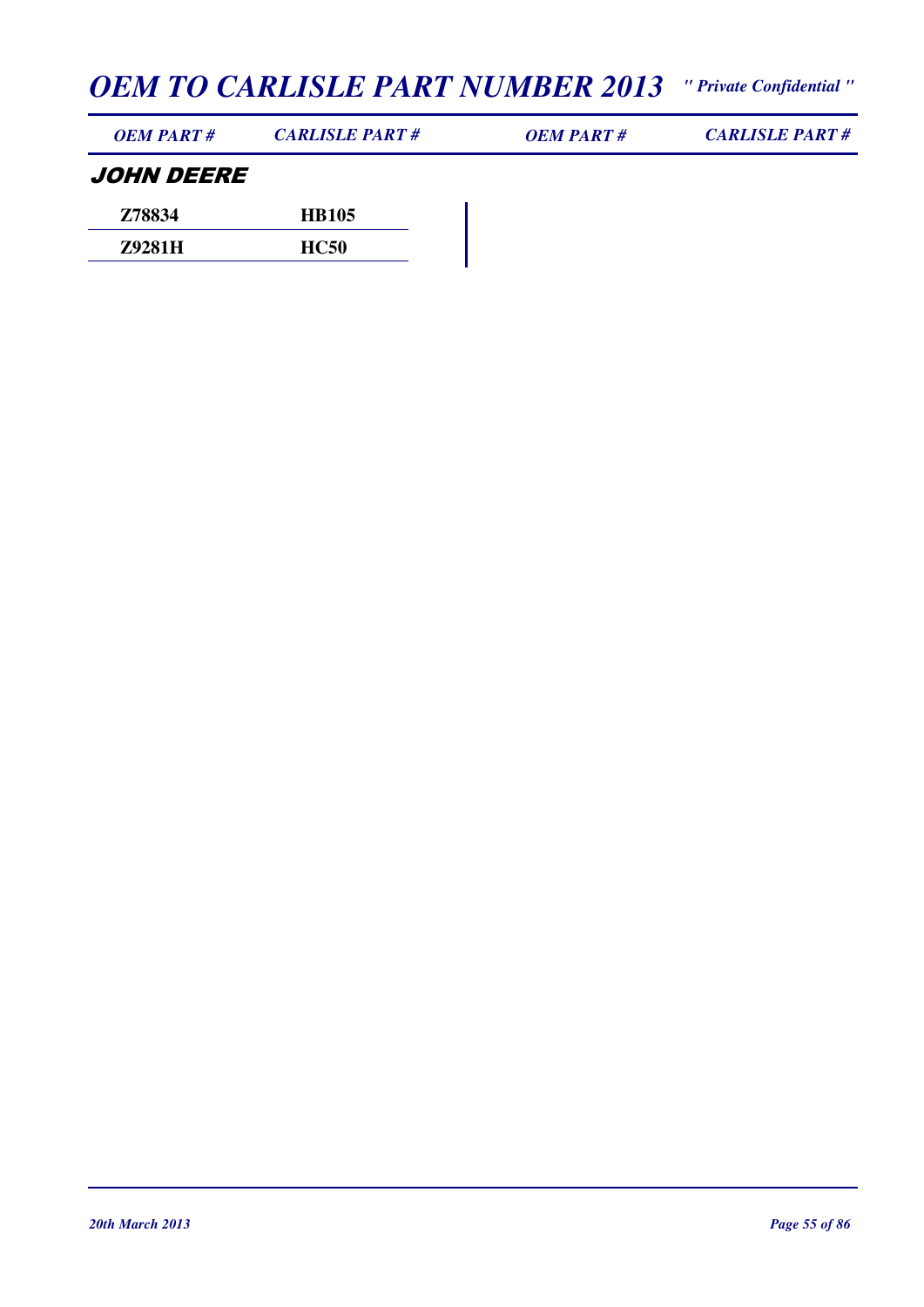| <b>OEM PART#</b>      | <b>OEM TO CARLISLE PART NUMBER 2013</b> " Private Confidential "<br><b>CARLISLE PART#</b> | <b>OEM PART#</b> | <b>CARLISLE PART#</b> |
|-----------------------|-------------------------------------------------------------------------------------------|------------------|-----------------------|
| <i><b>LAVERDA</b></i> |                                                                                           |                  |                       |
| 340433154             | A42S                                                                                      | 433134           | 13A1195               |
| 340433475             | <b>HC84</b>                                                                               | 433138           | <b>AX48</b>           |
| 340433539             | <b>HD177</b>                                                                              | 433143           | <b>AX51</b>           |
| 340435124             | <b>HL84</b>                                                                               | 433144           | <b>AX54</b>           |
| 340-435-147           | <b>HM86</b>                                                                               | 433154           | 48X460                |
| 340435152             | <b>HO85</b>                                                                               | 433157           | AX67                  |
| 4310226               | <b>3RHA69</b>                                                                             | 433162           | A74/A74S              |
| 4311126               | <b>2RHB129</b>                                                                            | 433176           | <b>AX90</b>           |
| 4311127               | <b>3RHB129</b>                                                                            | 433182           | A102                  |
| 4311134               | 2RHB172                                                                                   | 433184           | <b>AX105</b>          |
| 4311212               | 58X830                                                                                    | 433188           | N/A                   |
| 4311217               | <b>3RBP99</b>                                                                             | 433189           | <b>HA116</b>          |
| 4311221               | <b>3RHB122</b>                                                                            | 433223           | <b>B39</b>            |
| 4311222               | <b>3RHB124</b>                                                                            | 433236           | 58X490                |
| 4311315               | <b>4RBP120</b>                                                                            | 433239           | 58X510                |
| 4311316               | <b>4RHB124</b>                                                                            | 433243           | <b>BX53</b>           |
| 4311318               | <b>4RHB158</b>                                                                            | 433252           | 58X620                |
| 432232                | <b>BX45</b>                                                                               | 433256           | 58X660                |
| 432239                | <b>BX50</b>                                                                               | 433281           | <b>HB91</b>           |
| 432243                | 58X570                                                                                    | 433283           | 58X930                |
| 432244                | <b>BX55</b>                                                                               | 433289           | <b>BX96</b>           |
| 432246                | 58X590                                                                                    | 433290           | <b>HB100</b>          |

**58X620**

**CX120**

**CX128**

**HC137**

**CX136**

**13A1090**

 **13A1120 13A1195** **BX124**

**BX144**

**C59**

**C67**

**C69**

**HC76**

**20A1275C**

**C55/C55S**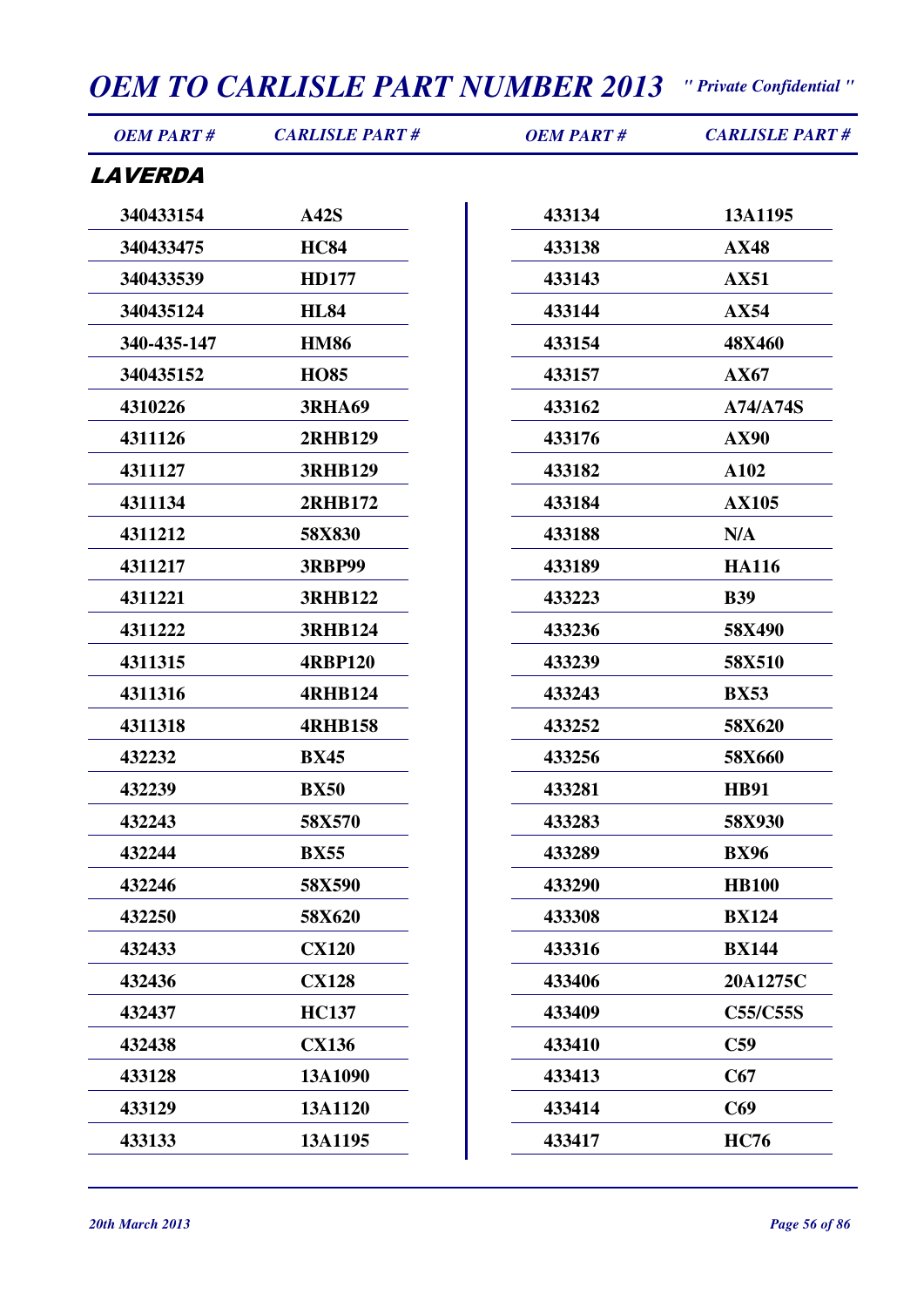| <b>OEM PART#</b>      | <b>CARLISLE PART#</b> | <b>OEM PART#</b> | <b>CARLISLE PART#</b> |
|-----------------------|-----------------------|------------------|-----------------------|
| <i><b>LAVERDA</b></i> |                       |                  |                       |
| 433418                | <b>HC87</b>           | 435127           | <b>HL113</b>          |
| 433419                | C84                   | 435130           | <b>HL138</b>          |
| 433424                | C67                   | 435138           | <b>HM77</b>           |
| 433427                | <b>CX109</b>          | 435147           | <b>HM81</b>           |
| 433430                | C112/C112S            | 435152           | <b>HO89</b>           |
| 433431                | <b>CX115</b>          | 435158           | <b>HM80</b>           |
| 433432                | <b>HC117</b>          | 443409           | 20A1500C              |
| 433435                | <b>HC130</b>          | 70108            | <b>SPAX1250</b>       |
| 433440                | C <sub>140</sub>      | 8822704          | <b>SPAX1360</b>       |
| 433441                | <b>BX158</b>          |                  |                       |
| 433442                | C <sub>166</sub>      |                  |                       |
| 433446                | <b>HC182</b>          |                  |                       |
| 433455                | C <sub>146</sub>      |                  |                       |
| 433456                | C <sub>160</sub>      |                  |                       |
| 433457                | <b>HC190</b>          |                  |                       |
| 433458                | <b>HC155</b>          |                  |                       |
| 433467                | <b>HC84</b>           |                  |                       |
| 433470                | <b>CX85</b>           |                  |                       |
| 433475                | <b>HC84</b>           |                  |                       |
| 433531                | HD124                 |                  |                       |
| 433537                | D144                  |                  |                       |
| 433539                | <b>HD177</b>          |                  |                       |
| 433963                | <b>HC108</b>          |                  |                       |
| 433980                | <b>BB75</b>           |                  |                       |
| 434138                | <b>HJ41</b>           |                  |                       |
| 434140                | <b>HJ51</b>           |                  |                       |
| 434250                | 42-5387               |                  |                       |
| 4351146               | <b>HM86</b>           |                  |                       |
| 435124                | <b>HL84</b>           |                  |                       |
| 435125                | <b>HL82</b>           |                  |                       |
|                       |                       |                  |                       |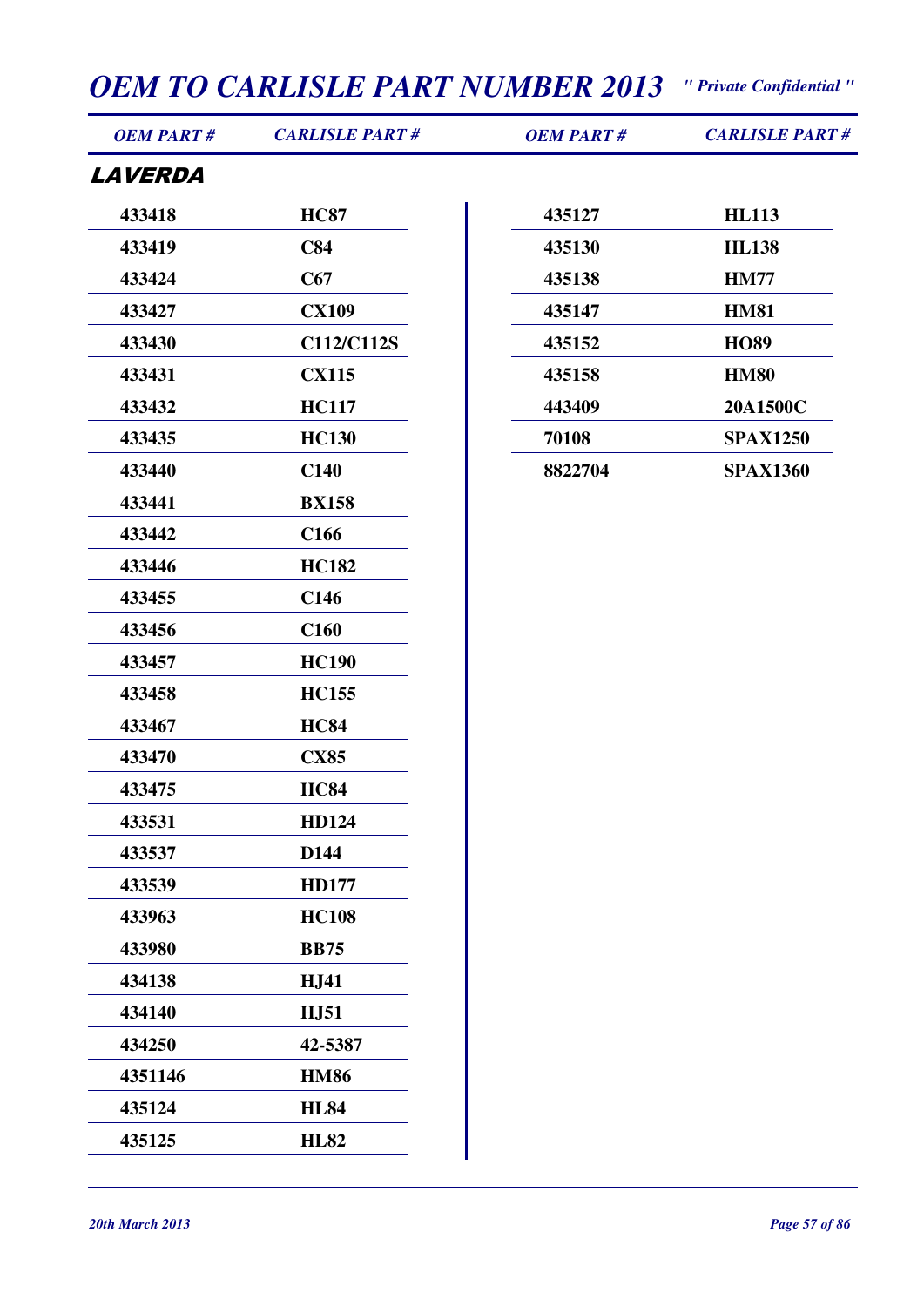*OEM PART # CARLISLE PART # OEM PART # CARLISLE PART #*

#### **LEXION**

| N/A |
|-----|
| N/A |
| N/A |
| N/A |
| N/A |
| N/A |
| N/A |
| N/A |
| N/A |
| N/A |
| N/A |
|     |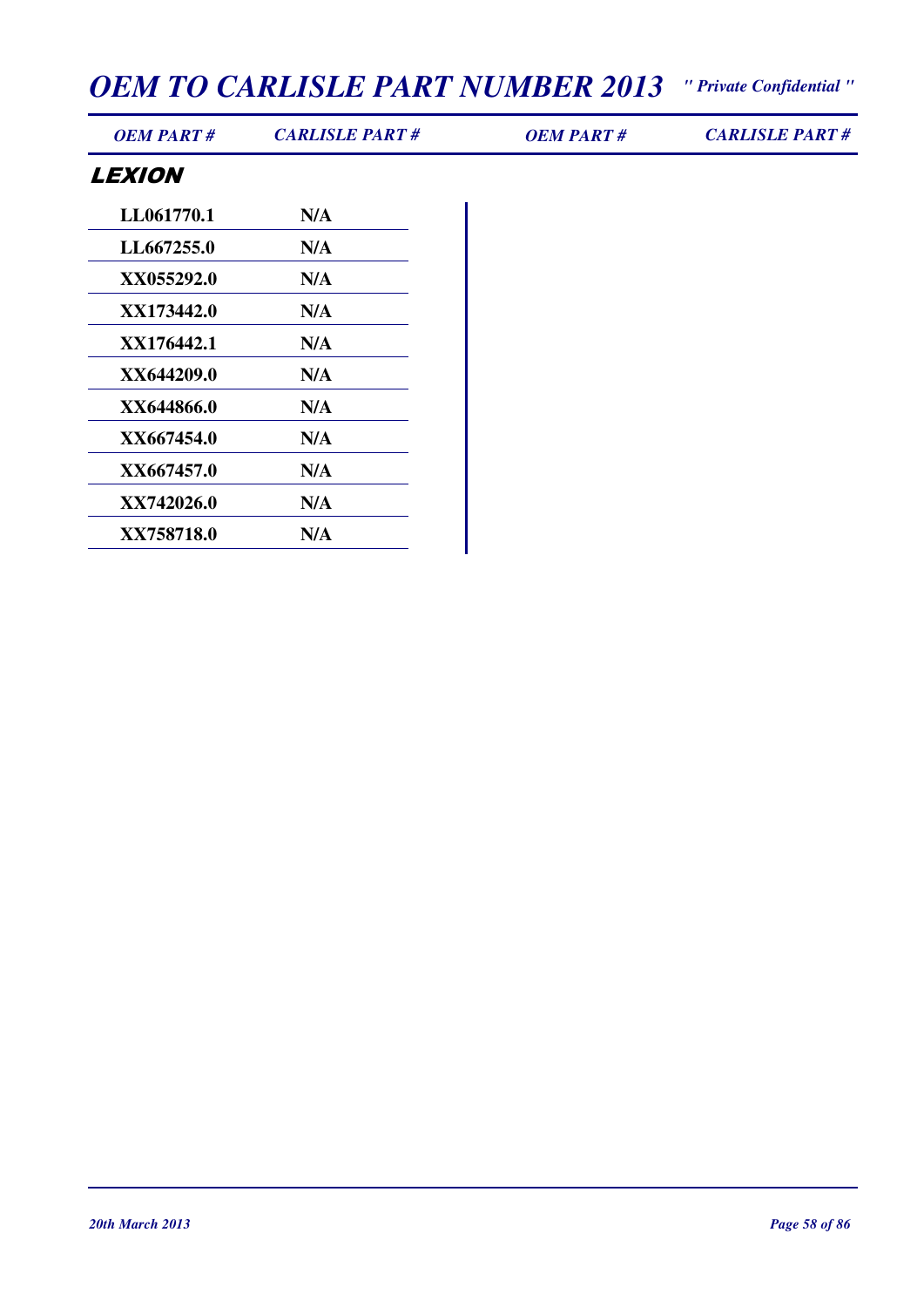| <b>OEM PART#</b>          | <b>CARLISLE PART#</b> | <b>OEM PART#</b> | <b>CARLISLE PART#</b> |
|---------------------------|-----------------------|------------------|-----------------------|
| <i><b>MASSEY FERG</b></i> |                       |                  |                       |
| 1008980M1                 | <b>CX144</b>          | 1036940M1        | N/A                   |
| 101102M1                  | <b>2RHB148</b>        | 1037667M1        | <b>BX60</b>           |
| 1012134M1                 | <b>BX85</b>           | 1039570M1        | <b>BX60</b>           |
| 1013904M1                 | 22A1130               | 1041487M1        | <b>BX120</b>          |
| 1013905M1                 | 11A0915               | 1041598M1        | <b>BX255</b>          |
| 1014342M1                 | <b>BX144</b>          | 1041614M1        | <b>AX71</b>           |
| 1015003M1                 | <b>BX225</b>          | 1041621M1        | <b>BX180</b>          |
| 1022429M1                 | 11A0865               | 1041658M1        | <b>BX120</b>          |
| 1025796M1                 | 11A0840               | 1041659M1        | <b>BX144</b>          |
| 1027577M91                | <b>BX61</b>           | 1043441M1        | 11A0610               |
| 1027752M1                 | N/A                   | 1047702M1        | N/A                   |
| 1028831M91                | 11A1245C              | 1051235M1        | N/A                   |
| 1030912M91                | <b>CX111</b>          | 1053399M1        | C72/C72S              |
| 1032843M1                 | AX70                  | 1056409M1        | N/A                   |
| 1033077M1                 | <b>CX128</b>          | 1056877M1        | N/A                   |
| 1033078M1                 | N/A                   | 1056914M1        | N/A                   |
| 1033137M1                 | <b>CX330</b>          | 1071847M1        | N/A                   |
| 1033198M1                 | <b>CX360</b>          | 1076753M1        | <b>8PK1625</b>        |
| 1033199M1                 | N/A                   | 1092839M1        | 13A1040               |
| 103319M1                  | N/A                   | 10A3995          | 11A0915               |
| 103320M1                  | <b>HC125</b>          | 111954W1         | <b>4RH5V82</b>        |
| 1033376M1                 | <b>CX330</b>          | 11436            | 13A1780               |
| 1033451M1                 | <b>CX173</b>          | 1175-125-104.00  | <b>4RHC150</b>        |
| 1033685M1                 | <b>BX195</b>          | 140259M1         | <b>BX57</b>           |
| 1033731M1                 | <b>BX162</b>          | 140260M1         | <b>BX54</b>           |
| 1033813M1                 | <b>CX270</b>          | 141485M1         | <b>BX144</b>          |
| 1034188M1                 | <b>CX180</b>          | 141515M1         | <b>BX210</b>          |
| 1034707M1                 | <b>AX53</b>           | 141653M1         | <b>BX120</b>          |
| 1035667M1                 | <b>BX60</b>           | 141654M1         | <b>BX136</b>          |
| 1035690M1                 | <b>AX60</b>           | 141883M1         | AX70                  |
|                           |                       |                  |                       |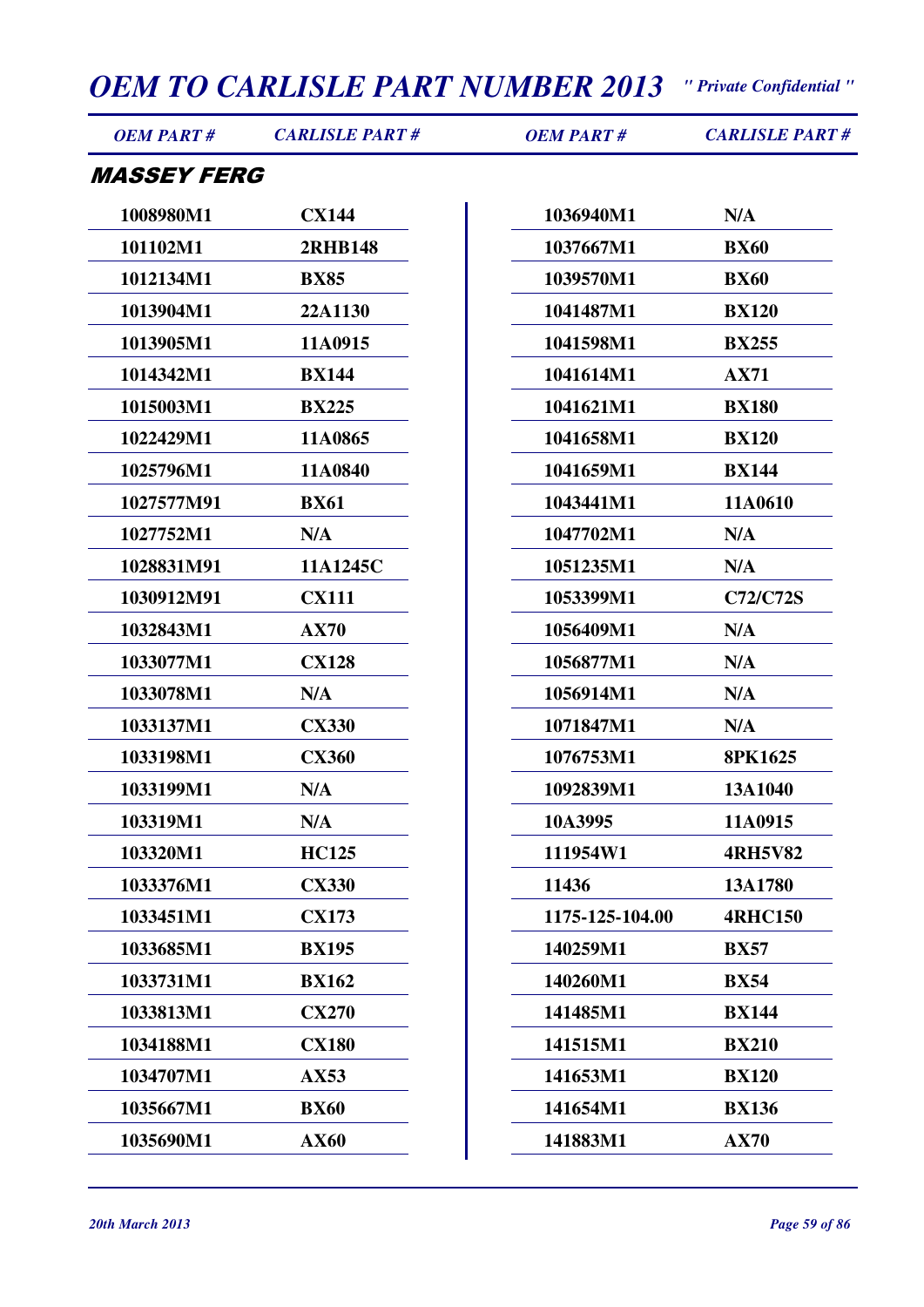| <b>OEM PART#</b>          | <b>CARLISLE PART#</b> | <b>OEM PART#</b> | <b>CARLISLE PART#</b> |
|---------------------------|-----------------------|------------------|-----------------------|
| <i><b>MASSEY FERG</b></i> |                       |                  |                       |
| 141899M1                  | C <sub>285</sub>      | 1616714M1        | <b>HL112</b>          |
| 142566M1                  | <b>CX68</b>           | 1616715M1        | <b>HL76</b>           |
| 144720M1                  | <b>BX95</b>           | 1669570W1        | N/A                   |
| 1447778M91                | A53S                  | 1669923M1        | 13A1395               |
| 1447784M91                | A45/A45S              | 1680230W1        | <b>HB233</b>          |
| 147366M1                  | <b>HC97</b>           | 1686616M91       | 47-3131               |
| 1480826                   | <b>HB115</b>          | 1720488M1        | HC122-2               |
| 1480826M1                 | 58X600                | 1722835M1        | <b>HC84</b>           |
| 1483277M1                 | <b>HB132</b>          | 1722836M1        | <b>HK54</b>           |
| 1483372M1                 | <b>4RHB177</b>        | 1724154M1        | C <sub>105</sub>      |
| 1483880M1                 | C <sub>54</sub>       | 1731015M1        | <b>HC139</b>          |
| 1483881                   | <b>HC96</b>           | 1764410W1        | N/A                   |
| 1483881M1                 | <b>HC96</b>           | 1781280W1        | N/A                   |
| 1483882M1                 | C63                   | 1810378M91       | C43                   |
| 1483882M1                 | C63                   | 1810382M91       | <b>B44S</b>           |
| 1483883                   | <b>HC114</b>          | 1810543M91       | 58X490                |
| 1483884M1                 | <b>HC120</b>          | 181523M1         | 13A1090               |
| 1503147M1                 | 17A1245C              | 182715B1         | 15A1160C              |
| 1506373M1                 | 17A1245C              | 184526M1         | 13A1120               |
| 151335M1                  | 13A1550               | 184930M1         | 15A1040C              |
| 153728TA                  | 13A1195               | 1851749M1        | 13A1175               |
| 1594240W1                 | N/A                   | 1851751M1        | 13A1180               |
| 161289M91                 | 11A1420C              | 185223M1         | 13A1345               |
| 1614333M1                 | <b>HC153</b>          | 1853328M1        | 13A1420               |
| 1614371M1                 | 13A1155               | 185508M1         | N/A                   |
| 1614629M91                | 13A1625               | 186750M1         | 13A1205               |
| 1614865M1                 | 13A1345               | 186750M2         | 13A1205               |
| 1615254M1                 | C <sub>164</sub>      | 186976M1         | <b>SPAX1250</b>       |
| 1615333M                  | <b>HC153</b>          | 188047M1         | 13A1295               |
| 1616477M1                 | 58X460                | 188876M1         | 13A1090               |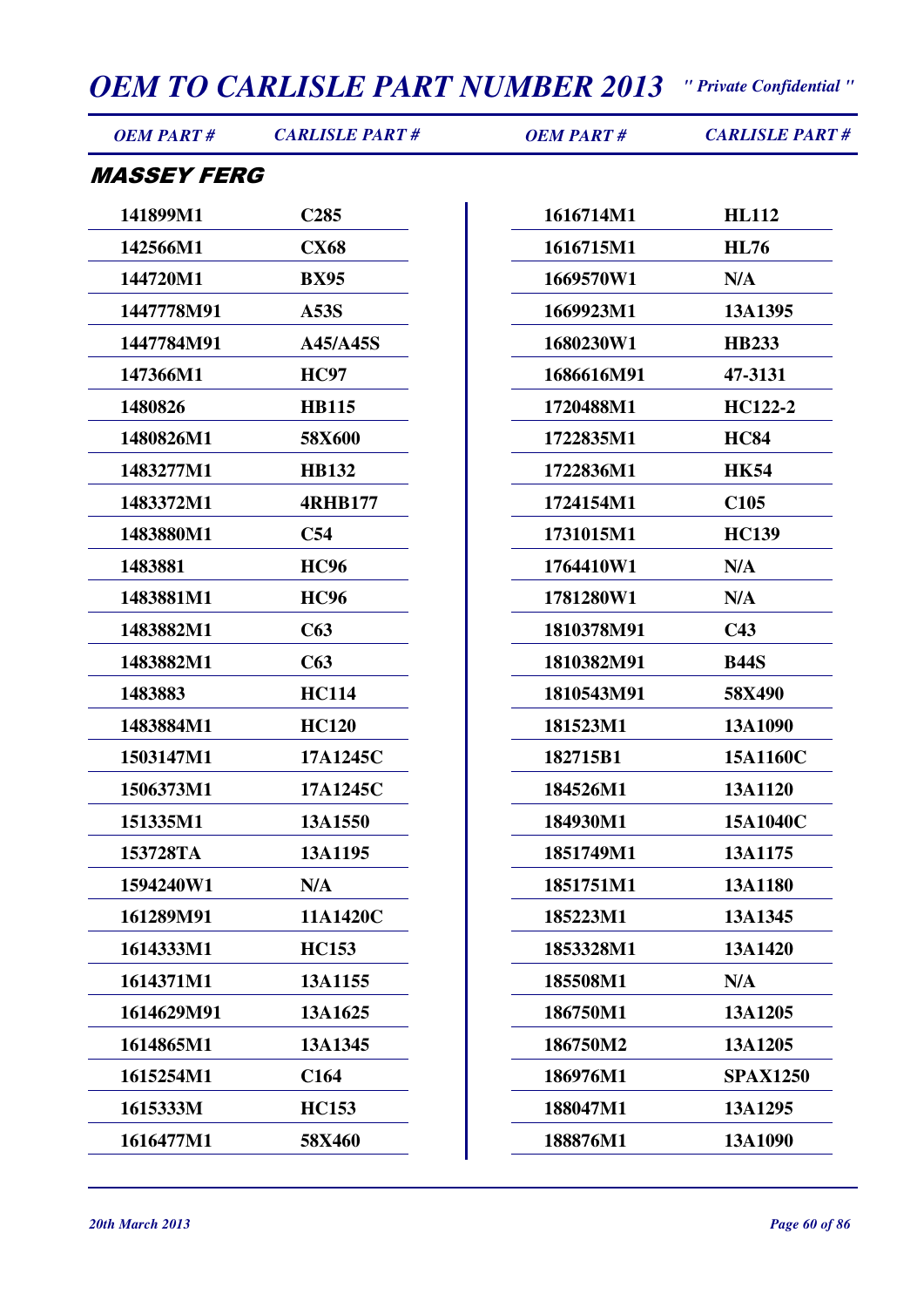| <b>OEM PART#</b>          | <b>CARLISLE PART#</b> | <b>OEM PART#</b> | <b>CARLISLE PART#</b> |
|---------------------------|-----------------------|------------------|-----------------------|
| <i><b>MASSEY FERG</b></i> |                       |                  |                       |
| 189789M1                  | 13A1220               | 222295M1         | <b>BX90</b>           |
| 189895M1                  | 13A1065               | 222347M1         | N/A                   |
| 190083M1                  | 13A1295               | 222666M1         | <b>CX109</b>          |
| 190983M1                  | 13A1295               | 222882M1         | <b>BX60</b>           |
| 191442M1                  | 13A1080               | 222917M1         | <b>AX38</b>           |
| 194065M1                  | 13A1245               | 223006M1         | <b>BX103</b>          |
| 194605M1                  | 13A1245               | 223336M1         | 13A1135               |
| 195432M1                  | <b>CX105</b>          | 223336M2         | 13A1135               |
| 195671M1                  | N/A                   | 226848M1         | <b>HL78</b>           |
| 195899M1                  | 22A1780C              | 226981M1         | <b>HL92</b>           |
| 200327M1                  | <b>BX97</b>           | 227455M1         | <b>HC130</b>          |
| 200557M1                  | <b>BX103</b>          | 227457M1         | <b>HC79</b>           |
| 201900M1                  | <b>CX128</b>          | 227976M1         | <b>BX51</b>           |
| 202242M1                  | <b>BX63</b>           | 227978M1         | N/A                   |
| 202242M2                  | <b>BX63</b>           | 227984M1         | <b>HC147</b>          |
| 202336M1                  | <b>BX72</b>           | 227986M2         | <b>HB181</b>          |
| 203415M1                  | <b>HF5.0X115</b>      | 228147M9         | HC122-2               |
| 204618M1                  | <b>AX136</b>          | 228147M91        | N/A                   |
| 204800M1                  | 15A1175C              | 228722M1         | <b>B51S</b>           |
| 210635M1                  | <b>CX75</b>           | 228813M3         | <b>HC61</b>           |
| 210774M1                  | <b>HC101</b>          | 228997M1         | N/A                   |
| 210810M1                  | <b>BX51</b>           | 228999M1         | <b>HB75</b>           |
| 211097M1                  | <b>B87/B87S</b>       | 229097M1         | <b>B89/B89S</b>       |
| 211740M1                  | 15A0890C              | 229458M1         | <b>HF5.0X118</b>      |
| 213008M1                  | <b>CX128</b>          | 229863M1         | <b>HL76</b>           |
| 213850M1                  | <b>BX90</b>           | 230097M1         | <b>HL84</b>           |
| 214513M1                  | 17A1220C              | 230097M2         | <b>HL84</b>           |
| 216286M1                  | <b>CX112</b>          | 230326M2         | N/A                   |
| 216897M1                  | N/A                   | 230350M1         | 13A1285               |
| 220773M1                  | <b>B94/B94S</b>       | 230355M2         | 24PVL75               |
|                           |                       |                  |                       |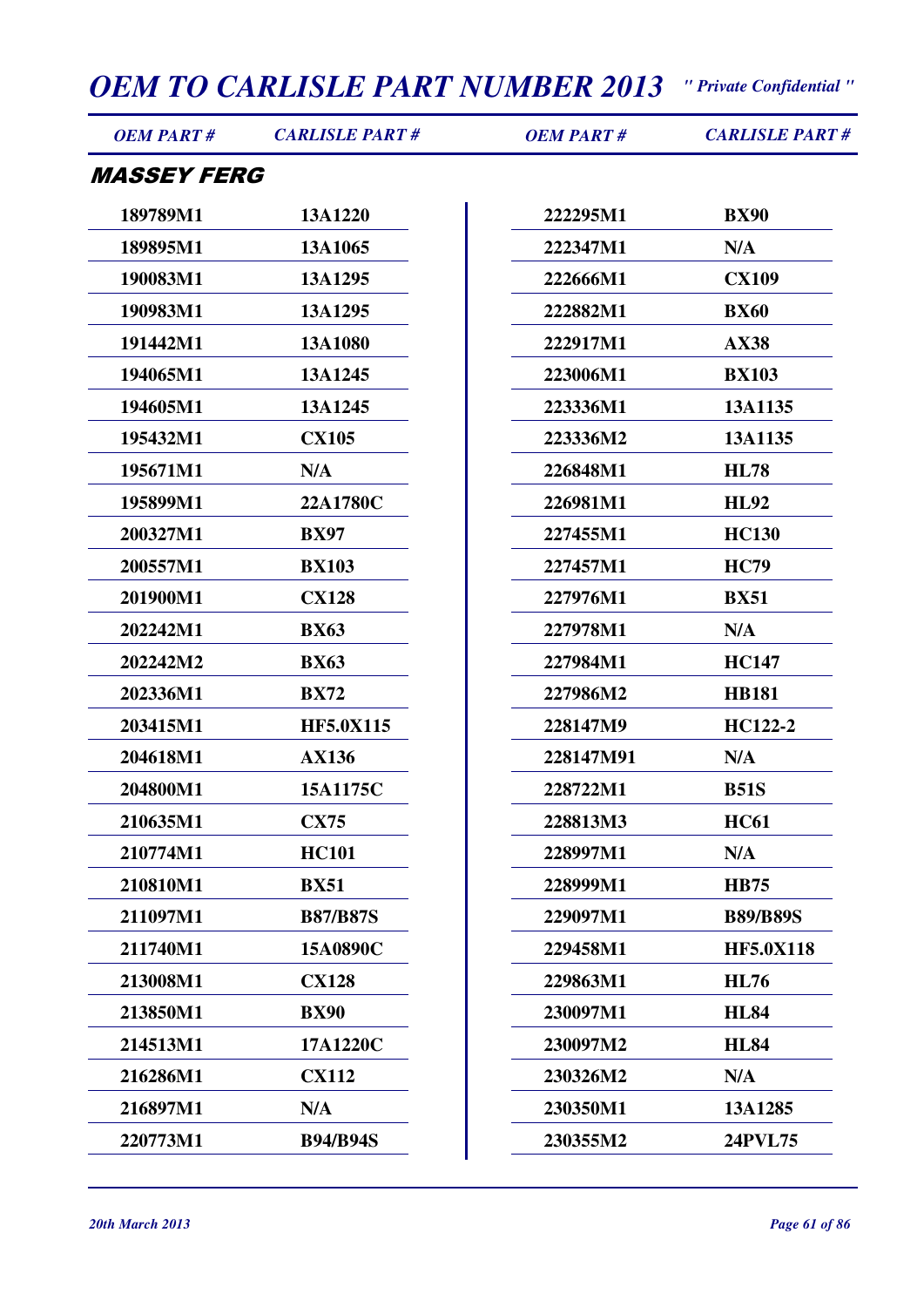| <b>OEM PART#</b>          | <b>CARLISLE PART#</b> | <b>OEM PART#</b> | <b>CARLISLE PART#</b> |
|---------------------------|-----------------------|------------------|-----------------------|
| <i><b>MASSEY FERG</b></i> |                       |                  |                       |
| 230356M1                  | 18-1124               | 244952M1         | <b>4RHB88</b>         |
| 230356M4                  | N/A                   | 2492070W1        | N/A                   |
| 230380M1                  | C54                   | 2496110W1        | N/A                   |
| 230381M1                  | <b>HC56</b>           | 252164M1         | 11A1550               |
| 230600M1                  | 15A0815C              | 2523670W1        | N/A                   |
| 2318                      | <b>BX60</b>           | 252828950        | <b>BX112</b>          |
| 232511M2                  | <b>HL82</b>           | 252828950M1      | <b>BX112</b>          |
| 233124M1                  | <b>HL101</b>          | 2543650M1        | C120/C120S            |
| 233213M2                  | <b>20PVL77</b>        | 2543960W1        | N/A                   |
| 233950M1                  | 13A1295               | 2543970W1        | N/A                   |
| 234995M1                  | 11A1320               | 2553480W1        | N/A                   |
| 235199M1                  | 11A1145               | 258627M91        | 11A1435               |
| 236670M1                  | 13A1420               | 259047M91        | A65/A65S              |
| 236958M1                  | 13A1395               | 259147M1         | 13A1700               |
| 236959M1                  | 13A1245               | 2593000W1        | N/A                   |
| 238357M1                  | 13A1410               | 2612330W1        | <b>HI103</b>          |
| 238859M1                  | 13A1055               | 2619760W1        | N/A                   |
| 238887M2                  | N/A                   | 2621170W1        | N/A                   |
| 238891M1                  | 11A1410               | 2624080W1        | N/A                   |
| 240447M1                  | <b>15PVL64</b>        | 2624390W1        | N/A                   |
| 240447M2                  | <b>15PVL64</b>        | 2634420W1        | N/A                   |
| 240575M1                  | 13A1295               | 265522M91        | <b>A67S</b>           |
| 240575M2                  | N/A                   | 268847M91        | 13A1320               |
| 240807M1                  | 13A1285               | 268849M91        | 13A1320               |
| 24209                     | N/A                   | 270807M1         | 13A1285               |
| 24370                     | N/A                   | 271631M1         | 11A1335               |
| 2439700W1                 | N/A                   | 2727160M1        | <b>3RBP87</b>         |
| 2439710W1                 | N/A                   | 2727160M2        | <b>3RBP87</b>         |
| 2439720W1                 | N/A                   | 2727920M1        | 13A1320               |
| 2445370W1                 | N/A                   | 273757M91        | HB159-2               |
|                           |                       |                  |                       |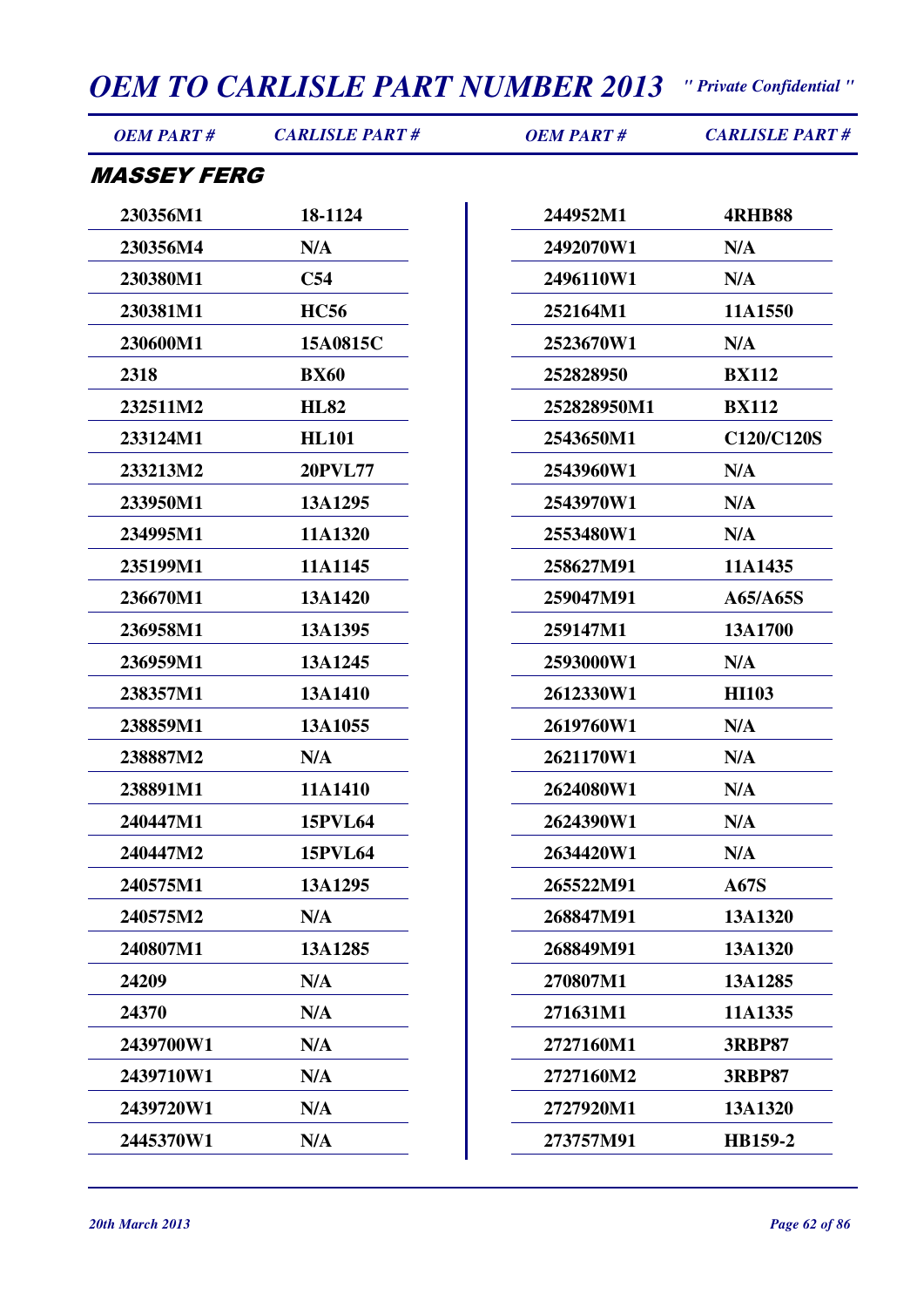| <b>OEM PART#</b>          | <b>CARLISLE PART#</b> | <b>OEM PART#</b> | <b>CARLISLE PART#</b> |
|---------------------------|-----------------------|------------------|-----------------------|
| <i><b>MASSEY FERG</b></i> |                       |                  |                       |
| 273837M91                 | 11A1460C              | 3053289M2        | N/A                   |
| 274015M91                 | <b>B90/B90S</b>       | 3055094M1        | <b>B118</b>           |
| 274252M1                  | 13A1475               | 3057173M1        | 13A1905               |
| 274252M91                 | 13A1475               | 3098153M1        | <b>HB135</b>          |
| 280071M1                  | N/A                   | 3098211M2        | <b>HL126</b>          |
| 281560M91                 | 58X930                | 3098212M2        | <b>HL95</b>           |
| 2826795M1                 | <b>BX81</b>           | 3099082          | <b>HB170</b>          |
| 2827362M3                 | <b>2RHC122</b>        | 3099082M1        | <b>HB170</b>          |
| 2827791M1                 | <b>BX112</b>          | 3099082M1        | <b>HB170</b>          |
| 282779M1                  | <b>HB115</b>          | 3099082M1        | <b>HB170</b>          |
| 283080M1                  | C54                   | 3099829M1        | <b>4RHB133</b>        |
| 2833904M2                 | <b>HL84</b>           | 3145238M1        | <b>48X600</b>         |
| 2835207M1                 | 13A1805               | 31630A           | 23A1220               |
| 2835234M1                 | <b>BX56</b>           | 3175109          | <b>HC172</b>          |
| 2835857M1                 | <b>3RBP128</b>        | 3175109M1        | <b>HC172</b>          |
| 2835858M1                 | <b>3RBP136</b>        | 3175160M1        | C <sub>240</sub>      |
| 2837191M1                 | <b>BX112</b>          | 3180838M1        | <b>BX105</b>          |
| 2839975M1                 | <b>AX71</b>           | 3180869M1        | <b>CX96</b>           |
| 2839978M1                 | <b>AX71</b>           | 32044H           | 13A1175               |
| 284417T9                  | 13A1550               | 320593M2         | <b>HBB179</b>         |
| 284633M91                 | N/A                   | 3226971M1        | <b>HM89</b>           |
| 3021546M1                 | <b>SPZX900</b>        | 32322A           | 15A0850C              |
| 3034474M1                 | <b>HC132</b>          | 32324A           | 17A1245C              |
| 3038999M1                 | 13A1370               | 32595A           | 20A1055C              |
| 303B999M91                | 13A1370               | 32623A           | 20A1055C              |
| 3040949M1                 | 13A1485               | 3287276M2        | <b>B187</b>           |
| 3040950M91                | 13A1475               | 3287277M1        | <b>B120/B120S</b>     |
| 3040951M1                 | 13A1475               | 3288922M1        | 13A1270               |
| 3040966M1                 | 13A1005               | 33143A           | A25                   |
| 3045111M91                | 13A1485               | 3315232          | <b>HB144</b>          |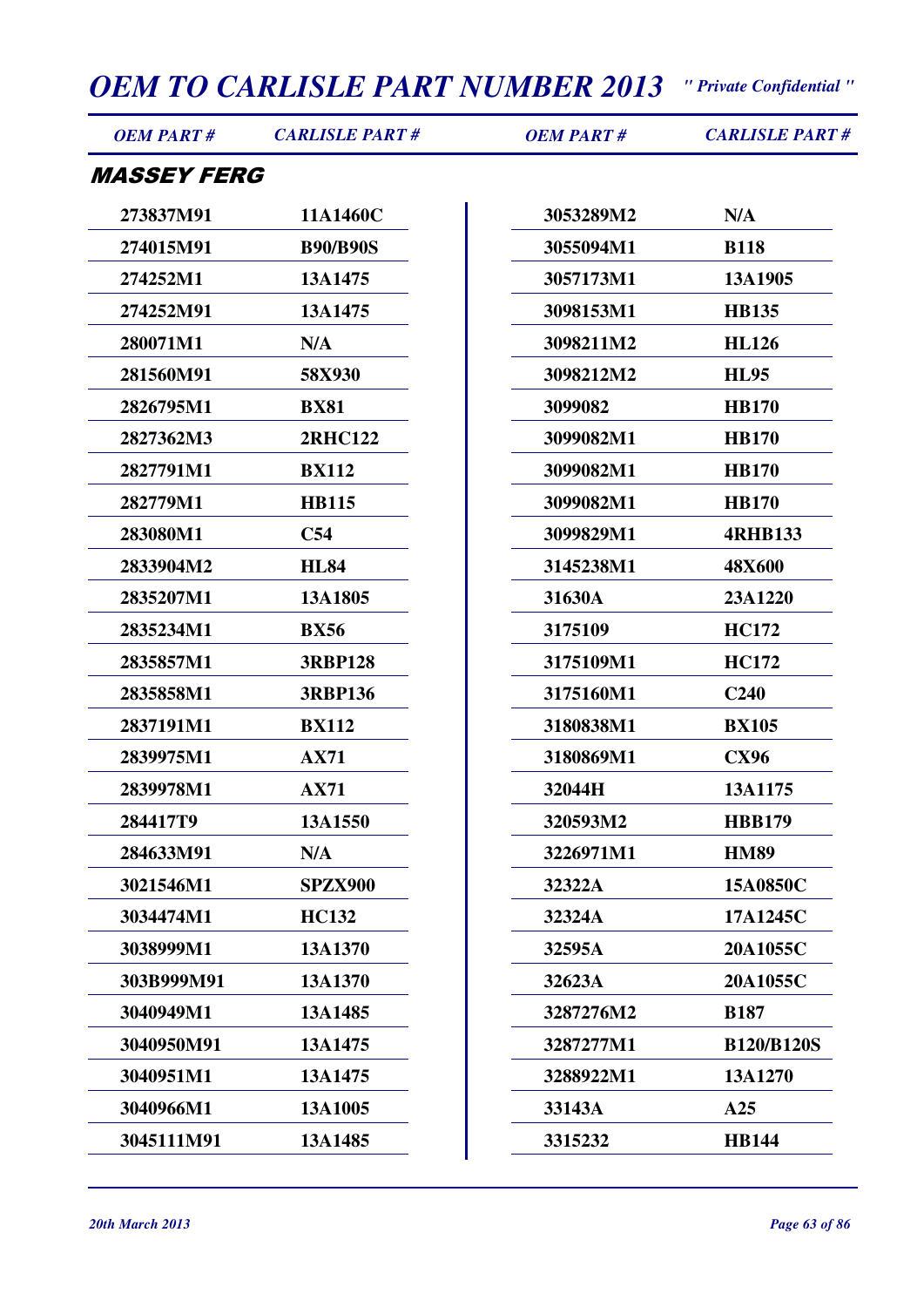| <b>OEM PART#</b>          | <b>CARLISLE PART#</b> | <b>OEM PART#</b> | <b>CARLISLE PART#</b> |
|---------------------------|-----------------------|------------------|-----------------------|
| <i><b>MASSEY FERG</b></i> |                       |                  |                       |
| 3315232M1                 | <b>HB144</b>          | 503727M1         | 13A1450               |
| 3315232M1                 | <b>HB144</b>          | 505515M1         | 13A1295               |
| 3316647M1                 | <b>HB132</b>          | 505995M1         | 13A1120               |
| 33186                     | 22A1905C              | 505995M2         | 13A1135               |
| 3320326M1                 | 13A1500               | 508560M1         | 13A0940               |
| 3320327M1                 | 13A1015               | 508588M1         | 13A0825C              |
| 3323515M1                 | 13A1120               | 508588M2         | 13A0815C              |
| 3323729M1                 | 13A1170               | 509572M1         | 13A1080               |
| 3324169M1                 | 13A1220               | 511485M1         | 11A0815               |
| 3324170M1                 | 13A1450               | 511633M1         | 11A0840               |
| 33365A                    | 20A1055C              | 512431M1         | 13A1475               |
| 3397993M1                 | 865L16                | 512473M1         | 13A1155               |
| 3430272M1                 | <b>B53/B53S</b>       | 512747M1         | 13A1320               |
| 34366A                    | 23A1270C              | 512951M1         | 13A1270               |
| 3439022M1                 | <b>B66/B66S</b>       | 513116M1         | 13A1395               |
| 35645A                    | 23A1220               | 513133M1         | 13A1475               |
| 3568                      | <b>BX70</b>           | 513833M1         | 13A1320               |
| 3637595M1                 | 13A1170               | 513890M1         | 13A1145               |
| 3637598M91                | 58X740                | 514158M1         | 13A1195               |
| 3637978M91                | <b>A47/A47S</b>       | 516467M1         | 13A1550               |
| 412236M1                  | C42                   | 517344M1         | 13A1370               |
| 417441M1                  | <b>HL87</b>           | 517344M2         | 13A1370               |
| 417441-M1                 | <b>HL87</b>           | 517456M1         | 13A1270               |
| 418192                    | <b>HC64</b>           | 518505M1         | 13A0840               |
| 418192M1                  | <b>HC61</b>           | 518506M92        | 11A1320               |
| 41979000                  | <b>2RHB124</b>        | 521110M1         | 13A1065               |
| 41979100                  | <b>2RHB105</b>        | 521370M1         | 13A1195               |
| 41979900                  | <b>5RHB149</b>        | 521398M1         | 11A1475               |
| 41990054                  | <b>3RHB83</b>         | 521398M91        | 11A1475               |
| 471441M1                  | N/A                   | 521411M2         | 11A1345               |
|                           |                       |                  |                       |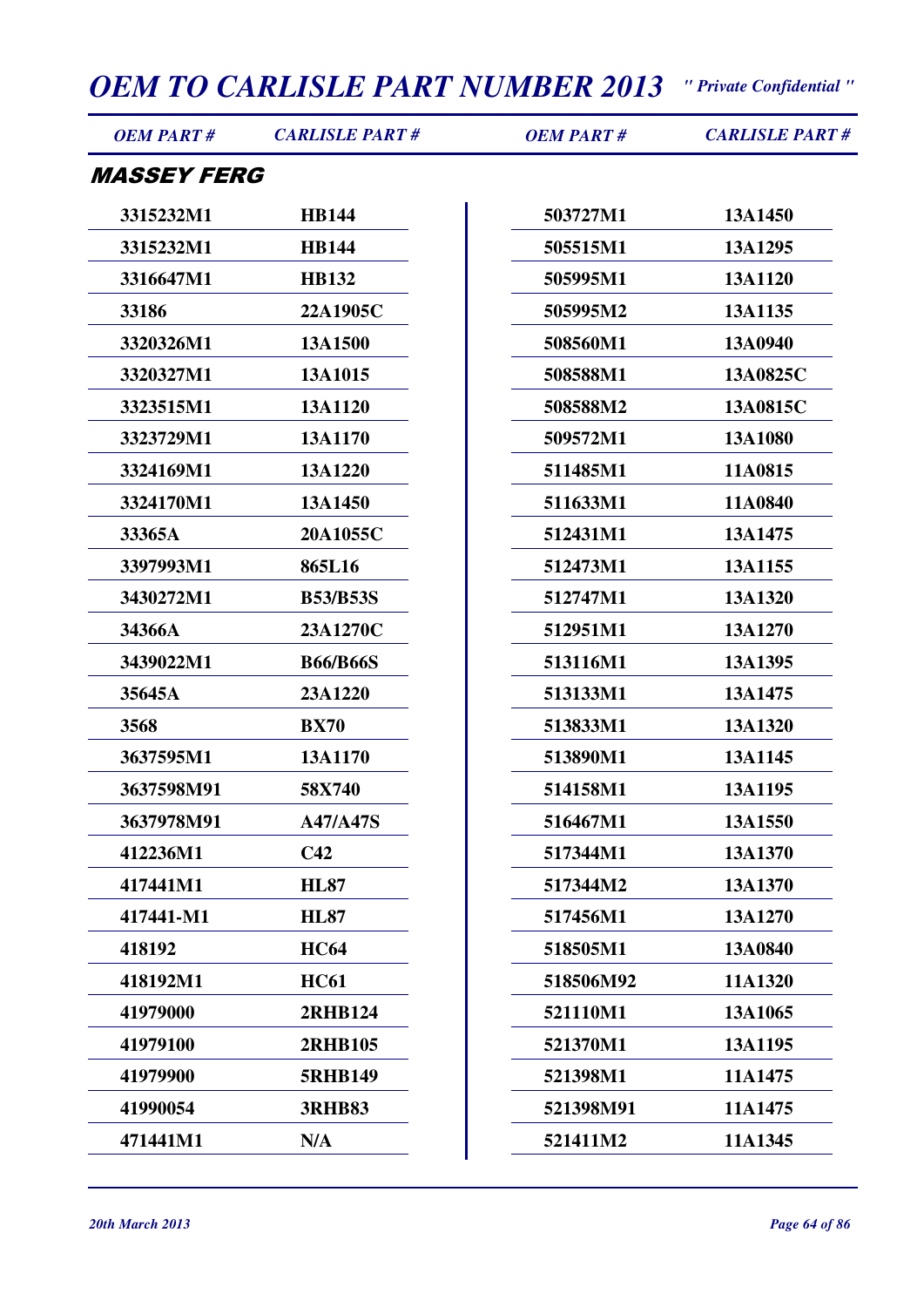| <b>OEM PART#</b>          | <b>CARLISLE PART#</b> | <b>OEM PART#</b> | <b>CARLISLE PART#</b> |
|---------------------------|-----------------------|------------------|-----------------------|
| <i><b>MASSEY FERG</b></i> |                       |                  |                       |
| 522063M1                  | 13A1120               | 542304M1         | <b>B76/B76S</b>       |
| 524413M91                 | 13A1270               | 542551M1         | <b>B88/B88S</b>       |
| 524414M2                  | 13A1270               | 544636M1         | 13A1245               |
| 525472DA                  | 13A1535               | 544637M1         | 11A1155C              |
| 525832M1                  | 13A1370               | 545000M1         | <b>HK108</b>          |
| 525833M1                  | 13A1320               | 545644M1         | <b>B58S</b>           |
| 525906M1                  | 13A1220               | 545650           | <b>HF5.0X153</b>      |
| 526862M1                  | 13A1420               | 545650M1         | <b>HF5.0X153</b>      |
| 526969M1                  | 13A1420               | 545651M1         | <b>CX210</b>          |
| 527851M1                  | 13A1700               | 545652M1         | <b>B101</b>           |
| 529064M1                  | 13A1090               | 545654M1         | <b>C85S</b>           |
| 529889M1                  | 11A1525               | 545655M1         | 20A1560C              |
| 529900M1                  | 11A1525               | 550282           | <b>HF5.0X103</b>      |
| 529964M1                  | 13A1090               | 550282M1         | <b>HF5.0X103</b>      |
| 530328M1                  | 13A1015               | 550321M1         | <b>BX105</b>          |
| 530329M1                  | 13A0890               | 550596M1         | C97                   |
| 530331M1                  | 13A1650               | 551251M1         | <b>HF5.0X107</b>      |
| 531371M1                  | 13A1335               | 552800M1         | 13A0840               |
| 531603M1                  | 13A1295               | 552802M1         | 15A1255C              |
| 532527M1                  | 13A1245               | 556779M91        | <b>B44/B44S</b>       |
| 532779M92                 | 11A1320               | 557292M1         | <b>CX101</b>          |
| 532780M1                  | 11A1320               | 557514M1         | 58X930                |
| 532780M2                  | 11A1320               | 557514M2         | 58X930                |
| 532780M3                  | 11A1320               | 557784M1         | <b>HL79</b>           |
| 533902M1                  | 13A0965               | 559808M1         | <b>CX60</b>           |
| 534046M1                  | 13A1080               | 560667M1         | <b>B101</b>           |
| 535471DA                  | 13A1320               | 561800M1         | <b>HB92</b>           |
| 539735M1                  | 13A1105               | 566844M91        | <b>BX66</b>           |
| 541190M1                  | <b>B148/B148S</b>     | 570038M1         | 20A1020C              |
| 541390M1                  | <b>BX75</b>           | 570039M1         | 15A1040C              |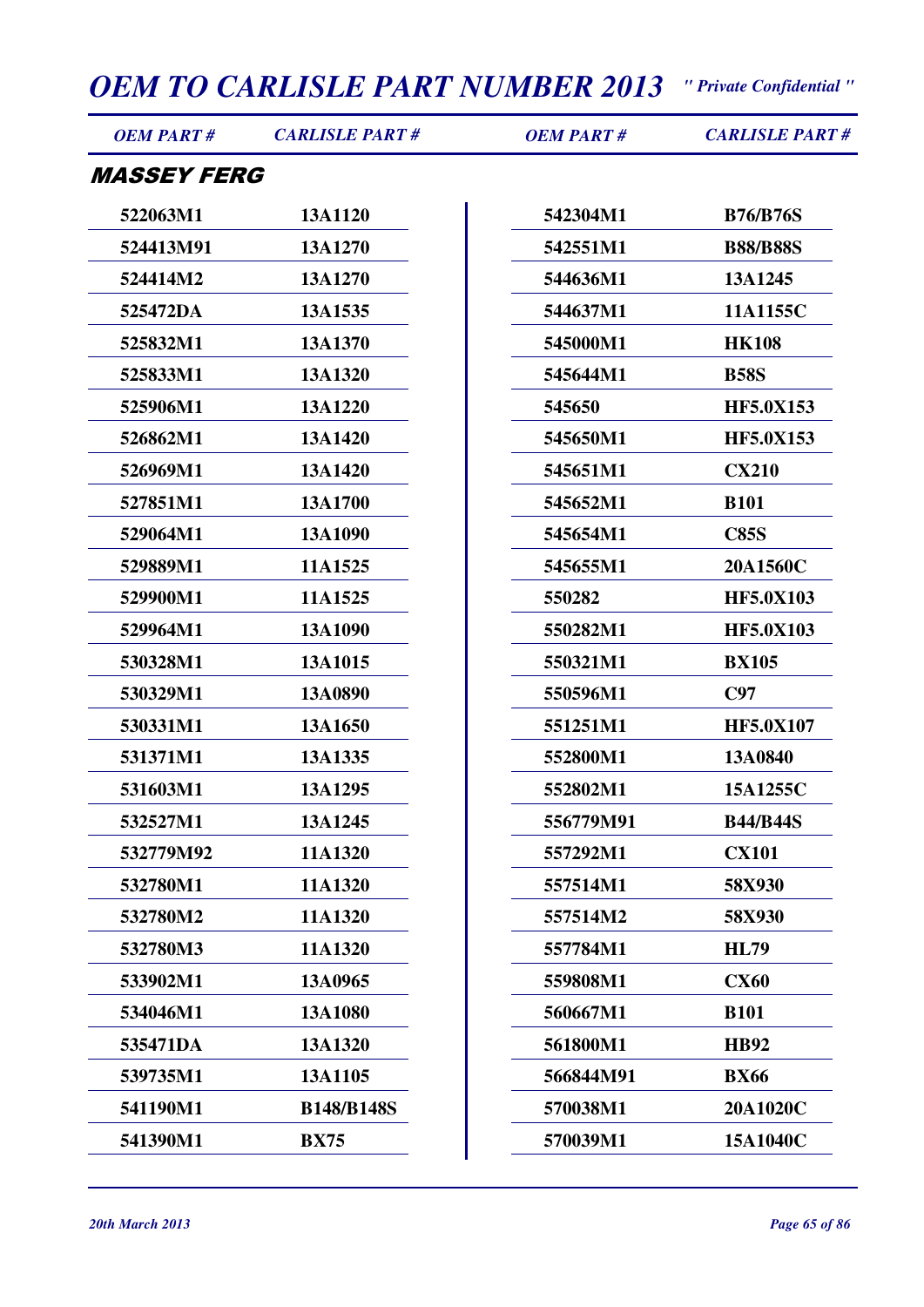| <b>OEM PART#</b>          | <b>CARLISLE PART#</b> | <b>OEM PART#</b> | <b>CARLISLE PART#</b> |
|---------------------------|-----------------------|------------------|-----------------------|
| <i><b>MASSEY FERG</b></i> |                       |                  |                       |
| 570044M1                  | 20A1295C              | 767141M1         | 13A1550               |
| 570045M1                  | 13A1175               | 767163M1         | 13A1395               |
| 570046M2                  | 13A1195               | 767356M1         | 13A1245               |
| 577252DA                  | 13A1295               | 767432M1         | 13A1195               |
| 577253D9A                 | 13A1295               | 767573M1         | 13A1285               |
| 580445M1                  | N/A                   | 767587M1         | 13A1245               |
| 595851M1                  | 13A1420               | 768775M1         | 13A1195               |
| 619212M1                  | <b>HL63</b>           | 768949M1         | 13A1195               |
| 619317M2                  | C64                   | 783539M1         | <b>HL108</b>          |
| 6200432M1                 | <b>HL110</b>          | 783539-M1        | <b>HL108</b>          |
| 621588M1                  | <b>HC116</b>          | 783907M2         | <b>HB65</b>           |
| 629004M1                  | 47-3120               | 784170M2         | <b>HB227</b>          |
| 633673M1                  | 15A1360C              | 784797M1         | <b>BX51</b>           |
| 636603M2                  | 15A1320C              | 784797M2         | <b>BX51</b>           |
| 641696M1                  | 20A1020C              | 785806M2         | <b>HJ48</b>           |
| 669452M91                 | 58X450                | 785810M1         | <b>B152</b>           |
| 675576M1                  | <b>BX93</b>           | 788317M1         | <b>HL76</b>           |
| 676135M1                  | <b>CX111</b>          | 789930M1         | 18-0959               |
| 695212M1                  | N/A                   | 789931M1         | 795L24                |
| 703321M1                  | <b>B73/B73S</b>       | 789967           | <b>14PVL66</b>        |
| 723521M1                  | 13A0990               | 789967M1         | <b>14PVL66</b>        |
| 723558M1                  | 13A1550               | 790833M1         | <b>H.J57</b>          |
| 723575M91                 | 13A1525               | 793861M1         | <b>20PVL77</b>        |
| 724240M1                  | 13A1500               | 793863M1         | <b>16PVL65</b>        |
| 725594M1                  | 11A1345               | 795514M4         | 58X770                |
| 726015M91                 | 11A1345               | 795582M1         | 58X730                |
| 761141M1                  | 13A1550               | 824413M92        | 13A1270               |
| 764926M1                  | 13A1105               | 825084M1         | 18A1030               |
| 765018M1                  | 17A1285               | 825660M1         | 17A1035C              |
| 766861M1                  | A25                   | 826960M1         | 15A1040C              |
|                           |                       |                  |                       |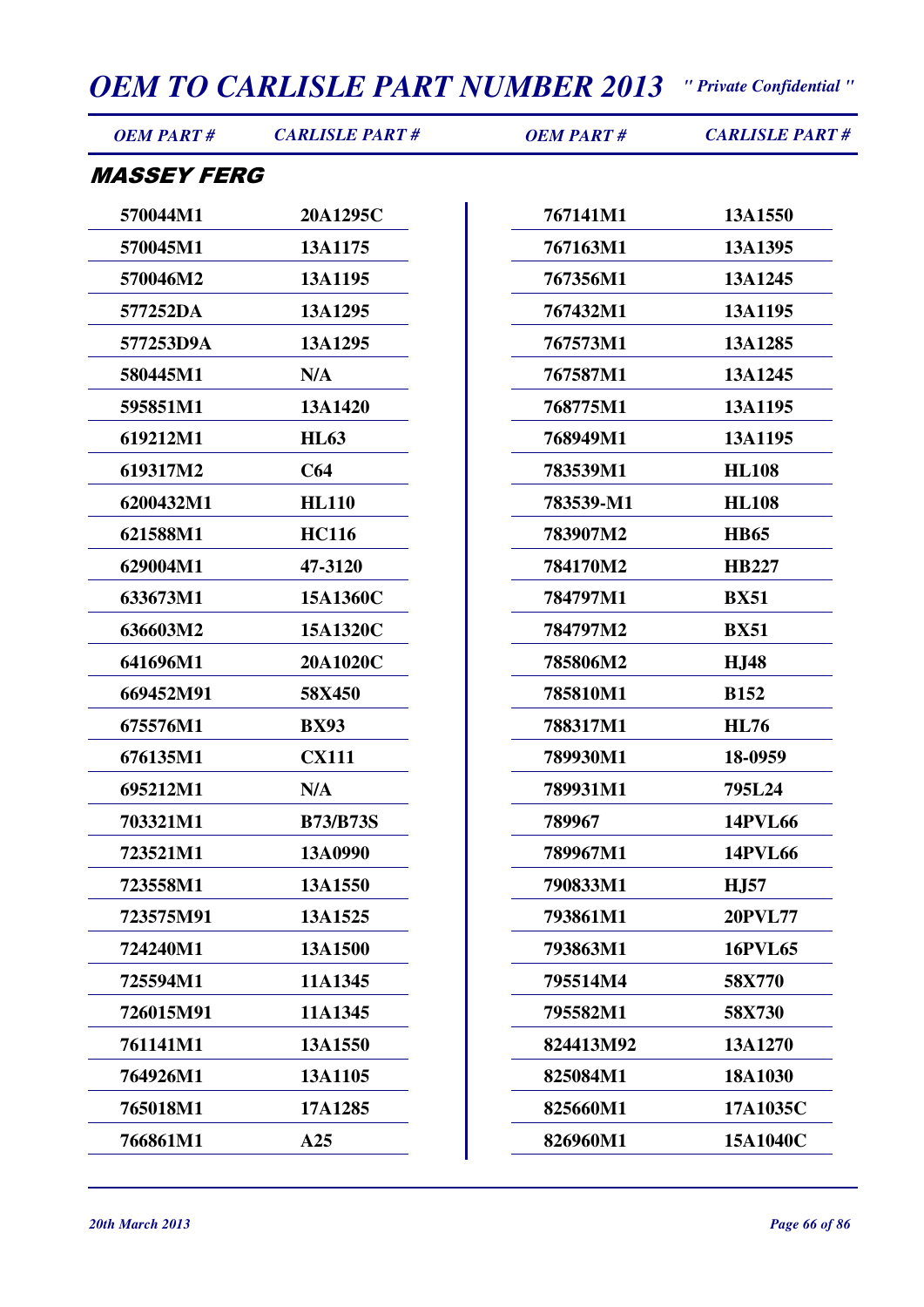| <i><b>MASSEY FERG</b></i><br>828729M1<br><b>A39S</b><br>833137M1<br>N/A<br><b>HC96</b><br>833563M1<br>N/A<br>832085M1<br>832446M1<br>N/A<br>833655M2<br>13A1755<br>832490M1<br><b>SPBX1340</b><br>833665M1<br><b>BX97</b><br>833669M1<br>11A1080<br>832538M1<br>58X820<br>832789M3<br>N/A<br>833742M1<br><b>B98/B98S</b><br>832790M3<br>N/A<br>833768M1<br><b>HJ46</b><br>832822M1<br>N/A<br>833854M2<br><b>B117</b><br>832832M1<br>N/A<br>833855M1<br>N/A<br>832855M1<br>N/A<br>833856M1<br>N/A<br>832866M1<br><b>HC218</b><br>833857M2<br><b>HL92</b><br>832866M2<br>N/A<br>833857M3<br><b>HL92</b><br><b>HL92</b><br>832867M1<br><b>B134</b><br>833857M4<br>832869M1<br>N/A<br>833858M4<br><b>HL94</b><br>832870M1<br>N/A<br>833859M4<br><b>HL98</b><br><b>CX128</b><br>833860M1<br><b>CX210</b><br>832872M1<br>833862M3<br>832873M1<br><b>HL98</b><br><b>HB91</b><br>832876M1<br>833863M1<br><b>HI56</b><br><b>BX48</b><br>832877M1<br>58X590<br>833865M1<br><b>4RBP112</b><br><b>HC84</b><br>833866M1<br>832878M1<br>990M6<br><b>48X370</b><br>833867M1<br>13A1475<br>832895M2<br>832896M1<br>48X620<br>833868M1<br><b>HL110</b><br><b>HC161</b><br>833868M2<br><b>HL110</b><br>832906M1<br><b>HC161</b><br>832906M1<br>833869M1<br><b>2RHA56</b><br>N/A<br>833870M1<br>832965M1<br>N/A<br>833061M1<br>HC122-2<br>833871M1<br>2RHB107<br>833127M1<br><b>BX136</b><br>833872M1<br>N/A<br><b>HC83</b><br><b>2RHB77</b><br>833128M1<br>833873M1<br>833130M1<br><b>AX173</b><br>833874M1<br><b>3RHB113</b><br>833131M1<br>N/A<br>833960M1<br>11A1015 | <b>OEM PART#</b> | <b>CARLISLE PART#</b> | <b>OEM PART#</b> | <b>CARLISLE PART#</b> |
|-------------------------------------------------------------------------------------------------------------------------------------------------------------------------------------------------------------------------------------------------------------------------------------------------------------------------------------------------------------------------------------------------------------------------------------------------------------------------------------------------------------------------------------------------------------------------------------------------------------------------------------------------------------------------------------------------------------------------------------------------------------------------------------------------------------------------------------------------------------------------------------------------------------------------------------------------------------------------------------------------------------------------------------------------------------------------------------------------------------------------------------------------------------------------------------------------------------------------------------------------------------------------------------------------------------------------------------------------------------------------------------------------------------------------------------------------------------------------------------------------------------------------------------------------------|------------------|-----------------------|------------------|-----------------------|
|                                                                                                                                                                                                                                                                                                                                                                                                                                                                                                                                                                                                                                                                                                                                                                                                                                                                                                                                                                                                                                                                                                                                                                                                                                                                                                                                                                                                                                                                                                                                                       |                  |                       |                  |                       |
|                                                                                                                                                                                                                                                                                                                                                                                                                                                                                                                                                                                                                                                                                                                                                                                                                                                                                                                                                                                                                                                                                                                                                                                                                                                                                                                                                                                                                                                                                                                                                       |                  |                       |                  |                       |
|                                                                                                                                                                                                                                                                                                                                                                                                                                                                                                                                                                                                                                                                                                                                                                                                                                                                                                                                                                                                                                                                                                                                                                                                                                                                                                                                                                                                                                                                                                                                                       |                  |                       |                  |                       |
|                                                                                                                                                                                                                                                                                                                                                                                                                                                                                                                                                                                                                                                                                                                                                                                                                                                                                                                                                                                                                                                                                                                                                                                                                                                                                                                                                                                                                                                                                                                                                       |                  |                       |                  |                       |
|                                                                                                                                                                                                                                                                                                                                                                                                                                                                                                                                                                                                                                                                                                                                                                                                                                                                                                                                                                                                                                                                                                                                                                                                                                                                                                                                                                                                                                                                                                                                                       |                  |                       |                  |                       |
|                                                                                                                                                                                                                                                                                                                                                                                                                                                                                                                                                                                                                                                                                                                                                                                                                                                                                                                                                                                                                                                                                                                                                                                                                                                                                                                                                                                                                                                                                                                                                       |                  |                       |                  |                       |
|                                                                                                                                                                                                                                                                                                                                                                                                                                                                                                                                                                                                                                                                                                                                                                                                                                                                                                                                                                                                                                                                                                                                                                                                                                                                                                                                                                                                                                                                                                                                                       |                  |                       |                  |                       |
|                                                                                                                                                                                                                                                                                                                                                                                                                                                                                                                                                                                                                                                                                                                                                                                                                                                                                                                                                                                                                                                                                                                                                                                                                                                                                                                                                                                                                                                                                                                                                       |                  |                       |                  |                       |
|                                                                                                                                                                                                                                                                                                                                                                                                                                                                                                                                                                                                                                                                                                                                                                                                                                                                                                                                                                                                                                                                                                                                                                                                                                                                                                                                                                                                                                                                                                                                                       |                  |                       |                  |                       |
|                                                                                                                                                                                                                                                                                                                                                                                                                                                                                                                                                                                                                                                                                                                                                                                                                                                                                                                                                                                                                                                                                                                                                                                                                                                                                                                                                                                                                                                                                                                                                       |                  |                       |                  |                       |
|                                                                                                                                                                                                                                                                                                                                                                                                                                                                                                                                                                                                                                                                                                                                                                                                                                                                                                                                                                                                                                                                                                                                                                                                                                                                                                                                                                                                                                                                                                                                                       |                  |                       |                  |                       |
|                                                                                                                                                                                                                                                                                                                                                                                                                                                                                                                                                                                                                                                                                                                                                                                                                                                                                                                                                                                                                                                                                                                                                                                                                                                                                                                                                                                                                                                                                                                                                       |                  |                       |                  |                       |
|                                                                                                                                                                                                                                                                                                                                                                                                                                                                                                                                                                                                                                                                                                                                                                                                                                                                                                                                                                                                                                                                                                                                                                                                                                                                                                                                                                                                                                                                                                                                                       |                  |                       |                  |                       |
|                                                                                                                                                                                                                                                                                                                                                                                                                                                                                                                                                                                                                                                                                                                                                                                                                                                                                                                                                                                                                                                                                                                                                                                                                                                                                                                                                                                                                                                                                                                                                       |                  |                       |                  |                       |
|                                                                                                                                                                                                                                                                                                                                                                                                                                                                                                                                                                                                                                                                                                                                                                                                                                                                                                                                                                                                                                                                                                                                                                                                                                                                                                                                                                                                                                                                                                                                                       |                  |                       |                  |                       |
|                                                                                                                                                                                                                                                                                                                                                                                                                                                                                                                                                                                                                                                                                                                                                                                                                                                                                                                                                                                                                                                                                                                                                                                                                                                                                                                                                                                                                                                                                                                                                       |                  |                       |                  |                       |
|                                                                                                                                                                                                                                                                                                                                                                                                                                                                                                                                                                                                                                                                                                                                                                                                                                                                                                                                                                                                                                                                                                                                                                                                                                                                                                                                                                                                                                                                                                                                                       |                  |                       |                  |                       |
|                                                                                                                                                                                                                                                                                                                                                                                                                                                                                                                                                                                                                                                                                                                                                                                                                                                                                                                                                                                                                                                                                                                                                                                                                                                                                                                                                                                                                                                                                                                                                       |                  |                       |                  |                       |
|                                                                                                                                                                                                                                                                                                                                                                                                                                                                                                                                                                                                                                                                                                                                                                                                                                                                                                                                                                                                                                                                                                                                                                                                                                                                                                                                                                                                                                                                                                                                                       |                  |                       |                  |                       |
|                                                                                                                                                                                                                                                                                                                                                                                                                                                                                                                                                                                                                                                                                                                                                                                                                                                                                                                                                                                                                                                                                                                                                                                                                                                                                                                                                                                                                                                                                                                                                       |                  |                       |                  |                       |
|                                                                                                                                                                                                                                                                                                                                                                                                                                                                                                                                                                                                                                                                                                                                                                                                                                                                                                                                                                                                                                                                                                                                                                                                                                                                                                                                                                                                                                                                                                                                                       |                  |                       |                  |                       |
|                                                                                                                                                                                                                                                                                                                                                                                                                                                                                                                                                                                                                                                                                                                                                                                                                                                                                                                                                                                                                                                                                                                                                                                                                                                                                                                                                                                                                                                                                                                                                       |                  |                       |                  |                       |
|                                                                                                                                                                                                                                                                                                                                                                                                                                                                                                                                                                                                                                                                                                                                                                                                                                                                                                                                                                                                                                                                                                                                                                                                                                                                                                                                                                                                                                                                                                                                                       |                  |                       |                  |                       |
|                                                                                                                                                                                                                                                                                                                                                                                                                                                                                                                                                                                                                                                                                                                                                                                                                                                                                                                                                                                                                                                                                                                                                                                                                                                                                                                                                                                                                                                                                                                                                       |                  |                       |                  |                       |
|                                                                                                                                                                                                                                                                                                                                                                                                                                                                                                                                                                                                                                                                                                                                                                                                                                                                                                                                                                                                                                                                                                                                                                                                                                                                                                                                                                                                                                                                                                                                                       |                  |                       |                  |                       |
|                                                                                                                                                                                                                                                                                                                                                                                                                                                                                                                                                                                                                                                                                                                                                                                                                                                                                                                                                                                                                                                                                                                                                                                                                                                                                                                                                                                                                                                                                                                                                       |                  |                       |                  |                       |
|                                                                                                                                                                                                                                                                                                                                                                                                                                                                                                                                                                                                                                                                                                                                                                                                                                                                                                                                                                                                                                                                                                                                                                                                                                                                                                                                                                                                                                                                                                                                                       |                  |                       |                  |                       |
|                                                                                                                                                                                                                                                                                                                                                                                                                                                                                                                                                                                                                                                                                                                                                                                                                                                                                                                                                                                                                                                                                                                                                                                                                                                                                                                                                                                                                                                                                                                                                       |                  |                       |                  |                       |
|                                                                                                                                                                                                                                                                                                                                                                                                                                                                                                                                                                                                                                                                                                                                                                                                                                                                                                                                                                                                                                                                                                                                                                                                                                                                                                                                                                                                                                                                                                                                                       |                  |                       |                  |                       |
|                                                                                                                                                                                                                                                                                                                                                                                                                                                                                                                                                                                                                                                                                                                                                                                                                                                                                                                                                                                                                                                                                                                                                                                                                                                                                                                                                                                                                                                                                                                                                       |                  |                       |                  |                       |
|                                                                                                                                                                                                                                                                                                                                                                                                                                                                                                                                                                                                                                                                                                                                                                                                                                                                                                                                                                                                                                                                                                                                                                                                                                                                                                                                                                                                                                                                                                                                                       |                  |                       |                  |                       |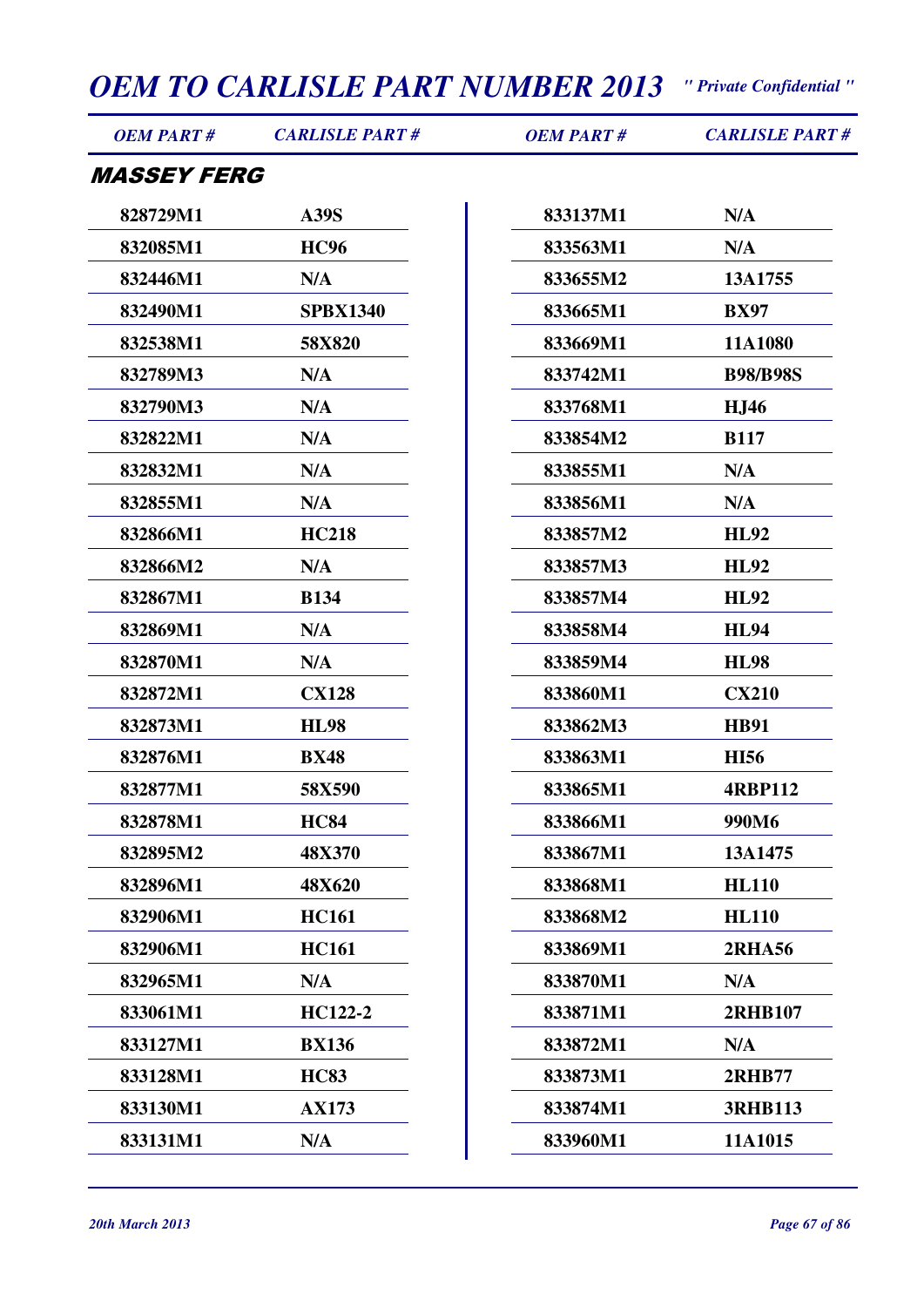| <i><b>MASSEY FERG</b></i><br>833962M1<br><b>HC120</b><br>N/A<br>842423M1<br>834032M1<br><b>B43/B43S</b><br>842463M1<br>15A1310C<br>834057M1<br>N/A<br>842464M2<br>N/A<br>834058M1<br><b>HC90</b><br>842468M1<br>15A1310C<br>834059M1<br>11A1195<br>842796M1<br>11A1450<br>834060M1<br>11A1220<br>842809M1<br>N/A<br>834061M1<br>11A1255<br>842845M1<br><b>HB81</b><br>834062M1<br>11A1295C<br>842851M1<br><b>B89/B89S</b><br>834063M1<br>11A1420C<br>842935M1<br>N/A<br>834110M1<br><b>HL101</b><br>843009M1<br>A65/A65S<br>834110-M1<br><b>HL101</b><br>843029M1<br><b>HC94</b><br>834139M1<br><b>HC76</b><br>843045M1<br>13A1145<br>834140M1<br><b>HC147</b><br>843198M1<br>13A1320<br>834148M1<br>N/A<br>843302M1<br><b>HC236</b><br>843310M1<br>834174M1<br><b>HL78</b><br><b>HB240</b><br>834175M1<br><b>3RHB106</b><br>843313M1<br>20PVJ51<br>834176M1<br>843324M1<br><b>HC200</b><br><b>3RHB77</b><br>843571M1<br>834190M1<br><b>HC89</b><br>13A1295<br>834254M1<br><b>B152</b><br>843732M2<br>N/A<br>834264M1<br>13A1270<br>843737M1<br><b>BX52</b><br>843742M1<br>N/A<br>834265M1<br><b>BX53</b><br>843747M1<br>834332M1<br><b>HB100</b><br><b>HC220</b><br>834492M2<br>843749M1<br>13A1345<br><b>B49/B49S</b><br>842110M1<br><b>B195/B195S</b><br>843758M1<br>N/A<br>842412M1<br>N/A<br>843759M1<br>N/A<br>842413<br>843760M1<br><b>B55/B55S</b><br>842413M1<br><b>BX57</b><br>843834M1<br>13A1270<br>842417M1<br>843948M1<br><b>HK103</b><br>13A1475<br>842419M1<br>844077M1<br>N/A<br>HB159-2<br>842419M1(1)<br>HB159-2<br>844079M1<br>13A1550 | <b>OEM PART#</b> | <b>CARLISLE PART#</b> | <b>OEM PART#</b> | <b>CARLISLE PART#</b> |
|------------------------------------------------------------------------------------------------------------------------------------------------------------------------------------------------------------------------------------------------------------------------------------------------------------------------------------------------------------------------------------------------------------------------------------------------------------------------------------------------------------------------------------------------------------------------------------------------------------------------------------------------------------------------------------------------------------------------------------------------------------------------------------------------------------------------------------------------------------------------------------------------------------------------------------------------------------------------------------------------------------------------------------------------------------------------------------------------------------------------------------------------------------------------------------------------------------------------------------------------------------------------------------------------------------------------------------------------------------------------------------------------------------------------------------------------------------------------------------------------------------------------------------------------------------|------------------|-----------------------|------------------|-----------------------|
|                                                                                                                                                                                                                                                                                                                                                                                                                                                                                                                                                                                                                                                                                                                                                                                                                                                                                                                                                                                                                                                                                                                                                                                                                                                                                                                                                                                                                                                                                                                                                            |                  |                       |                  |                       |
|                                                                                                                                                                                                                                                                                                                                                                                                                                                                                                                                                                                                                                                                                                                                                                                                                                                                                                                                                                                                                                                                                                                                                                                                                                                                                                                                                                                                                                                                                                                                                            |                  |                       |                  |                       |
|                                                                                                                                                                                                                                                                                                                                                                                                                                                                                                                                                                                                                                                                                                                                                                                                                                                                                                                                                                                                                                                                                                                                                                                                                                                                                                                                                                                                                                                                                                                                                            |                  |                       |                  |                       |
|                                                                                                                                                                                                                                                                                                                                                                                                                                                                                                                                                                                                                                                                                                                                                                                                                                                                                                                                                                                                                                                                                                                                                                                                                                                                                                                                                                                                                                                                                                                                                            |                  |                       |                  |                       |
|                                                                                                                                                                                                                                                                                                                                                                                                                                                                                                                                                                                                                                                                                                                                                                                                                                                                                                                                                                                                                                                                                                                                                                                                                                                                                                                                                                                                                                                                                                                                                            |                  |                       |                  |                       |
|                                                                                                                                                                                                                                                                                                                                                                                                                                                                                                                                                                                                                                                                                                                                                                                                                                                                                                                                                                                                                                                                                                                                                                                                                                                                                                                                                                                                                                                                                                                                                            |                  |                       |                  |                       |
|                                                                                                                                                                                                                                                                                                                                                                                                                                                                                                                                                                                                                                                                                                                                                                                                                                                                                                                                                                                                                                                                                                                                                                                                                                                                                                                                                                                                                                                                                                                                                            |                  |                       |                  |                       |
|                                                                                                                                                                                                                                                                                                                                                                                                                                                                                                                                                                                                                                                                                                                                                                                                                                                                                                                                                                                                                                                                                                                                                                                                                                                                                                                                                                                                                                                                                                                                                            |                  |                       |                  |                       |
|                                                                                                                                                                                                                                                                                                                                                                                                                                                                                                                                                                                                                                                                                                                                                                                                                                                                                                                                                                                                                                                                                                                                                                                                                                                                                                                                                                                                                                                                                                                                                            |                  |                       |                  |                       |
|                                                                                                                                                                                                                                                                                                                                                                                                                                                                                                                                                                                                                                                                                                                                                                                                                                                                                                                                                                                                                                                                                                                                                                                                                                                                                                                                                                                                                                                                                                                                                            |                  |                       |                  |                       |
|                                                                                                                                                                                                                                                                                                                                                                                                                                                                                                                                                                                                                                                                                                                                                                                                                                                                                                                                                                                                                                                                                                                                                                                                                                                                                                                                                                                                                                                                                                                                                            |                  |                       |                  |                       |
|                                                                                                                                                                                                                                                                                                                                                                                                                                                                                                                                                                                                                                                                                                                                                                                                                                                                                                                                                                                                                                                                                                                                                                                                                                                                                                                                                                                                                                                                                                                                                            |                  |                       |                  |                       |
|                                                                                                                                                                                                                                                                                                                                                                                                                                                                                                                                                                                                                                                                                                                                                                                                                                                                                                                                                                                                                                                                                                                                                                                                                                                                                                                                                                                                                                                                                                                                                            |                  |                       |                  |                       |
|                                                                                                                                                                                                                                                                                                                                                                                                                                                                                                                                                                                                                                                                                                                                                                                                                                                                                                                                                                                                                                                                                                                                                                                                                                                                                                                                                                                                                                                                                                                                                            |                  |                       |                  |                       |
|                                                                                                                                                                                                                                                                                                                                                                                                                                                                                                                                                                                                                                                                                                                                                                                                                                                                                                                                                                                                                                                                                                                                                                                                                                                                                                                                                                                                                                                                                                                                                            |                  |                       |                  |                       |
|                                                                                                                                                                                                                                                                                                                                                                                                                                                                                                                                                                                                                                                                                                                                                                                                                                                                                                                                                                                                                                                                                                                                                                                                                                                                                                                                                                                                                                                                                                                                                            |                  |                       |                  |                       |
|                                                                                                                                                                                                                                                                                                                                                                                                                                                                                                                                                                                                                                                                                                                                                                                                                                                                                                                                                                                                                                                                                                                                                                                                                                                                                                                                                                                                                                                                                                                                                            |                  |                       |                  |                       |
|                                                                                                                                                                                                                                                                                                                                                                                                                                                                                                                                                                                                                                                                                                                                                                                                                                                                                                                                                                                                                                                                                                                                                                                                                                                                                                                                                                                                                                                                                                                                                            |                  |                       |                  |                       |
|                                                                                                                                                                                                                                                                                                                                                                                                                                                                                                                                                                                                                                                                                                                                                                                                                                                                                                                                                                                                                                                                                                                                                                                                                                                                                                                                                                                                                                                                                                                                                            |                  |                       |                  |                       |
|                                                                                                                                                                                                                                                                                                                                                                                                                                                                                                                                                                                                                                                                                                                                                                                                                                                                                                                                                                                                                                                                                                                                                                                                                                                                                                                                                                                                                                                                                                                                                            |                  |                       |                  |                       |
|                                                                                                                                                                                                                                                                                                                                                                                                                                                                                                                                                                                                                                                                                                                                                                                                                                                                                                                                                                                                                                                                                                                                                                                                                                                                                                                                                                                                                                                                                                                                                            |                  |                       |                  |                       |
|                                                                                                                                                                                                                                                                                                                                                                                                                                                                                                                                                                                                                                                                                                                                                                                                                                                                                                                                                                                                                                                                                                                                                                                                                                                                                                                                                                                                                                                                                                                                                            |                  |                       |                  |                       |
|                                                                                                                                                                                                                                                                                                                                                                                                                                                                                                                                                                                                                                                                                                                                                                                                                                                                                                                                                                                                                                                                                                                                                                                                                                                                                                                                                                                                                                                                                                                                                            |                  |                       |                  |                       |
|                                                                                                                                                                                                                                                                                                                                                                                                                                                                                                                                                                                                                                                                                                                                                                                                                                                                                                                                                                                                                                                                                                                                                                                                                                                                                                                                                                                                                                                                                                                                                            |                  |                       |                  |                       |
|                                                                                                                                                                                                                                                                                                                                                                                                                                                                                                                                                                                                                                                                                                                                                                                                                                                                                                                                                                                                                                                                                                                                                                                                                                                                                                                                                                                                                                                                                                                                                            |                  |                       |                  |                       |
|                                                                                                                                                                                                                                                                                                                                                                                                                                                                                                                                                                                                                                                                                                                                                                                                                                                                                                                                                                                                                                                                                                                                                                                                                                                                                                                                                                                                                                                                                                                                                            |                  |                       |                  |                       |
|                                                                                                                                                                                                                                                                                                                                                                                                                                                                                                                                                                                                                                                                                                                                                                                                                                                                                                                                                                                                                                                                                                                                                                                                                                                                                                                                                                                                                                                                                                                                                            |                  |                       |                  | C195/C195S            |
|                                                                                                                                                                                                                                                                                                                                                                                                                                                                                                                                                                                                                                                                                                                                                                                                                                                                                                                                                                                                                                                                                                                                                                                                                                                                                                                                                                                                                                                                                                                                                            |                  |                       |                  |                       |
|                                                                                                                                                                                                                                                                                                                                                                                                                                                                                                                                                                                                                                                                                                                                                                                                                                                                                                                                                                                                                                                                                                                                                                                                                                                                                                                                                                                                                                                                                                                                                            |                  |                       |                  |                       |
|                                                                                                                                                                                                                                                                                                                                                                                                                                                                                                                                                                                                                                                                                                                                                                                                                                                                                                                                                                                                                                                                                                                                                                                                                                                                                                                                                                                                                                                                                                                                                            |                  |                       |                  |                       |
|                                                                                                                                                                                                                                                                                                                                                                                                                                                                                                                                                                                                                                                                                                                                                                                                                                                                                                                                                                                                                                                                                                                                                                                                                                                                                                                                                                                                                                                                                                                                                            |                  |                       |                  |                       |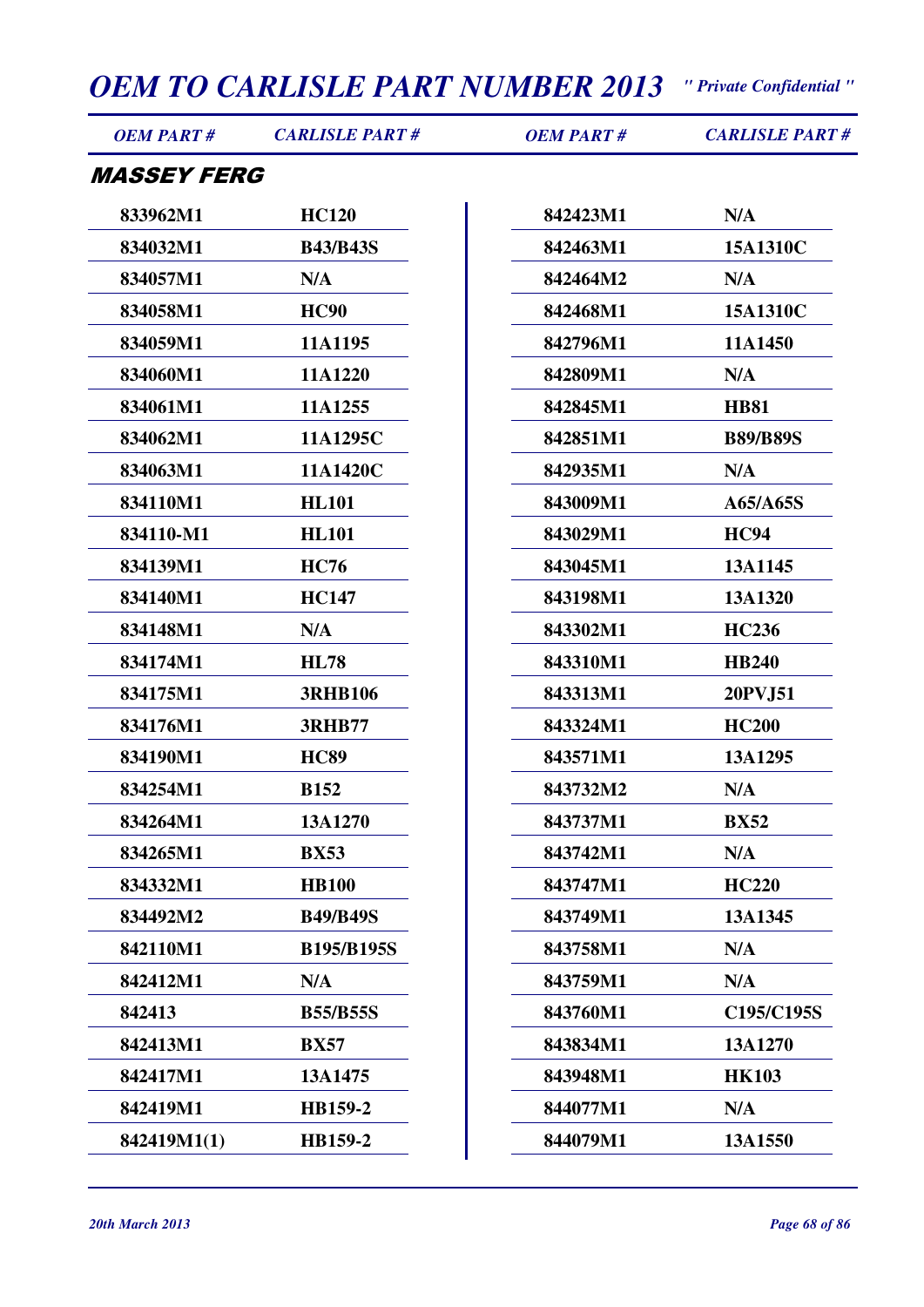| <b>OEM PART#</b>          | <b>CARLISLE PART#</b> | <b>OEM PART#</b> | <b>CARLISLE PART#</b> |
|---------------------------|-----------------------|------------------|-----------------------|
| <i><b>MASSEY FERG</b></i> |                       |                  |                       |
| 844091M1                  | <b>HK91</b>           | 925216M1         | 5V1060                |
| 844163M1                  | 13A1525               | 925726M1         | 11A0545               |
| 844171M1                  | 11A1320               | 926755M1         | <b>BX136</b>          |
| 844306M1                  | AX53                  | 926781M1         | <b>HB71</b>           |
| 844307M1                  | AX76                  | 926785M1         | 18-3280               |
| 844336M1                  | N/A                   | 926838M1         | <b>BX57</b>           |
| 844461M1                  | 13A0950               | 926838M2         | <b>BX57</b>           |
| 844475M1                  | <b>4RHB114</b>        | 927137M1         | 18-3278               |
| 850320M1                  | 15A0945C              | 927139M1         | N/A                   |
| 852175M1                  | 15A0980C              | 927210M1         | <b>SPBX2530</b>       |
| 8628                      | 17A0990C              | 927739M1         | <b>SPBX3170</b>       |
| 890982M1                  | 13A1195               | 933139M1         | <b>SPZX1270</b>       |
| 893575M1                  | <b>SPAX1250</b>       | 933245M1         | <b>B152</b>           |
| 895851M1                  | 13A1420               | 933505M1         | <b>B86/B86S</b>       |
| 912717M1                  | <b>HL112</b>          | 933550M1         | 11A0800               |
| 921110M1                  | 13A1065               | 934753M1         | 2400L16               |
| 923505M1                  | <b>780L5</b>          | 935133M1         | 1980L16               |
| 923639M1                  | <b>BX85</b>           | 935554M1         | 13A1840               |
| 923640M1                  | <b>H5V140</b>         | 936376M1         | 18-3279               |
| 923802M1                  | <b>HL92</b>           | 947580M1         | <b>BX70</b>           |
| 923802M2                  | <b>HL92</b>           | 947581M1         | <b>B94/B94S</b>       |
| 923971M2                  | <b>HL76</b>           | 966427M1         | 13A0990               |
| 924000M1                  | <b>16PVL65</b>        | 9811830W2        | N/A                   |
| 924327M1                  | <b>BX60</b>           | D259047M91       | 13A1700               |
| 924329M1                  | <b>CX195</b>          | D41933700        | <b>B94S</b>           |
| 924358M1                  | 865L10                | D41982400        | <b>HC83</b>           |
| 924623M1                  | <b>BX64</b>           | D41985300        | C95                   |
| 924698M1                  | 2R3VX1250             | D41998800        | <b>B84S</b>           |
| 924698M2                  | <b>SPZX3170</b>       | D60382           | 22A1270C              |
| 924769M2                  | <b>SPBX1600</b>       | DX119466         | 11A1090               |
|                           |                       |                  |                       |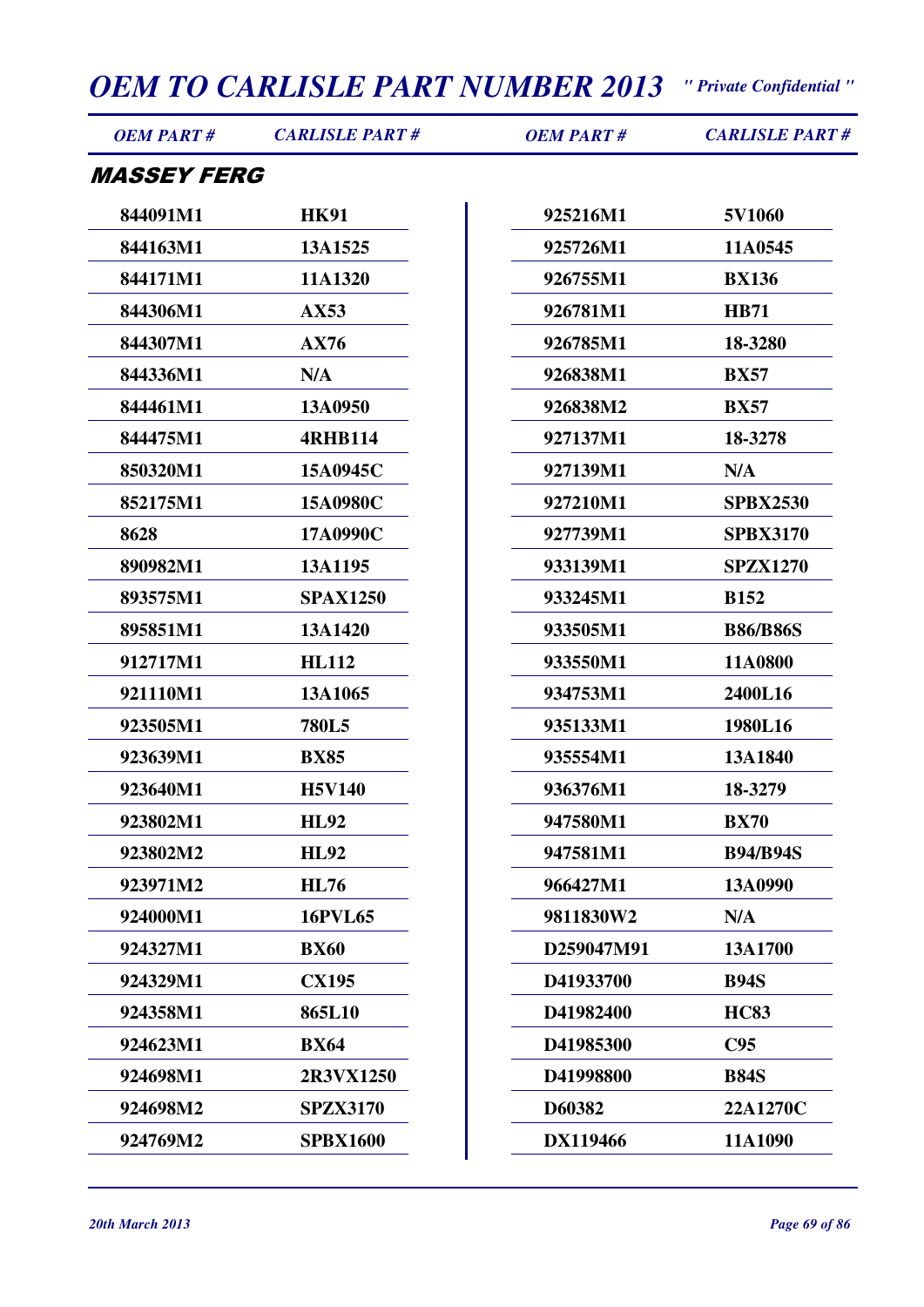*OEM PART # CARLISLE PART # OEM PART # CARLISLE PART #*

#### MASSEY FERG

| <b>DX119468</b> | 11A1030        |
|-----------------|----------------|
| GB5076          | <b>22A1130</b> |
| <b>GB5249</b>   | 15A1040C       |
| GB5314          | <b>BX112</b>   |
| <b>GH5045</b>   | <b>BX68</b>    |
| <b>GH5046</b>   | <b>BX158</b>   |
| <b>GH5047</b>   | N/A            |
| <b>GK5105</b>   | <b>BX93</b>    |
| GK5229          | 17A0800C       |
| <b>GK5287</b>   | 17A1285        |
| GL5053          | 22A1665C       |
| <b>GL5144</b>   | 17A1285        |
| GL5152          | 17A0925C       |
| <b>GR5044</b>   | 20A1020C       |
| GT5015          | 15A1040C       |
| GT5046          | 17A1160C       |
| GX5044          | 15A1030C       |
| H15274          | 22A1130        |
| K17951          | 11A1270C       |
| K179511         | 11A1245C       |
| K194681         | 11A1060        |
| <b>TX52186</b>  | <b>BX100</b>   |
|                 |                |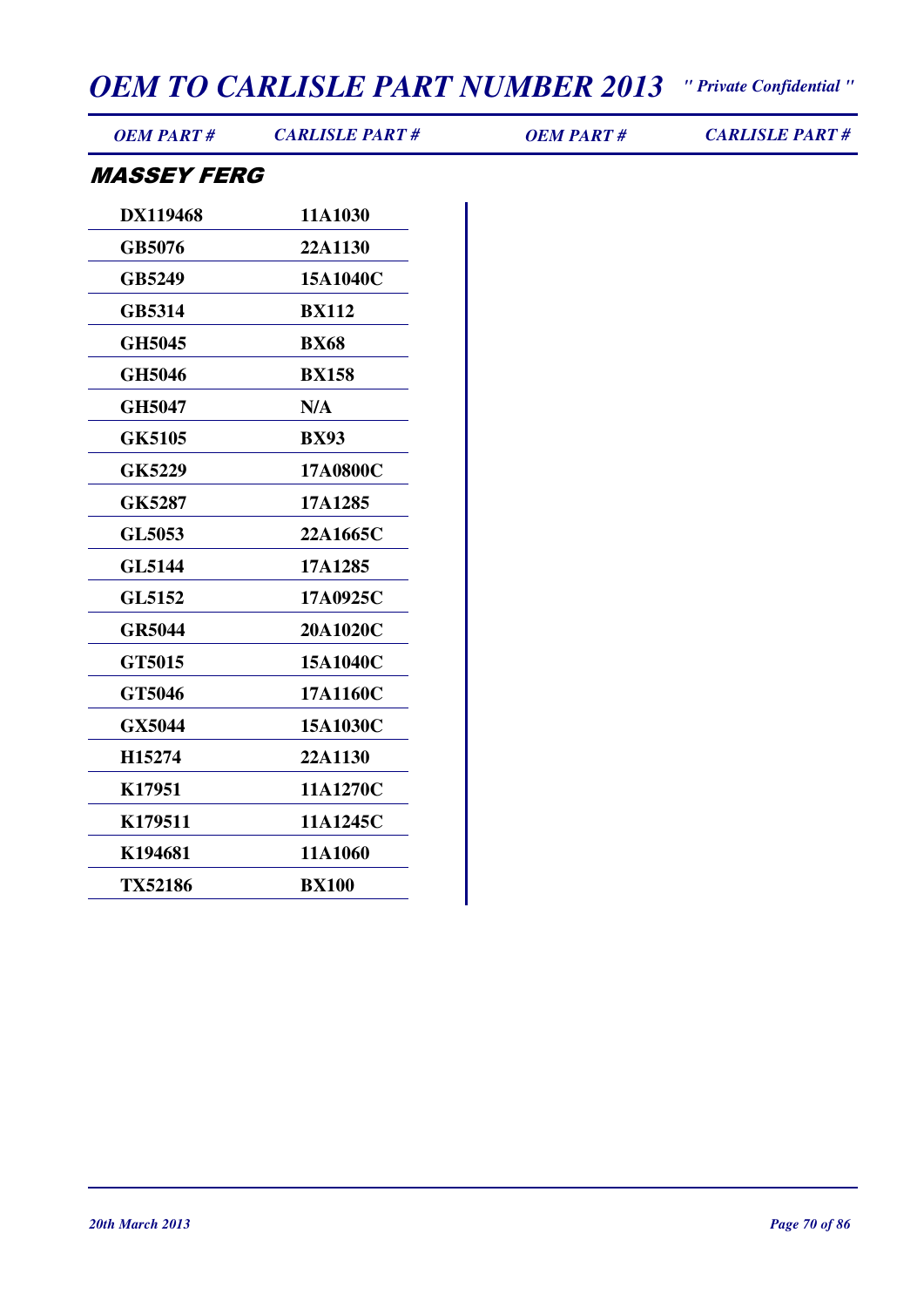| <b>NEW HOLLAND</b><br>056408<br>230041<br><b>BX38</b><br>A46/A46S<br>121960<br><b>CX70</b><br>230042<br>15A1105C<br>C70<br>121961<br>230043<br><b>BX55</b><br>126805<br><b>AX33</b><br>230044<br><b>BX70</b><br>127934<br><b>HC79</b><br>230046<br><b>BX93</b><br>136024<br>N/A<br>230048<br><b>BX115</b><br>143313<br>880L12<br>230049<br>N/A<br>144313<br><b>12PVL880</b><br>230051<br><b>CX46</b><br>157024<br><b>HC132</b><br>N/A<br>230052<br>164544<br><b>HI105</b><br>230053<br>C59<br>166203<br><b>B67/B67S</b><br>230054<br>C65<br>168080<br>230056<br>22A2045C<br><b>HJ46</b><br>168141<br>C152/C152S<br><b>CX90</b><br>230057<br><b>C100S</b><br>230059<br><b>HC112</b><br>168347<br>179944<br><b>B115/B115S</b><br>230060<br><b>HC122</b><br>179946<br><b>HB136</b><br>230061<br><b>CX136</b><br>182381<br>N/A<br>230062<br><b>CX162</b><br>185471<br><b>HL92</b><br>230064<br>C <sub>185</sub><br>186347<br><b>CX101</b><br>230073<br><b>HC131</b><br><b>CX101</b><br>1863473<br>230074<br><b>HC147</b><br>189130<br>N/A<br>230075<br>N/A<br>N/A<br>230076<br>189131<br><b>HL85</b><br><b>HB136</b><br>230077<br>221458<br><b>HL127</b><br>225915<br><b>HC84</b><br>230078<br><b>HM85</b><br><b>B107</b><br>230079<br>226488<br><b>HF4.0X122</b><br><b>HC83</b><br>230080<br><b>HF5.5X124</b><br>227247<br>229760<br>230101<br><b>HJ58</b><br><b>2RBP90</b><br>230037<br><b>AX42</b><br>230103<br>C64<br>230038<br>13A1170<br>230108<br><b>HB115</b><br>230039<br>13A1370<br>230127<br>13A1320 | <b>OEM PART#</b> | <b>CARLISLE PART#</b> | <b>OEM PART#</b> | <b>CARLISLE PART#</b> |
|-------------------------------------------------------------------------------------------------------------------------------------------------------------------------------------------------------------------------------------------------------------------------------------------------------------------------------------------------------------------------------------------------------------------------------------------------------------------------------------------------------------------------------------------------------------------------------------------------------------------------------------------------------------------------------------------------------------------------------------------------------------------------------------------------------------------------------------------------------------------------------------------------------------------------------------------------------------------------------------------------------------------------------------------------------------------------------------------------------------------------------------------------------------------------------------------------------------------------------------------------------------------------------------------------------------------------------------------------------------------------------------------------------------------------------------------------------------------------------------------------------------|------------------|-----------------------|------------------|-----------------------|
|                                                                                                                                                                                                                                                                                                                                                                                                                                                                                                                                                                                                                                                                                                                                                                                                                                                                                                                                                                                                                                                                                                                                                                                                                                                                                                                                                                                                                                                                                                             |                  |                       |                  |                       |
|                                                                                                                                                                                                                                                                                                                                                                                                                                                                                                                                                                                                                                                                                                                                                                                                                                                                                                                                                                                                                                                                                                                                                                                                                                                                                                                                                                                                                                                                                                             |                  |                       |                  |                       |
|                                                                                                                                                                                                                                                                                                                                                                                                                                                                                                                                                                                                                                                                                                                                                                                                                                                                                                                                                                                                                                                                                                                                                                                                                                                                                                                                                                                                                                                                                                             |                  |                       |                  |                       |
|                                                                                                                                                                                                                                                                                                                                                                                                                                                                                                                                                                                                                                                                                                                                                                                                                                                                                                                                                                                                                                                                                                                                                                                                                                                                                                                                                                                                                                                                                                             |                  |                       |                  |                       |
|                                                                                                                                                                                                                                                                                                                                                                                                                                                                                                                                                                                                                                                                                                                                                                                                                                                                                                                                                                                                                                                                                                                                                                                                                                                                                                                                                                                                                                                                                                             |                  |                       |                  |                       |
|                                                                                                                                                                                                                                                                                                                                                                                                                                                                                                                                                                                                                                                                                                                                                                                                                                                                                                                                                                                                                                                                                                                                                                                                                                                                                                                                                                                                                                                                                                             |                  |                       |                  |                       |
|                                                                                                                                                                                                                                                                                                                                                                                                                                                                                                                                                                                                                                                                                                                                                                                                                                                                                                                                                                                                                                                                                                                                                                                                                                                                                                                                                                                                                                                                                                             |                  |                       |                  |                       |
|                                                                                                                                                                                                                                                                                                                                                                                                                                                                                                                                                                                                                                                                                                                                                                                                                                                                                                                                                                                                                                                                                                                                                                                                                                                                                                                                                                                                                                                                                                             |                  |                       |                  |                       |
|                                                                                                                                                                                                                                                                                                                                                                                                                                                                                                                                                                                                                                                                                                                                                                                                                                                                                                                                                                                                                                                                                                                                                                                                                                                                                                                                                                                                                                                                                                             |                  |                       |                  |                       |
|                                                                                                                                                                                                                                                                                                                                                                                                                                                                                                                                                                                                                                                                                                                                                                                                                                                                                                                                                                                                                                                                                                                                                                                                                                                                                                                                                                                                                                                                                                             |                  |                       |                  |                       |
|                                                                                                                                                                                                                                                                                                                                                                                                                                                                                                                                                                                                                                                                                                                                                                                                                                                                                                                                                                                                                                                                                                                                                                                                                                                                                                                                                                                                                                                                                                             |                  |                       |                  |                       |
|                                                                                                                                                                                                                                                                                                                                                                                                                                                                                                                                                                                                                                                                                                                                                                                                                                                                                                                                                                                                                                                                                                                                                                                                                                                                                                                                                                                                                                                                                                             |                  |                       |                  |                       |
|                                                                                                                                                                                                                                                                                                                                                                                                                                                                                                                                                                                                                                                                                                                                                                                                                                                                                                                                                                                                                                                                                                                                                                                                                                                                                                                                                                                                                                                                                                             |                  |                       |                  |                       |
|                                                                                                                                                                                                                                                                                                                                                                                                                                                                                                                                                                                                                                                                                                                                                                                                                                                                                                                                                                                                                                                                                                                                                                                                                                                                                                                                                                                                                                                                                                             |                  |                       |                  |                       |
|                                                                                                                                                                                                                                                                                                                                                                                                                                                                                                                                                                                                                                                                                                                                                                                                                                                                                                                                                                                                                                                                                                                                                                                                                                                                                                                                                                                                                                                                                                             |                  |                       |                  |                       |
|                                                                                                                                                                                                                                                                                                                                                                                                                                                                                                                                                                                                                                                                                                                                                                                                                                                                                                                                                                                                                                                                                                                                                                                                                                                                                                                                                                                                                                                                                                             |                  |                       |                  |                       |
|                                                                                                                                                                                                                                                                                                                                                                                                                                                                                                                                                                                                                                                                                                                                                                                                                                                                                                                                                                                                                                                                                                                                                                                                                                                                                                                                                                                                                                                                                                             |                  |                       |                  |                       |
|                                                                                                                                                                                                                                                                                                                                                                                                                                                                                                                                                                                                                                                                                                                                                                                                                                                                                                                                                                                                                                                                                                                                                                                                                                                                                                                                                                                                                                                                                                             |                  |                       |                  |                       |
|                                                                                                                                                                                                                                                                                                                                                                                                                                                                                                                                                                                                                                                                                                                                                                                                                                                                                                                                                                                                                                                                                                                                                                                                                                                                                                                                                                                                                                                                                                             |                  |                       |                  |                       |
|                                                                                                                                                                                                                                                                                                                                                                                                                                                                                                                                                                                                                                                                                                                                                                                                                                                                                                                                                                                                                                                                                                                                                                                                                                                                                                                                                                                                                                                                                                             |                  |                       |                  |                       |
|                                                                                                                                                                                                                                                                                                                                                                                                                                                                                                                                                                                                                                                                                                                                                                                                                                                                                                                                                                                                                                                                                                                                                                                                                                                                                                                                                                                                                                                                                                             |                  |                       |                  |                       |
|                                                                                                                                                                                                                                                                                                                                                                                                                                                                                                                                                                                                                                                                                                                                                                                                                                                                                                                                                                                                                                                                                                                                                                                                                                                                                                                                                                                                                                                                                                             |                  |                       |                  |                       |
|                                                                                                                                                                                                                                                                                                                                                                                                                                                                                                                                                                                                                                                                                                                                                                                                                                                                                                                                                                                                                                                                                                                                                                                                                                                                                                                                                                                                                                                                                                             |                  |                       |                  |                       |
|                                                                                                                                                                                                                                                                                                                                                                                                                                                                                                                                                                                                                                                                                                                                                                                                                                                                                                                                                                                                                                                                                                                                                                                                                                                                                                                                                                                                                                                                                                             |                  |                       |                  |                       |
|                                                                                                                                                                                                                                                                                                                                                                                                                                                                                                                                                                                                                                                                                                                                                                                                                                                                                                                                                                                                                                                                                                                                                                                                                                                                                                                                                                                                                                                                                                             |                  |                       |                  |                       |
|                                                                                                                                                                                                                                                                                                                                                                                                                                                                                                                                                                                                                                                                                                                                                                                                                                                                                                                                                                                                                                                                                                                                                                                                                                                                                                                                                                                                                                                                                                             |                  |                       |                  |                       |
|                                                                                                                                                                                                                                                                                                                                                                                                                                                                                                                                                                                                                                                                                                                                                                                                                                                                                                                                                                                                                                                                                                                                                                                                                                                                                                                                                                                                                                                                                                             |                  |                       |                  |                       |
|                                                                                                                                                                                                                                                                                                                                                                                                                                                                                                                                                                                                                                                                                                                                                                                                                                                                                                                                                                                                                                                                                                                                                                                                                                                                                                                                                                                                                                                                                                             |                  |                       |                  |                       |
|                                                                                                                                                                                                                                                                                                                                                                                                                                                                                                                                                                                                                                                                                                                                                                                                                                                                                                                                                                                                                                                                                                                                                                                                                                                                                                                                                                                                                                                                                                             |                  |                       |                  |                       |
|                                                                                                                                                                                                                                                                                                                                                                                                                                                                                                                                                                                                                                                                                                                                                                                                                                                                                                                                                                                                                                                                                                                                                                                                                                                                                                                                                                                                                                                                                                             |                  |                       |                  |                       |
|                                                                                                                                                                                                                                                                                                                                                                                                                                                                                                                                                                                                                                                                                                                                                                                                                                                                                                                                                                                                                                                                                                                                                                                                                                                                                                                                                                                                                                                                                                             |                  |                       |                  |                       |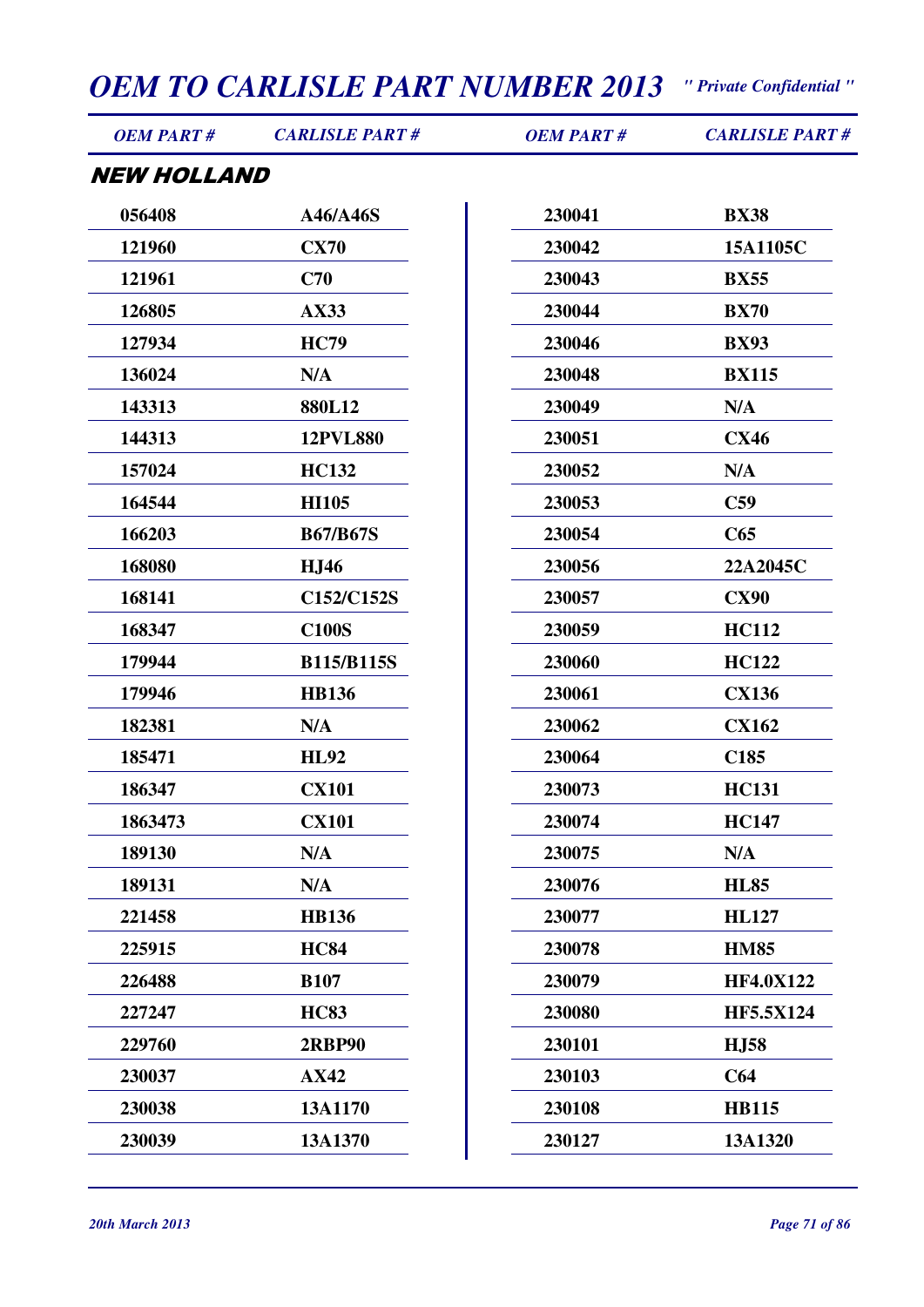| <b>OEM PART#</b>   | <b>CARLISLE PART#</b> | <b>OEM PART#</b> | <b>CARLISLE PART#</b> |
|--------------------|-----------------------|------------------|-----------------------|
| <b>NEW HOLLAND</b> |                       |                  |                       |
| 230131             | 13A1145               | 280108           | <b>B112/B112S</b>     |
| 230143             | <b>B195/B195S</b>     | 284521           | <b>HI58</b>           |
| 230151             | <b>BX51</b>           | 288477           | <b>2RBP96</b>         |
| 230156             | <b>HB137</b>          | 293493           | N/A                   |
| 230164             | <b>HC98</b>           | 309087           | N/A                   |
| 230172             | <b>HL116</b>          | 309364           | <b>HC79</b>           |
| 230267             | C <sub>285</sub>      | 320935           | <b>HI61</b>           |
| 231583             | <b>3RHB98</b>         | 321559           | <b>HM89</b>           |
| 243332             | <b>BX66</b>           | 321582           | <b>HC134</b>          |
| 244025             | 15A1640C              | 321583           | <b>3RBP96</b>         |
| 246573             | <b>2RHB127</b>        | 323413           | <b>HC79</b>           |
| 246727             | <b>B187</b>           | 323646           | <b>4RHB88</b>         |
| 246771             | 13A1805               | 324391           | <b>HD134</b>          |
| 246773             | <b>HC76</b>           | 324791           | <b>HD135</b>          |
| 246978             | <b>4RHB129</b>        | 326471           | <b>4RHB88</b>         |
| 246980             | <b>HD167</b>          | 327024           | 11A1295C              |
| 247782             | <b>HC112</b>          | 327041           | 11A1065C              |
| 248332             | <b>BX66</b>           | 328424           | C144/C144S            |
| 253882             | N/A                   | 330198           | <b>HL134</b>          |
| 254084             | 13A1295               | 330204           | <b>HB69</b>           |
| 254093             | <b>HM93</b>           | 330441           | <b>HM131</b>          |
| 255603             | 13A1345               | 330715           | <b>HC144</b>          |
| 259346             | 13A1220               | 331019           | <b>HB203</b>          |
| 259477             | <b>BX66</b>           | 333255           | C170                  |
| 261000             | <b>HM90</b>           | 333347           | <b>CC136</b>          |
| 261001             | <b>HM130</b>          | 333958           | <b>HC137</b>          |
| 261472             | 13A1170               | 334065           | <b>HJ48</b>           |
| 264557             | 13A1335               | 335258           | <b>BX55</b>           |
| 266209             | 13A1295               | 336386           | 11A1345               |
| 268612             | 2RHD126               | 336426           | 11A1345               |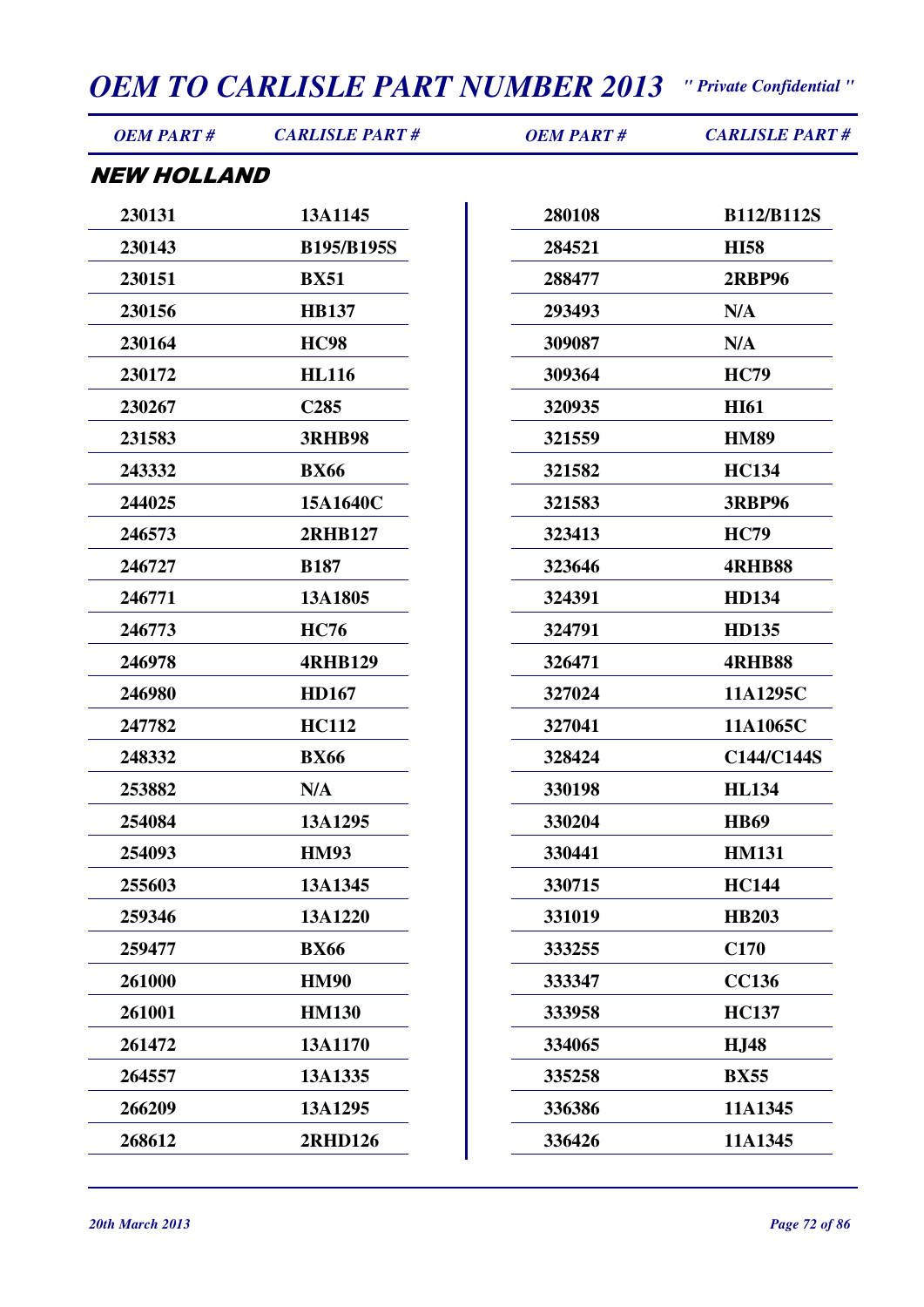| <b>OEM PART#</b>   | <b>CARLISLE PART#</b> | <b>OEM PART#</b> | <b>CARLISLE PART#</b> |
|--------------------|-----------------------|------------------|-----------------------|
| <b>NEW HOLLAND</b> |                       |                  |                       |
| 336784             | <b>HM83</b>           | 387460           | <b>HO85</b>           |
| 337415             | <b>HC101</b>          | 387469           | <b>CX128</b>          |
| 340433316          | N/A                   | 387931           | <b>HB77-2</b>         |
| 340435127          | N/A                   | 388280           | <b>HJ64</b>           |
| 350236             | <b>3RBP124</b>        | 389245           | 15A1920               |
| 3502368            | <b>3RBP124</b>        | 391143           | <b>BX113</b>          |
| 350776             | <b>HM137</b>          | 391650           | <b>4RHB124</b>        |
| 352219             | <b>HI130</b>          | 392134           | <b>HC112</b>          |
| 353584             | <b>CX144</b>          | 392361           | <b>4RHB99</b>         |
| 353882             | N/A                   | 393326           | <b>2RHB120</b>        |
| 354115             | <b>HL134</b>          | 393519           | 13A1650               |
| 354338             | 13A0890               | 394425           | <b>HB157</b>          |
| 355797             | N/A                   | 394426           | HB157-2               |
| 356024             | <b>HL127</b>          | 395955           | <b>HC69</b>           |
| 356025             | <b>HM131</b>          | 396749           | <b>HC79</b>           |
| 356913             | <b>HC69</b>           | 396750           | <b>HC79</b>           |
| 362499             | <b>BX144</b>          | 397297           | <b>3RHB124</b>        |
| 362500             | <b>BX144</b>          | 397298           | <b>3RHB86</b>         |
| 364033             | <b>AX48</b>           | 398731           | N/A                   |
| 37004              | C52                   | 399058           | 13A1755               |
| 371222             | 13A1220               | 410896           | <b>CX72</b>           |
| 372891             | N/A                   | 411543           | <b>4RHB106</b>        |
| 375977             | D <sub>130</sub>      | 417643           | <b>HM86</b>           |
| 378672             | <b>CC158</b>          | 42001            | HB117-5               |
| 378989             | <b>HB69-2</b>         | 42002            | HB117-5               |
| 381489             | <b>AX110</b>          | 420606           | <b>HL79</b>           |
| 384397             | 13A1840               | 422281           | <b>3RHB133</b>        |
| 386155             | N/A                   | 422441           | <b>HA109</b>          |
| 387452             | <b>3RHB120</b>        | 422731           | <b>HC130</b>          |
| 387454             | <b>4RHB86</b>         | 424160           | 13A0825               |
|                    |                       |                  |                       |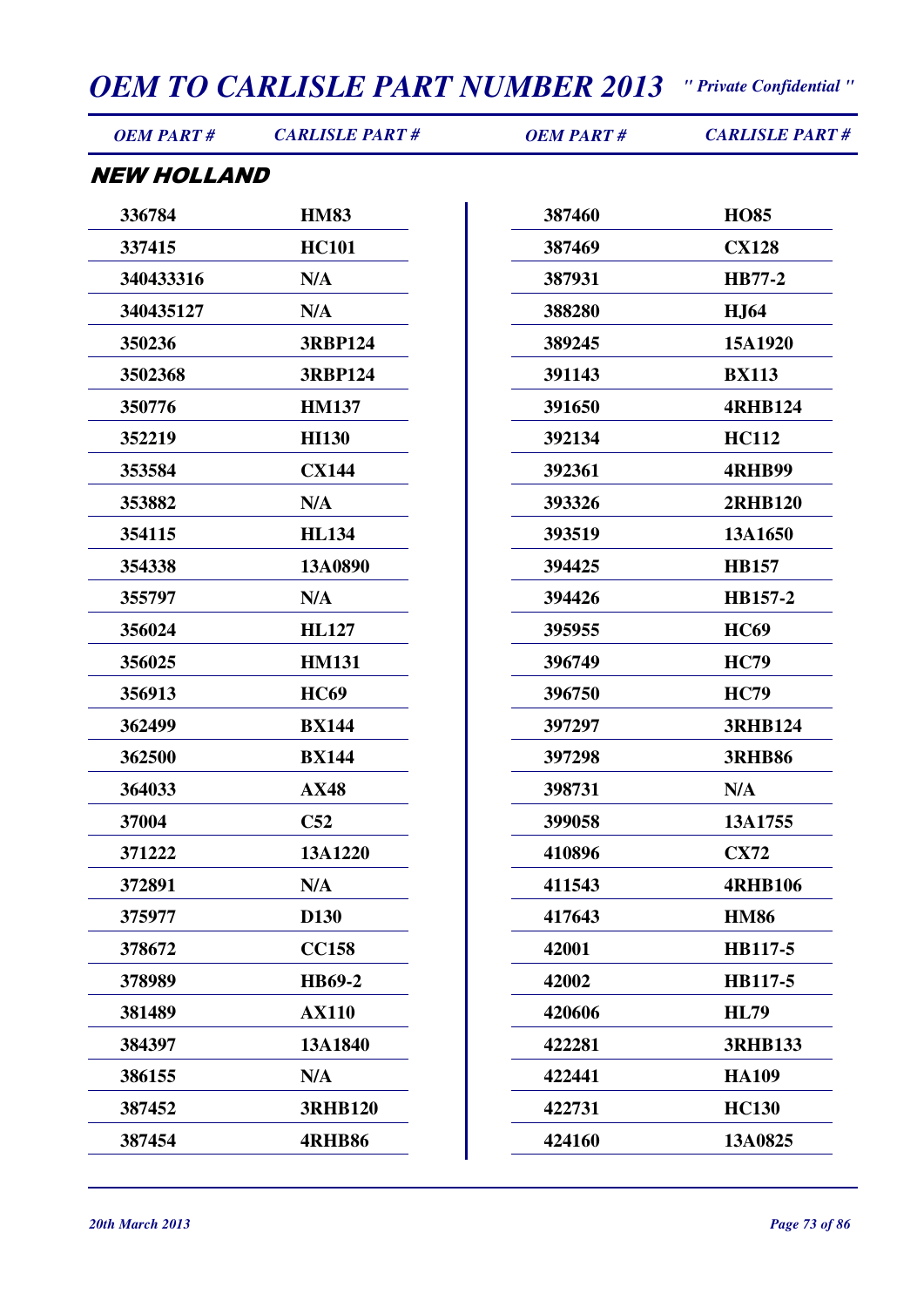*OEM PART # CARLISLE PART # OEM PART # CARLISLE PART #*

#### NEW HOLLAND

| 424563  | <b>2RHC128</b>   |
|---------|------------------|
| 427455  | A65/A65S         |
| 427456  | 58X880           |
| 431784  | <b>HB115</b>     |
| 433639  | <b>B60S</b>      |
| 4336392 | <b>B60S</b>      |
| 433746  | <b>B180S</b>     |
| 4337469 | <b>B180S</b>     |
| 434044  | <b>HN81</b>      |
| 434160  | <b>HN92</b>      |
| 4341608 | N/A              |
| 434222  | <b>3RHB127</b>   |
| 4342220 | <b>3RHB127</b>   |
| 437033  | <b>CX75</b>      |
| 439129  | <b>HL129</b>     |
| 439832  | N/A              |
| 4398328 | N/A              |
| 440780  | <b>HM156</b>     |
| 4407800 | <b>HM145</b>     |
| 443634  | 13A1180          |
| 443775  | <b>2RHB195</b>   |
| 445640  | N/A              |
| 4456409 | <b>HC65</b>      |
| 446344  | 13A1180          |
| 446780  | N/A              |
| 447031  | <b>3RHB133</b>   |
|         |                  |
| 447041  | <b>HC103</b>     |
| 448794  | C156             |
| 4487947 | C <sub>156</sub> |
| 451481  | <b>4RHB86</b>    |

| 454990    | <b>3RHB187</b>   |
|-----------|------------------|
| 4549901   | <b>3RHB187</b>   |
| 455865    | <b>4RHB89</b>    |
| 4558657   | <b>4RHB89</b>    |
| 465058    | <b>HL144</b>     |
| 465059    | <b>HL136</b>     |
| 467261    | <b>HI157</b>     |
| 468291    | <b>HC139</b>     |
| 468584    | <b>HC146</b>     |
| 468759    | C115/C115S       |
| 46914     | <b>C85/C85S</b>  |
| 500594    | 13A1155          |
| 500595    | N/A              |
| 500597    | 13A1195          |
| 500598    | 11A1145          |
| 500599    | 13A1040          |
| 500602    | 11A1230          |
| 50371653  | N/A              |
| 504212528 | N/A              |
| 504368979 | N/A              |
| 520944    | N/A              |
| 56212     | <b>C78/C78S</b>  |
| 566279    | 15A1160C         |
| 567451    | C <sub>166</sub> |
| 567647    | 20A1560C         |
| 572981    | 13A1090          |
| 573957    | 48X560           |
| 575439    | <b>28PVL865</b>  |
| 576773    | <b>B67/B67S</b>  |
| 576775    | 13A1195          |
|           |                  |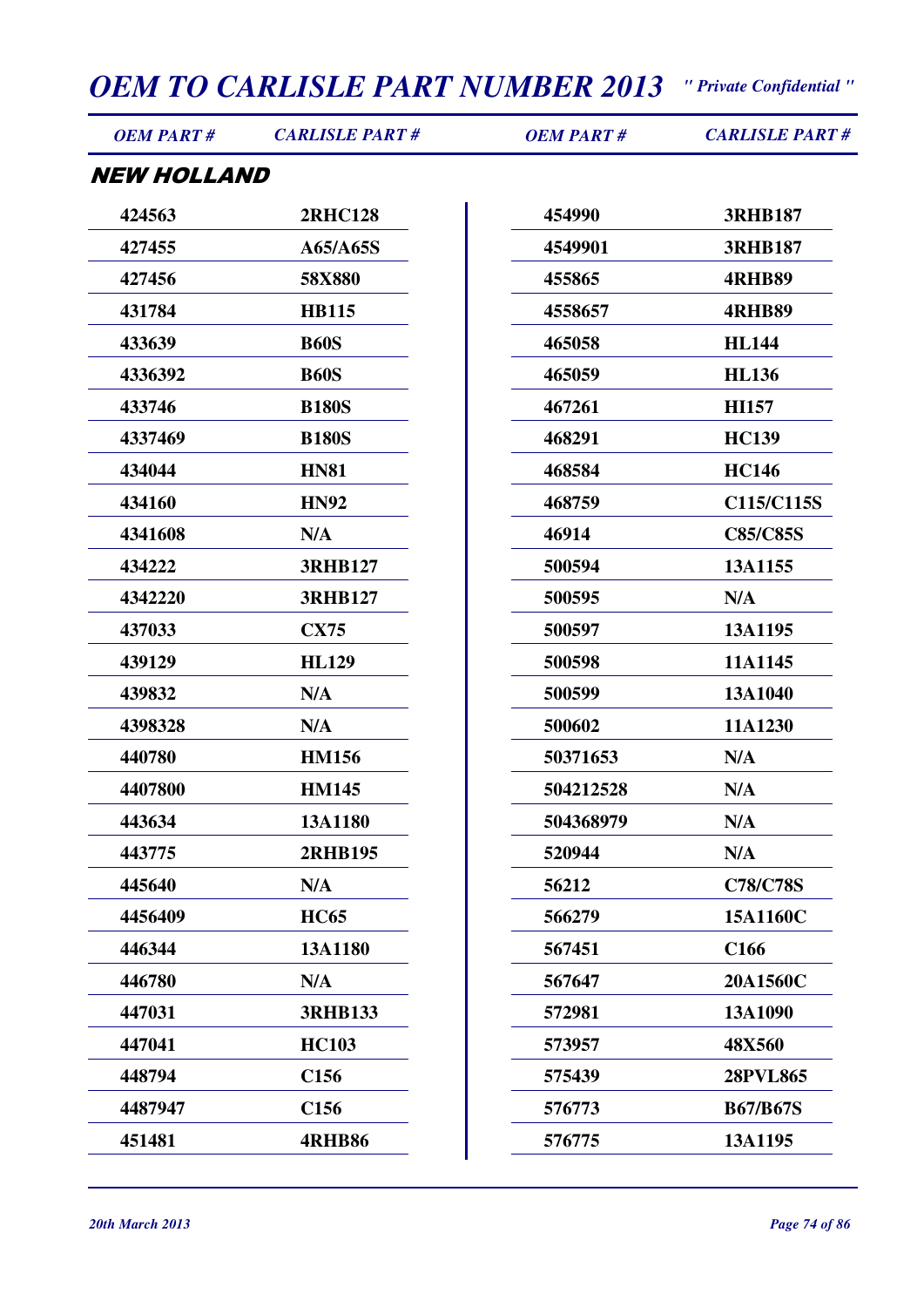| <b>OEM PART#</b>   | <b>CARLISLE PART#</b> | <b>OEM PART#</b> | <b>CARLISLE PART#</b> |
|--------------------|-----------------------|------------------|-----------------------|
| <b>NEW HOLLAND</b> |                       |                  |                       |
| 577240             | 13A1370               | 626657           | 13A1370               |
| 592711             | 13A1320               | 630010           | <b>HL127</b>          |
| 603720             | <b>HJ51</b>           | 63106            | <b>HC132</b>          |
| 605529             | <b>BB144</b>          | 632889           | <b>SPBX2000</b>       |
| 610678             | 13A1320               | 632890           | <b>SPBX2000</b>       |
| 610767             | 13A1665               | 634563           | <b>B92/B92S</b>       |
| 612024             | N/A                   | 635042           | <b>HC125</b>          |
| 612305             | 13A1725               | 636645           | <b>HM131</b>          |
| 614040             | <b>CX158</b>          | 637782           | <b>HM95</b>           |
| 615790             | 13A1855               | 637783           | <b>HM96</b>           |
| 616355             | <b>CX112</b>          | 63804            | <b>CX99</b>           |
| 617362             | <b>2RHB77</b>         | 638337           | 5RH5V164              |
| 617901             | 11A1285C              | 640143           | <b>HM92</b>           |
| 618040             | <b>B222</b>           | 64212            | <b>C78/C78S</b>       |
| 618805             | <b>CX112</b>          | 64218            | <b>CX78</b>           |
| 618853             | 2RBP225               | 64234            | <b>HC64-2</b>         |
| 619748             | <b>HC117</b>          | 642569           | <b>HI58</b>           |
| 619748,            | <b>HC117</b>          | 642920           | <b>4RH5V164</b>       |
| 620944             | <b>SPBX1800</b>       | 643076           | <b>4RH5V129</b>       |
| 620945             | <b>C68S</b>           | 643307           | N/A                   |
| 621024             | 2800RPP14-30          | 643353           | <b>BX144</b>          |
| 621104             | <b>HC76</b>           | 647901           | 11A1285C              |
| 621367             | <b>HC120-2</b>        | 647903           | 11A1285C              |
| 62137              | <b>HC120-2</b>        | 648040           | <b>B222</b>           |
| 6215233            | <b>HM95</b>           | 649035           | 6RH5V164              |
| 6215268            | <b>HM92</b>           | 65487            | <b>HBB90</b>          |
| 624398             | <b>HI46</b>           | 66813            | 990L10                |
| 624650             | <b>HB77-2</b>         | 66973            | N/A                   |
| 625241             | N/A                   | 677419           | <b>B63/B63S</b>       |
| 626654             | 13A1410               | 682008           | <b>HD193</b>          |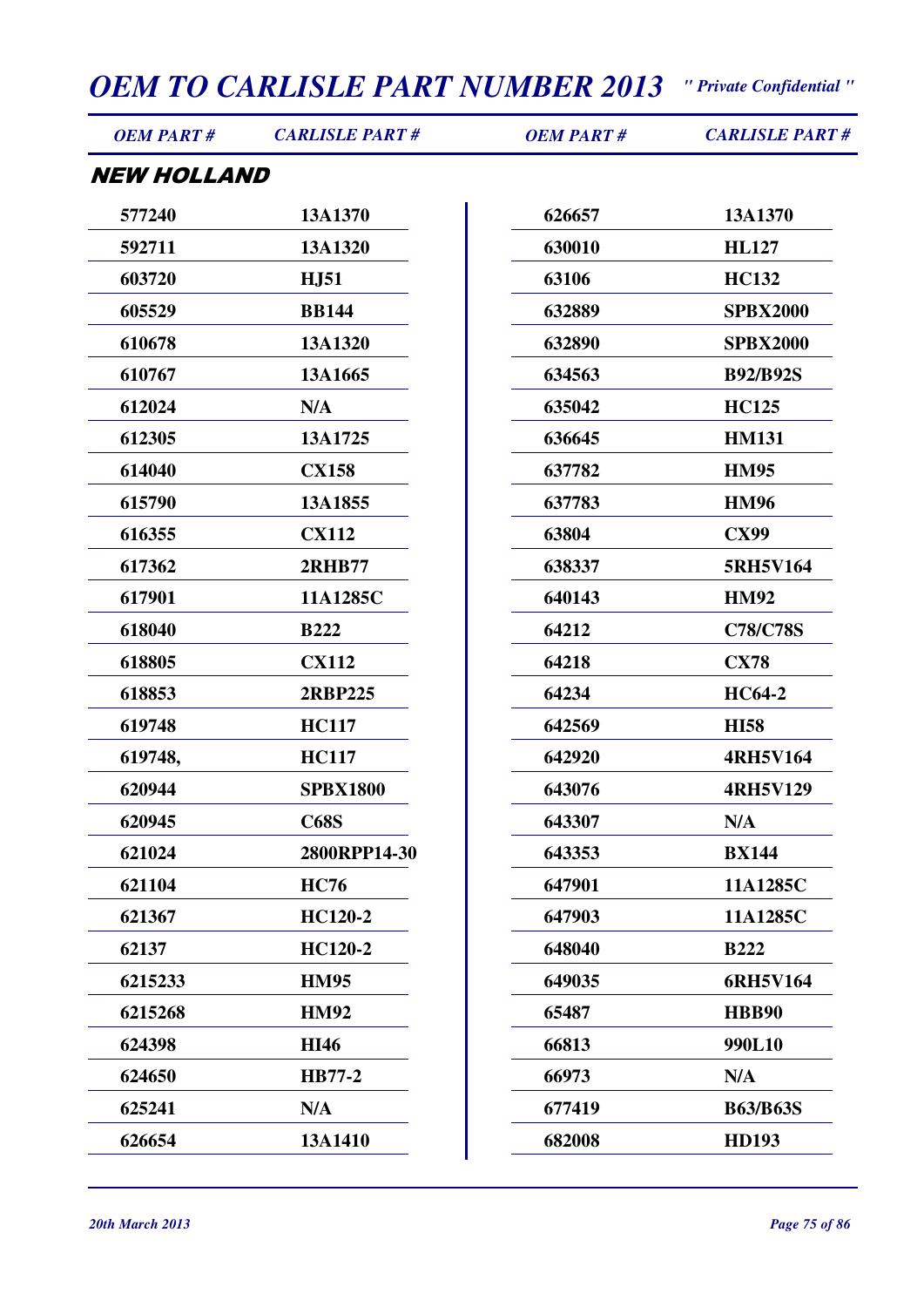| <b>OEM PART#</b>          | <b>CARLISLE PART#</b> | <b>OEM PART#</b> | <b>CARLISLE PART#</b> |
|---------------------------|-----------------------|------------------|-----------------------|
| <i><b>NEW HOLLAND</b></i> |                       |                  |                       |
| 692974                    | <b>HQ91</b>           | 747403           | <b>HN100</b>          |
| 692975                    | <b>HO93</b>           | 750166           | <b>HN84</b>           |
| 694676                    | <b>HB88</b>           | 750318           | <b>HJ69</b>           |
| 694982                    | <b>HC110</b>          | 753053           | <b>HC134</b>          |
| 696719                    | AX33                  | 753063           | <b>HC116</b>          |
| 696975                    | N/A                   | 754165           | 48X340                |
| 699268                    | <b>5RH5V82</b>        | 7541653          | 48X340                |
| 700604881                 | N/A                   | 754285           | <b>HC87</b>           |
| 703274                    | A46/A46S              | 7542859          | <b>C84S</b>           |
| 703747                    | <b>HC97</b>           | 754388           | N/A                   |
| 708177                    | <b>2RBP100</b>        | 7543887          | <b>B53S</b>           |
| 709414                    | <b>BX97</b>           | 754389           | N/A                   |
| 709806                    | <b>2RHB82</b>         | 7543899          | <b>B105S</b>          |
| 710751                    | <b>HJ70</b>           | 755778           | <b>B112/B112S</b>     |
| 710752                    | <b>HJ52</b>           | 755808           | <b>HL125</b>          |
| 712320                    | 28PVL915              | 756971           | C195/C195S            |
| 713902                    | 28PVL725              | 757725           | <b>HM84</b>           |
| 715785                    | <b>HM89</b>           | 758340           | N/A                   |
| 716254                    | <b>HBB48</b>          | 758632           | <b>HL127</b>          |
| 716414                    | <b>HC122</b>          | 758728           | 48X650                |
| 716415                    | <b>HC96-3</b>         | 768340           | 11A1395C              |
| 716416                    | <b>HC97</b>           | 772656           | 13A1500               |
| 717399                    | <b>5RBP105</b>        | 773255           | 13A1500               |
| 717699                    | 2RHB127               | 773300           | <b>HJ62</b>           |
| 717700                    | <b>HM90</b>           | 774747           | 2RHB127               |
| 719213                    | 11A1285C              | 782170           | <b>HC108</b>          |
| 719536                    | 2RHB127               | 783747           | <b>HC97</b>           |
| 73153341                  | <b>SPB1650</b>        | 785176           | <b>HB167</b>          |
| 7436771                   | <b>4RHB129</b>        | 785415           | 2RHB127               |
| 743877                    | <b>4RHB129</b>        | 785734           | <b>HO95</b>           |
|                           |                       |                  |                       |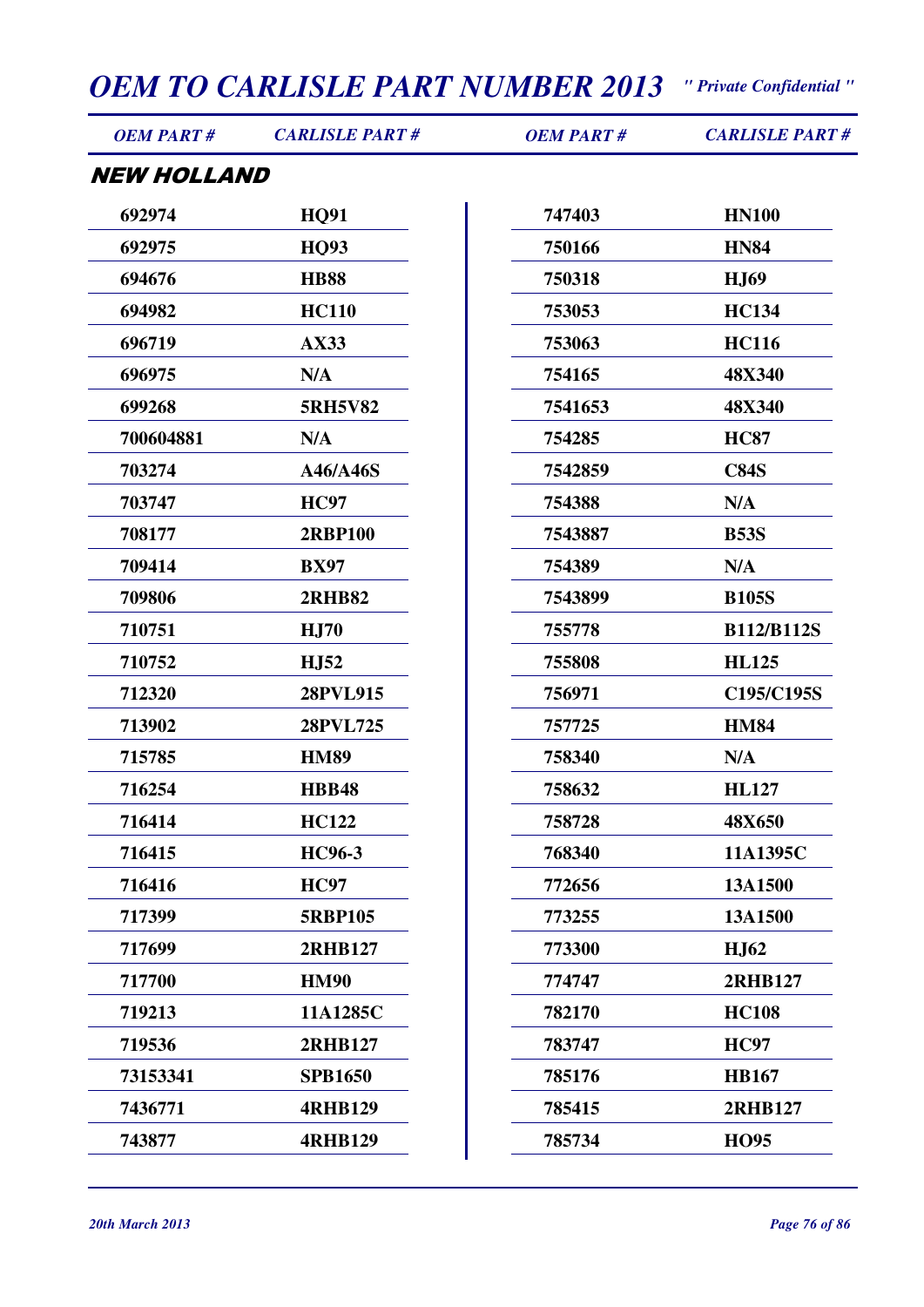| <b>OEM PART#</b>   | <b>CARLISLE PART#</b> | <b>OEM PART#</b> | <b>CARLISLE PART#</b> |
|--------------------|-----------------------|------------------|-----------------------|
| <b>NEW HOLLAND</b> |                       |                  |                       |
| 787583             | <b>HN96</b>           | 80397298         | <b>3RHB86</b>         |
| 788803             | <b>4RH5V164</b>       | 80422281         | <b>3RHB133</b>        |
| 792809             | <b>HJ59</b>           | 80422731         | <b>HC130</b>          |
| 792811             | <b>HK70</b>           | 80424563         | <b>2RHC128</b>        |
| 795008             | N/A                   | 80427456         | <b>HB88</b>           |
| 795009             | <b>4RH5V129</b>       | 80431784         | <b>HB115</b>          |
| 797978             | <b>4RH5V170</b>       | 80434160         | <b>HN92</b>           |
| 797979             | 6RH5V170              | 80434222         | <b>2RHB127</b>        |
| 80046914           | <b>HC89</b>           | 80439129         | <b>HL129</b>          |
| 80230073           | <b>HC131</b>          | 80445930         | N/A                   |
| 80230078           | <b>HM85</b>           | 80455865         | <b>4RHB89</b>         |
| 80261000           | <b>HM92</b>           | 80579364         | <b>HC64-2</b>         |
| 80321559           | <b>HM89</b>           | 80717700         | <b>HM92</b>           |
| 80323646           | <b>4RHB88</b>         | 80747177         | <b>A57S</b>           |
| 80330441           | <b>HM131</b>          | 80796623         | 2RH5V76               |
| 80333255           | <b>HC175</b>          | 822427           | <b>3RHB133</b>        |
| 80334065           | <b>HJ48</b>           | 825013           | <b>2RHB74</b>         |
| 80336784           | <b>HM83</b>           | 825117           | <b>4RHB142</b>        |
| 80337415           | <b>HC101</b>          | 82850752         | N/A                   |
| 80356024           | <b>HL127</b>          | 84012975         | <b>A89S</b>           |
| 80356025           | <b>HM131</b>          | 84015531         | <b>HC90</b>           |
| 80384397           | 13A1840               | 84023277         | <b>HJ59</b>           |
| 80387452           | <b>3RHB120</b>        | 84035748         | <b>HO93</b>           |
| 80387454           | <b>4RHB86</b>         | 84045256         | <b>HC106</b>          |
| 80387469           | <b>HC131</b>          | 84056913         | <b>B77S</b>           |
| 80388280           | <b>HJ64</b>           | 84057085         | <b>HB144</b>          |
| 80391143           | <b>HB116</b>          | 84057392         | <b>2RHB82</b>         |
| 80393326           | <b>2RHB120</b>        | 84057393         | <b>2RHB85</b>         |
| 80395955           | <b>HC69</b>           | 84057482         | <b>HB179</b>          |

**3RHB124**

**4RHB298**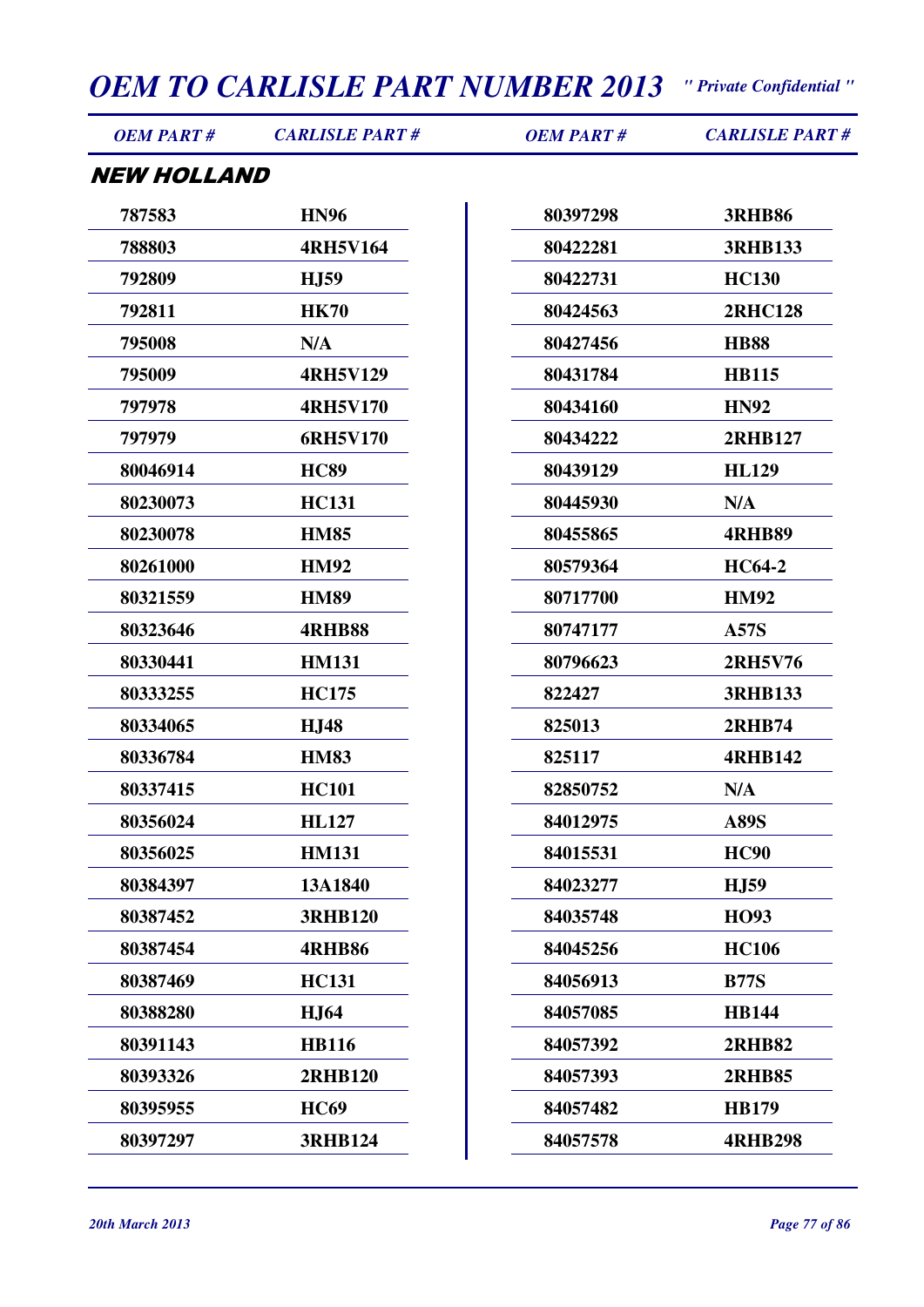| <i><b>OEM PART #</b></i> | <b>CARLISLE PART#</b> | <b>OEM PART#</b> | <b>CARLISLE PART#</b> |
|--------------------------|-----------------------|------------------|-----------------------|
| NEW HOLLAND              |                       |                  |                       |
| 84057710                 | <b>8PK2302</b>        | 84455765         | <b>B41/B41S</b>       |
| 84057874                 | <b>HC131</b>          | 84457079         | <b>2RHB86</b>         |
| 84057914                 | <b>4RHB117</b>        | 84459056         | N/A                   |
| 84057914                 | <b>4RHB117</b>        | 84817627         | <b>HJ73</b>           |
| 84058339                 | 58X450                | 84817640         | HO97 TBA              |
| 84061279                 | <b>3RHB148</b>        | 84818007         | 4PK1040               |
| 84061293                 | <b>2RHB127</b>        | 84818008         | 44PK1090              |
| 84061463                 | <b>A59S</b>           | 849514           | <b>HL126</b>          |
| 84061465                 | <b>A59S</b>           | 84991234         | <b>3RHB246</b>        |
| 84061615                 | <b>3RHB150</b>        | 855676           | 13A1650               |
| 84061953                 | 58X980                | 85666287         | <b>HC135</b>          |
| 84064309                 | <b>2RHB216</b>        | 859063           | <b>HBB92</b>          |
| 84072421                 | <b>4RHB260 TBA</b>    | 86013678         | 20-8088               |
| 84072772                 | <b>5RBP72</b>         | 861731           | <b>B69/B69S</b>       |
| 84073457                 | N/A                   | 86503087         | <b>HD193</b>          |
| 84075345                 | 2RHB128 TBA           | 8651142565       | <b>HC116</b>          |
| 84075635                 | 2RHB193 TBA           | 86513664         | 8PK2121               |
| 84137965                 | 2RHB130 TBA           | 86514163         | 6RH5V172              |
| 84168012                 | <b>2RHB138 TBA</b>    | 86514256         | <b>HC116</b>          |
| 84175580                 | <b>2RHB206 TBA</b>    | 86514514         | <b>A47/A47S</b>       |
| 84175581                 | <b>2RHB128 TBA</b>    | 86514517         | <b>B42/B42S</b>       |
| 84175582                 | N/A                   | 86514518         | <b>B42/B42S</b>       |
| 84196804                 | N/A                   | 86516668         | C53                   |
| 84320963                 | <b>2RHB137</b>        | 86517914         | <b>HC58</b>           |
| 84334995                 | <b>4RHB298</b>        | 86518568         | <b>HQ91</b>           |
| 84432785                 | <b>HC122</b>          | 86518569         | <b>HO93</b>           |
| 84434260                 | 2RHB229 TBA           | 86518570         | <b>HM92</b>           |
| 84434295                 | <b>2RHB136 TBA</b>    | 86518571         | <b>HM96</b>           |
| 84435035                 | <b>2RHB136 TBA</b>    | 86518941         | <b>HL63</b>           |
| 84455757                 | <b>B41/B41S</b>       | 86520042         | <b>2RHB82</b>         |
|                          |                       |                  |                       |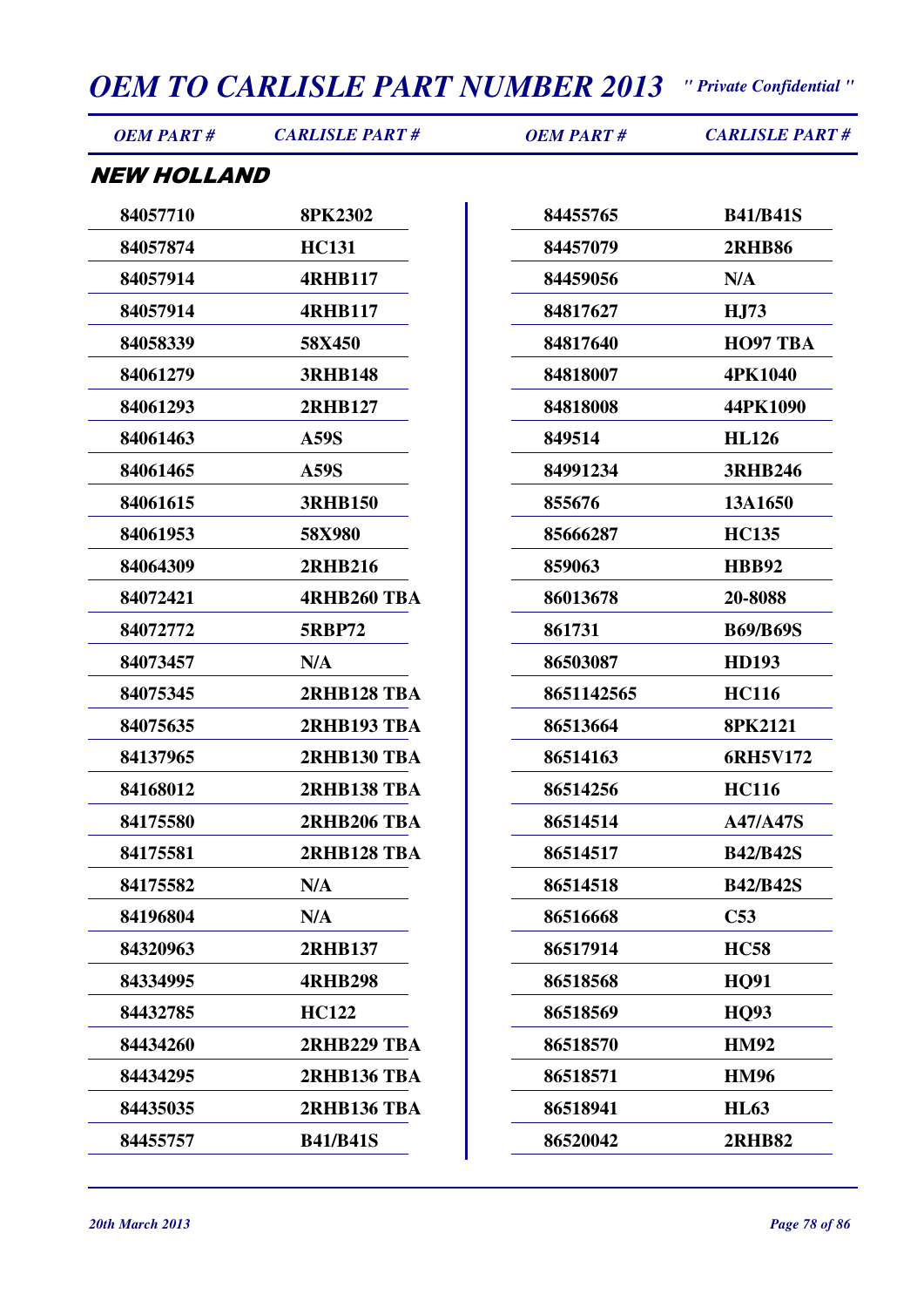| <b>OEM PART#</b>   | <b>CARLISLE PART#</b> | <b>OEM PART#</b> | <b>CARLISLE PART#</b> |
|--------------------|-----------------------|------------------|-----------------------|
| <b>NEW HOLLAND</b> |                       |                  |                       |
| 86520043           | <b>2RHB82</b>         | 87053803         | <b>HQ116</b>          |
| 86537318           | <b>HD193</b>          | 87053804         | <b>HQ118</b>          |
| 86537319           | <b>4RHB158</b>        | 87053805         | <b>HQ113</b>          |
| 86547070           | <b>2RHB227</b>        | 87283315         | <b>3RHB106</b>        |
| 86563175           | <b>HQ114</b>          | 87315599         | <b>HC132</b>          |
| 86565446           | <b>HQ112</b>          | 87319821         | <b>2RHB129</b>        |
| 86566286           | <b>2RHB120</b>        | 87325327         | A58/A58S              |
| 86566606           | <b>4RHB126</b>        | 87325684         | <b>B85S</b>           |
| 86570157           | <b>HO93</b>           | 87337385         | N/A                   |
| 86582818           | <b>4RHB101 TBA</b>    | 87339998         | 2RHB206 TBA           |
| 86589482           | <b>3RHB195</b>        | 87344277         | <b>8PK2401 TBA</b>    |
| 86592734           | <b>HQ117</b>          | 87403145         | <b>8PK2170</b>        |
| 86595191           | <b>HB128</b>          | 87526022         | 2RHB138 TBA           |
| 86596143           | <b>HQ88</b>           | 87540195         | <b>HQ116</b>          |
| 86596697           | <b>HQ114</b>          | 87545651         | <b>5RHB127</b>        |
| 86610858           | <b>HQ91</b>           | 87545653         | <b>4RHB264 TBA</b>    |
| 86610859           | <b>HQ93</b>           | 87546479         | 2RHB129               |
| 86610860           | <b>HM128</b>          | 87557181         | <b>3RHB137 TBA</b>    |
| 86615142           | <b>2RHB82</b>         | 87580097         | <b>4RHB126</b>        |
| 86627796           | <b>2RHB147 TBA</b>    | 87580099         | <b>2RHB120</b>        |
| 86837555           | <b>HL63</b>           | 87580100         | <b>2RHB137</b>        |
| 86976208           | <b>3RHB107</b>        | 87583899         | <b>3RHB144</b>        |
| 87011585           | 2RHB128 TBA           | 87583907         | <b>HO88</b>           |
| 87020184           | <b>HC117</b>          | 87592007         | N/A                   |
| 87020285           | <b>HC107</b>          | 87607871         | A83/A83S              |
| 87020286           | <b>HC108</b>          | 87635650         | HO93                  |
| 87031779           | N/A                   | 87636309         | <b>B75S</b>           |
| 87041732           | <b>HC117</b>          | 87653464         | N/A                   |
| 87041778           | <b>HC110</b>          | 87662910         | N/A                   |
| 87041779           | <b>HC110</b>          | 87663279         | N/A                   |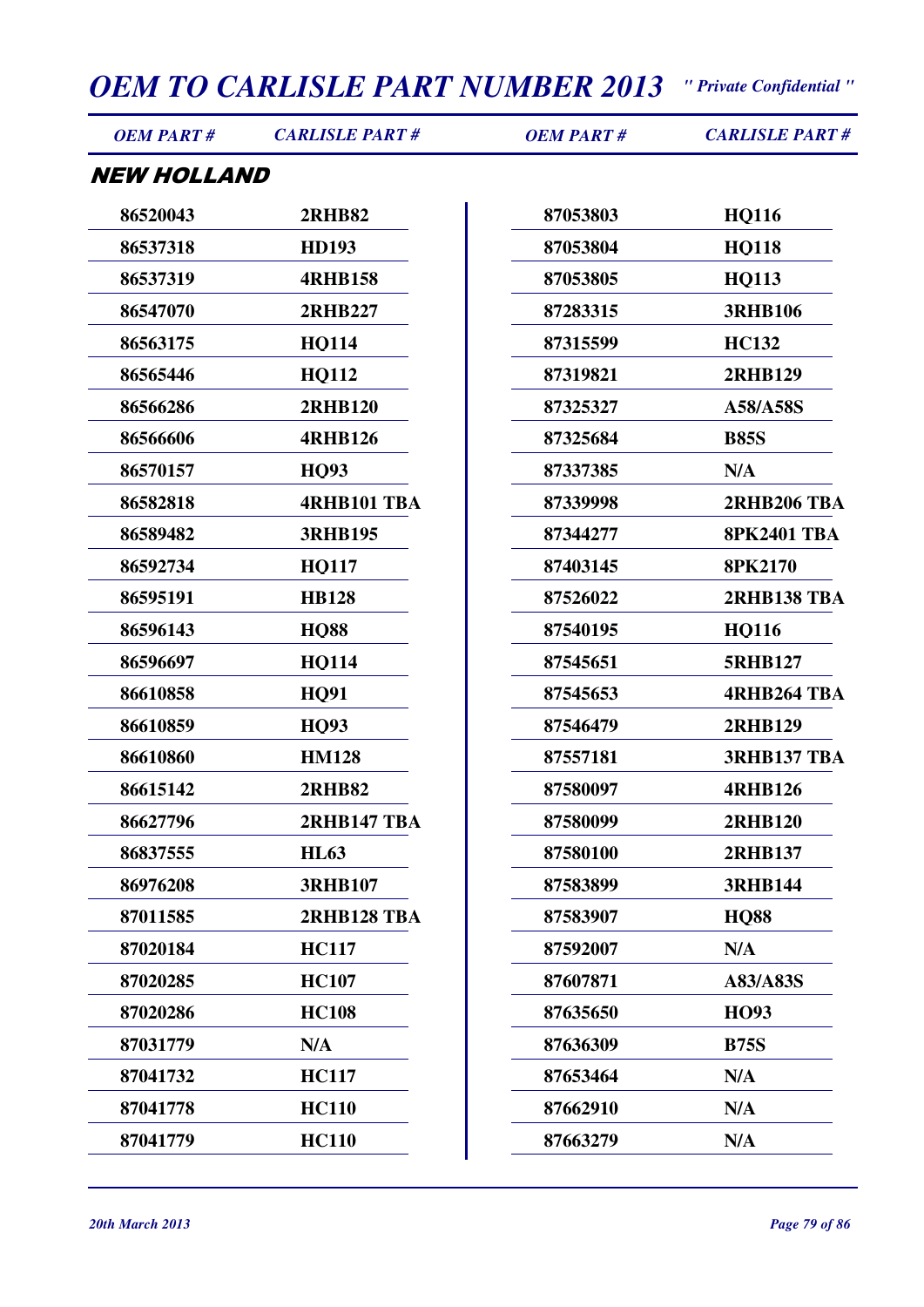| <b>OEM PART#</b>   | <b>CARLISLE PART#</b> | <b>OEM PART#</b> | <b>CARLISLE PART#</b> |
|--------------------|-----------------------|------------------|-----------------------|
| <b>NEW HOLLAND</b> |                       |                  |                       |
| 87664428           | A144S                 | 9501182          | <b>SPAX1450</b>       |
| 87676816           | <b>HQ118</b>          | 95011824         | <b>SPAX1450</b>       |
| 87733431           | A85/A85S              | 9501863          | N/A                   |
| 87741240           | <b>3RHB196 TBA</b>    | 95018638         | 13A1295               |
| 87800129           | AX54                  | 9502654          | <b>C70/C70S</b>       |
| 87800858           | N/A                   | 9504547          | N/A                   |
| 89434160           | <b>HN92</b>           | 9506748          | <b>SPAX850</b>        |
| 89502654           | N/A                   | 9512971          | <b>HC65</b>           |
| 89513984           | <b>HC90</b>           | 9513386          | N/A                   |
| 89515075           | <b>HJ92</b>           | 9513984          | <b>HC103</b>          |
| 89515076           | <b>HJ73</b>           | 9515075          | <b>HJ92</b>           |
| 89817250           | <b>HL135</b>          | 9515076          | <b>HJ73</b>           |
| 89822083           | N/A                   | 9601511          | <b>HM128</b>          |
| 89832309           | <b>3RHB127</b>        | 9601666          | 13A1395               |
| 89832601           | <b>HN92</b>           | 9604713          | <b>2RHB100</b>        |
| 905529             | <b>BX144</b>          | 9609607          | <b>B58/B58S</b>       |
| 913151             | <b>B74S</b>           | 9613963          | <b>3RHB156</b>        |
| 9131519            | <b>B74S</b>           | 9616745          | <b>HC108</b>          |
| 913153             | N/A                   | 9622032          | <b>HC112</b>          |
| 9131533            | <b>B78S</b>           | 9672211          | <b>A47/A47S</b>       |
| 919681             | <b>2RHB98</b>         | 9672216          | N/A                   |
| 919739             | H <sub>J</sub> 74     | 9800111          | N/A                   |
| 921698             | N/A                   | 9818704          | N/A                   |
| 9216987            | 13A1500               | 9829162          | 8PK2470               |
| 922872             | <b>4RHB167</b>        | 9829167          | <b>8PK2388</b>        |
| 9228728            | <b>4RHB167</b>        | 9832309          | <b>3RHB127</b>        |
| 922911             | <b>4RHB165</b>        | 9840281          | N/A                   |
| 9229112            | <b>4RHB165</b>        | 9842660          | AX55                  |
| 923019             | <b>A120S</b>          | 9842665          | <b>4RH5V173</b>       |
| 9230191            | <b>A120S</b>          | 9843314          | N/A                   |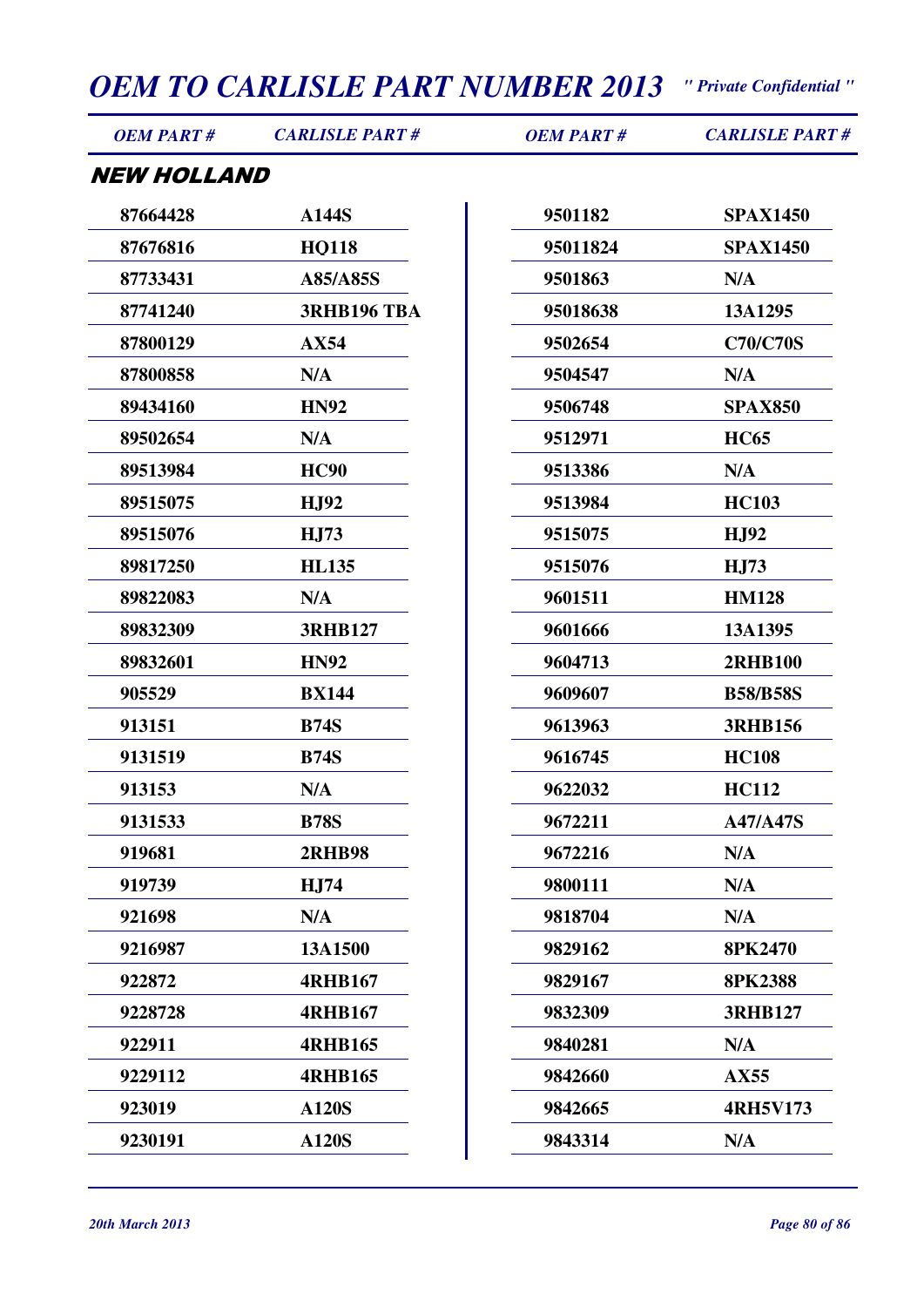*OEM PART # CARLISLE PART # OEM PART # CARLISLE PART #*

#### NEW HOLLAND

| 9850321          | 4RHA121         |
|------------------|-----------------|
| 99472776         | N/A             |
| <b>C6TE8620A</b> | 13A1040         |
| <b>C6TE8620D</b> | 11A1155C        |
| GI576772         | <b>B67/B67S</b> |
| <b>JB420</b>     | 11A1055         |
| <b>JBC475</b>    | 13A1205         |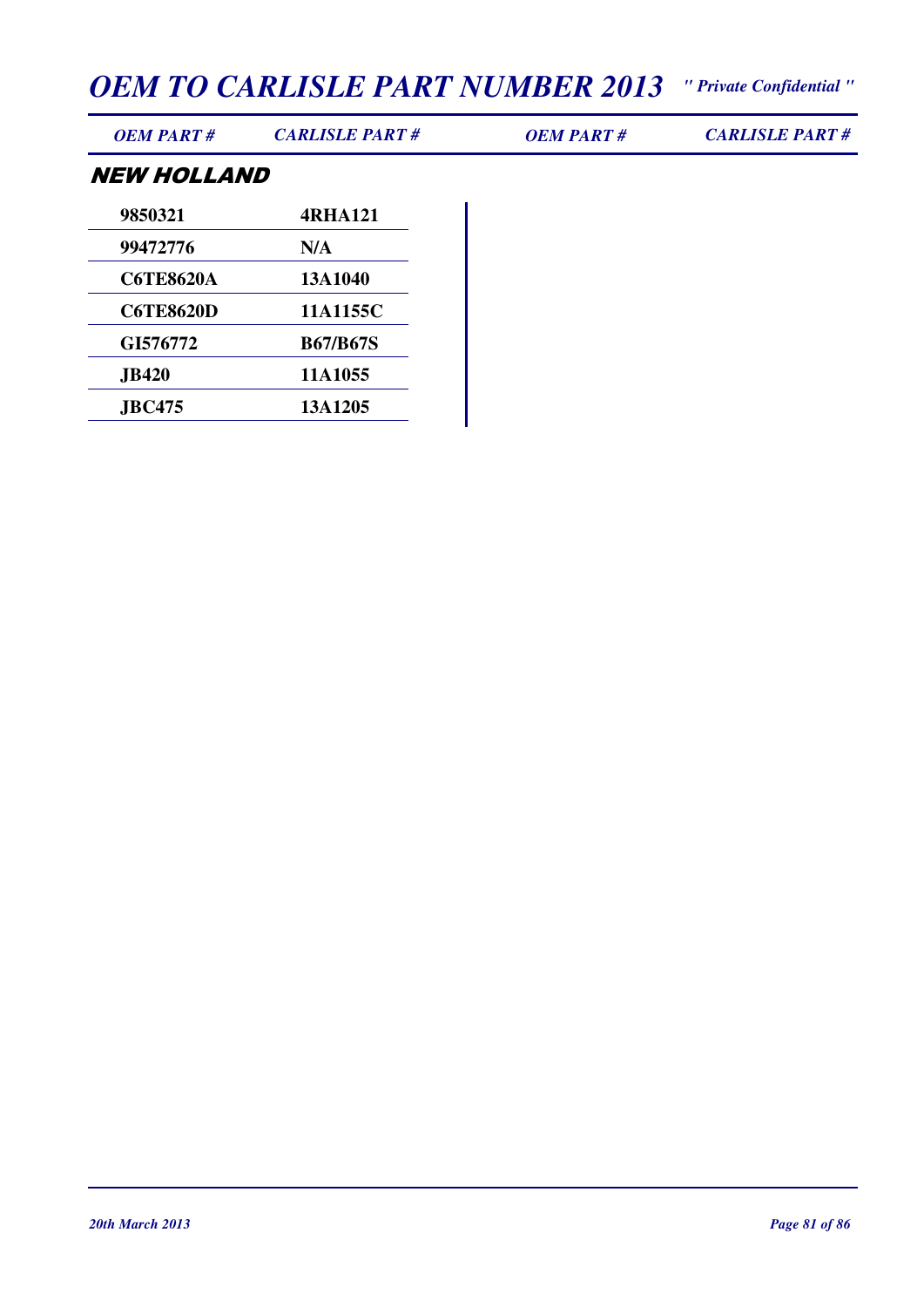| OEM PART#              | <b>CARLISLE PART#</b> | OEM PART# | <b>CARLISLE PART#</b> |
|------------------------|-----------------------|-----------|-----------------------|
| <i><b>OWATONNA</b></i> |                       |           |                       |
| 020-30843              | HI 52                 |           |                       |

*20th March 2013 Page 82 of 86*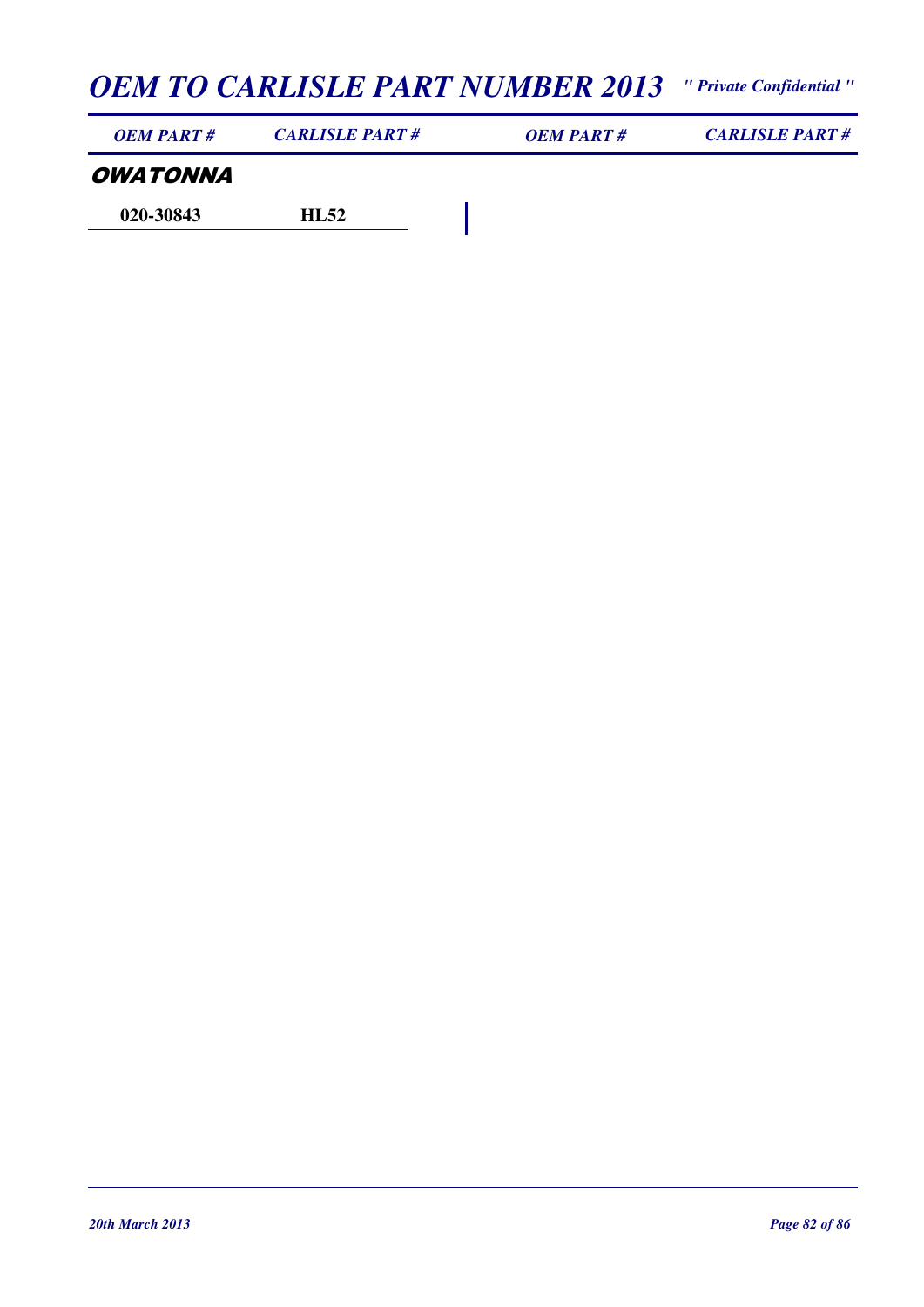| <b>OEM PART#</b> | <b>CARLISLE PART#</b> | <b>OEM PART#</b> | <b>CARLISLE PART#</b> |
|------------------|-----------------------|------------------|-----------------------|
| <b>STEIGER</b>   |                       |                  |                       |
| 00-097           | 13A1005               |                  |                       |
| 01-2059          | 15A1830C              |                  |                       |
| 01-2228          | 15A1340C              |                  |                       |
| 01-3982          | 15A1585C              |                  |                       |
| 01-3983          | 5PK0915               |                  |                       |
| 01-6864          | 13A1005               |                  |                       |
| 06-097           | 13A1005               |                  |                       |
| $06 - 135$       | 13A1615               |                  |                       |
| 06-1428          | 13A1175               |                  |                       |
| 06-1451          | 13A1320               |                  |                       |
| 06-1463          | 13A1665               |                  |                       |
| 06-1464          | 13A1335               |                  |                       |
| 06-1464A         | 13A1335               |                  |                       |
| 06-1493          | 15A0980C              |                  |                       |
| 06-1545          | 13A1180               |                  |                       |
| 06-1546          | 11A1090               |                  |                       |
| 06-1547          | 20A1155C              |                  |                       |
| 06-1580          | 20A1200C              |                  |                       |
| 06-1582          | 13A1220               |                  |                       |
| 119801           | 15A1340C              |                  |                       |
| 1813066          | 13A1005               |                  |                       |
| 58076            | 15A1830C              |                  |                       |
| 760437           | 15A1585C              |                  |                       |
| 760802           | 5PK0915               |                  |                       |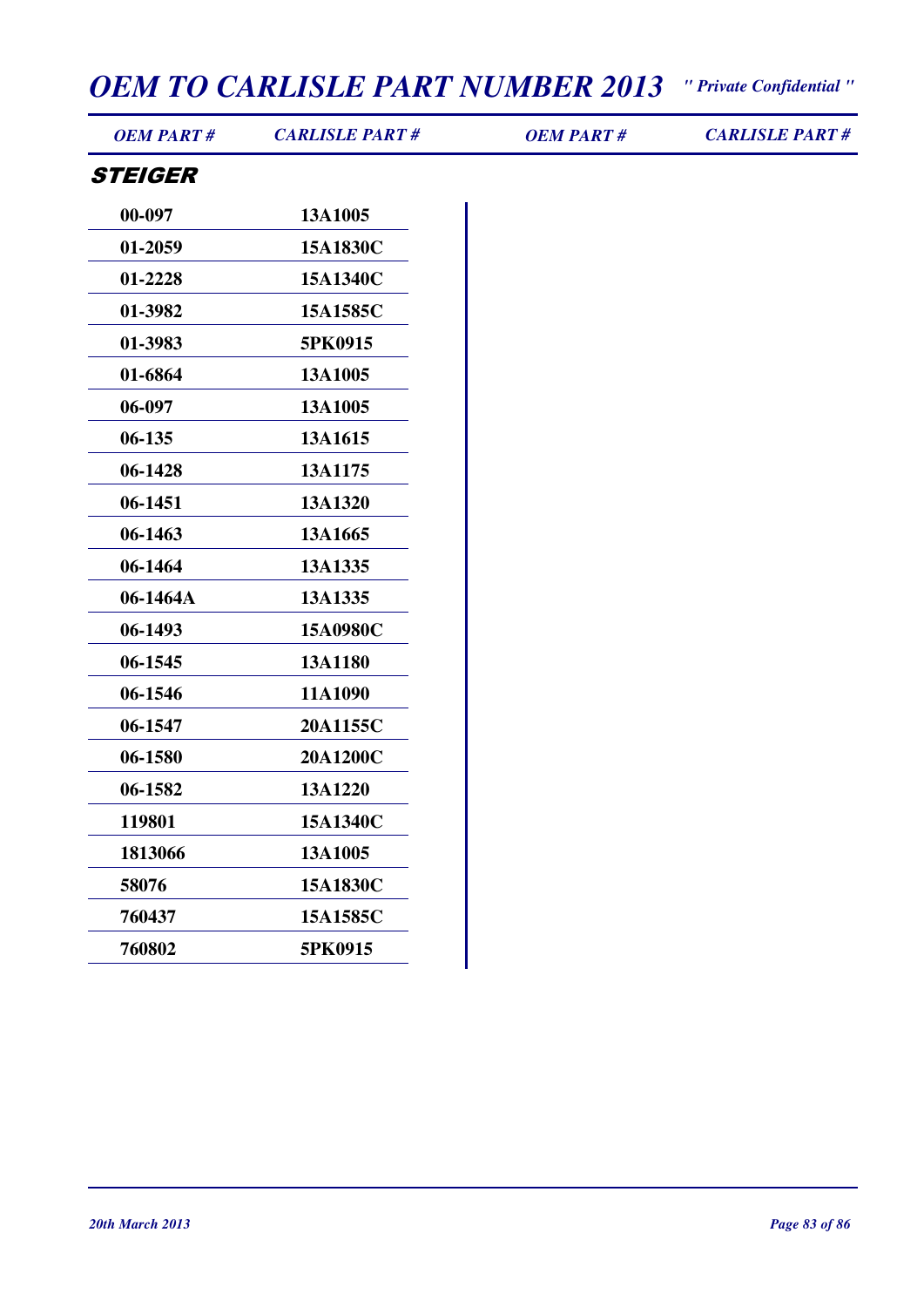| <b>OEM PART#</b> | <b>CARLISLE PART#</b> | <b>OEM PART#</b> | <b>CARLISLE PART#</b> |
|------------------|-----------------------|------------------|-----------------------|
| <b>VASSALLI</b>  |                       |                  |                       |
| 1-99-50590       | <b>HM145</b>          |                  |                       |
| 1-99-51702       | 4RHC95                |                  |                       |
| 1-99-51730       | <b>3RHC100</b>        |                  |                       |
| 1-99-52870       | <b>HL98</b>           |                  |                       |
| 1-99-52890       | <b>HL103</b>          |                  |                       |
| 1-99-71551       | <b>3RHC137</b>        |                  |                       |
| 1-99-71552       | <b>2RHB102</b>        |                  |                       |
| 1-99-71554       | <b>3RHC112</b>        |                  |                       |
| 1-99-71575       | <b>3RHC135</b>        |                  |                       |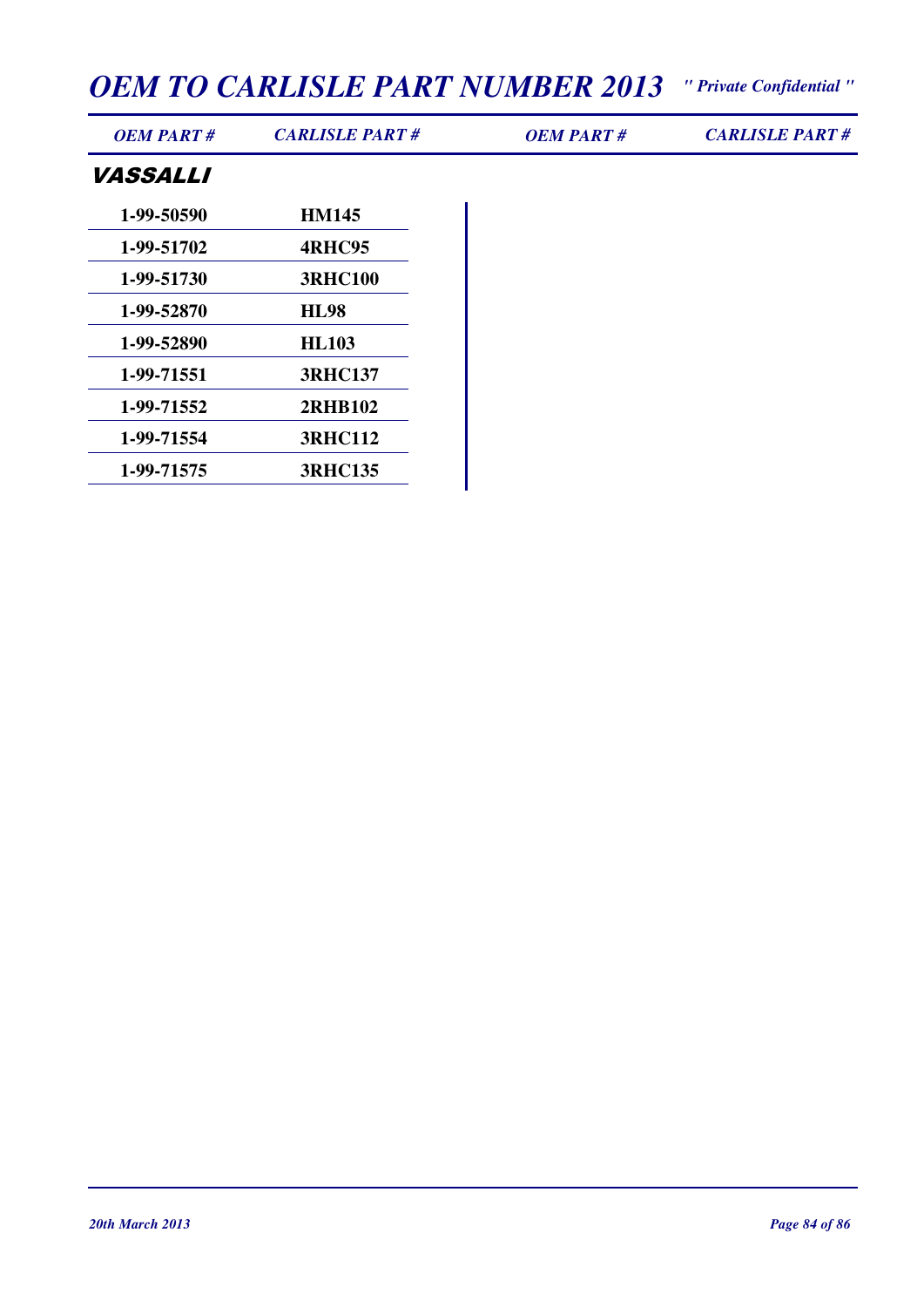| <b>OEM PART#</b>        | <b>CARLISLE PART#</b> | <b>OEM PART#</b> | <b>CARLISLE PART#</b> |
|-------------------------|-----------------------|------------------|-----------------------|
| <i><b>VERSATILE</b></i> |                       |                  |                       |
| 17622                   | 13A1370               | 609T128          | 13A1285               |
| 17623                   | 11A0940C              | 62955            | 13A1145               |
| 19507                   | AX56                  | 62956            | 13A1675               |
| 19508                   | 13A1120               | 63727            | AX46                  |
| 20472                   | <b>BX48</b>           | 63920            | 5PK0940               |
| 20974                   | 13A1080               | 6423             | 11A0865               |
| 21038                   | 11A0785               | 6923             | 11A0850               |
| 22925                   | <b>B42</b>            | 74557            | <b>BX105</b>          |
| 23265                   | 20A1090C              | 76151            | 11A0940C              |
| 23266                   | 11A1090               | <b>CR6850</b>    | <b>BX63</b>           |
| 23267                   | 13A1175               | L777A            | <b>BX75</b>           |
| 24788                   | 15A1500C              | <b>SW1409</b>    | <b>BX71</b>           |
| 24789                   | 11A0925               | <b>SW957</b>     | <b>BX35</b>           |
| 3335                    | <b>BB54</b>           |                  |                       |
| 33375                   | <b>BX45</b>           |                  |                       |
| 33504                   | <b>BX51</b>           |                  |                       |
| 360709V1                | <b>BX68</b>           |                  |                       |
| 360710V1                | <b>CX96</b>           |                  |                       |
| 360713V1                | <b>BX83</b>           |                  |                       |
| 360715V1                | <b>BX82</b>           |                  |                       |
| 360717V1                | <b>BX46</b>           |                  |                       |
| 360827V1                | <b>CX75</b>           |                  |                       |
| 47613                   | <b>BX41</b>           |                  |                       |
| 55266                   | <b>AX38</b>           |                  |                       |
| 56700                   | <b>BX48</b>           |                  |                       |
| 57260                   | 6PK1105               |                  |                       |
| 57262                   | 13A1175               |                  |                       |
| 57822                   | 13A1500               |                  |                       |
| 5W3166B100              | <b>BX100</b>          |                  |                       |
| 602T116                 | 13A1245               |                  |                       |
|                         |                       |                  |                       |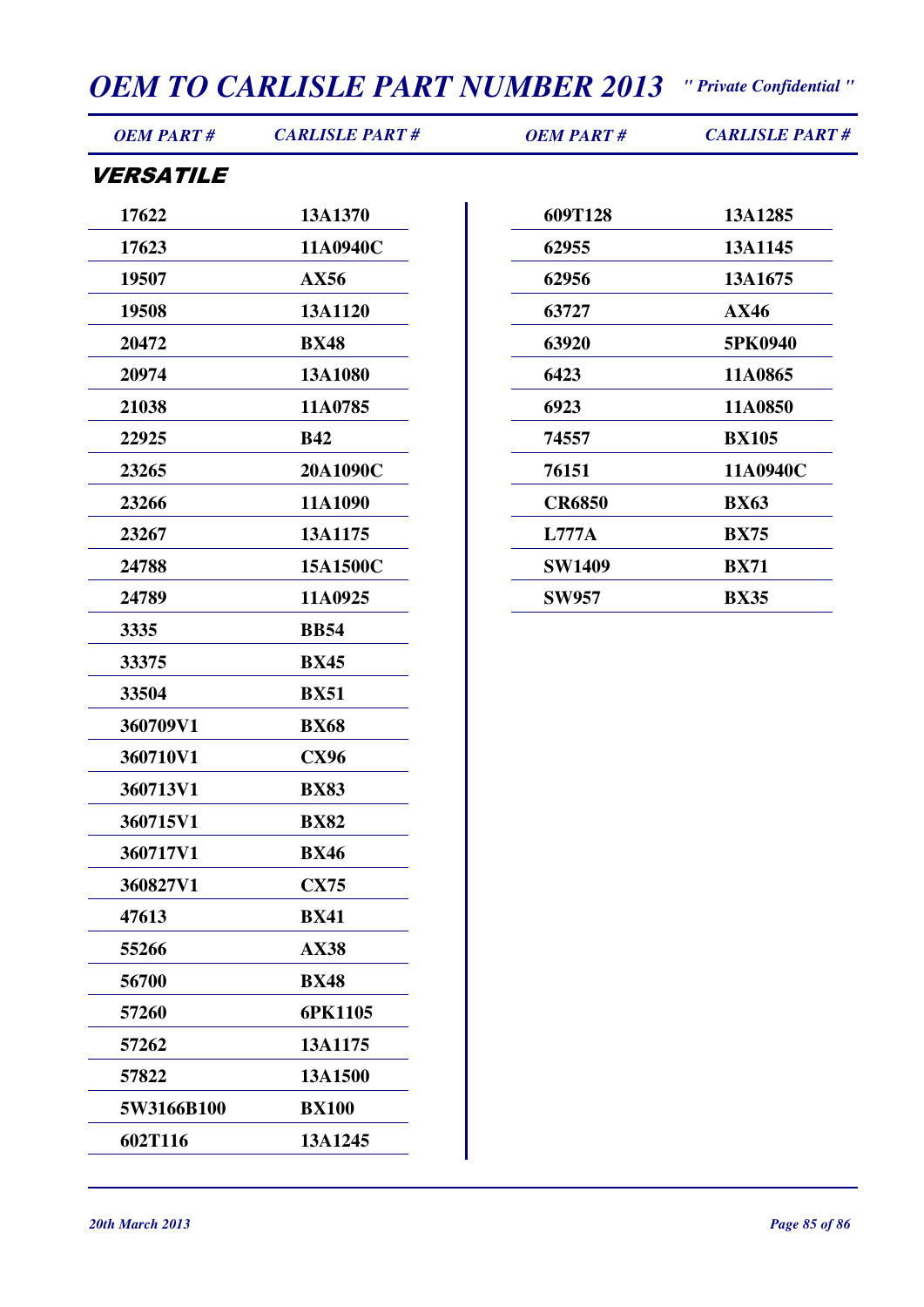| <b>OEM PART#</b>    | <b>CARLISLE PART#</b> | <b>OEM PART#</b> | <b>CARLISLE PART#</b> |
|---------------------|-----------------------|------------------|-----------------------|
| <i><b>WHITE</b></i> |                       |                  |                       |
| 166422-A            | 13A1245               | 31-2449520       | <b>4RHB88</b>         |
| 1669580             | <b>HM95</b>           | 31-2456600       | <b>B74/B74S</b>       |
| 30-3075079          | 13A1485               | 31-2492070       | <b>HB69</b>           |
| 30-3205762          | 13A1320               | 31-2498110       | 13A1170               |
| 31-1558900          | 11A1180               | 31-2503850       | <b>C158S</b>          |
| 31-1566290          | <b>2RBP136</b>        | 31-2523760       | <b>3RBP95</b>         |
| 31-1567430          | 11A1675               | 31-2543960       | <b>BX70</b>           |
| 31-1587310          | <b>HL95</b>           | 31-2543970       | <b>BX62</b>           |
| 31-1594240          | <b>3RHB122</b>        | 31-2553480       | <b>HC79</b>           |
| 31-1661440          | 13A1450               | 31-2553810       | N/A                   |
| 31-1669570          | <b>3RBP72</b>         | 31-2604010       | <b>BX69</b>           |
| 31-1669580          | <b>HM95</b>           | 31-7535030       | <b>HB217</b>          |
| 31-1669790          | <b>4RHB86</b>         | 31-7535040       | <b>HC154</b>          |
| 31-1677150          | 11A1040               | 900T103          | <b>BX48</b>           |
| 31-1679590          | 13A1220               | 9810030          | <b>HC146</b>          |
| 31-1681440          | 13A1320               | 9810090          | 12PVL107              |
| 31-1683780          | 11A1250               | 9810100          | D <sub>158</sub>      |
| 31-1710550          | 13A1450               | 9810110          | N/A                   |
| 31-1732180          | <b>2RBP90</b>         | 9810440          | <b>HC121</b>          |
| 31-1764410          | <b>AX76</b>           | 9811000          | <b>B84/B84S</b>       |
| 31-1774180          | 13A1350               | 9811450          | <b>HC108</b>          |
| 31-1803500          | 13A1375               | 9811490          | <b>HB67</b>           |
| 31-1831290          | <b>B168</b>           | 9811710          | <b>B152</b>           |
| 31-2403270          | 11A1080               | 9811820          | <b>HM131</b>          |
| 31-2404170          | <b>4RHB105</b>        | <b>MXS1562</b>   | N/A                   |
| 31-2414670          | 13A1245               |                  |                       |
| 31-2439700          | C <sub>168</sub>      |                  |                       |
| 31-2439710          | <b>2RHB131</b>        |                  |                       |
| 31-2445370          | <b>HM106</b>          |                  |                       |
| 31-2449290          | 13A0990               |                  |                       |
|                     |                       |                  |                       |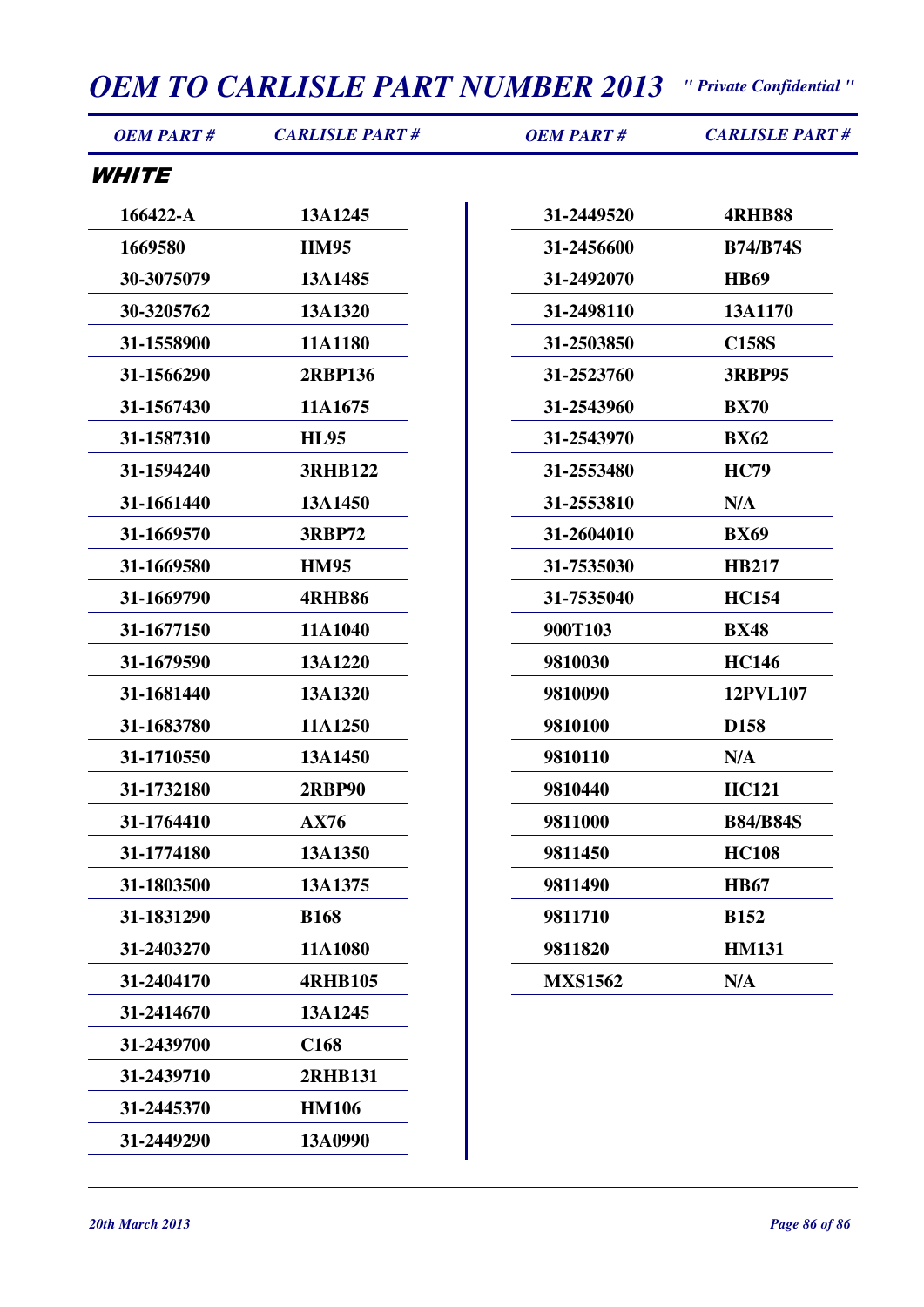## **SUPER AG-DRIVE Classical V-Belts**

Reference ASAE S211.4

Nominal Cross Section Dimensions

| Cross     | TW     | Th     | Metric      | TW | Th. |
|-----------|--------|--------|-------------|----|-----|
| Section   | inches | inches | Designation | mm | mm  |
| HA        | 0.50   | 0.310  | 13F         | 13 |     |
| HB        | 0.66   | 0.410  | 16F         | 16 |     |
| HC        | 0.88   | 0.530  | 22F         | 22 | 14  |
| <b>HD</b> | 1.25   | 0.625  | 32F         | 32 | 19  |



 **WRAPPED MOLDED (HA, HB, HC, & HD Sections)** 

| <b>CARTISTE SUPER AG-DRIVE HA63 13F1600 MADE IN</b>  |  |  |
|------------------------------------------------------|--|--|
| <b>EZRUSTE SUPER AG-DRIVE HA63 13F1600 MADE IN</b>   |  |  |
| <b>CERTIFIE: SUPER AG-DRIVE HA63 13F1600 MADE IN</b> |  |  |

Belt Reference Nomenclature

Part Number: HA63

H: Heavy duty construction

- A: Cross section
- 63: Outside length  $(L_a)$  in inches

**Metric Designation**  13F1600 13F: Top width mm 1600: Outside length  $(L_a)$  in mm

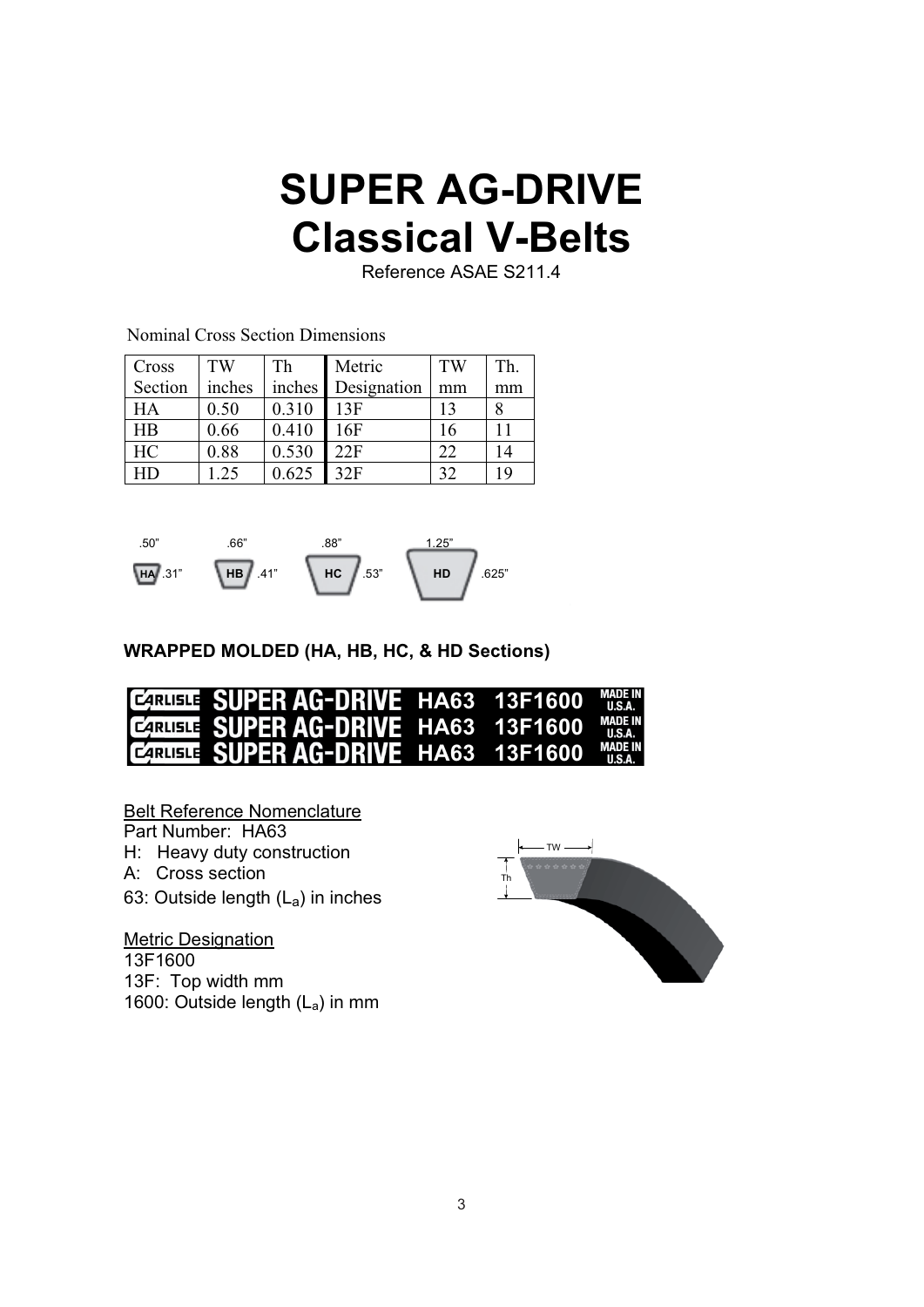## **SUPER AG-DRIVE Narrow V-Belts**

Reference ASAE S211.4

|              |                                  |      | Th                 |
|--------------|----------------------------------|------|--------------------|
|              | Designation                      | mm   | mm                 |
| 0.31         | <b>SPZ</b>                       | 9.7  | 8                  |
| 0.39         | <b>SPA</b>                       | 12.7 | 10                 |
| 0.53         | <b>SPB</b>                       | 16.3 | 13                 |
| 0.70         | <b>SPC</b>                       | 22   | 18                 |
| 0.38<br>0.86 | inches<br>inches<br>0.50<br>0.62 |      | Metric<br>TW<br>Th |





#### **Wrapped Molded (H3V & SPZ, SPA, H5V & SPB, SPC Sections)**

Belt Reference Nomenclature

Part Number: H5V630

H: Heavy duty construction

- 5V: Cross section
- 63: Effective length in inches

 Metric Designation SPB1600 SPB: Cross section 1600: Datum length in mm

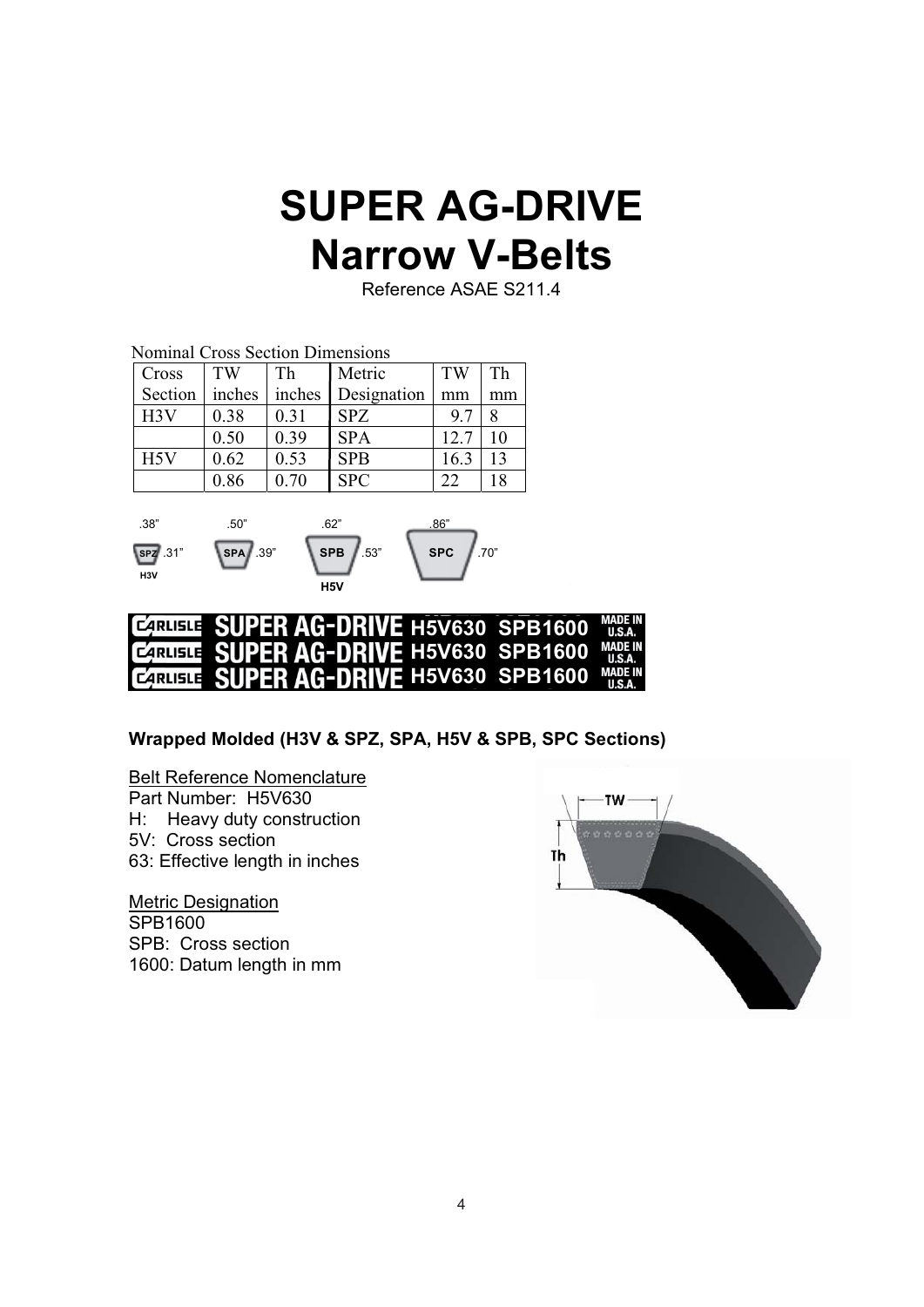# **SUPER AG-DRIVE Joined (Banded) V-Belts**

Reference ASAE S211.4



is equal to the effective length plus 1.1"

#### Metric Designation

 3R16F2540 3: Number of ribs R: Banded 16F: Cross section 2540: Effective length in mm

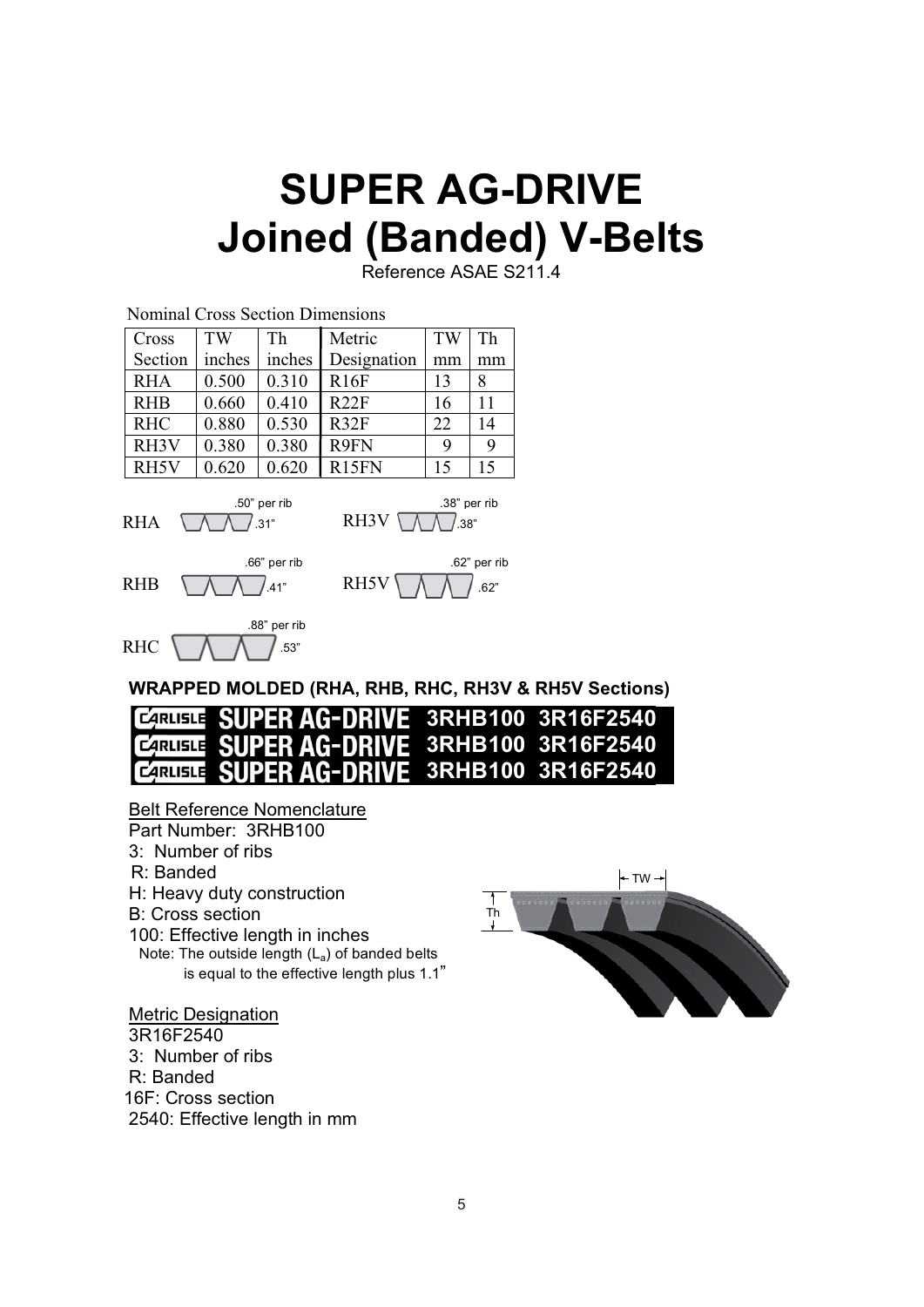# **SUPER AG-DRIVE Variable (Adjustable) Speed Belts**

Reference ASAE S211.4

| Cross     | TW     | Th     | Metric      | TW | Th |
|-----------|--------|--------|-------------|----|----|
| Section   | inches | inches | Designation | mm | mm |
| HI        | 1.00   | 0.50   | 25FV        | 25 | 13 |
| HJ        | 1.25   | 0.59   | 32FV        | 32 | 15 |
| <b>HK</b> | 1.50   | 0.69   | <b>38FV</b> | 38 | 18 |
| HL        | 1.75   | 0.78   | 44FV        | 44 | 20 |
| <b>HM</b> | 2.00   | 1.10   | 51FV        | 51 | 28 |
| HN        | 2.25   | 1.18   | 57FV        | 57 | 30 |
| HO        | 2.50   | 1.18   | 63FV        | 63 | 30 |
| HQ        | 3.00   | 1.21   | <b>76FV</b> | 76 | 31 |

Nominal Cross Section Dimensions

#### **EARLISTE SUPER AG-DRIVE HM80 51FV2030**  $II.S.A.$ **EZIRUSLE SUPER AG-DRIVE HM80 51FV2030 MADE IN HM80 51FV2030 CARLISLE**

 **VARIABLE SPEED RAW EDGE COG-BELT (HI, HJ, HK, HL, HM, HN, HO, HQ)**

 Belt Reference Nomenclature HM80 HM: Cross section 80: Effective belt length in inches

 Metric Designation 51FV2030 51FV: Cross section 2030: Effective belt length in mm



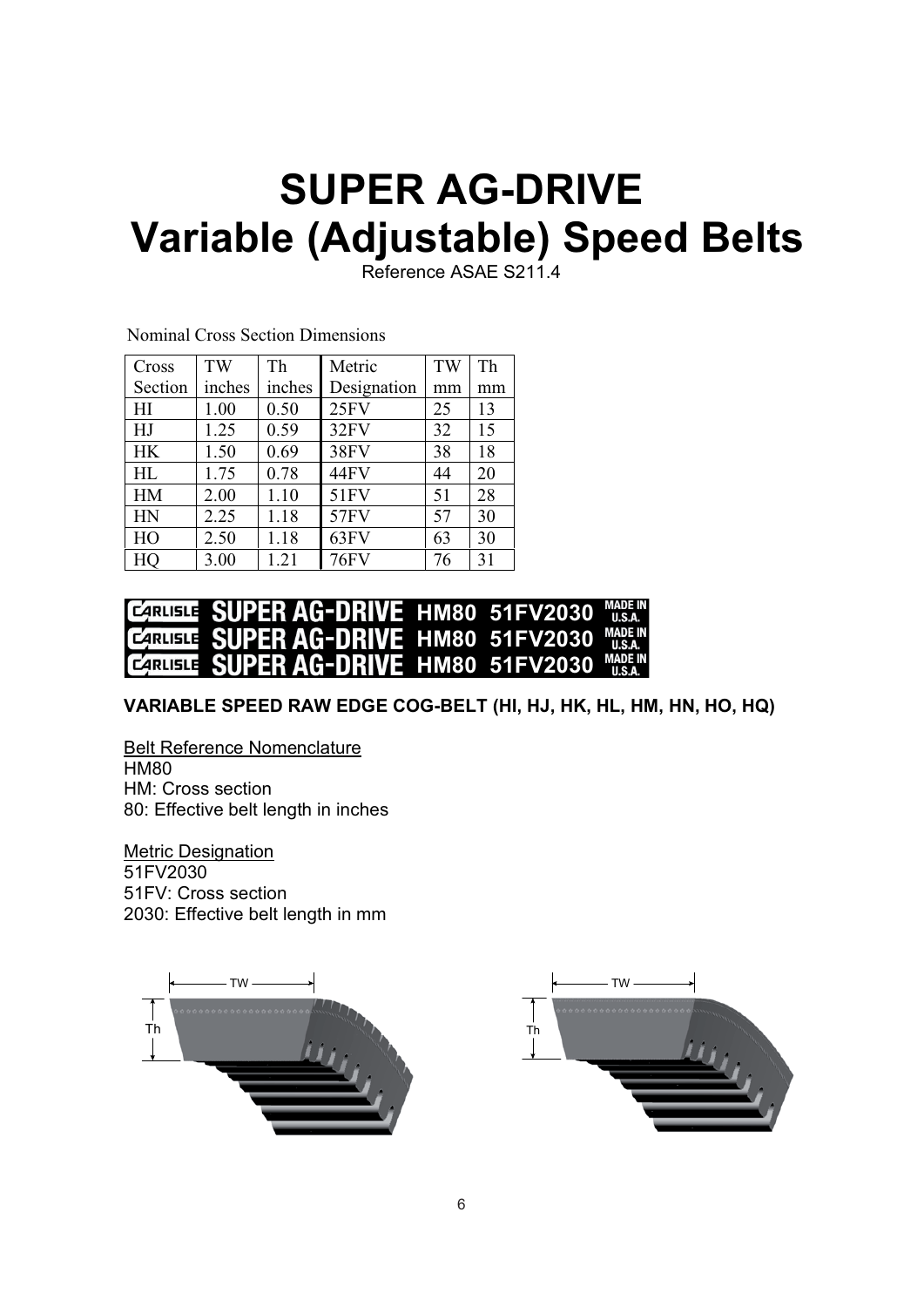# **SUPER AG-DRIVE Double Angle (Hexagonal) V-Belts**

Reference ASAE S211.4

|            | <b>Nominal Cross Section Dimensions</b> |        |             |              |    |  |
|------------|-----------------------------------------|--------|-------------|--------------|----|--|
| Cross      | TW                                      | Th     | Metric      | <b>TW</b>    | Th |  |
| Section    | inches                                  | inches | Designation | mm           | mm |  |
| <b>HAA</b> | 0.500                                   | 0.410  | 13FD        | 13           | 10 |  |
| <b>HBB</b> | 0.660                                   | 0.530  | 16FD        | 16           | 13 |  |
| <b>HCC</b> | 0.880                                   | 0.690  | 22FD        | $22^{\circ}$ | 18 |  |



#### **Double Angle (HAA, HBB, & HCC Sections)**

| <b>CARILLE SUPER AG-DRIVE</b>  | HAA60 13FD1524 |
|--------------------------------|----------------|
| <b>CARLISTE SUPER AG-DRIVE</b> |                |
| <b>CARILIE: SUPER AG-DRIVE</b> |                |

 Belt Reference Nomenclature Part Number: HAA60 H: Heavy duty construction AA: Cross section 60: Effective length in inches Note: The outside length  $(L_a)$  is equal to the effective length plus 1.1" on HAA, 1.7" on HBB and 2.2" on HCC

**Metric Designation**  13FD: Cross section 1524: Effective length in mm

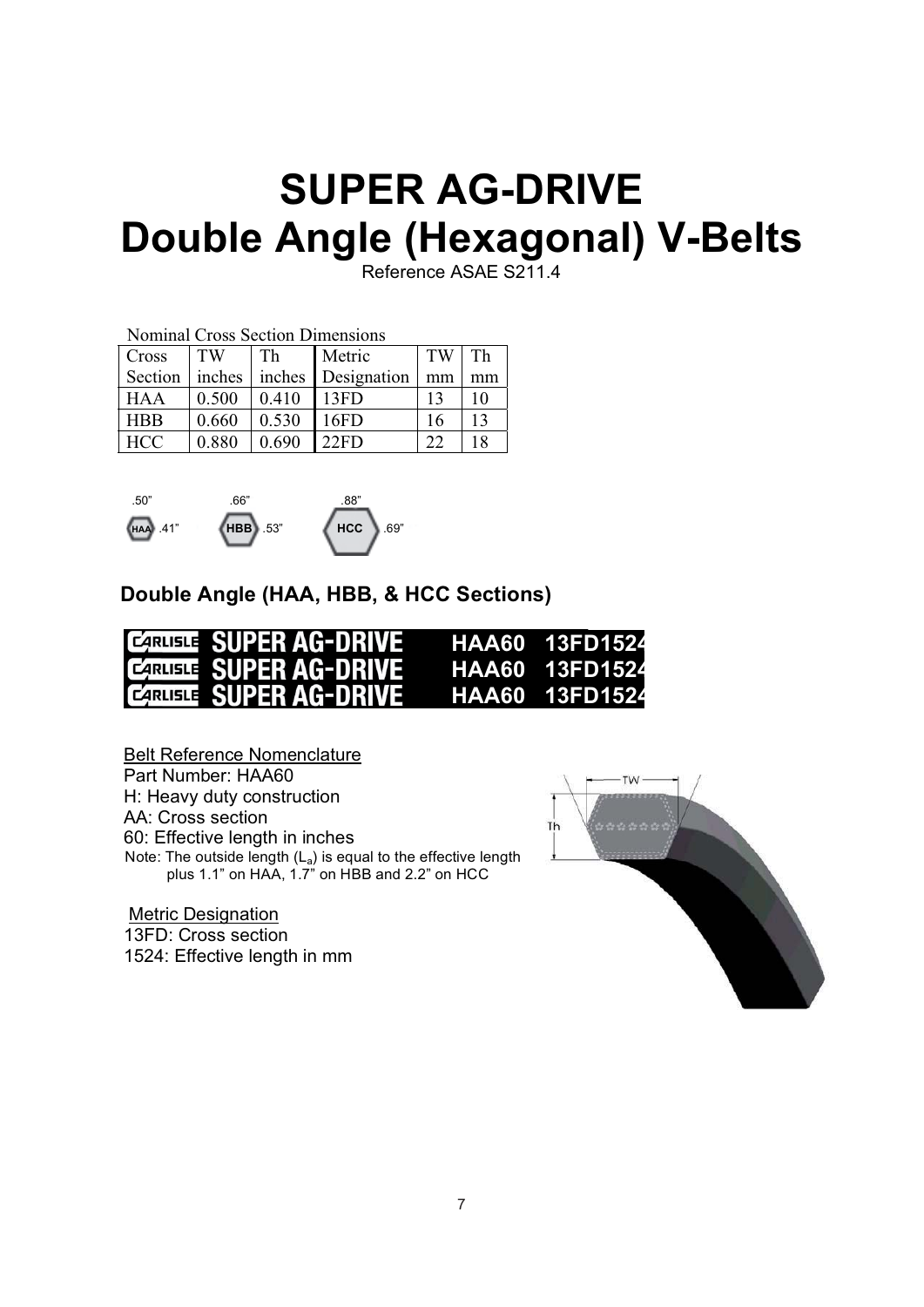# **SUPER AG-DRIVE Flat Belts**

| Part        | TW     | Th     | Li     | La     |
|-------------|--------|--------|--------|--------|
| Number      | inches | inches | inches | inches |
| HF5.0 x 103 | 5.0    | .250   | 103    | 104.5  |
| HF5.0 x 118 | 5.0    | .250   | 118    | 119.5  |
| HF5.0 x 153 | 5.0    | .185   | 153    | 154.2  |
| HF5.0 x 177 | 5.0    | .250   | 177    | 178.5  |
| HF5.5 x 131 | 5.0    | .250   | 131    | 132.5  |

Nominal Cross Section Dimensions

| <b>CARUSTE SUPER AG-DRIVE HF5.0 X 103</b>  |  |
|--------------------------------------------|--|
| <b>CARUGIE: SUPER AG-DRIVE HF5.0 X 103</b> |  |
| <b>CARLISTE SUPER AG-DRIVE HF5.0 X 103</b> |  |

Belt Reference Nomenclature

Part Number: HF5.0 X 103

H: Heavy Duty construction

F: Flat belt

5.0: Top width

103: Inside length in inches

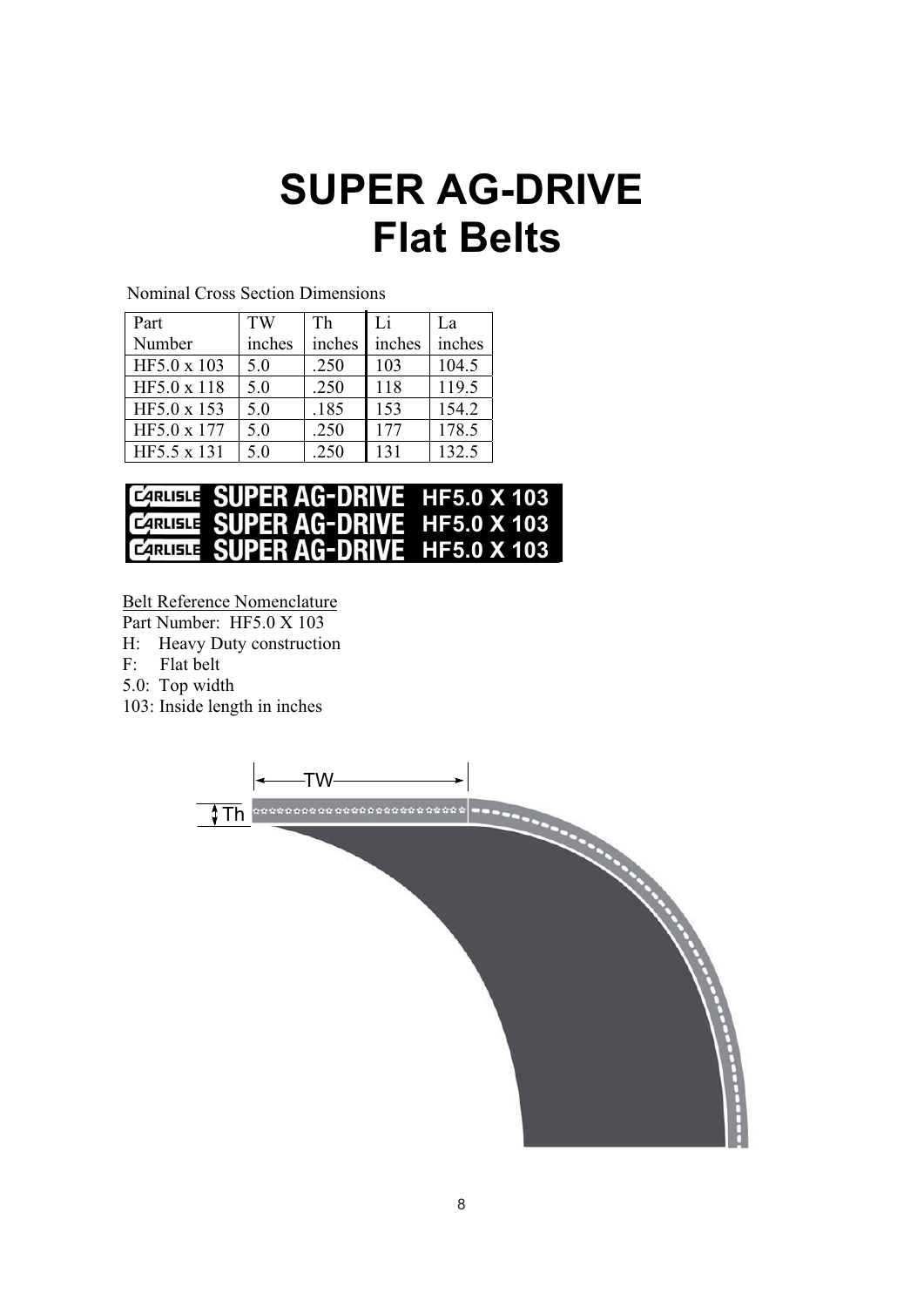# **SUPER AG-DRIVE V-Ribbed Belts**

Reference ASAE S211.5 & RMA Standard IP-26

Nominal Cross Section Dimensions

| Cross   | Top Width "     | Th     | TW  | Th   |
|---------|-----------------|--------|-----|------|
| Section | Times # of ribs | inches | mm  | mm   |
| н       | 0.063           | 0.118  | 1.6 | 3    |
| J       | 0.092           | 0.160  | 2.3 | 4    |
| K       | 0.140           | 0.200  | 3.6 | 5    |
|         | 0.185           | 0.270  | 4.7 | 6.9  |
| M       | 0.370           | 0.5000 | 9.4 | 12.7 |



#### **Cross Sections (H, J, K, L, & M Sections)**

Belt Reference Nomenclature

 Part Number: 8PK1700 8: Number of ribs PK: Cross section 1700: Effective length in mm Note: Unique part numbering system for PK belts which are identified by metric part number only